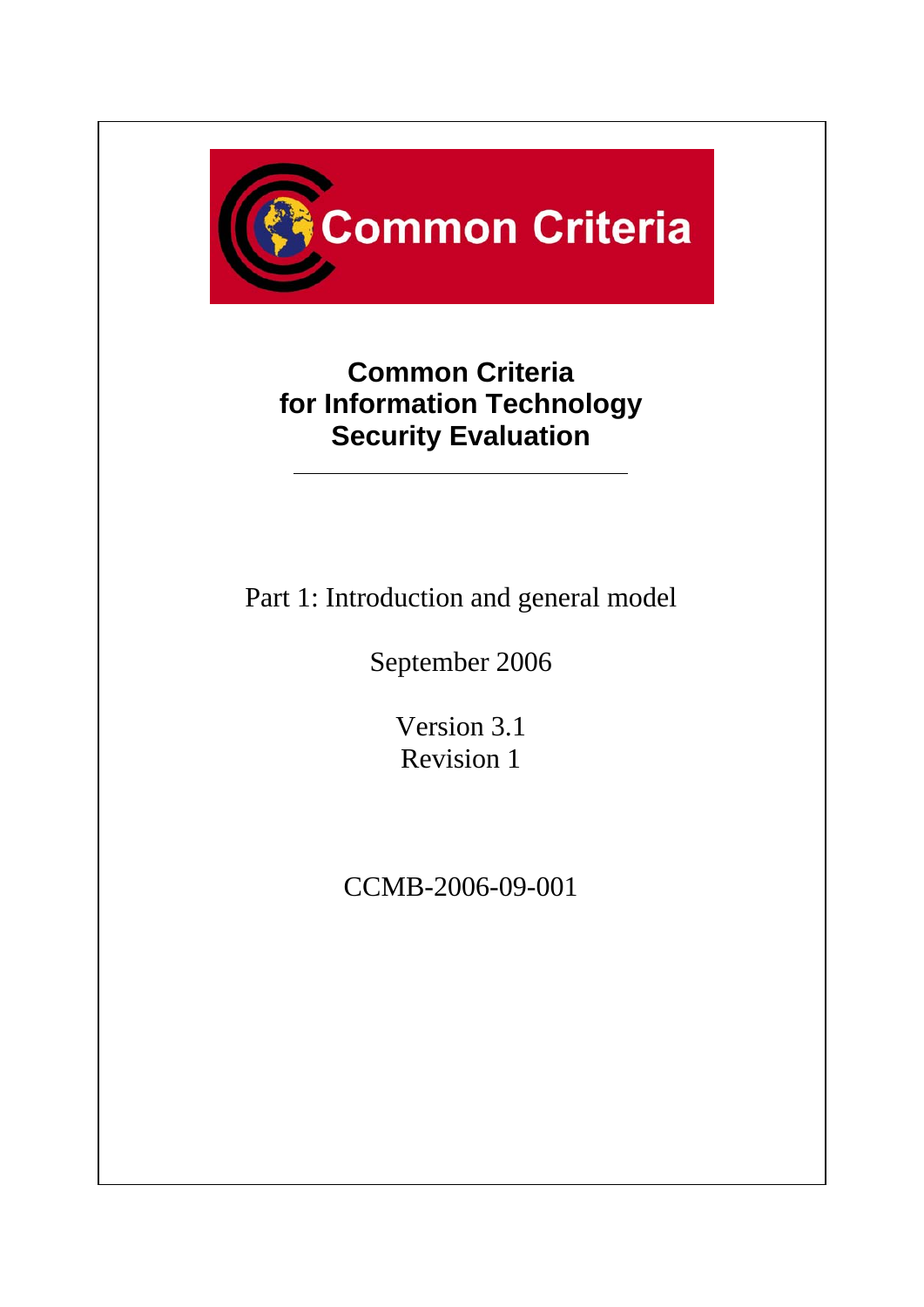## **Foreword**

This version of the Common Criteria for Information Technology Security Evaluation (CC v3.1) is the first major revision since being published as CC v2.3 in 2005.

CC v3.1 aims to: eliminate redundant evaluation activities; reduce/eliminate activities that contribute little to the final assurance of a product; clarify CC terminology to reduce misunderstanding; restructure and refocus the evaluation activities to those areas where security assurance is gained; and add new CC requirements if needed.

CC version 3.1 consists of the following parts:

- Part 1: Introduction and general model
- Part 2: Security functional components
- Part 3: Security assurance components

#### *Trademarks:*

- UNIX is a registered trademark of The Open Group in the United States and other countries
- − Windows is a registered trademark of Microsoft Corporation in the United States and other countries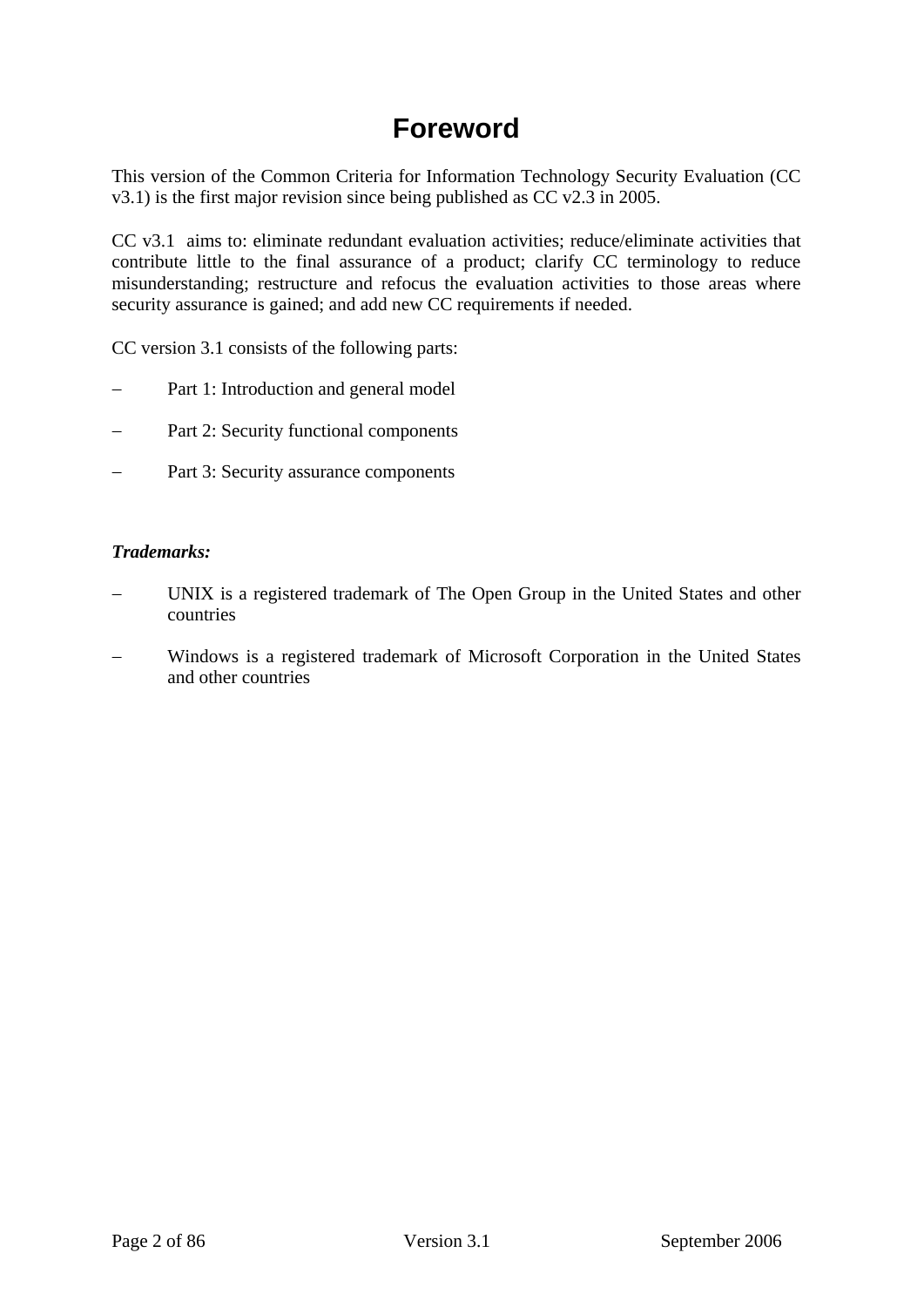### *Legal Notice:*

*The governmental organisations listed below contributed to the development of this version of the Common Criteria for Information Technology Security Evaluation. As the joint holders of the copyright in the Common Criteria for Information Technology Security Evaluation, version* 3.1 *Parts 1 through 3 (called "CC* 3.1*"), they hereby grant nonexclusive license to ISO/IEC to use CC* 3.1 *in the continued development/maintenance of the ISO/IEC 15408 international standard. However, these governmental organisations retain the right to use, copy, distribute, translate or modify CC* 3.1 *as they see fit.* 

| Australia/New Zealand: | The Defence Signals Directorate and the                       |  |
|------------------------|---------------------------------------------------------------|--|
|                        | Government Communications Security Bureau respectively;       |  |
| Canada:                | Communications Security Establishment;                        |  |
| <i>France:</i>         | Direction Centrale de la Sécurité des Systèmes d'Information; |  |
| Germany:               | Bundesamt für Sicherheit in der Informationstechnik;          |  |
| Japan:                 | <b>Information Technology Promotion Agency</b>                |  |
| Netherlands:           | <b>Netherlands National Communications Security Agency;</b>   |  |
| Spain:                 | Ministerio de Administraciones Públicas and                   |  |
|                        | Centro Criptológico Nacional;                                 |  |
| United Kingdom:        | Communications-Electronics Security Group;                    |  |
| <b>United States:</b>  | The National Security Agency and the                          |  |
|                        | National Institute of Standards and Technology.               |  |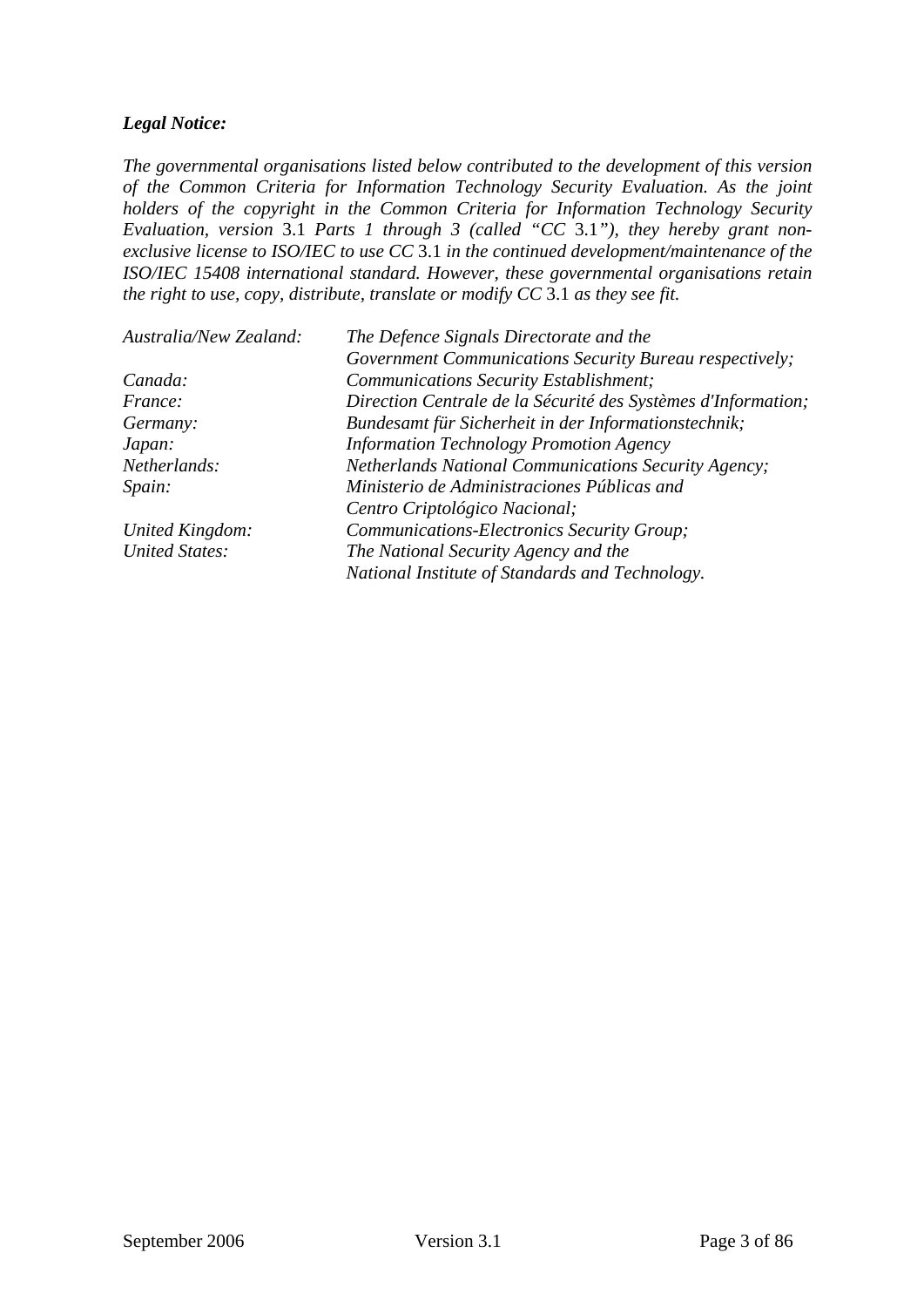# **Table of Contents**

| 1                |                |  |
|------------------|----------------|--|
| $\boldsymbol{2}$ |                |  |
| 3                |                |  |
| 4                |                |  |
| 4.1              |                |  |
| 4.2              |                |  |
| 4.3              |                |  |
| 4.4              |                |  |
| 4.5              |                |  |
| 5                |                |  |
| 6                |                |  |
| 6.1              |                |  |
|                  | 6.1.1          |  |
|                  | 6.1.2          |  |
| 6.2              |                |  |
|                  | 6.2.1          |  |
|                  | 6.2.2          |  |
|                  | 6.2.3<br>6.2.4 |  |
|                  | 6.2.5          |  |
| 6.3              |                |  |
|                  |                |  |
| $\overline{7}$   |                |  |
| 7.1              |                |  |
|                  | 7.1.1          |  |
|                  | 7.1.2          |  |
|                  | 7.1.3          |  |
| 7.2              |                |  |
| 8                |                |  |
| 8.1              |                |  |
| 8.2              |                |  |
| 8.3              |                |  |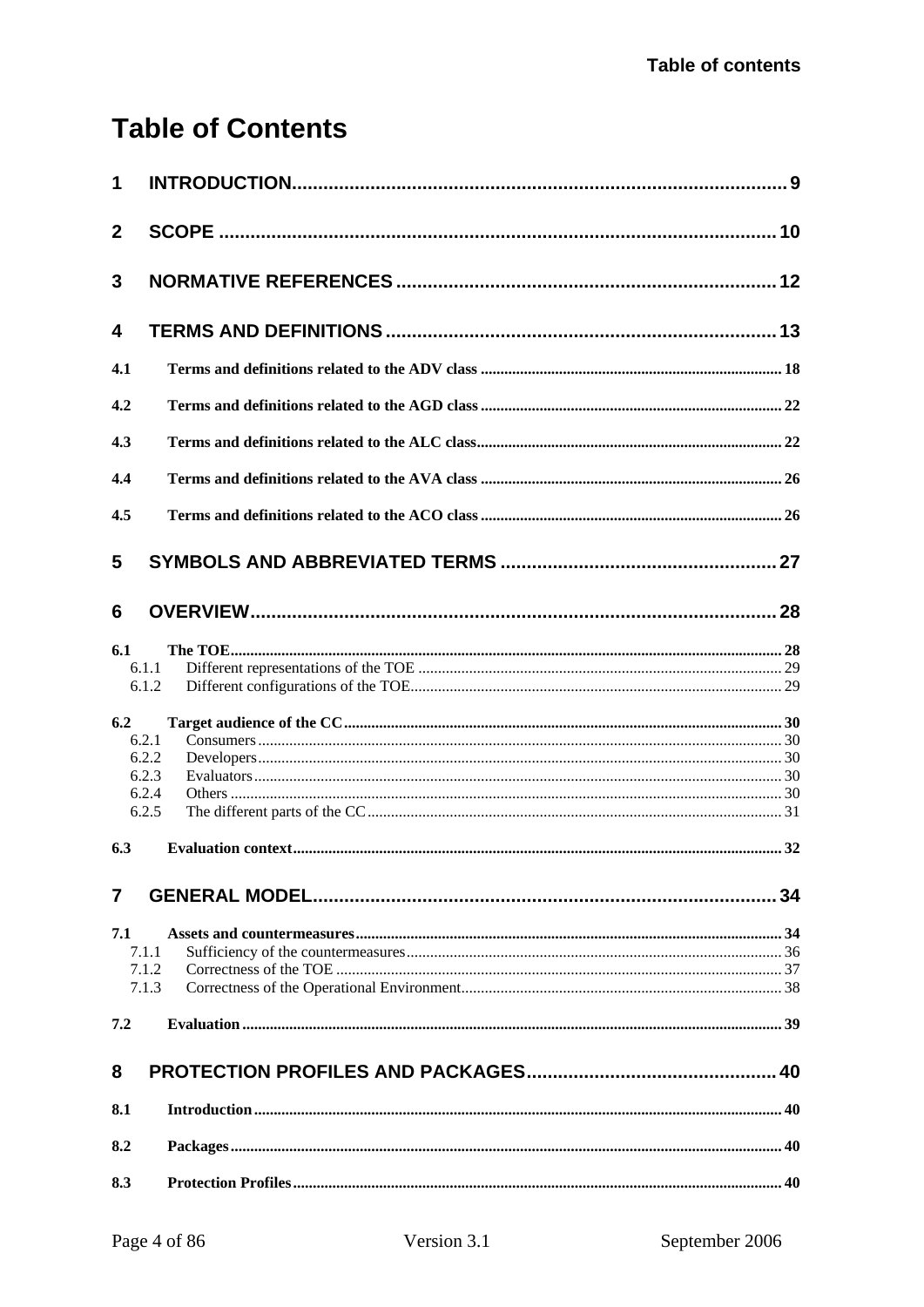### **Table of contents**

| 8.4  |                |  |
|------|----------------|--|
| 8.5  |                |  |
| 9    |                |  |
| 9.1  |                |  |
| 9.2  |                |  |
| 9.3  |                |  |
| 9.4  |                |  |
| 9.5  |                |  |
| A    |                |  |
| A.1  |                |  |
| A.2  |                |  |
| A.3  |                |  |
|      | A.3.1          |  |
|      | A.3.2          |  |
| A.4  |                |  |
|      | A.4.1          |  |
|      | A.4.2          |  |
|      | A.4.3          |  |
| A.5  |                |  |
| A.6  |                |  |
|      | A.6.1          |  |
|      | A.6.2          |  |
|      | A.6.3<br>A.6.4 |  |
|      |                |  |
| A.7  | A.7.1          |  |
|      | A.7.2          |  |
|      | A.7.3          |  |
|      | A.7.4          |  |
| A.8  |                |  |
| A.9  |                |  |
|      | A.9.1          |  |
|      | A.9.2          |  |
| A.10 |                |  |
| A.11 |                |  |
| A.12 |                |  |
| A.13 |                |  |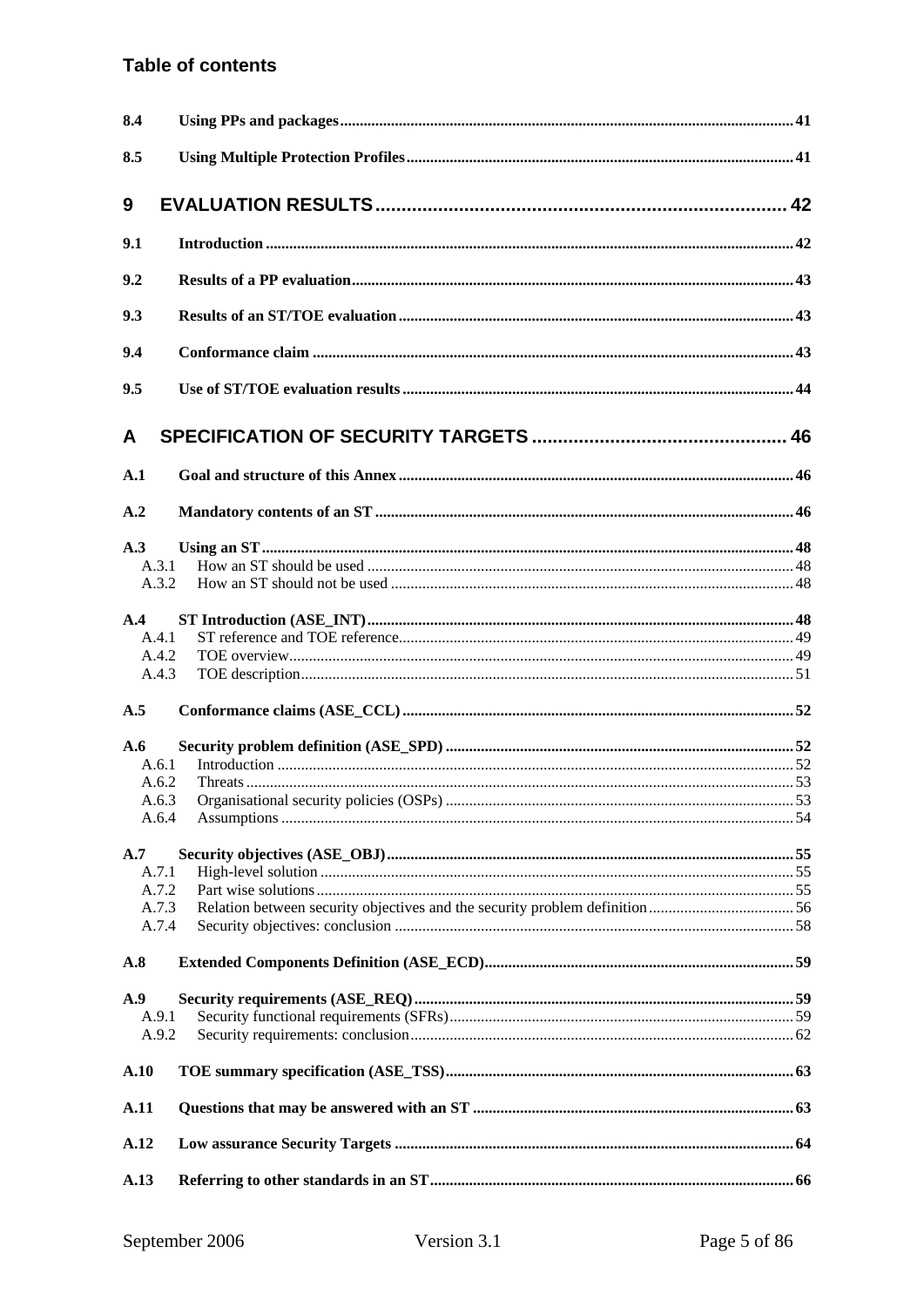| B                            |    |
|------------------------------|----|
| B.1                          |    |
| B.2                          |    |
| B.3                          |    |
| <b>B.3.1</b>                 |    |
| <b>B.3.2</b>                 |    |
| B.4                          |    |
| <b>B.4.1</b><br><b>B.4.2</b> |    |
|                              |    |
| B.5                          |    |
| B.6                          |    |
| B.7                          |    |
| B.8                          |    |
| B.9                          |    |
| B.10                         |    |
| B.11                         |    |
| <b>B.12</b>                  |    |
|                              |    |
| C                            |    |
| C.1                          |    |
| C.2                          |    |
| C.2.1                        |    |
| C.2.2                        |    |
| C.2.3                        | 76 |
| C.2.4<br>C.3                 |    |
|                              |    |
| C.4                          |    |
| C.4.1                        |    |
| C.4.2<br>C.4.3               |    |
| C.4.4                        |    |
| C.5                          |    |
| C.5.1                        |    |
| D                            |    |
| D.1                          |    |
| D.2                          |    |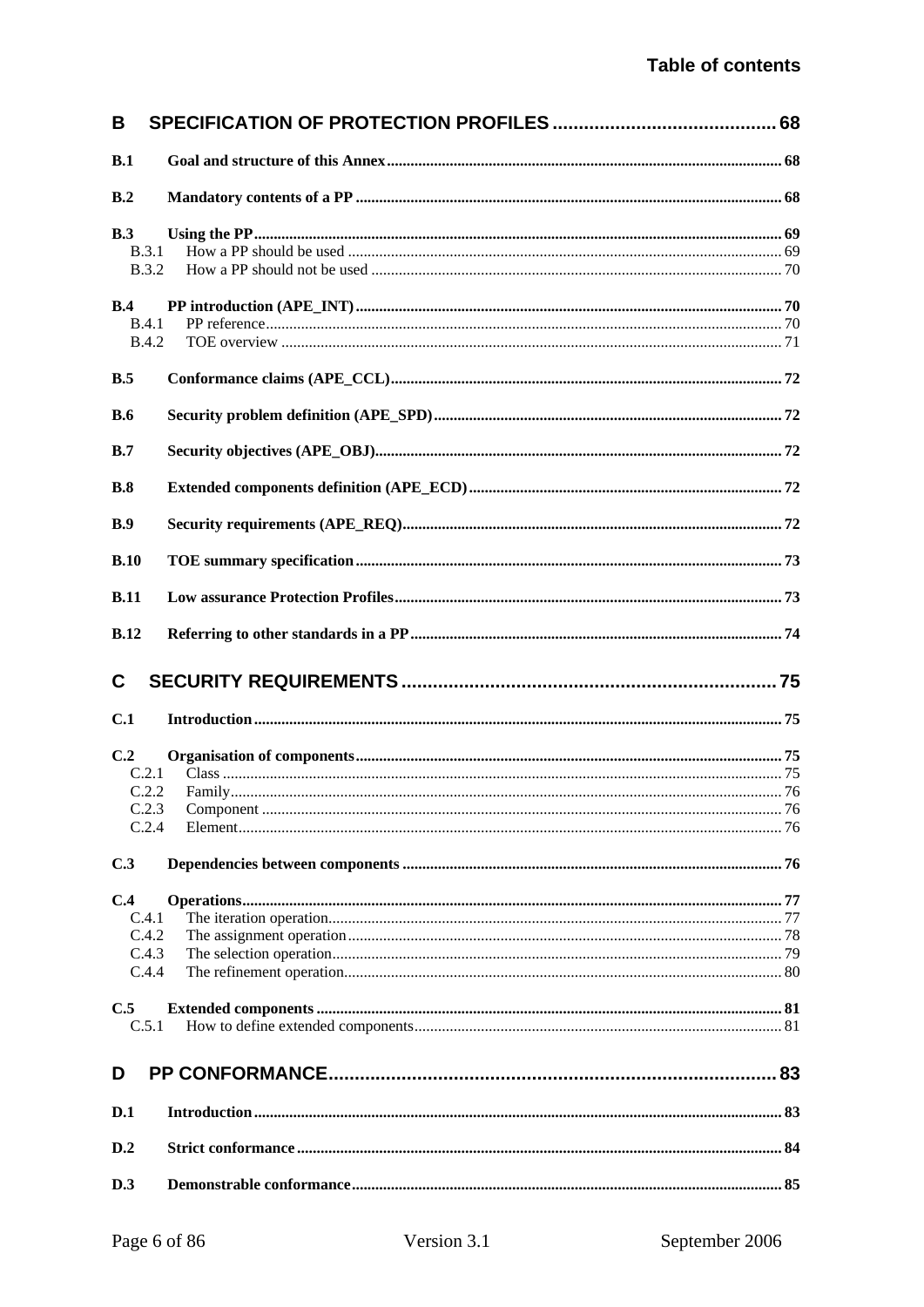# **List of figures**

| Figure 6 - Allowed tracings between security objectives and security problem definition 57    |  |
|-----------------------------------------------------------------------------------------------|--|
| Figure 7 - Relations between the security problem definition, the security objectives and the |  |
|                                                                                               |  |
|                                                                                               |  |
|                                                                                               |  |
|                                                                                               |  |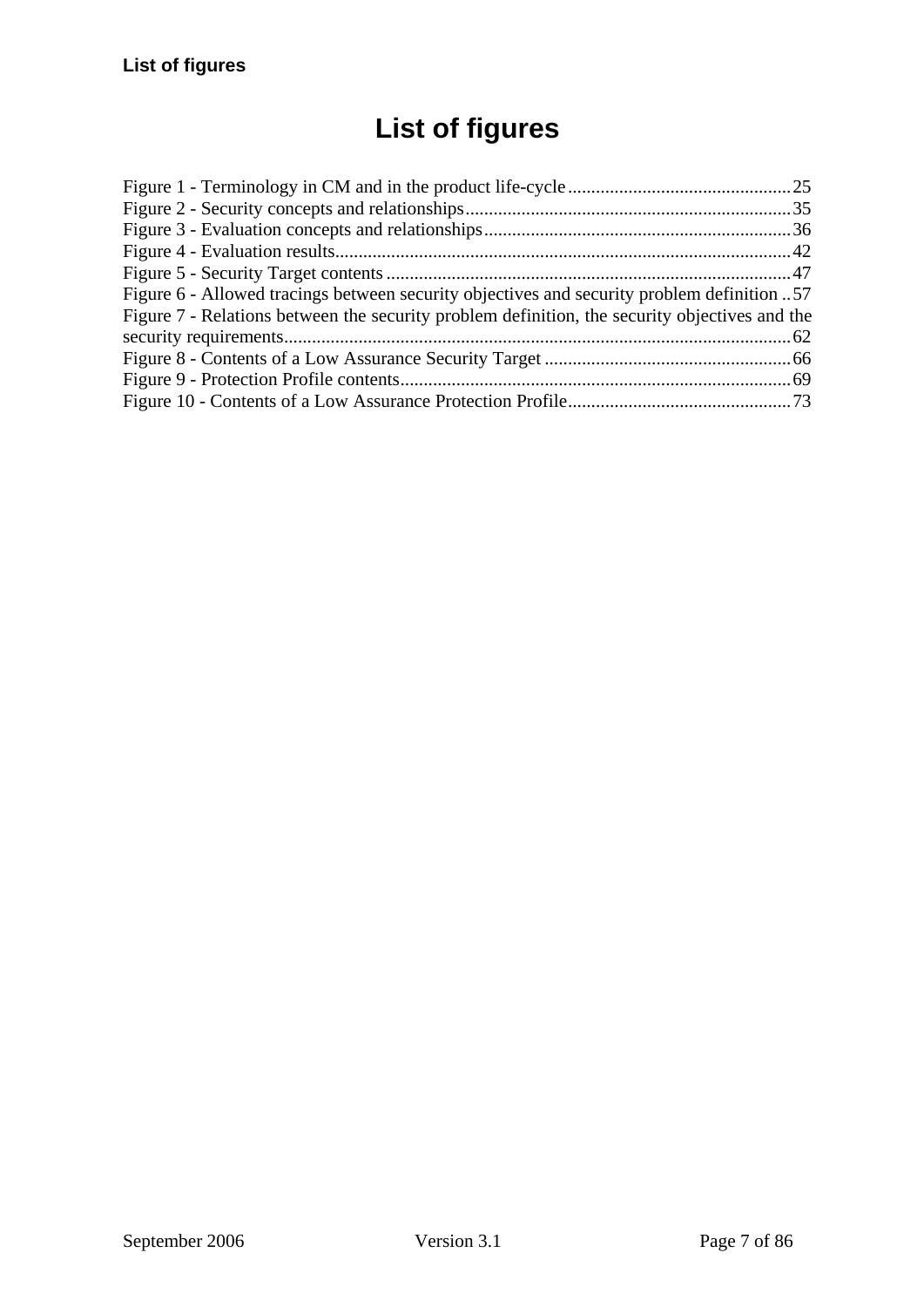# **List of tables**

|--|--|--|--|--|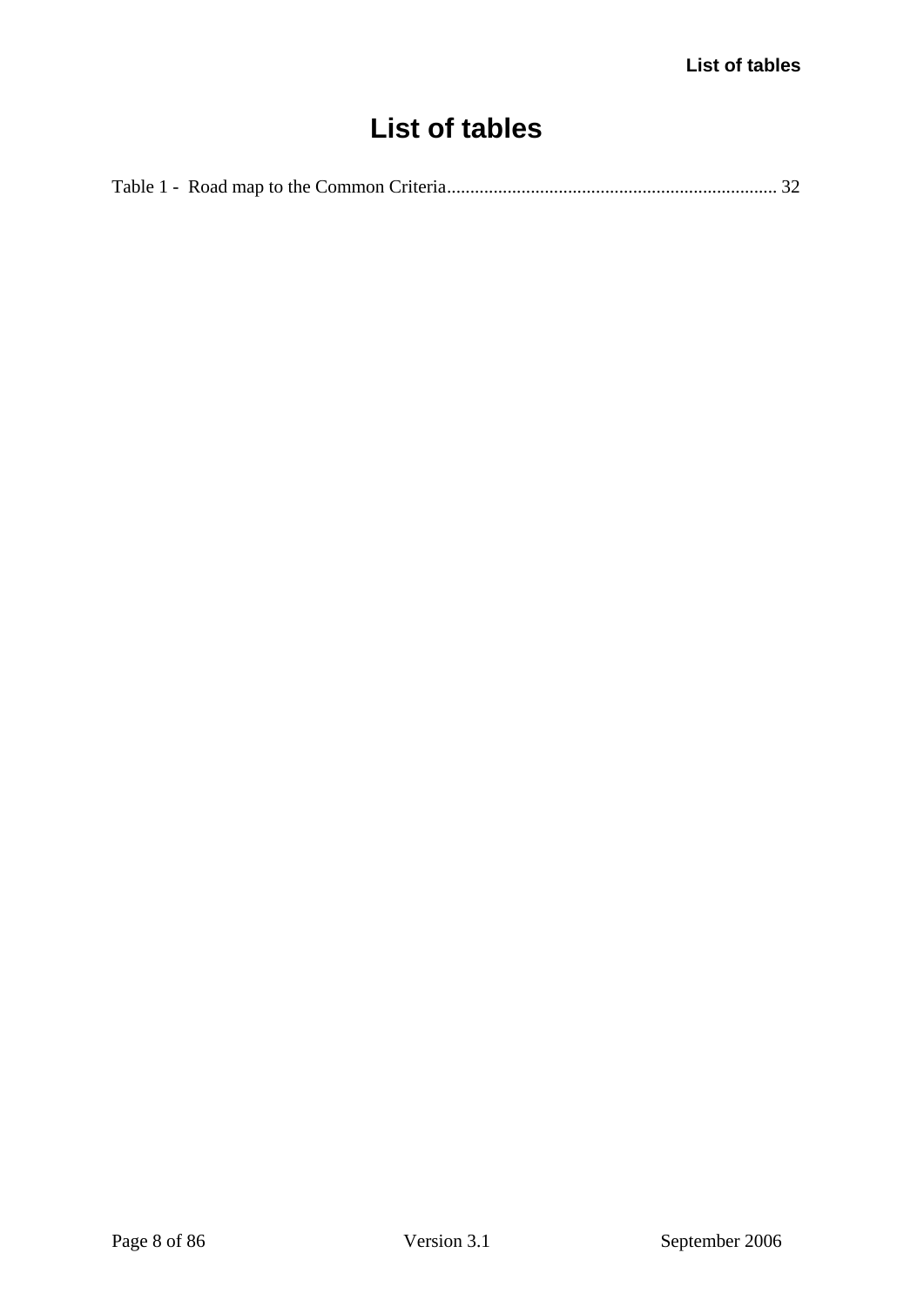# <span id="page-8-0"></span>**1 Introduction**

- 1 The CC permits comparability between the results of independent security evaluations. The CC does so by providing a common set of requirements for the security functionality of IT products and for assurance measures applied to these IT products during a security evaluation. These IT products may be implemented in hardware, firmware or software.
- 2 The evaluation process establishes a level of confidence that the security functionality of these IT products and the assurance measures applied to these IT products meet these requirements. The evaluation results may help consumers to determine whether these IT products fulfil their security needs.
- 3 The CC is useful as a guide for the development, evaluation and/or procurement of IT products with security functionality.
- 4 The CC addresses protection of assets from unauthorised disclosure, modification, or loss of use. The categories of protection relating to these three types of failure of security are commonly called confidentiality, integrity, and availability, respectively. The CC may also be applicable to aspects of IT security outside of these three. The CC is applicable to risks arising from human activities (malicious or otherwise) and to risks arising from non-human activities. Apart from IT security, the CC may be applied in other areas of IT, but makes no claim of applicability in these areas.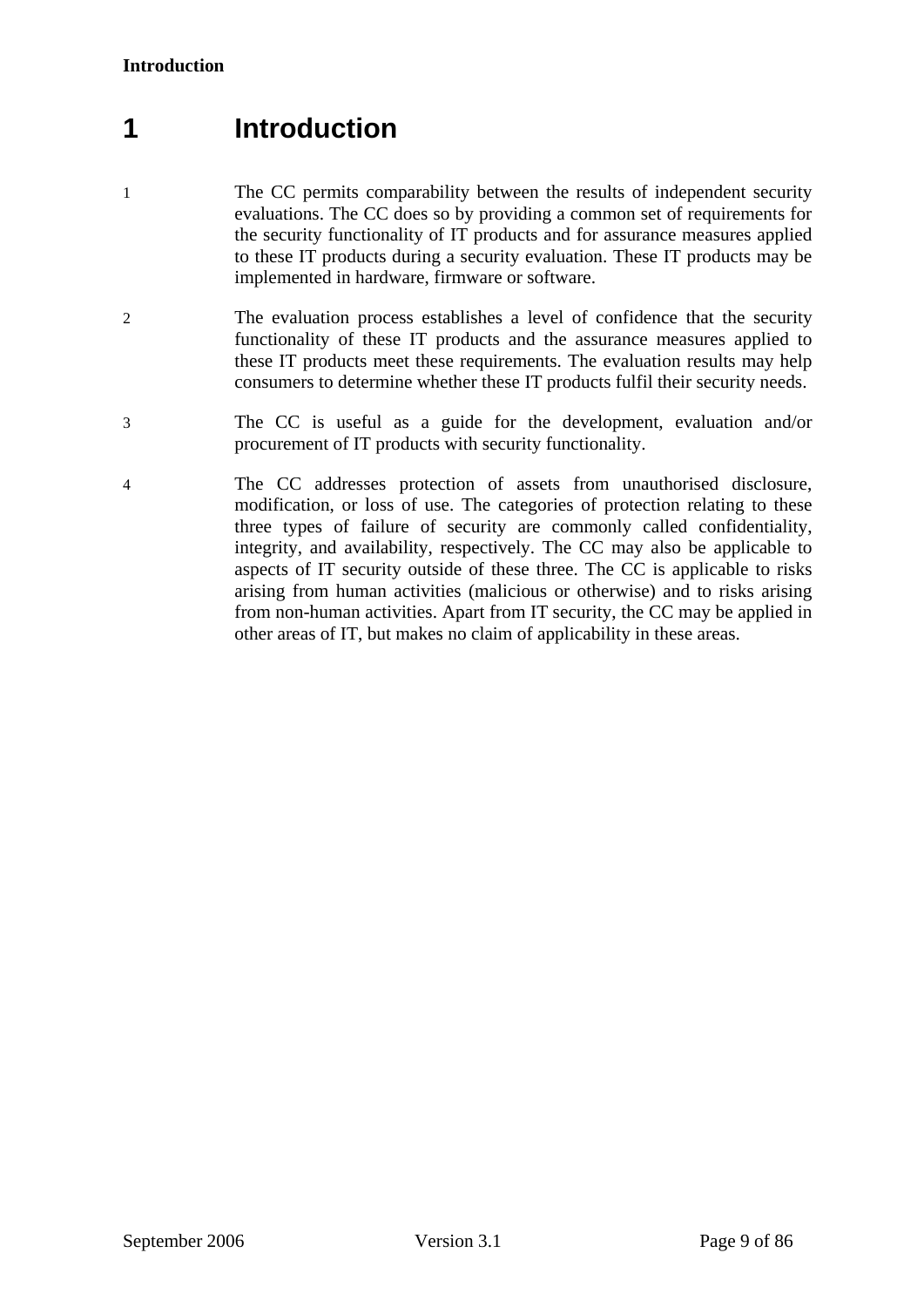# <span id="page-9-0"></span>**2 Scope**

- 5 This multi-part standard, the Common Criteria (CC), is meant to be used as the basis for evaluation of security properties of IT products. By establishing such a common criteria base, the results of an IT security evaluation may be meaningful to a wider audience.
- 6 Certain topics, because they involve specialised techniques or because they are somewhat peripheral to IT security, are considered to be outside the scope of the CC. Some of these are identified below.
	- The CC does not contain security evaluation criteria pertaining to administrative security measures not related directly to the IT security functionality. However, it is recognised that significant security can often be achieved through or supported by administrative measures such as organisational, personnel, physical, and procedural controls.
	- The evaluation of some technical physical aspects of IT security such as electromagnetic emanation control is not specifically covered, although many of the concepts addressed will be applicable to that area.
	- The CC does not address the evaluation methodology under which the criteria should be applied. This methodology is described in the Common Methodology for IT Security Evaluation [[CEM](#page-11-1)].
	- The CC does not address the administrative and legal framework under which the criteria may be applied by evaluation authorities. However, it is expected that the CC will be used for evaluation purposes in the context of such a framework.
	- The procedures for use of evaluation results in accreditation are outside the scope of the CC. Accreditation is the administrative process whereby authority is granted for the operation of an IT product (or collection thereof) in its full operational environment including all of its non-IT parts. The results of the evaluation process are an input to the accreditation process. However, as other techniques are more appropriate for the assessments of non-IT related properties and their relationship to the IT security parts, accreditors should make separate provisions for those aspects.
	- The subject of criteria for the assessment of the inherent qualities of cryptographic algorithms is not covered in the CC. Should independent assessment of mathematical properties of cryptography be required, the evaluation scheme under which the CC is applied must make provision for such assessments.
- 7 The CC is intentionally flexible, enabling a range of evaluation methods to be applied to a range of security properties of a range of IT products.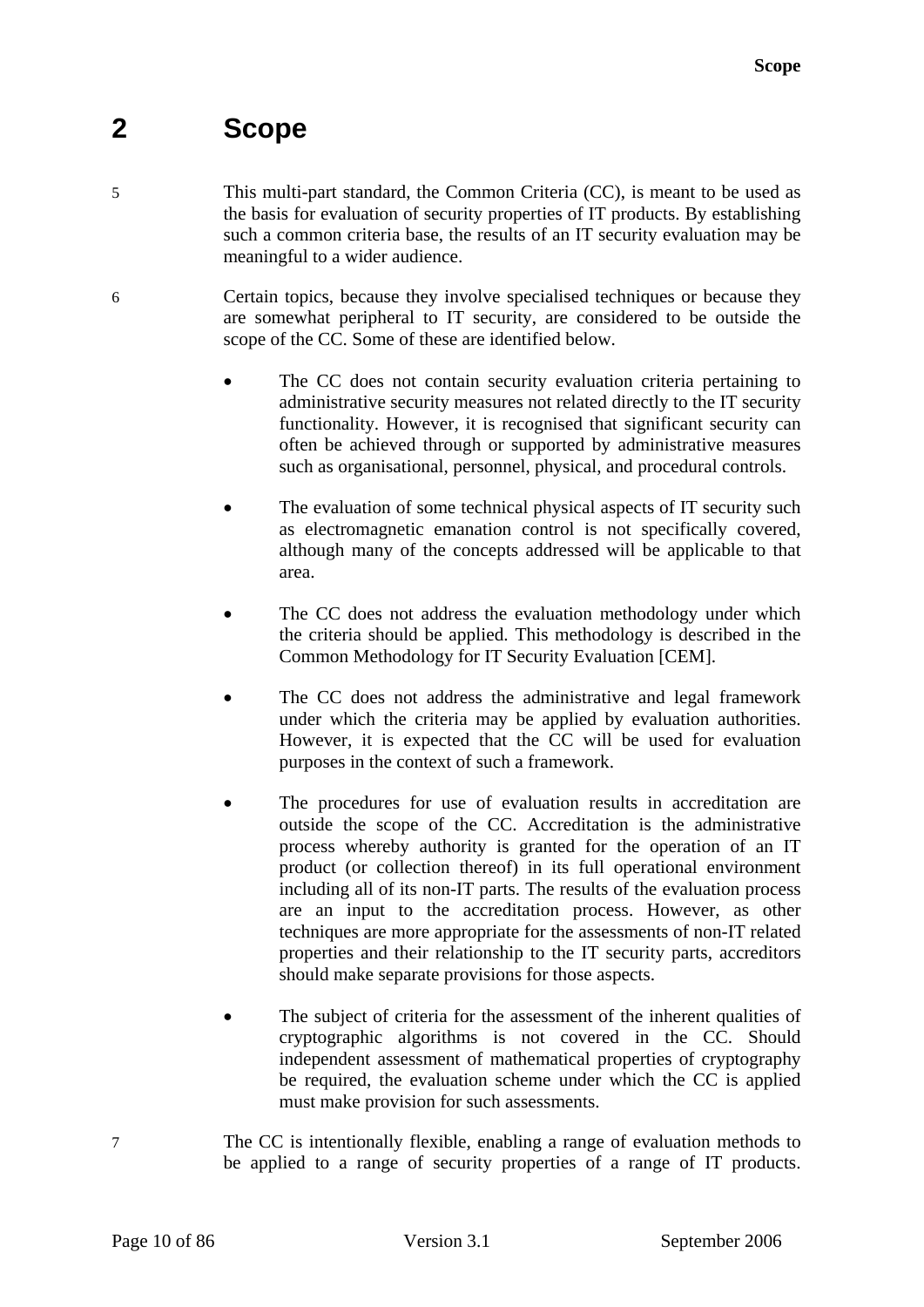Therefore care should be exercised to ensure that this flexibility is not misused. For example, the CC should not be used to apply unsuitable evaluation methods, to irrelevant security properties, of inappropriate IT products, resulting in meaningless evaluation results.

8 Consequently, the fact that an IT product has been evaluated has meaning only in the context of the security properties that were evaluated and the evaluation methods that were used. Evaluation authorities should carefully check the products, properties and methods to determine that an evaluation will provide meaningful results. Additionally, purchasers of evaluated products should carefully consider this context to determine whether the evaluated product is useful and applicable to their specific situation and needs.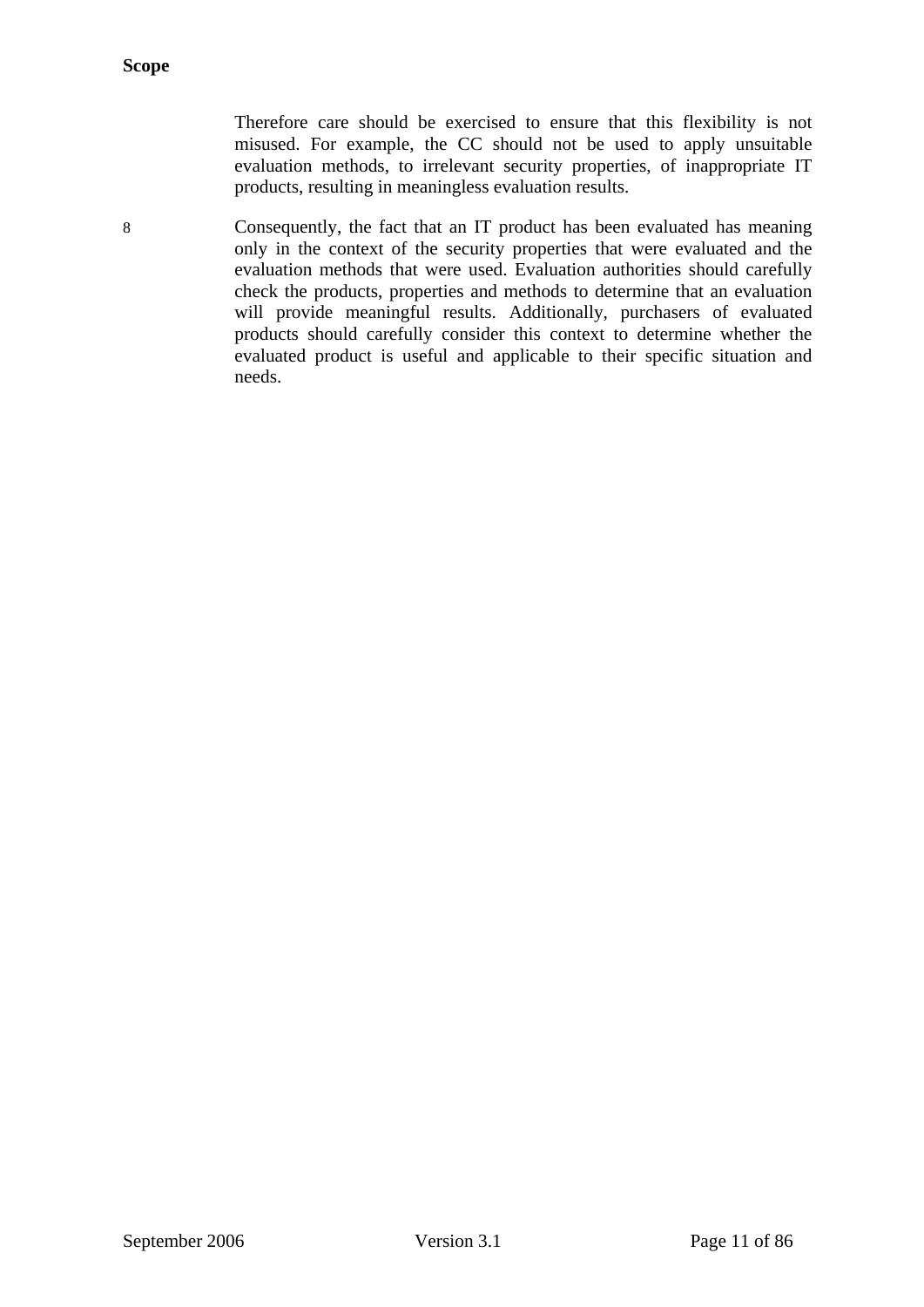# <span id="page-11-0"></span>**3 Normative references**

- 9 The following referenced documents are indispensable for the application of this document. For dated references, only the edition cited applies. For undated references, the latest edition of the referenced document (including any amendments) applies.
- <span id="page-11-1"></span>CEM Common Methodology for Information Technology Security Evaluation, Version 3.1, revision 1, September 2006.
- <span id="page-11-2"></span>ISO/IEC ISO/IEC Directives - Part 2: Rules for the structure and drafting of International Standards.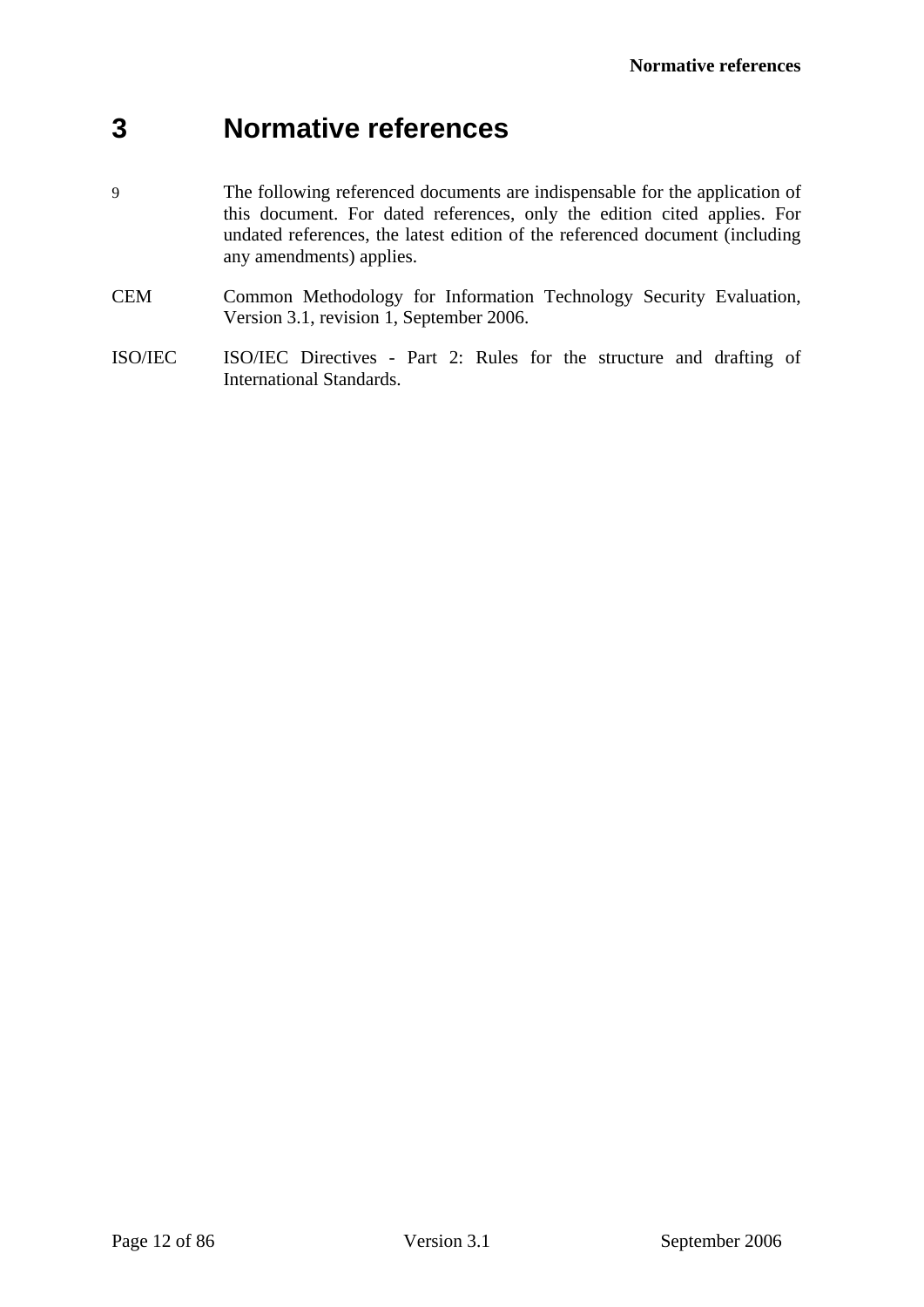# <span id="page-12-1"></span><span id="page-12-0"></span>**4 Terms and definitions**

- 10 For the purpose of this document, the following terms and definitions apply.
- 11 This Chapter [4](#page-12-1) contains only those terms which are used in a specialised way throughout the CC. Some combinations of common terms used in the CC, while not meriting inclusion in this Chapter [4](#page-12-1), are explained for clarity in the context where they are used.
- 12 **assets** entities that the owner of the TOE presumably places value upon.
- 13 **assignment** the specification of an identified parameter in a component (of the CC) or requirement.
- 14 **assurance** grounds for confidence that a TOE meets the SFRs.
- 15 **attack potential** a measure of the effort to be expended in attacking a TOE, expressed in terms of an attacker's expertise, resources and motivation.
- 16 **augmentation** the addition of one or more requirement(s) to a package.
- 17 **authentication data** information used to verify the claimed identity of a user.
- 18 **authorised user** a user who may, in accordance with the SFRs, perform an operation.
- 19 **can** within normative text, "can" indicates "statements of possibility and capability, whether material, physical or causal" ([ISO/IEC\)](#page-11-2).
- 20 **class** a grouping of CC families that share a common focus.
- 21 **coherent** an entity is logically ordered and has a discernible meaning. For documentation, this addresses both the actual text and the structure of the document, in terms of whether it is understandable by its target audience.
- 22 **complete** all necessary parts of an entity have been provided. In terms of documentation, this means that all relevant information is covered in the documentation, at such a level of detail that no further explanation is required at that level of abstraction.
- 23 **component** the smallest selectable set of elements on which requirements may be based.
- **component TOE** an evaluated TOE that is part of another TOE.
- 25 **composed assurance package (CAP)** an assurance package, consisting of requirements drawn from CC Part 3 (predominately from the [ACO](#page-85-0) class), representing a point on the CC predefined composition assurance scale.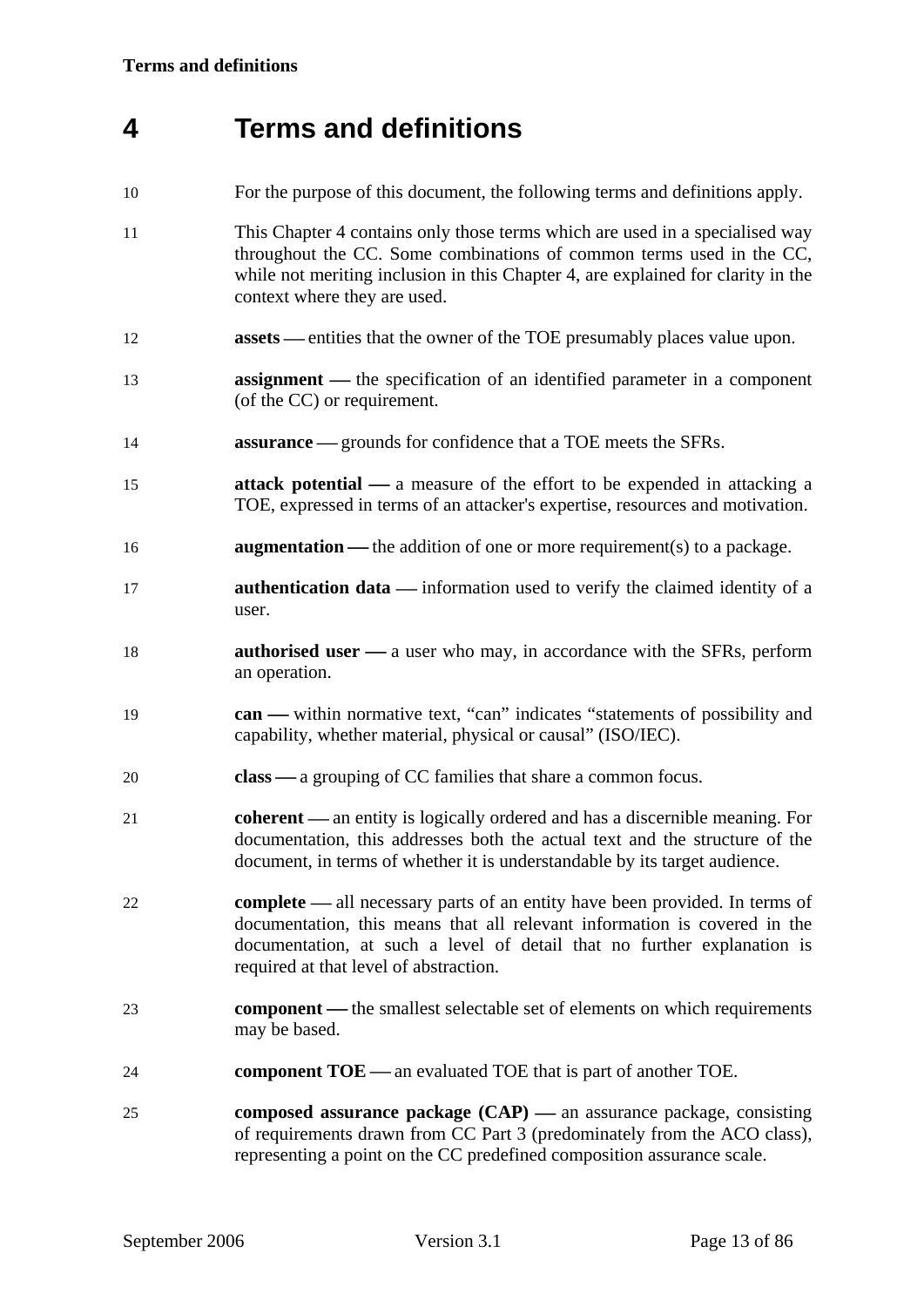| 26 | <b>confirm</b> — this term is used to indicate that something needs to be reviewed |
|----|------------------------------------------------------------------------------------|
|    | in detail, and that an independent determination of sufficiency needs to be        |
|    | made. The level of rigour required depends on the nature of the subject            |
|    | matter. This term is only applied to evaluator actions.                            |

- 27 **connectivity** the property of the TOE which allows interaction with IT entities external to the TOE. This includes exchange of data by wire or by wireless means, over any distance in any environment or configuration.
- 28 **consistent** this term describes a relationship between two or more entities, indicating that there are no apparent contradictions between these entities.
- 29 **counter (verb)** this term is typically used when the impact of a particular threat is mitigated but not necessarily eradicated.
- 30 **demonstrate** ⎯ this term refers to an analysis leading to a conclusion, which is less rigorous than a "proof".
- 31 **dependency** a relationship between components such that if a requirement based on the depending component is included in a PP, ST or package, a requirement based on the component that is depended upon must normally also be included in the PP, ST or package.
- 32 **describe** this term requires that specific details of an entity be provided.
- 33 **determine** this term requires an independent analysis to be made, with the objective of reaching a particular conclusion. The usage of this term differs from "confirm" or "verify", since these other terms imply that an analysis has already been performed which needs to be reviewed, whereas the usage of "determine" implies a truly independent analysis, usually in the absence of any previous analysis having been performed.
- 34 **development environment** the environment in which the TOE is developed.
- 35 **element** an indivisible statement of security need.
- 36 **ensure** this term, used by itself, implies a strong causal relationship between an action and its consequences. When this term is preceded by the word "helps" it indicates that the consequence is not fully certain, on the basis of that action alone.
- 37 **evaluation** assessment of a PP, an ST or a TOE, against defined criteria.
- 38 **evaluation assurance level (EAL)** an assurance package, consisting of assurance requirements drawn from CC Part 3, representing a point on the CC predefined assurance scale.
- 39 **evaluation authority** a body that implements the CC for a specific community by means of an evaluation scheme and thereby sets the standards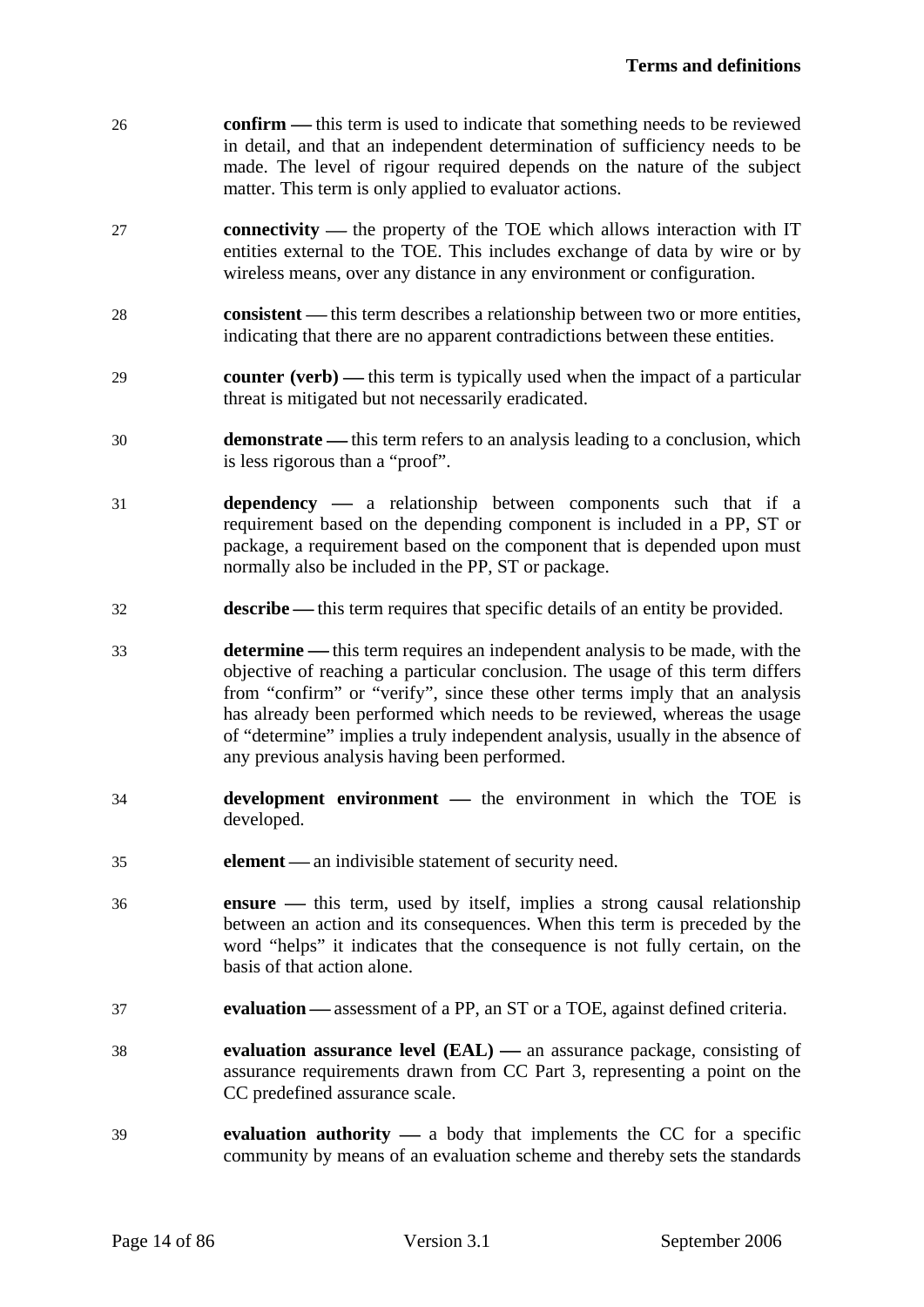and monitors the quality of evaluations conducted by bodies within that community.

- 40 **evaluation scheme** the administrative and regulatory framework under which the CC is applied by an evaluation authority within a specific community.
- 41 **exhaustive** this term is used in the CC with respect to conducting an analysis or other activity. It is related to "systematic" but is considerably stronger, in that it indicates not only that a methodical approach has been taken to perform the analysis or activity according to an unambiguous plan, but that the plan that was followed is sufficient to ensure that all possible avenues have been exercised.
- 42 **explain** this term differs from both "describe" and "demonstrate". It is intended to answer the question "Why?" without actually attempting to argue that the course of action that was taken was necessarily optimal.
- 43 **extension** the addition to an ST or PP of functional requirements not contained in Part 2 and/or assurance requirements not contained in Part 3 of the CC.
- <span id="page-14-0"></span>44 **external entity** — any entity (human or IT) outside the TOE that interacts (or may interact) with the TOE.
- 45 **family** a grouping of components that share a similar goal but may differ in emphasis or rigour.
- 46 **formal** expressed in a restricted syntax language with defined semantics based on well-established mathematical concepts.
- 47 **guidance documentation** documentation that describes the delivery, preparation, operation, management and/or use of the TOE.
- 48 **identity** a representation (e.g. a string) uniquely identifying an authorised user, which can either be the full or abbreviated name of that user or a pseudonym.
- 49 **informal** expressed in natural language.
- 50 **informative** informative text "provides additional information intended to assist the understanding or use of the document." [\(ISO/IEC](#page-11-2)).
- 51 **inter-TSF transfers** communicating data between the TOE and the security functionality of other trusted IT products.
- 52 **internal communication channel** a communication channel between separated parts of the TOE.
- 53 **internal TOE transfer** communicating data between separated parts of the TOE.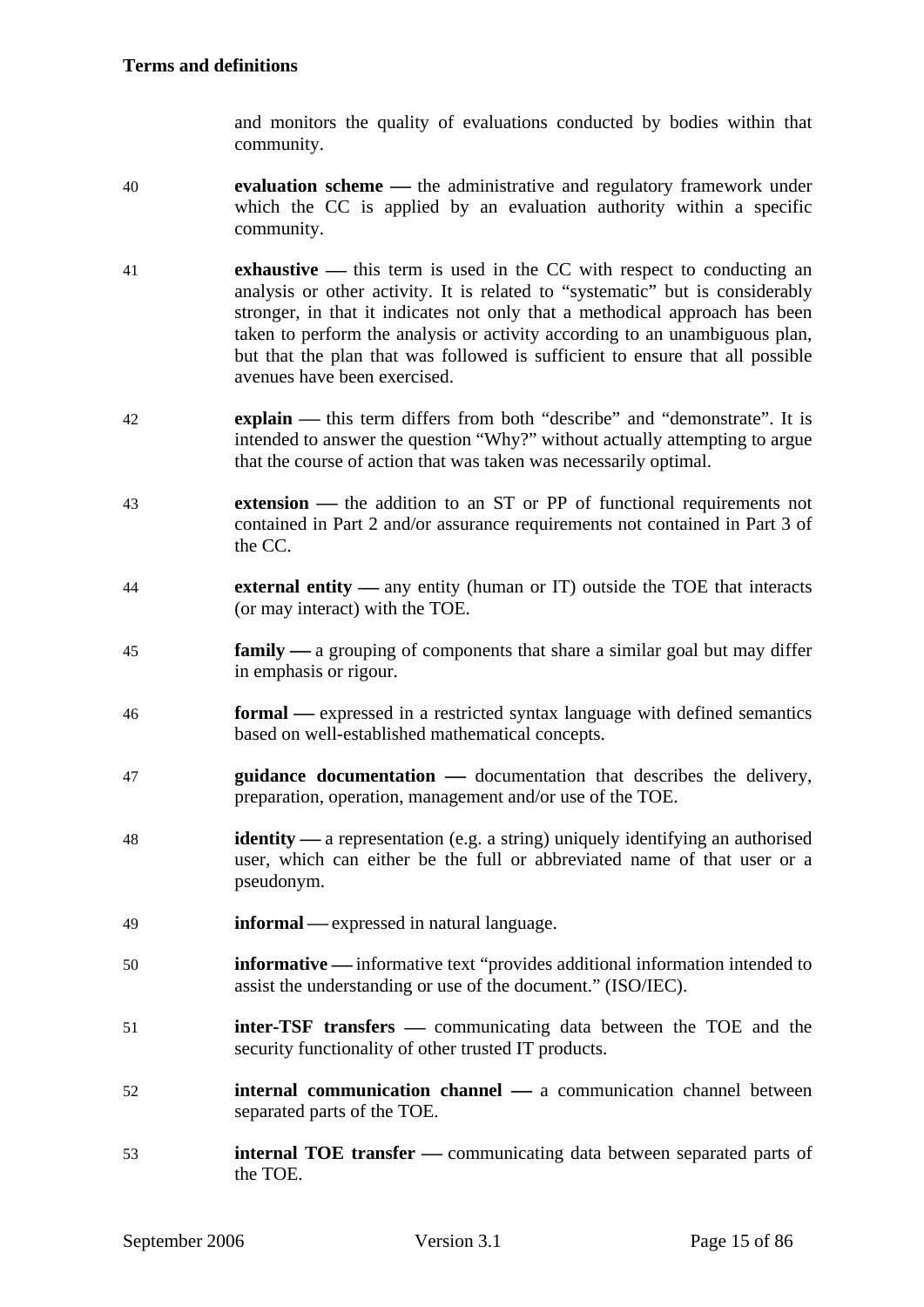- 54 **internally consistent** this term means that there are no apparent contradictions between any aspects of an entity. In terms of documentation, this means that there can be no statements within the documentation that can be taken to contradict each other.
- 55 **iteration** the use of the same component to express two or more distinct requirements.
- **justification** this term refers to an analysis leading to a conclusion, but is more rigorous than a demonstration. This term requires significant rigour in terms of very carefully and thoroughly explaining every step of a logical argument.
- 57 **may** within normative text, "may" indicates "a course of action permissible within the limits of the document" [\(ISO/IEC](#page-11-2)).
- 58 **normative** normative text "describes the scope of the document, and sets out provisions." [\(ISO/IEC](#page-11-2)). Within normative text, the verbs "shall", "should", "may", and "can" have the ISO standard meanings described in this glossary and the verb "must" is not used. Unless explicitly labelled "informative", all CC text is normative.
- 59 **object** a passive entity in the TOE, that contains or receives information, and upon which subjects perform operations.
- 60 **operation** (on a component of the CC) modifying or repeating that component. Allowed operations on components are assignment, iteration, refinement and selection.
- 61 **operation (on an object)** a specific type of action performed by a subject on an object.
- 62 **operational environment** the environment in which the TOE is operated.
- 63 **organisational security policy (OSP)** a set of security rules, procedures, or guidelines imposed (or presumed to be imposed) now and/or in the future by an actual or hypothetical organisation in the operational environment.
- 64 **package** a named set of either functional or assurance requirements (e.g. EAL 3).
- 65 **PP evaluation** assessment of a PP against defined criteria.
- 66 **Protection Profile (PP)** an implementation-independent statement of security needs for a TOE type.
- 67 **prove** ⎯ this term refers to a formal analysis in its mathematical sense. It is completely rigorous in all ways. Typically, "prove" is used when there is a desire to show correspondence between two TSF representations at a high level of rigour.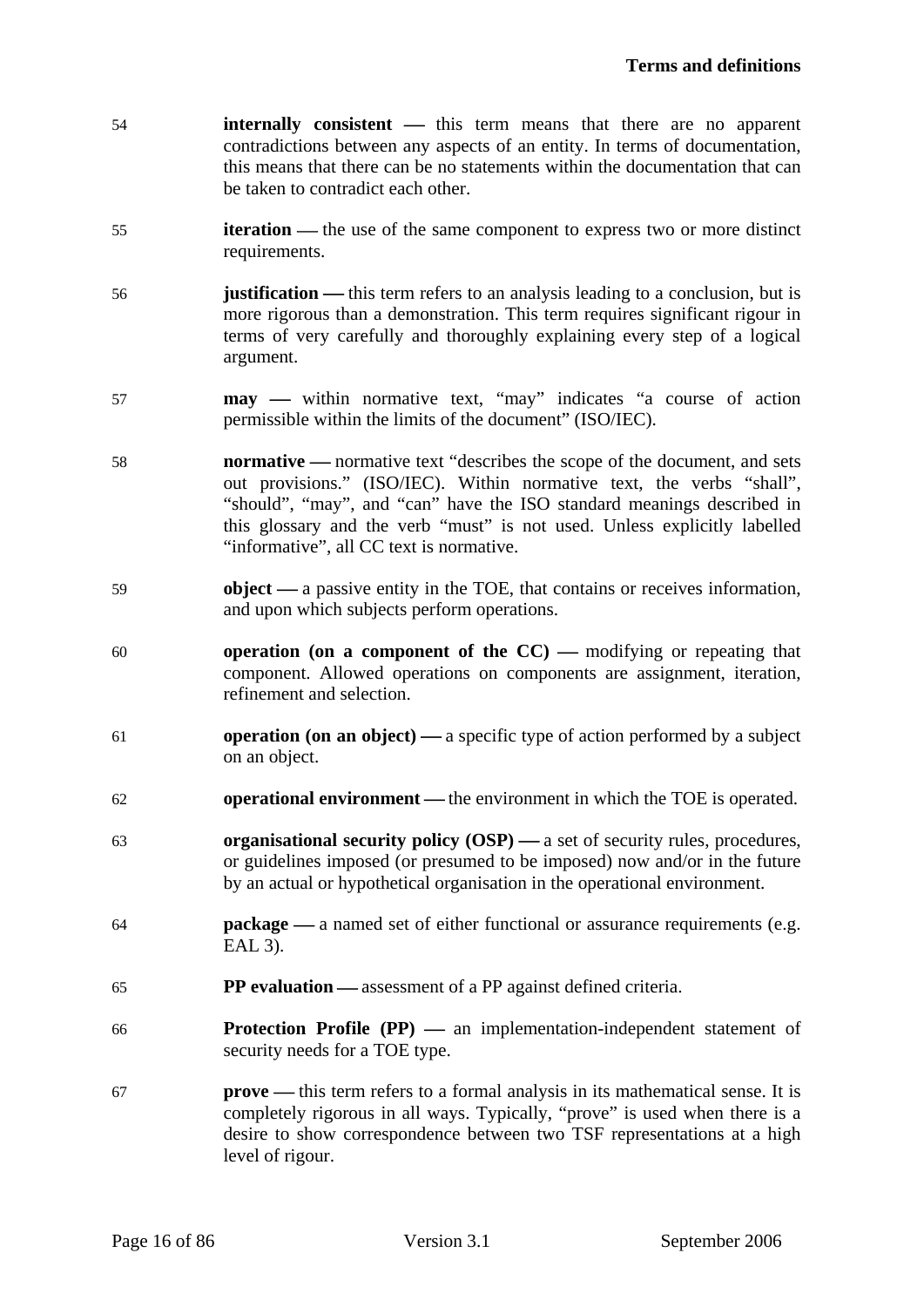- 68 **refinement** the addition of details to a component.
- 69 **role** ⎯ a predefined set of rules establishing the allowed interactions between a user and the TOE.
- 70 **secret** information that must be known only to authorised users and/or the TSF in order to enforce a specific SFP.
- 71 **secure state** ⎯ a state in which the TSF data are consistent and the TSF continues correct enforcement of the SFRs.
- 72 **security attribute** a property of subjects, users (including external IT products), objects, information, sessions and/or resources that is used in defining the SFRs and whose values are used in enforcing the SFRs.
- **random security function policy (SFP)** a set of rules describing specific security behaviour enforced by the TSF and expressible as a set of SFRs.
- **random security objective** a statement of intent to counter identified threats and/or satisfy identified organisation security policies and/or assumptions.
- **Security Target (ST)** an implementation-dependent statement of security needs for a specific identified TOE.
- 76 **selection** the specification of one or more items from a list in a component.
- 77 **semiformal** expressed in a restricted syntax language with defined semantics.
- 78 **shall** within normative text, "shall" indicates "requirements strictly to be followed in order to conform to the document and from which no deviation is permitted." ([ISO/IEC\)](#page-11-2).
- 79 **should** within normative text, "should" indicates "that among several possibilities one is recommended as particularly suitable, without mentioning or excluding others, or that a certain course of action is preferred but not necessarily required." ([ISO/IEC\)](#page-11-2) The CC interprets 'not necessarily required' to mean that the choice of another possibility requires a justification of why the preferred option was not chosen.
- 80 **specify** this term is used in the same context as "describe", but is intended to be more rigorous and precise. It is very similar to "define".
- 81 **ST evaluation** assessment of an ST against defined criteria.
- 82 **subject** an active entity in the TOE that performs operations on objects.
- 83 **target of evaluation (TOE)** a set of software, firmware and/or hardware possibly accompanied by guidance.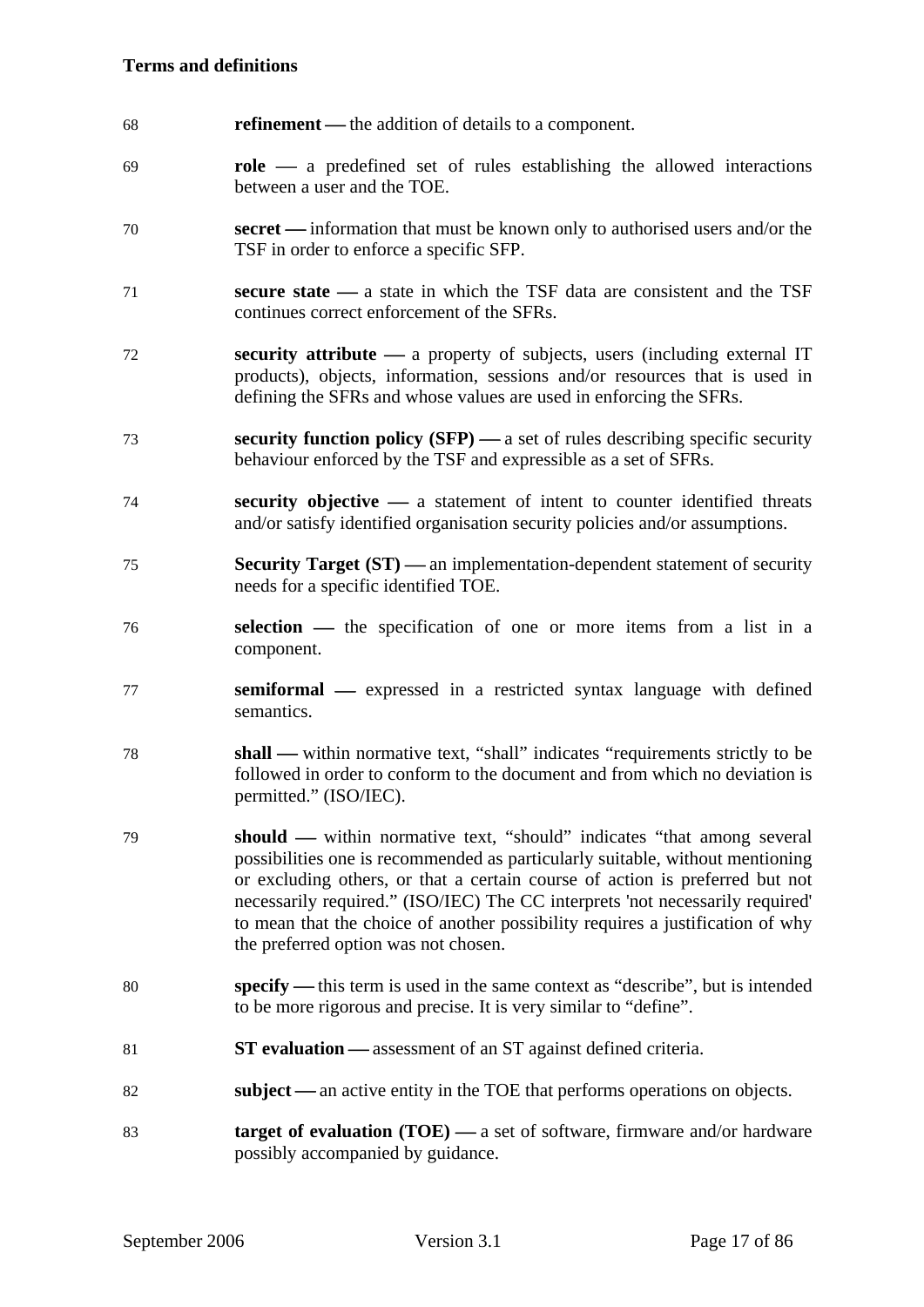- <span id="page-17-0"></span>84 **TOE evaluation** — assessment of a TOE against defined criteria.
- 85 **TOE resource** anything useable or consumable in the TOE.
- 86 **TOE Security Functionality (TSF)** a set consisting of all hardware, software, and firmware of the TOE that must be relied upon for the correct enforcement of the SFRs.
- 87 **trace (verb)** this term is used to indicate that an informal correspondence is required between two entities with only a minimal level of rigour.
- 88 **transfers outside of the TOE** TSF mediated communication of data to entities not under control of the TSF.
- 89 **trusted channel** a means by which a TSF and a remote trusted IT product can communicate with necessary confidence.
- 90 **trusted IT product** an IT product other than the TOE which has its security functional requirements administratively coordinated with the TOE and which is assumed to enforce its security functional requirements correctly (e. g. by being separately evaluated).
- 91 **trusted path** a means by which a user and a TSF can communicate with necessary confidence.
- 92 **TSF data** data created by and for the TOE, that might affect the operation of the TOE.
- 93 **TSF interface (TSFI)** a means by which external entities (or subjects in the TOE but outside of the TSF) supply data to the TSF, receive data from the TSF and invoke services from the TSF.
- 94 **user** see **external entity**.
- 95 **user data** data created by and for the user, that does not affect the operation of the TSF.
- 96 **verify** this term is similar in context to "confirm", but has more rigorous connotations. This term when used in the context of evaluator actions indicates that an independent effort is required of the evaluator.

### **4.1 Terms and definitions related to the ADV class**

- 97 The following terms are used in the requirements for software internal structuring. Some of these are derived from the *Institute of Electrical and Electronics Engineers Glossary of software engineering terminology, IEEE Std 610.12-1990*.
- 98 **administrator** an entity that has complete trust with respect to all policies implemented by the TSF.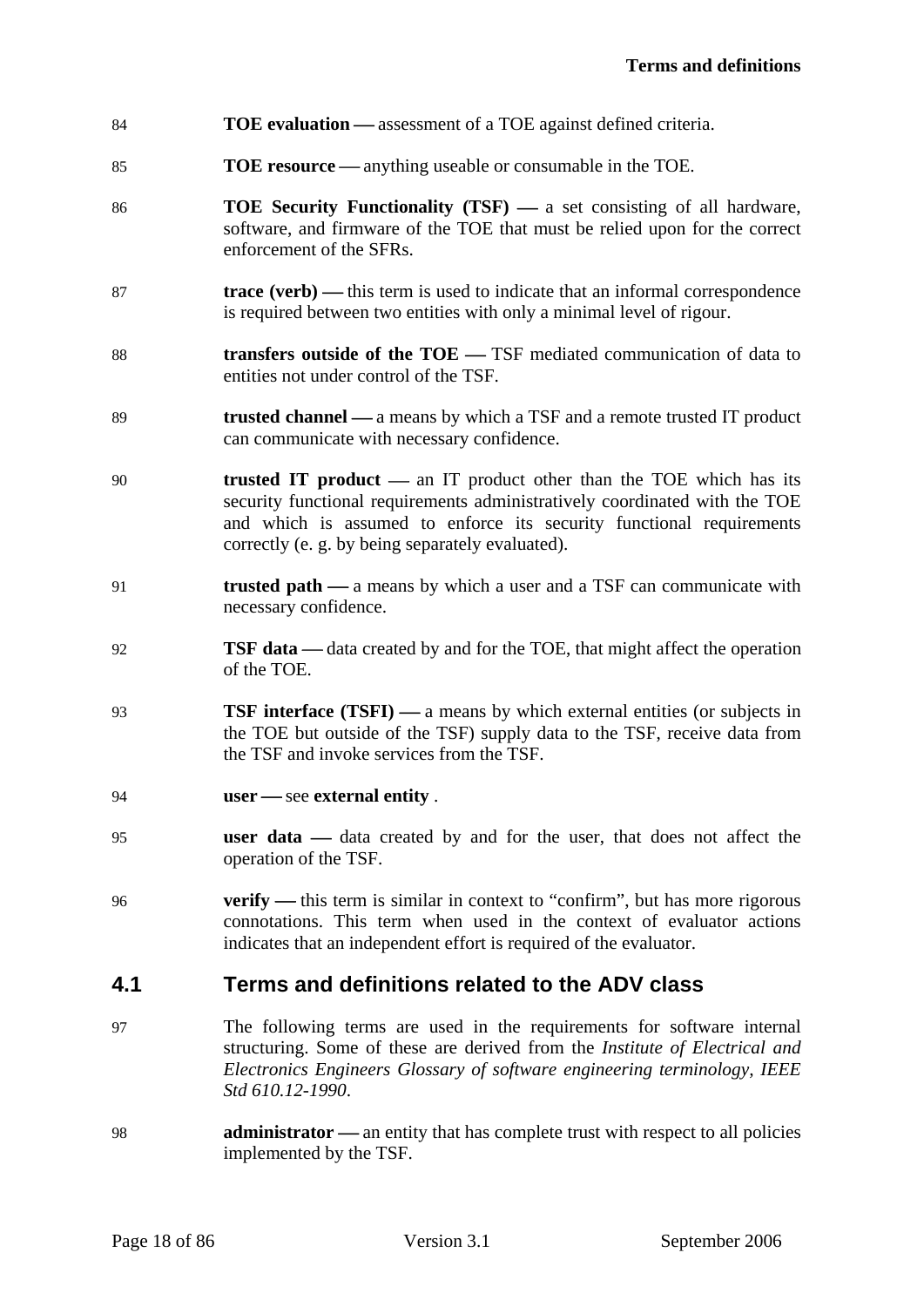- 99 **call tree** ⎯ a diagram that identifies the modules in a system and shows which modules call one another. All the modules named in a call tree that originates with (i.e., is rooted by) a specific module are the modules that directly or indirectly implement the functions of the originating module.
- 100 **cohesion (also called module strength)** the manner and degree to which the tasks performed by a single software module are related to one another; types of cohesion include coincidental, communicational, functional, logical, sequential, and temporal. These types of cohesion are characterised below, listed in the order of decreasing desirability.
- 101 **coincidental cohesion** a module with this characteristic performs unrelated, or loosely related, activities.
- 102 **communicational cohesion** a module with this characteristic contains functions that produce output for, or use output from, other functions within the module. An example of a communicationally cohesive module is an *access check* module that includes mandatory, discretionary, and capability checks.
- 103 **complexity** this is a measure of how difficult software is to understand, and thus to analyse, test, and maintain. Reducing complexity is the ultimate goal for using modular decomposition, layering and minimisation. Controlling coupling and cohesion contributes significantly to this goal.
- 104 A good deal of effort in the software engineering field has been expended in attempting to develop metrics to measure the complexity of source code. Most of these metrics use easily computed properties of the source code, such as the number of operators and operands, the complexity of the control flow graph (cyclomatic complexity), the number of lines of source code, the ratio of comments to executable code, and similar measures. Coding standards have been found to be a useful tool in generating code that is more readily understood.
- 105 This [TSF internals \(ADV\\_INT\)](#page-85-1) family calls for a *complexity analysis* in all components. It is expected that the developer will provide support for the claims that there has been a sufficient reduction in complexity. This support could include the developer's programming standards, and an indication that all modules meet the standard (or that there are some exceptions that are justified by software engineering arguments). It could include the results of tools used to measure some of the properties of the source code. Or it could include other support that the developer finds appropriate.
- 106 **coupling** the manner and degree of interdependence between software modules; types of coupling include call, common and content coupling. These types of coupling are characterised below, listed in the order of decreasing desirability
	- *call:* two modules are call coupled if they communicate strictly through the use of their documented function calls; examples of call coupling are data, stamp, and control, which are defined below.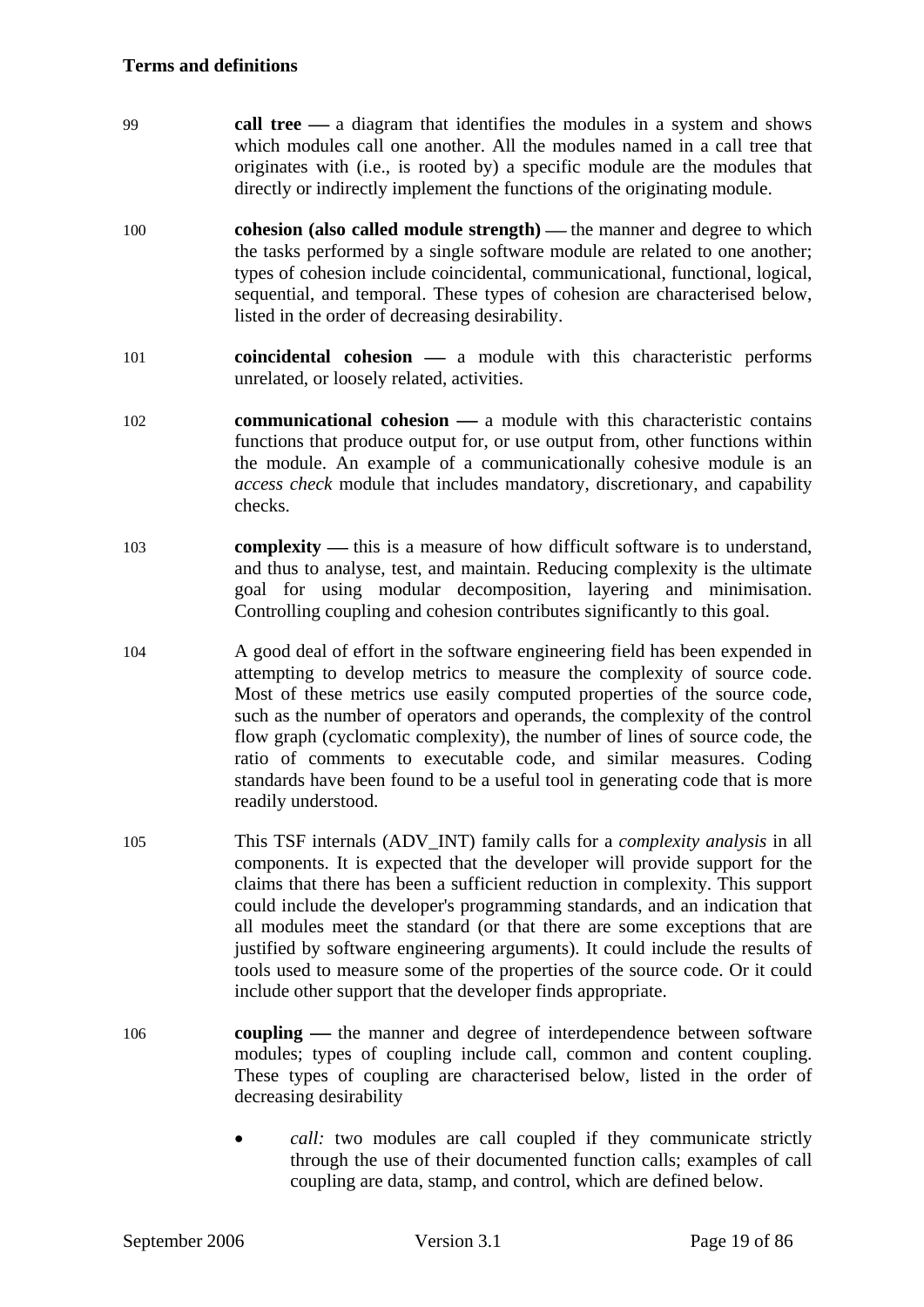- 1. *data:* two modules are data coupled if they communicate strictly through the use of call parameters that represent single data items.
- 2. *stamp:* two modules are stamp coupled if they communicate through the use of call parameters that comprise multiple fields or that have meaningful internal structures.
- 3. *control:* two modules are control coupled if one passes information that is intended to influence the internal logic of the other.
- *common:* two modules are common coupled if they share a common data area or a common system resource. Global variables indicate that modules using those global variables are common coupled. Common coupling through global variables is generally allowed, but only to a limited degree. For example, variables that are placed into a global area, but are used by only a single module, are inappropriately placed, and should be removed. Other factors that need to be considered in assessing the suitability of global variables are:
	- 1. The number of modules that modify a global variable: In general, only a single module should be allocated the responsibility for controlling the contents of a global variable, but there may be situations in which a second module may share that responsibility; in such a case, sufficient justification must be provided. It is unacceptable for this responsibility to be shared by more than two modules. (In making this assessment, care should be given to determining the module actually responsible for the contents of the variable; for example, if a single routine is used to modify the variable, but that routine simply performs the modification requested by its caller, it is the calling module that is responsible, and there may be more than one such module). Further, as part of the complexity determination, if two modules are responsible for the contents of a global variable, there should be clear indications of how the modifications are coordinated between them.
	- 2. The number of modules that reference a global variable: Although there is generally no limit on the number of modules that reference a global variable, cases in which many modules make such a reference should be examined for validity and necessity.
- *content:* two modules are content coupled if one can make direct reference to the internals of the other (e.g. modifying code of, or referencing labels internal to, the other module). The result is that some or all of the content of one module are effectively included in the other. Content coupling can be thought of as using unadvertised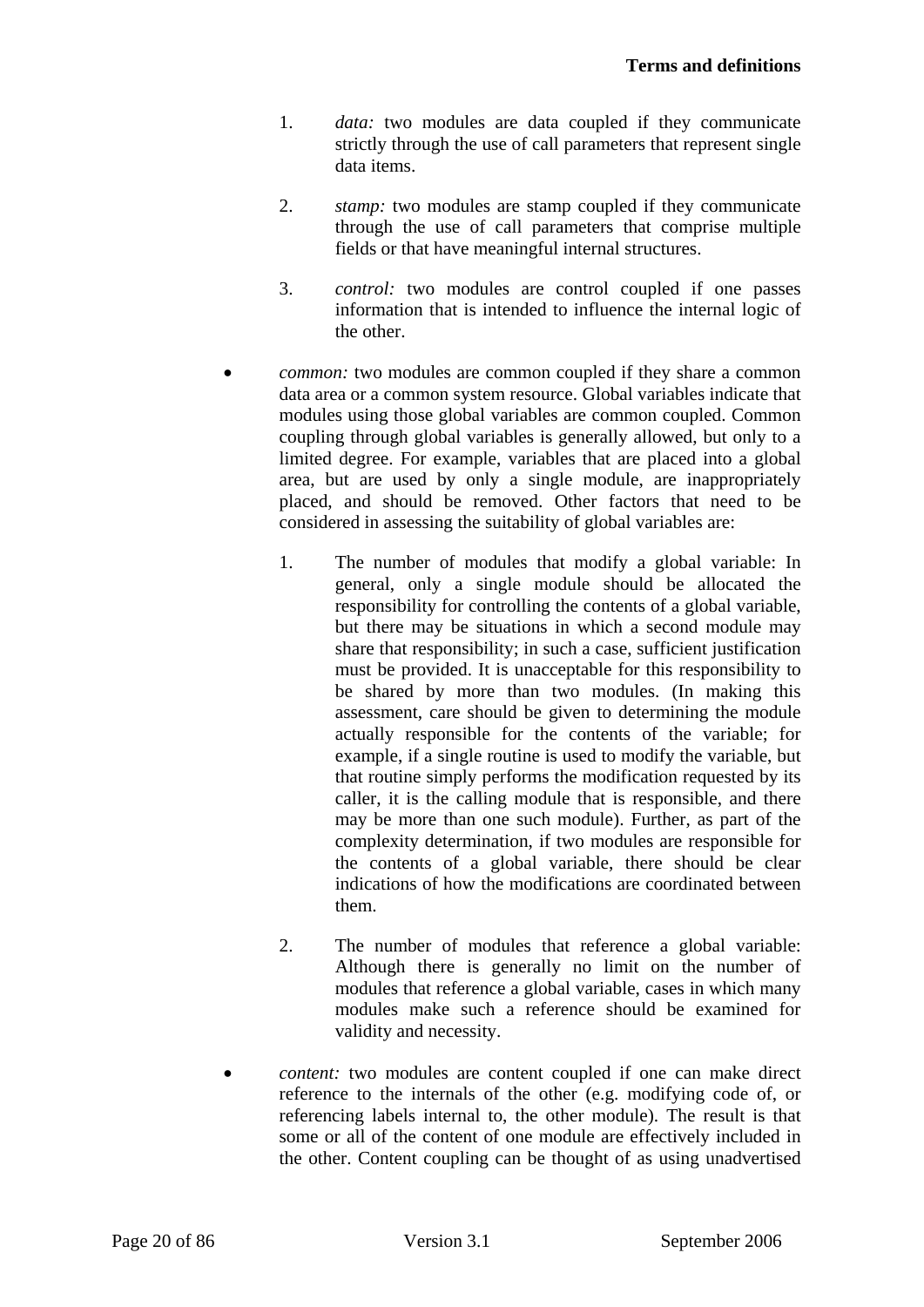module interfaces; this is in contrast to call coupling, which uses only advertised module interfaces.

- 107 **domain separation** the security architecture property whereby the TSF defines separate security domains for each user and for the TSF and ensures that no user process can affect the contents of a security domain of another user or of the TSF.
- 108 **functional cohesion** a module with this characteristic performs activities related to a single purpose. A functionally cohesive module transforms a single type of input into a single type of output, such as a stack manager or a queue manager.
- 109 **interaction** a general communication-based relationship between entities.
- 110 **interface** a means of interaction with a component or module.
- 111 **layering** the design of software such that separate groups of modules (the *layers*) are hierarchically organised to have separate responsibilities such that one layer depends only on layers below it in the hierarchy for services, and provides its services only to the layers above it. Strict layering adds the constraint that each layer receives services only from the layer immediately beneath it, and provides services only to the layer immediately above it.
- 112 **logical (or procedural) cohesion** a module with this characteristic performs similar activities on different data structures. A module exhibits logical cohesion if its functions perform related, but different, operations on different inputs.
- 113 **modular decomposition** the process of breaking a system into components to facilitate design and development.
- 114 **non-bypassability** (of the TSF) the security architecture property whereby all SFR-related actions are mediated by the TSF.
- 115 **security domain** the collection of resources to which an active entity has access.
- 116 **sequential cohesion** a module with this characteristic contains functions each of whose output is input for the following function in the module. An example of a sequentially cohesive module is one that contains the functions to write audit records and to maintain a running count of the accumulated number of audit violations of a specified type.
- 117 **software engineering** the application of a systematic, disciplined, quantifiable approach to the development, operation, and maintenance of software; that is, the application of engineering to software. As with engineering practises in general, some amount of judgement must be used in applying engineering principles. Many factors affect choices, not just the application of measures of modular decomposition, layering, and minimisation. For example, a developer may design a system with future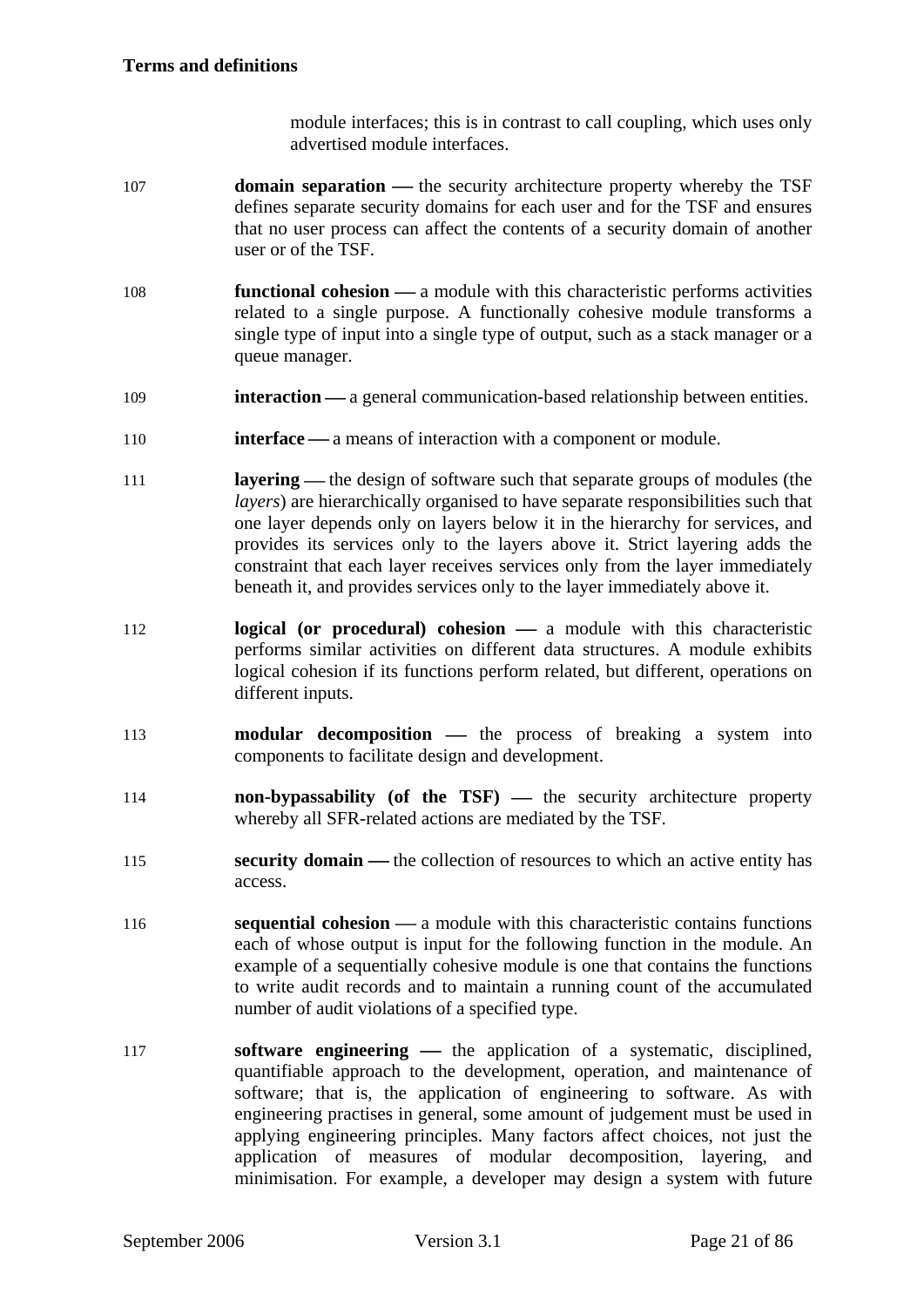<span id="page-21-0"></span>applications in mind that will not be implemented initially. The developer may choose to include some logic to handle these future applications without fully implementing them; further, the developer may include some calls to as-yet unimplemented modules, leaving call stubs. The developer's justification for such deviations from well-structured programs will have to be assessed using judgement, as well as the application of good software engineering discipline.

- 118 **temporal cohesion** a module with this characteristic contains functions that need to be executed at about the same time. Examples of temporally cohesive modules include *initialisation*, *recovery*, and *shutdown* modules.
- 119 **TSF self-protection** the security architecture property whereby the TSF cannot be corrupted by non-TSF code or entities.

### **4.2 Terms and definitions related to the AGD class**

- 120 **installation** the procedures that the user has to perform normally only once after receipt and acceptance of the TOE to progress it to the secure configuration as described in the ST including the embedding of the TOE in its operational environment. If similar processes have to be performed by the developer they are denoted as "generation" throughout [ALC: Life-cycle](#page-85-1)  [support](#page-85-1). If the TOE requires an initial start-up that does not need to be repeated regularly, this process would be classified as installation here.
- 121 **operation** the usage phase of the TOE. This includes "normal usage", administration and maintenance of the TOE.
- 122 **operation (of the TOE)** usage of the TOE after delivery and preparation.
- 123 **preparation** the product life-cycle phase comprising the customer's acceptance of the delivered TOE and its installation which may include such things as booting, initialisation, start-up, progressing the TOE to a state ready for operation.

### **4.3 Terms and definitions related to the ALC class**

- 124 **acceptance criteria** the criteria to be applied when performing the acceptance procedures (e.g. successful document review, or successful testing in the case of software, firmware or hardware).
- 125 **acceptance procedures** the procedures followed in order to accept newly created or modified configuration items as part of the TOE, or to move them to the next step of the life-cycle. These procedures identify the roles or individuals responsible for the acceptance and the criteria to be applied to decide on the acceptance.
- 126 There are several types of acceptance situations some of which may overlap: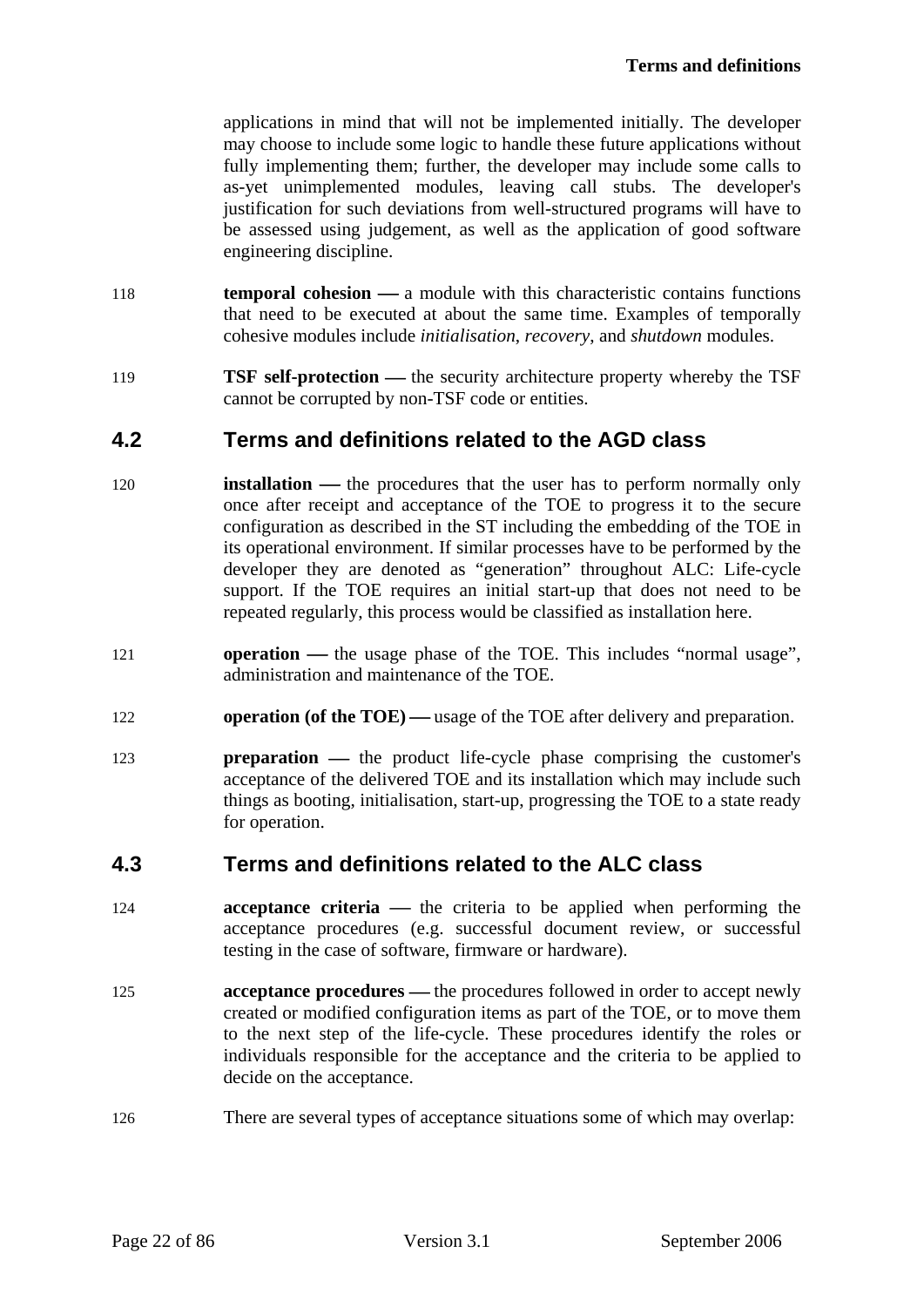#### **Terms and definitions**

- acceptance of an item into the CM system for the first time, in particular inclusion of software, firmware and hardware components from other manufacturers into the TOE ("integration");
- progression of configuration items to the next life-cycle phase at each stage of the construction of the TOE (e.g. module, subsystem, quality control of the finished TOE);
- subsequent to transports of configuration items (for example parts of the TOE or preliminary products) between different development sites;
- subsequent to the delivery of the TOE to the consumer.
- 127 **CM documentation (documentation of the CM system)** overall term for the following:
	- − CM output
		- − CM list (configuration list)
		- − CM system records
	- CM plan
	- − CM usage documentation
- 128 **CM evidence** everything that may be used to establish confidence in the correct operation of the CM system, e.g., CM output, rationales provided by the developer, observations, experiments or interviews made by the evaluator during a site visit.
- 129 **CM item (configuration item)** object managed by the CM system during the TOE development. These may be either parts of the TOE or objects related to the development of the TOE like evaluation documents or development tools. CM items may be stored in the CM system directly (for example files) or by reference (for example hardware parts) together with their version.
- 130 **CM list (configuration list)** a CM output document listing all configuration items for a specific product together with the exact version of each CM item relevant for a specific version of the complete product. This list allows distinguishing the items belonging to the evaluated version of the product from other versions of these items belonging to other versions of the product. The final CM list is a specific document for a specific version of a specific product. (Of course the list can be an electronic document inside of a CM tool. In that case it can be seen as a specific view into the system or a part of the system rather than an output of the system. However, for the practical use in an evaluation the configuration list will probably be delivered as a part of the evaluation documentation.) The configuration list defines the items that are under the CM requirements of [ALC\\_CMC.](#page-85-0)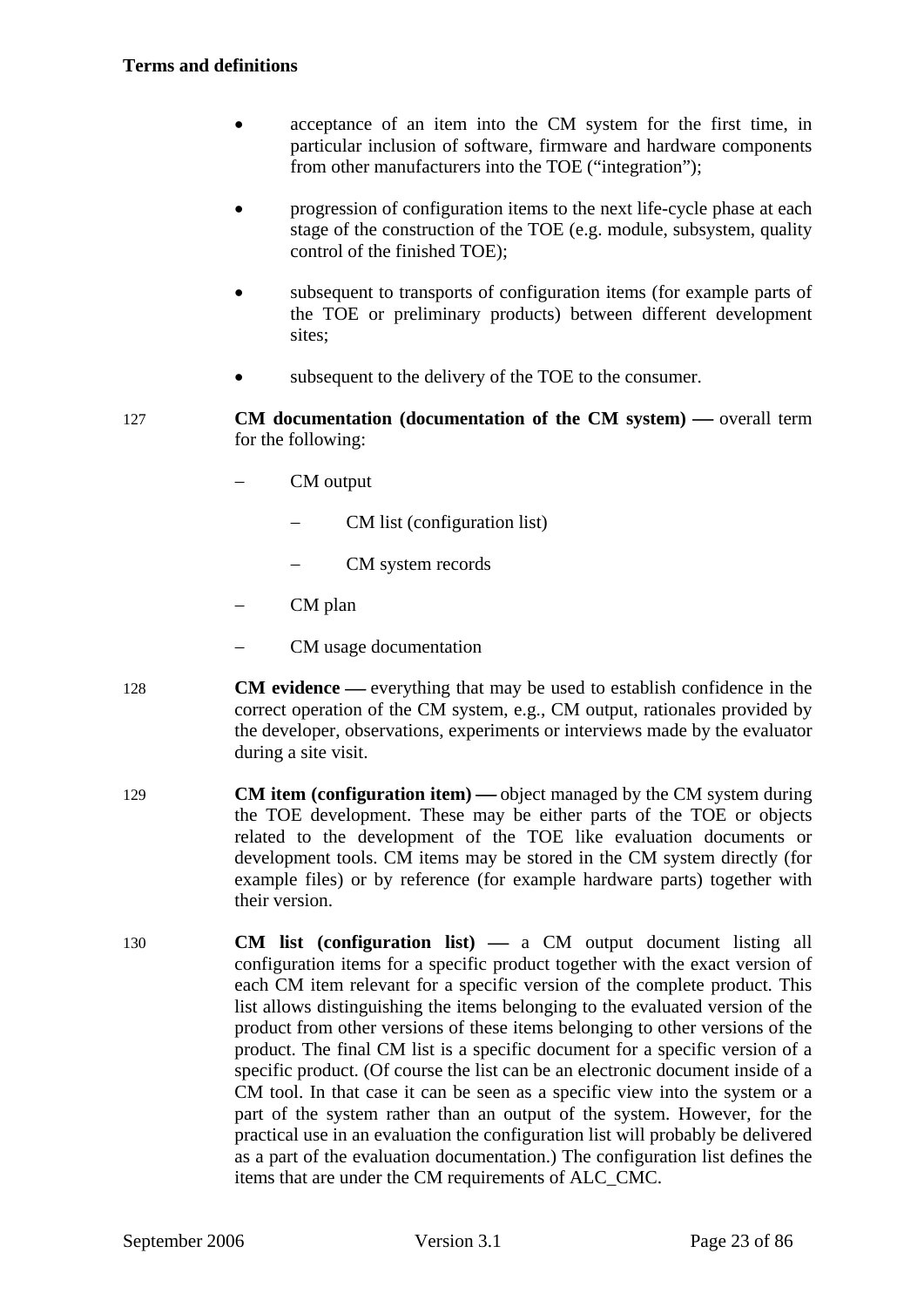- 131 **CM output** CM related results produced or enforced by the CM system. These CM related results could occur as documents (for example filled paper forms, CM system records, logging data, hard-copies and electronic output data) as well as actions (for example manual measures to fulfil CM instructions). Examples of such CM outputs are configuration lists, CM plans and/or behaviours during the product life-cycle.
- 132 **CM plan** part of the CM documentation describing how the CM system is used for the TOE. The objective of issuing a CM plan is that staff members can see clearly what they have to do. From the point of view of the overall CM system this can be seen as an output document (because it may be produced as part of the application of the CM system). From the point of view of the concrete project it is a usage document because members of the project team use it in order to understand the steps that they have to perform during the project. The CM plan defines the usage of the system for the specific product; the same system may be used to a different extent for other products. That means the CM plan defines and describes the output of the CM system of a company which is used during the TOE development.
- 133 **CM system** overall term for the set of procedures and tools (including their documentation) used by a developer to develop and maintain configurations of his products during their life-cycles. CM systems may have varying degrees of rigour and function. At higher levels, CM systems may be automated, with flaw remediation, change controls, and other tracking mechanisms.
- 134 **CM system records** those CM output documents which are produced during the operation of the CM system documenting important activities. Examples of CM system records are CM item change control forms or CM item access approval forms.
- 135 **CM tools —** tools realising or supporting a CM system, for example tools for the version management of the parts of the TOE. They may require manual operation or may be automated.
- 136 **CM usage documentation** that part of the CM system, which describes, how the CM system is defined and applied by using for example handbooks, regulations and/or documentation of tools and procedures.
- 137 **delivery** the product life-cycle phase which is concerned with the transmission of the finished TOE from the production environment into the hands of the customer. This may include packaging and storage at the development site, but does not include transportations of the unfinished TOE or parts of the TOE between different developers or different development sites.
- 138 **developer** the organisation responsible for the development of the TOE.
- 139 **development** the product life-cycle phase which is concerned with generating the implementation representation of the TOE. Throughout the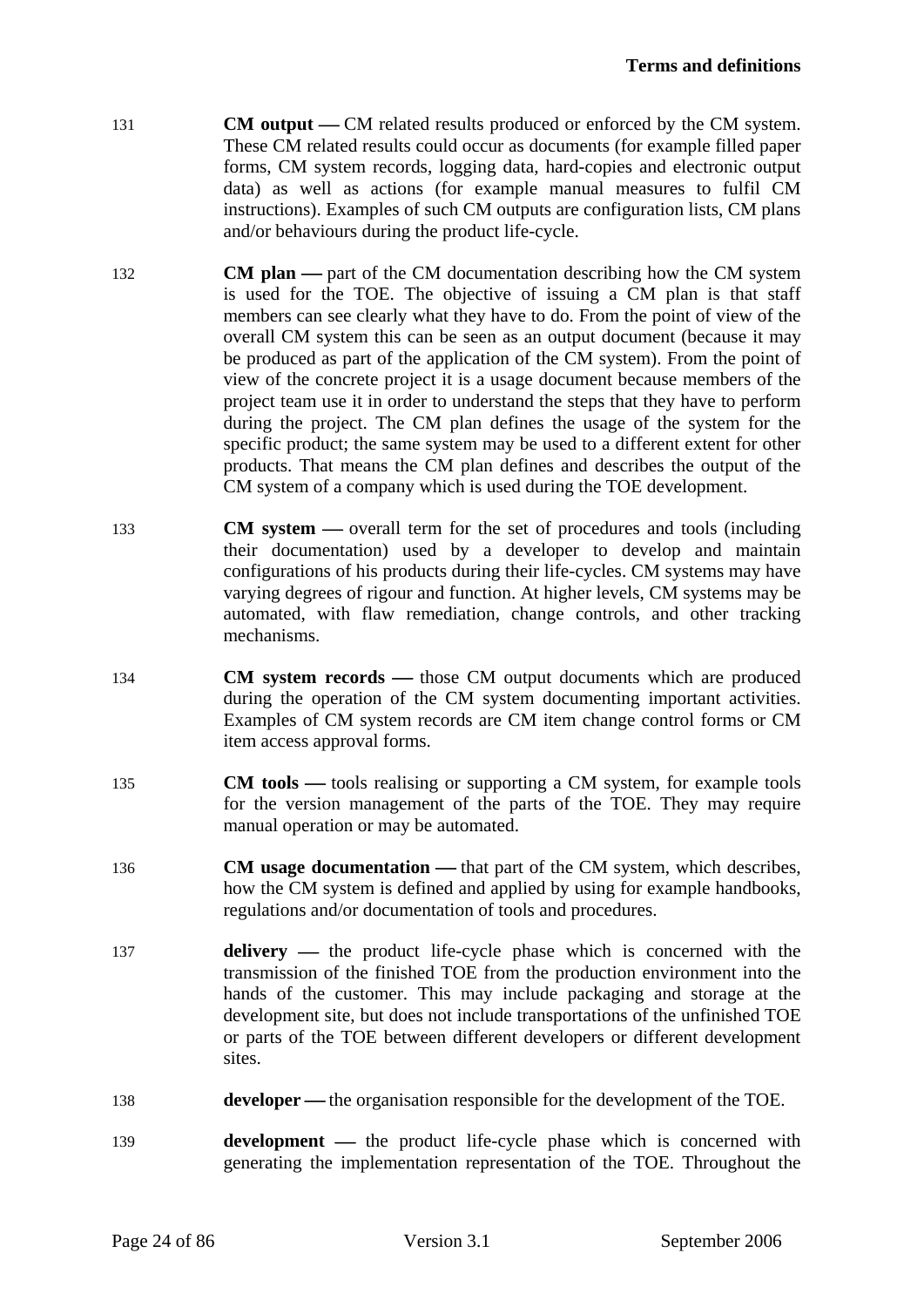[ALC](#page-85-0) requirements, development and related terms (developer, develop) are meant in the more general sense to comprise development *and production*.

- <span id="page-24-0"></span>140 **development tools** — tools (including test software, if applicable) supporting the development and production of the TOE. E.g., for a software TOE, development tools are usually programming languages, compilers, linkers and generating tools.
- 141 **implementation representation** the least abstract representation of the TSF, specifically the one that is used to create the TSF itself without further design refinement. Source code that is then compiled or a hardware drawing that is used to build the actual hardware are examples of parts of an implementation representation.
- 142 **life-cycle** the sequence of stages of existence of an object (for example a product or a system) in time.
- 143 **life-cycle definition** the definition of the life-cycle model.
- 144 **life-cycle model** description of the stages and their relations to each other that are used in the management of the life-cycle of a certain object, how the sequence of stages looks like and which high level characteristics the stages have.
- 145 **measurable life-cycle model** a life-cycle model using some quantitative valuation (arithmetic parameters and/or metrics) of the managed product in order to measure development properties of the product. Typical metrics are source code complexity metrics, defect density (errors per size of code) or mean time to failure.
- 146 **production** the production life-cycle phase follows the development phase and consists of transforming the implementation representation into the implementation of the TOE, i.e. into a state acceptable for delivery to the customer. This phase may comprise manufacturing, integration, generation, internal transports, storage, and labelling of the TOE.



**Figure 1 - Terminology in CM and in the product life-cycle**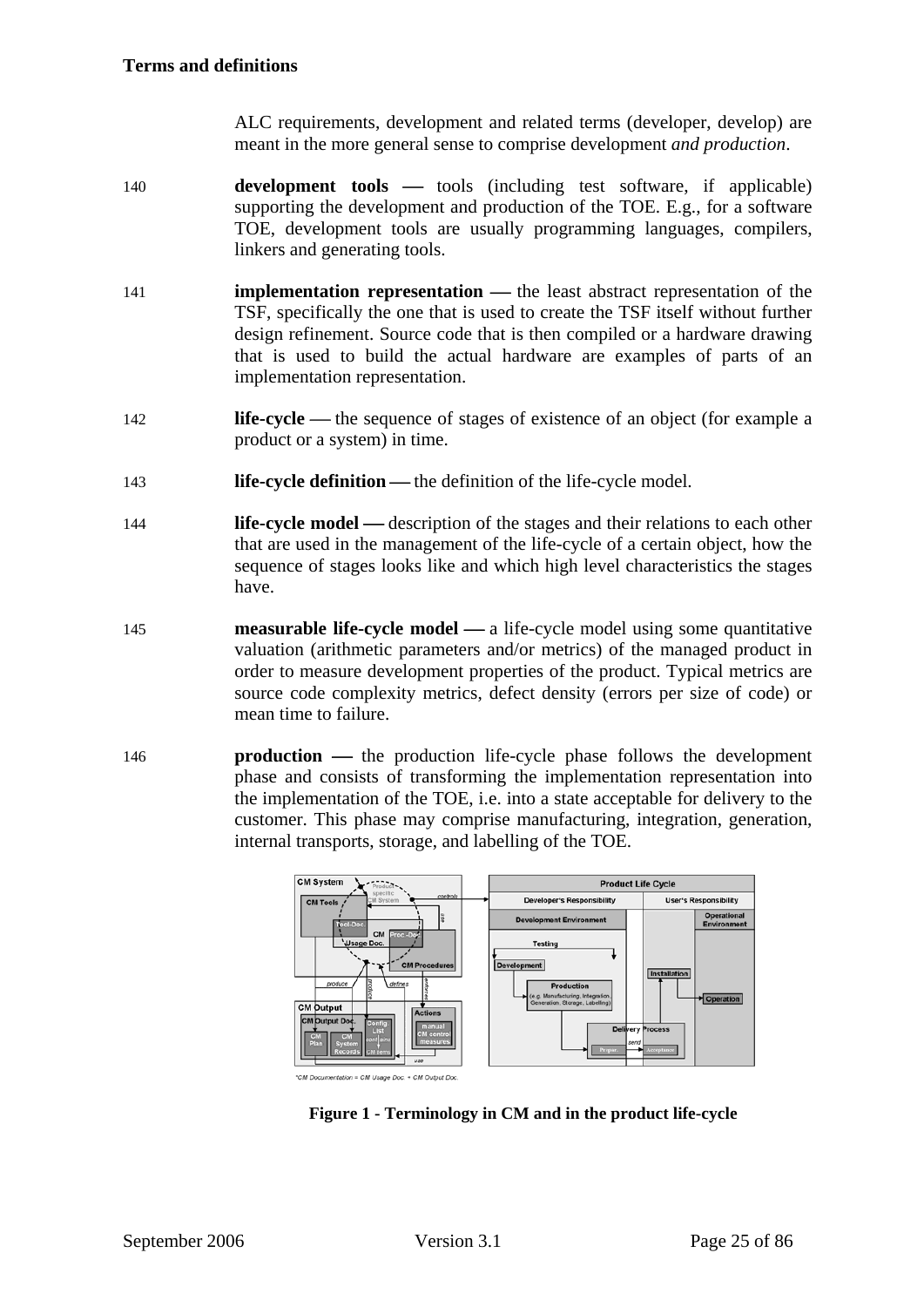### <span id="page-25-0"></span>**4.4 Terms and definitions related to the AVA class**

- 147 **covert channel** an enforced, illicit signalling channel that allows a user to surreptitiously contravene the multi-level separation policy and unobservability requirements of the TOE (this is a special case of monitoring attacks).
- 148 **encountered potential vulnerabilities** potential weakness in the TOE identified by the evaluator while performing evaluation activities that could be used to violate the SFRs.
- 149 **exploitable vulnerability** a weakness in the TOE that can be used to violate the SFRs in the operational environment for the TOE.
- 150 **monitoring attacks** a generic category of attack methods that includes passive analysis techniques aiming at disclosure of sensitive internal data of the TOE by operating the TOE in the way that corresponds to the guidance documents.
- 151 **potential vulnerability** a weakness the existence of which is suspected (by virtue of a postulated attack path), but not confirmed, to violate the SFRs.
- 152 **residual vulnerability** a weakness that cannot be exploited in the operational environment for the TOE, but that could be used to violate the SFRs by an attacker with greater attack potential than is anticipated in the operational environment for the TOE.
- 153 **vulnerability** a weakness in the TOE that can be used to violate the SFRs in some environment.

### **4.5 Terms and definitions related to the ACO class**

- 154 **base component** the entity in a composed TOE, which has itself been the subject of an evaluation, providing services and resources to a dependent component.
- 155 **compatible (components)** one component providing the services required by the other component, through the corresponding interfaces of each component, in consistent operational environments.
- 156 **composed TOE** comprised solely of two or more components that have been successfully evaluated.
- 157 **dependent component** an entity in a composed TOE, which is itself the subject of an evaluation, relying on the provision on services by a base component.
- 158 **functional interface** the (external) interfaces that provide a user with access to functionality of the TOE that is not directly involved in enforcing security functional requirements. In a composed TOE these are the interfaces provided by the base component that are required by the dependent component to support the operation of the composed TOE.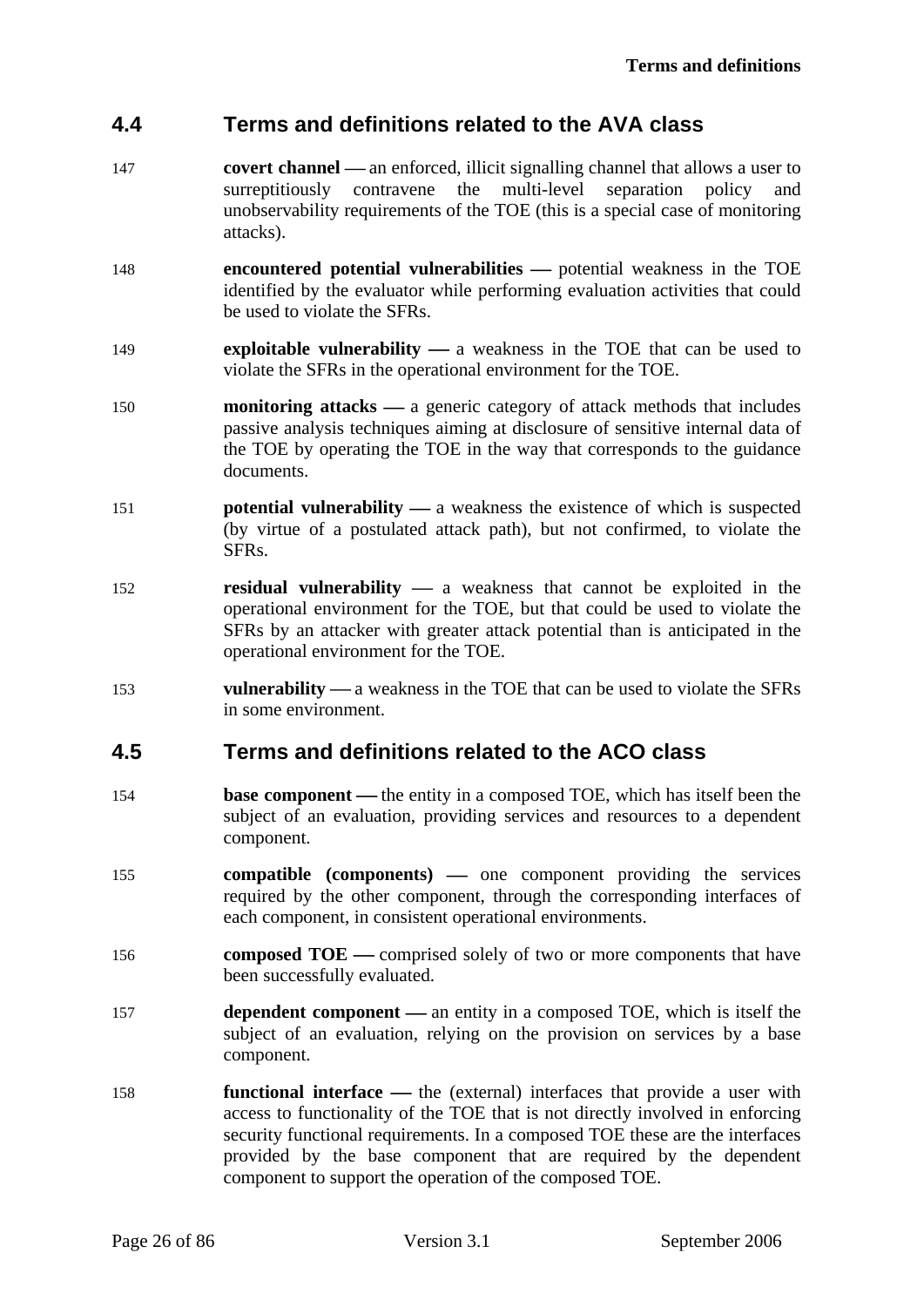# <span id="page-26-0"></span>**5 Symbols and abbreviated terms**

159 The following abbreviations are used in one or more parts of the CC:

| <b>API</b>   | <b>Application Programming Interface</b>                                                      |
|--------------|-----------------------------------------------------------------------------------------------|
| $\bf CAP$    | <b>Composed Assurance Package</b>                                                             |
| CC           | Common Criteria                                                                               |
| <b>CCRA</b>  | Arrangement on the Recognition of Common Criteria<br>Certificates in the field of IT Security |
| <b>DAC</b>   | <b>Discretionary Access Control</b>                                                           |
| <b>EAL</b>   | <b>Evaluation Assurance Level</b>                                                             |
| <b>GHz</b>   | Gigahertz                                                                                     |
| <b>GUI</b>   | <b>Graphical User Interface</b>                                                               |
| IC           | <b>Integrated Circuit</b>                                                                     |
| <b>IOCTL</b> | <b>Input Output Control</b>                                                                   |
| IP           | <b>Internet Protocol</b>                                                                      |
| IT           | <b>Information Technology</b>                                                                 |
| <b>MB</b>    | Mega Byte                                                                                     |
| <b>OS</b>    | <b>Operating System</b>                                                                       |
| <b>OSP</b>   | <b>Organisational Security Policy</b>                                                         |
| PC           | <b>Personal Computer</b>                                                                      |
| <b>PCI</b>   | Peripheral Component Interconnect                                                             |
| PKI          | Public Key Infrastructure                                                                     |
| <b>PP</b>    | <b>Protection Profile</b>                                                                     |
| <b>RAM</b>   | <b>Random Access Memory</b>                                                                   |
| <b>RPC</b>   | <b>Remote Procedure Call</b>                                                                  |
| <b>SAR</b>   | <b>Security Assurance Requirement</b>                                                         |
| <b>SFR</b>   | <b>Security Functional Requirement</b>                                                        |
| <b>SFP</b>   | <b>Security Function Policy</b>                                                               |
| <b>ST</b>    | <b>Security Target</b>                                                                        |
| <b>TCP</b>   | <b>Transmission Control Protocol</b>                                                          |
| <b>TOE</b>   | <b>Target of Evaluation</b>                                                                   |
| <b>TSF</b>   | <b>TOE Security Functionality</b>                                                             |
| <b>TSFI</b>  | <b>TSF</b> Interface                                                                          |
| <b>VPN</b>   | <b>Virtual Private Network</b>                                                                |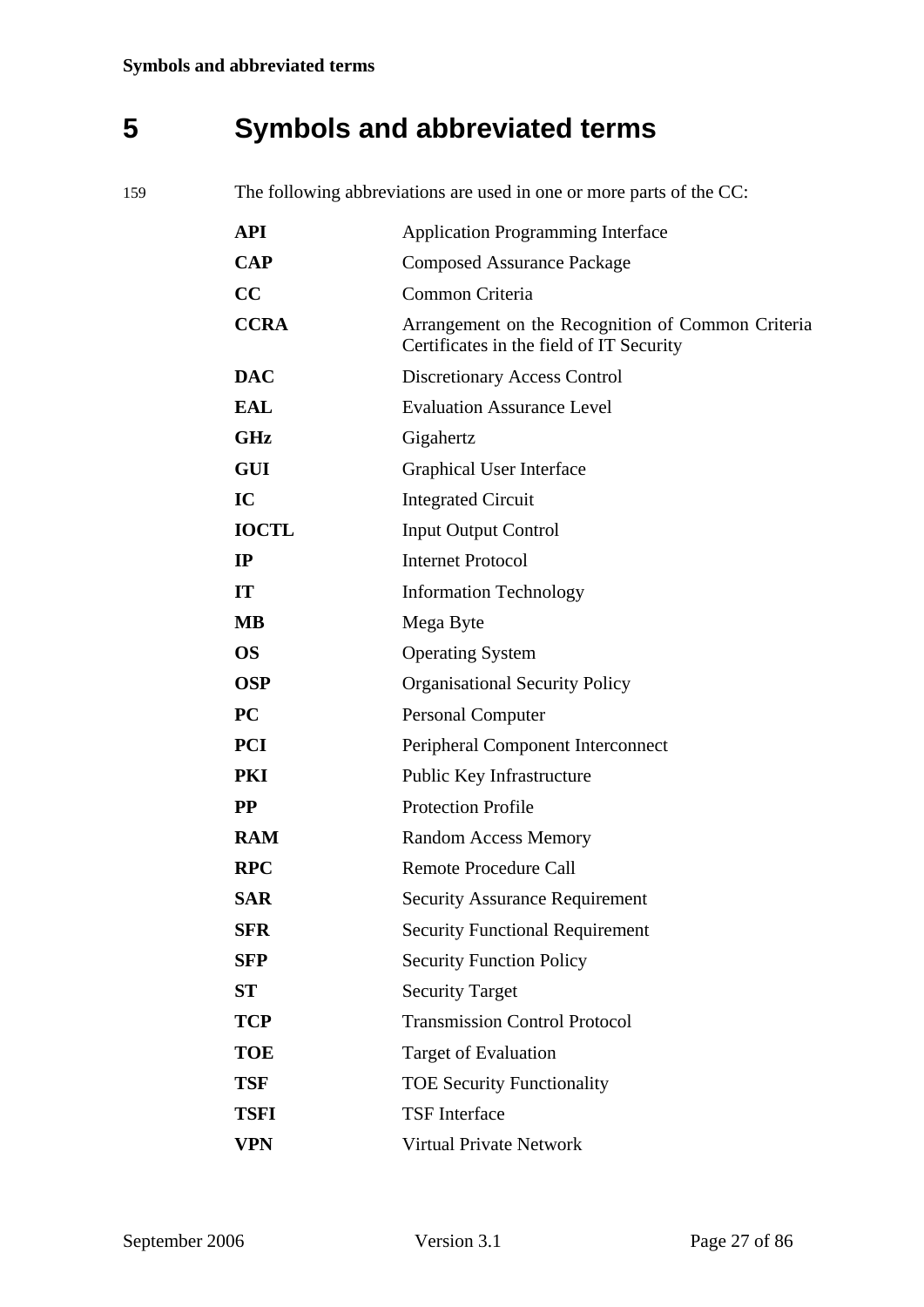## <span id="page-27-0"></span>**6 Overview**

160 This Chapter introduces the main concepts of the CC. It identifies the concept "TOE", the target audience of the CC, and the approach taken to present the material in the remainder of the CC.

### **6.1 The TOE**

- 161 The previous Sections used the term "IT product". The CC is flexible in what to evaluate and is therefore not tied to the boundaries of IT products. Instead of the term IT product, the CC uses the term "TOE" (Target of Evaluation).
- 162 A TOE is defined as a set of software, firmware and/or hardware possibly accompanied by guidance.
- 163 While there are cases where a TOE consists of an IT product, this need not be the case. The TOE may be an IT product, a part of an IT product, a set of IT products, a unique technology that may never be made into a product, or a combination of these.
- 164 As far as the CC is concerned, the precise relation between the TOE and any IT products is only important in one aspect: the evaluation of a TOE containing only part of an IT product should not be misrepresented as the evaluation of the entire IT product.
- 165 Examples of TOEs include:
	- A software application;
	- An operating system;
	- A software application in combination with an operating system;
	- A software application in combination with an operating system and a workstation;
	- An operating system in combination with a workstation;
	- − A smart card integrated circuit;
	- The cryptographic co-processor of a smart card integrated circuit;
	- − A Local Area Network including all terminals, servers, network equipment and software;
	- A database application excluding the remote client software normally associated with that database application;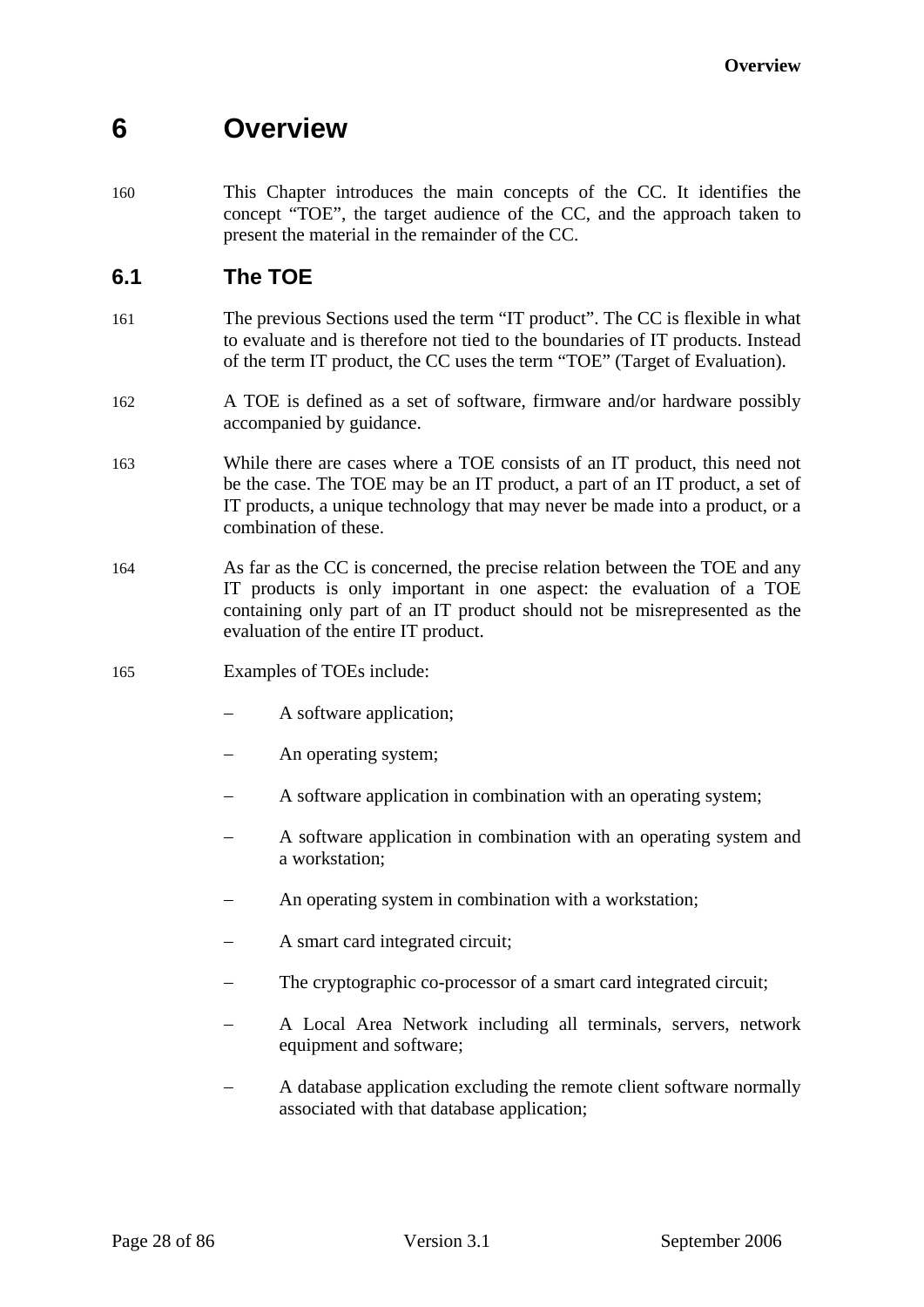### <span id="page-28-0"></span>**6.1.1 Different representations of the TOE**

- 166 In the CC, a TOE can occur in several representations, such as (for a software TOE):
	- a list of files in a configuration management system;
	- a single master copy, that has just been compiled;
	- a box containing a CD-ROM and a manual, ready to be shipped to a customer;
	- an installed and operational version.

All of these are considered to be a TOE: and wherever the term "TOE" is used in the remainder of the CC, the context determines the representation that is meant.

#### **6.1.2 Different configurations of the TOE**

- 167 In general, IT products can be configured in many ways: installed in different ways, with different options enabled or disabled. As, during a CC evaluation, it will be determined whether a TOE meets certain requirements, this flexibility in configuration may lead to problems, as all possible configurations of the TOE must meet the requirements. For these reasons, it is often the case that the guidance part of the TOE strongly constrains the possible configurations of the TOE. That is: the guidance of the TOE may be different from the general guidance of the IT product.
- 168 An example is an operating system IT product. This product can be configured in many ways (e.g. types of users, number of users, types of external connections allowed/disallowed, options enabled/disabled etc.).
- 169 If the same IT product is to be a TOE, and is evaluated against a reasonable set of requirements, the configuration should be much more tightly controlled, as many options (e.g. allow all types of external connections or the system administrator does not need to be authenticated) will lead to a TOE not meeting the requirements.
- 170 For this reason, there would normally be a difference between the guidance of the IT product (allowing many configurations) and the guidance of the TOE (allowing only one or only configurations that do not differ in securityrelevant ways).
- 171 Note that if the guidance of the TOE still allows more than one configuration, these configurations are collectively called "the TOE" and each such configuration must meet the requirements levied on the TOE.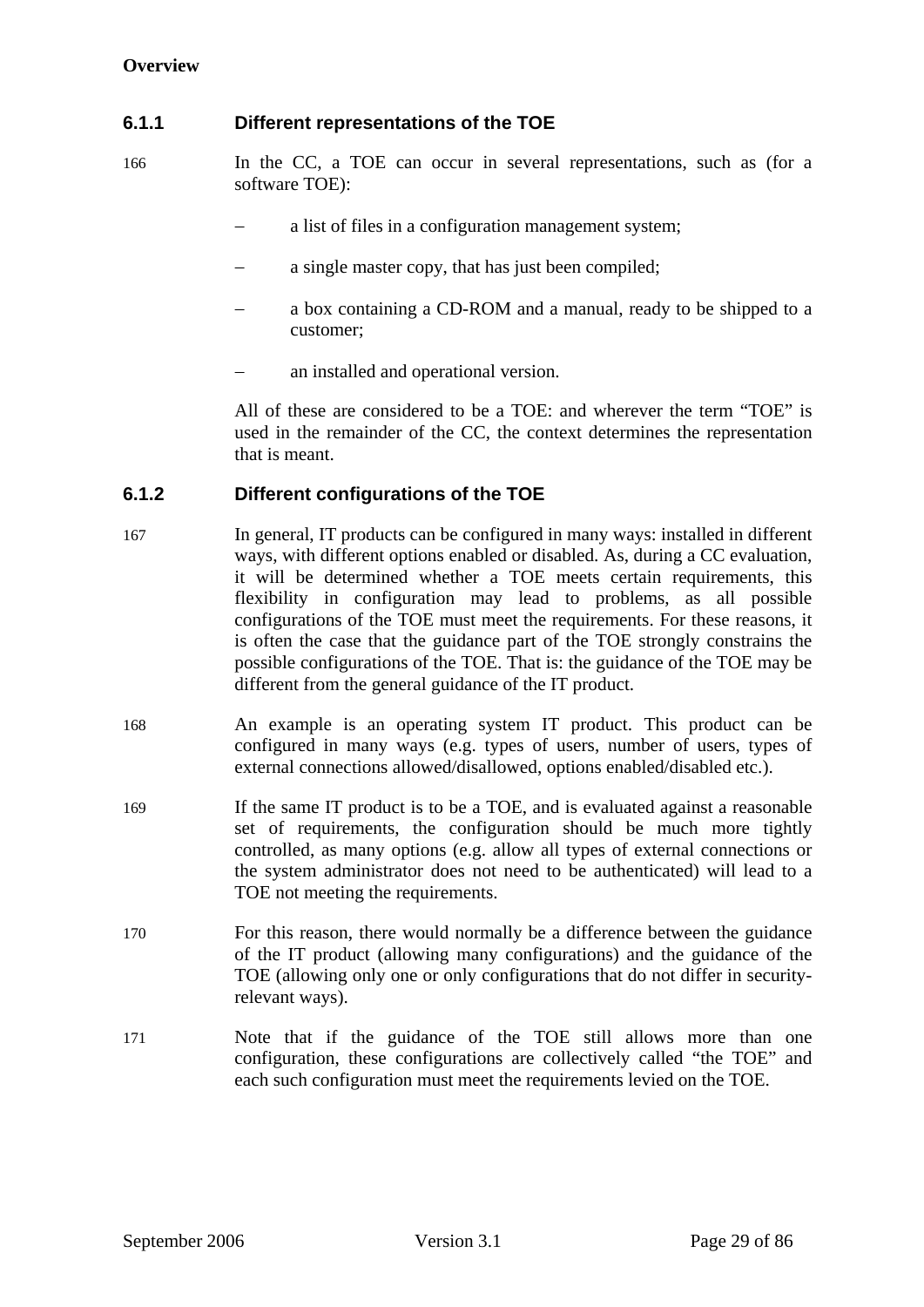### <span id="page-29-0"></span>**6.2 Target audience of the CC**

172 There are three groups with a general interest in evaluation of the security properties of TOEs: consumers, developers and evaluators. The criteria presented in this document have been structured to support the needs of all three groups. They are all considered to be the principal users of the CC. The three groups can benefit from the criteria as explained in the following paragraphs.

### **6.2.1 Consumers**

- 173 The CC is written to ensure that evaluation fulfils the needs of the consumers as this is the fundamental purpose and justification for the evaluation process.
- 174 Consumers can use the results of evaluations to help decide whether a TOE fulfils their security needs. These security needs are typically identified as a result of both risk analysis and policy direction. Consumers can also use the evaluation results to compare different TOEs.
- 175 The CC gives consumers, especially in consumer groups and communities of interest, an implementation-independent structure, termed the Protection Profile (PP), in which to express their security requirements in an unambiguous manner.

#### **6.2.2 Developers**

- 176 The CC is intended to support developers in preparing for and assisting in the evaluation of their TOEs and in identifying security requirements to be satisfied by those TOEs. These requirements are contained in an implementation-dependent construct termed the Security Target (ST). This ST may be based on one or more PPs to show that the ST conforms to the security requirements from consumers as laid down in those PPs.
- 177 The CC can then be used to determine the responsibilities and actions to provide evidence that is necessary to support the evaluation of the TOE against these requirements. It also defines the content and presentation of that evidence.

### **6.2.3 Evaluators**

178 The CC contains criteria to be used by evaluators when forming judgements about the conformance of TOEs to their security requirements. The CC describes the set of general actions the evaluator is to carry out. Note that the CC does not specify procedures to be followed in carrying out those actions. More information on these procedures may be found in Section [6.3](#page-31-1).

### **6.2.4 Others**

179 While the CC is oriented towards specification and evaluation of the IT security properties of TOEs, it may also be useful as reference material to all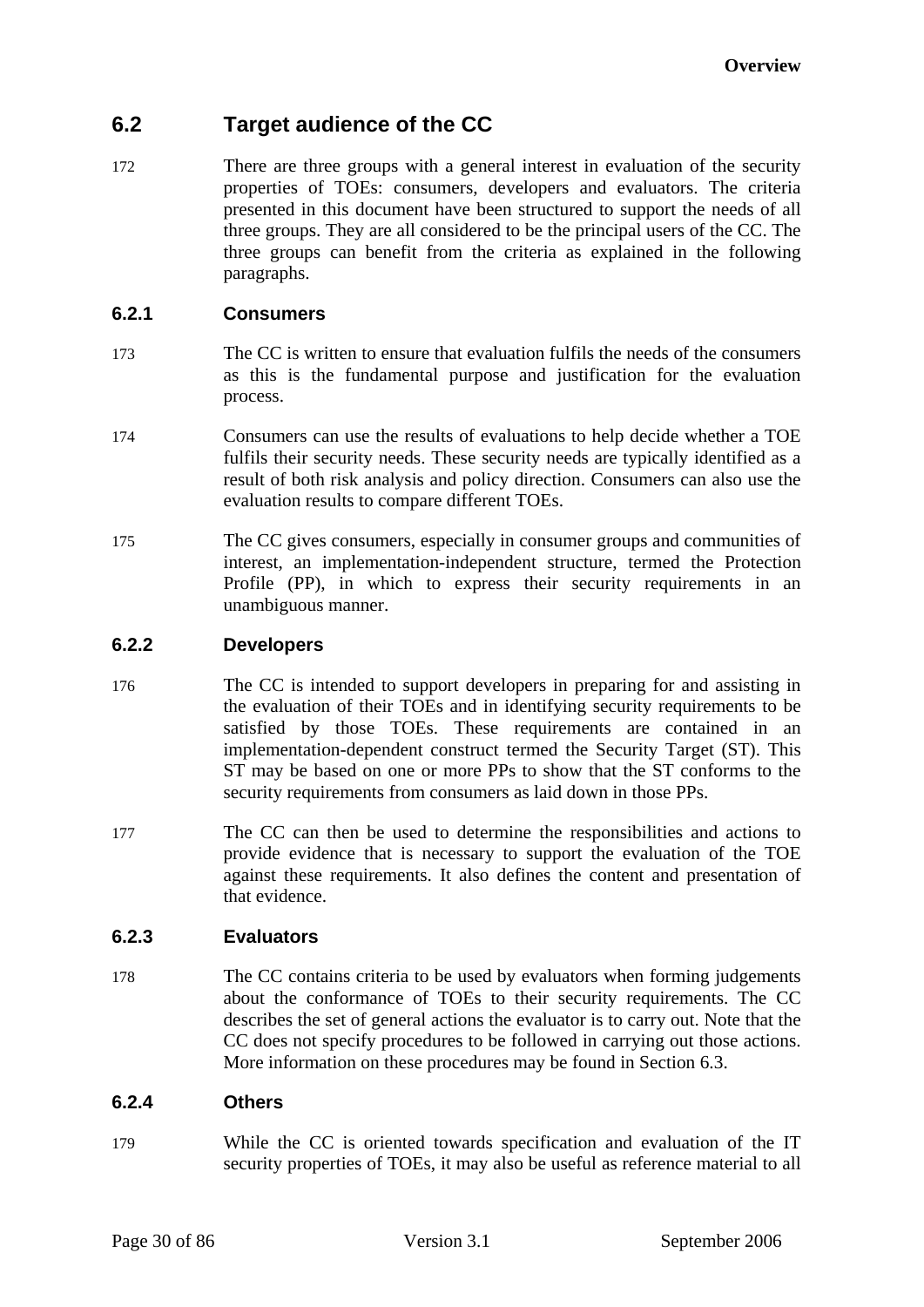<span id="page-30-0"></span>parties with an interest in or responsibility for IT security. Some of the additional interest groups that can benefit from information contained in the CC are:

- system custodians and system security officers responsible for determining and meeting organisational IT security policies and requirements;
- auditors, both internal and external, responsible for assessing the adequacy of the security of an IT solution (which may consist of or contain a TOE);
- security architects and designers responsible for the specification of security properties of IT products;
- accreditors responsible for accepting an IT solution for use within a particular environment;
- sponsors of evaluation responsible for requesting and supporting an evaluation; and
- evaluation authorities responsible for the management and oversight of IT security evaluation programmes.

### **6.2.5 The different parts of the CC**

- 180 The CC is presented as a set of distinct but related parts as identified below. Terms used in the description of the parts are explained in Chapter [7.](#page-33-1)
	- **Part 1, Introduction and general model** is the introduction to the CC. It defines the general concepts and principles of IT security evaluation and presents a general model of evaluation.
	- **Part 2, Security functional components** establishes a set of functional components that serve as standard templates upon which to base functional requirements for TOEs. CC Part 2 catalogues the set of functional components and organises them in families and classes.
	- **Part 3, Security assurance components** establishes a set of assurance components that serve as standard templates upon which to base assurance requirements for TOEs. CC Part 3 catalogues the set of assurance components and organises them into families and classes. CC Part 3 also defines evaluation criteria for PPs and STs and presents seven pre-defined assurance packages which are called the Evaluation Assurance Levels (EALs).
- 181 In support of the three parts of the CC listed above, other documents have been published, most notably the CEM [\[CEM](#page-11-1)]. It is anticipated that other documents will be published, including technical rationale material and guidance documents.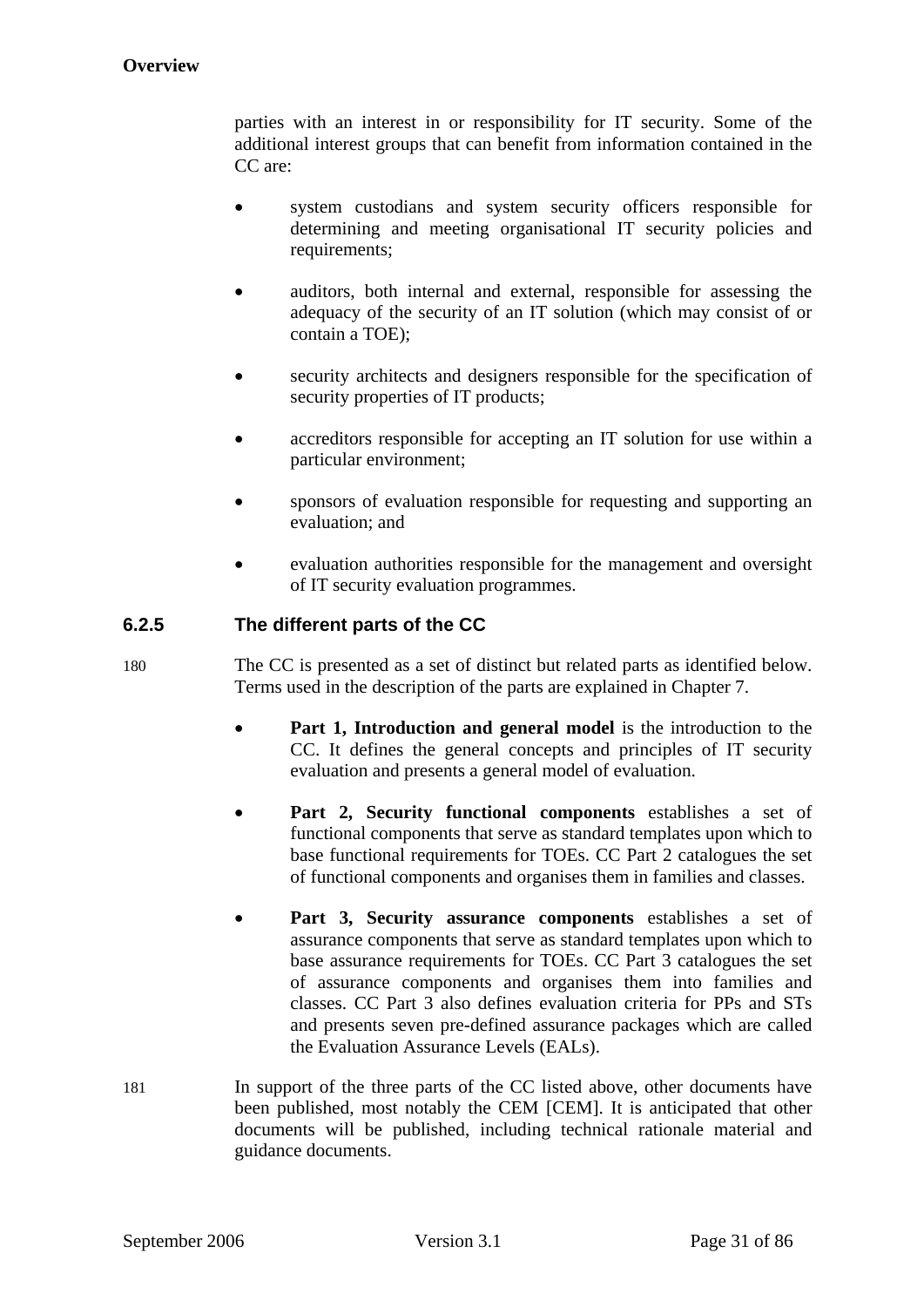<span id="page-31-0"></span>182 The following table presents, for the three key target audience groupings, how the parts of the CC will be of interest.

|        | Consumers                                                                                            | Developers                                                                                                                                   | Evaluators                                                                                             |
|--------|------------------------------------------------------------------------------------------------------|----------------------------------------------------------------------------------------------------------------------------------------------|--------------------------------------------------------------------------------------------------------|
| Part 1 | Use for background<br>information and<br>reference purposes.<br>Guidance structure<br>for PPs.       | Use for background<br>information and reference<br>purposes. Development of<br>security specifications for<br>TOEs.                          | Use for background<br>information and<br>reference purposes.<br>Guidance structure for<br>PPs and STs. |
| Part 2 | Use for guidance and<br>reference when<br>formulating<br>statements of<br>requirements for a<br>TOE. | Use for reference when<br>interpreting statements of<br>functional requirements<br>and formulating<br>functional specifications<br>for TOEs. | Use for reference<br>when interpreting<br>statements of<br>functional<br>requirements.                 |
| Part 3 | Use for guidance<br>when determining<br>required levels of<br>assurance.                             | Use for reference when<br>interpreting statements of<br>assurance requirements<br>and determining<br>assurance approaches of<br>TOEs.        | Use for reference<br>when interpreting<br>statements of<br>assurance<br>requirements.                  |

#### **Table 1 - Road map to the Common Criteria**

### <span id="page-31-1"></span>**6.3 Evaluation context**

- 183 In order to achieve greater comparability between evaluation results, evaluations should be performed within the framework of an authoritative evaluation scheme that sets the standards, monitors the quality of the evaluations and administers the regulations to which the evaluation facilities and evaluators must conform.
- 184 The CC does not state requirements for the regulatory framework. However, consistency between the regulatory frameworks of different evaluation authorities will be necessary to achieve the goal of mutual recognition of the results of such evaluations.
- 185 An example of a regulatory framework is the CCRA (Arrangement on the Recognition of the CC Certificates in the field of IT Security). This arrangement has been executed among a number of evaluation authorities in different countries and provides the conditions for mutual recognition of CC certificates between these evaluation authorities.
- 186 A second way of achieving greater comparability between evaluation results is using a common methodology to achieve these results. For the CC, this methodology has been described in the Common Methodology for IT Security Evaluation [\[CEM\]](#page-11-1).
- 187 Use of a common evaluation methodology contributes to the repeatability and objectivity of the results but is not by itself sufficient. Many of the evaluation criteria require the application of expert judgement and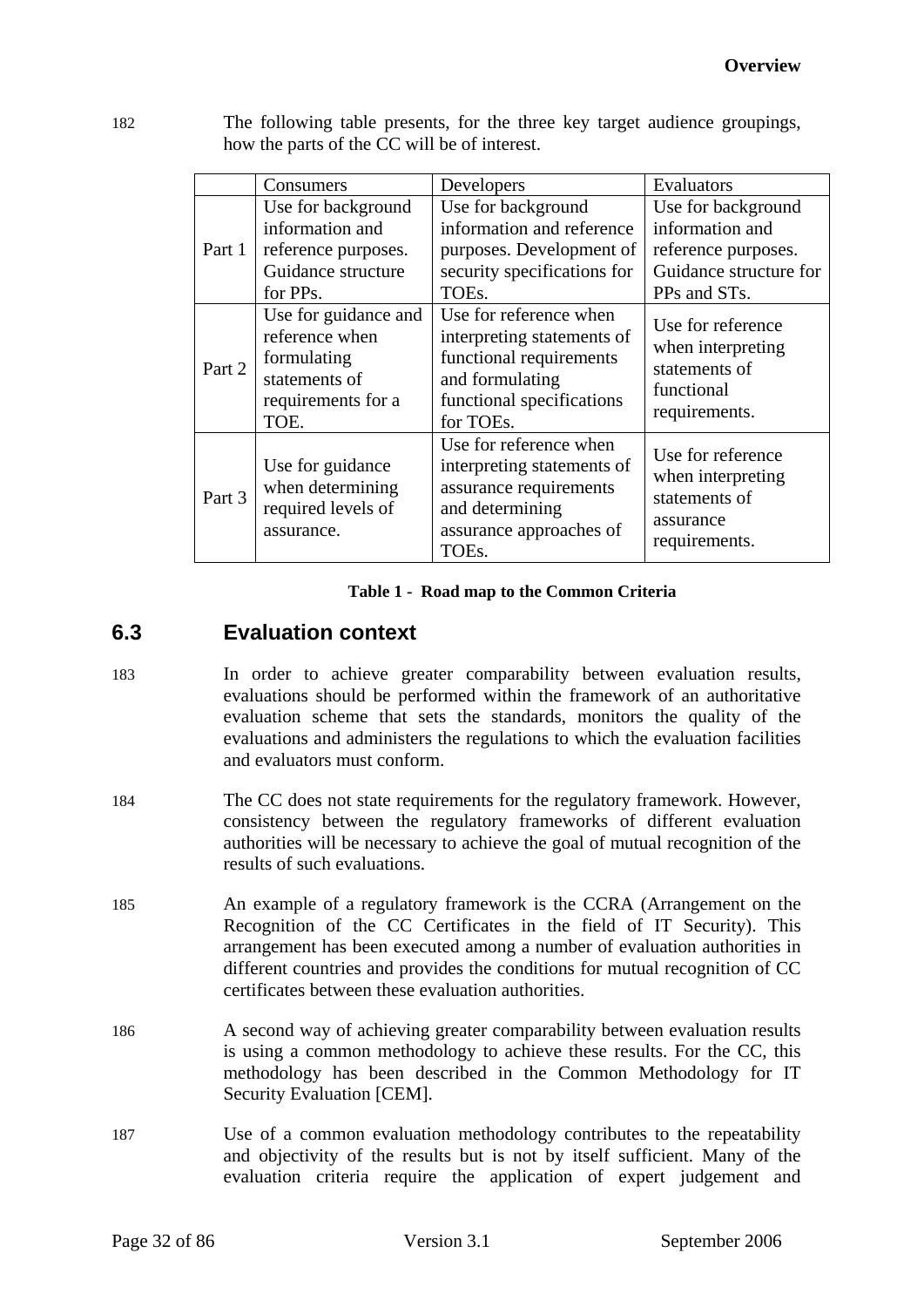#### **Overview**

background knowledge for which consistency is more difficult to achieve. In order to enhance the consistency of the evaluation findings, the final evaluation results may be submitted to a certification process.

- 188 The certification process is the independent inspection of the results of the evaluation leading to the production of the final certificate or approval, which is normally publicly available. The certification process is a means of gaining greater consistency in the application of IT security criteria.
- 189 The evaluation schemes and certification processes are the responsibility of the evaluation authorities that run such schemes and processes and are outside the scope of the CC.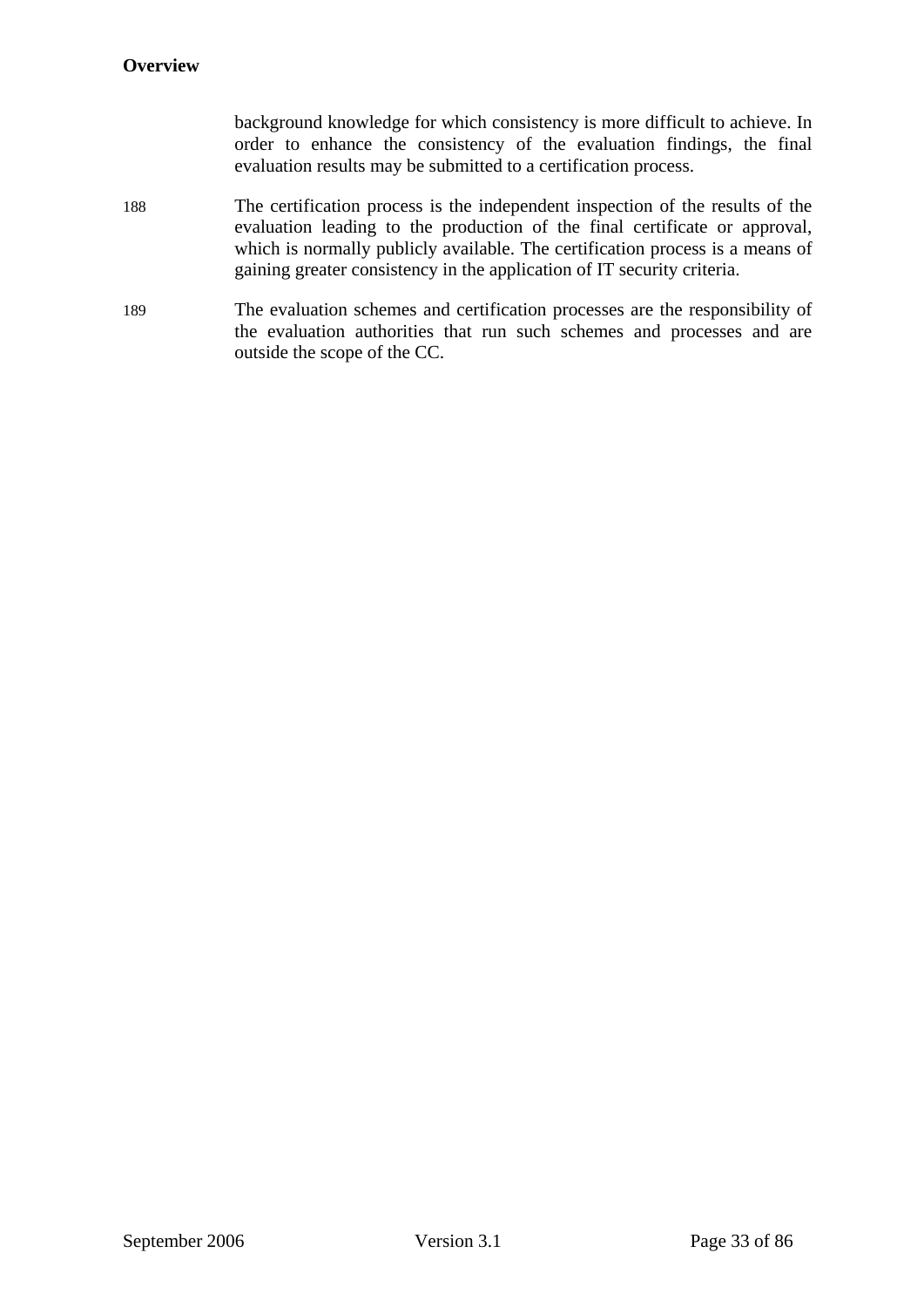# <span id="page-33-1"></span><span id="page-33-0"></span>**7 General model**

- 190 This Chapter presents the general concepts used throughout the CC, including the context in which the concepts are to be used and the CC approach for applying the concepts. CC Part 2 and CC Part 3 expand on the use of these concepts and assume that the approach described is used. This Chapter assumes some knowledge of IT security and does not propose to act as a tutorial in this area.
- 191 The CC discusses security using a set of security concepts and terminology. An understanding of these concepts and the terminology is a prerequisite to the effective use of the CC. However, the concepts themselves are quite general and are not intended to restrict the class of IT security problems to which the CC is applicable.

### **7.1 Assets and countermeasures**

- 192 Security is concerned with the protection of assets. Assets are entities that someone places value upon. Examples of assets include:
	- − contents of a file or a server;
	- the authenticity of votes cast in an election;
	- the availability of an electronic commerce process;
	- the ability to use an expensive printer;
	- − access to a classified facility.

but given that value is highly subjective, almost anything can be an asset.

- 193 The environment(s) in which these assets are located is called the operational environment. Examples of (aspects of) operational environments are:
	- the computer room of a bank:
	- connected to the Internet;
	- a LAN:
	- a general office environment.
- 194 Many assets are in the form of information that is stored, processed and transmitted by IT products to meet requirements laid down by owners of the information. Information owners may require that availability, dissemination and modification of any such information is strictly controlled and that the assets are protected from threats by countermeasures. Figure [2](#page-34-1) illustrates these high level concepts and relationships.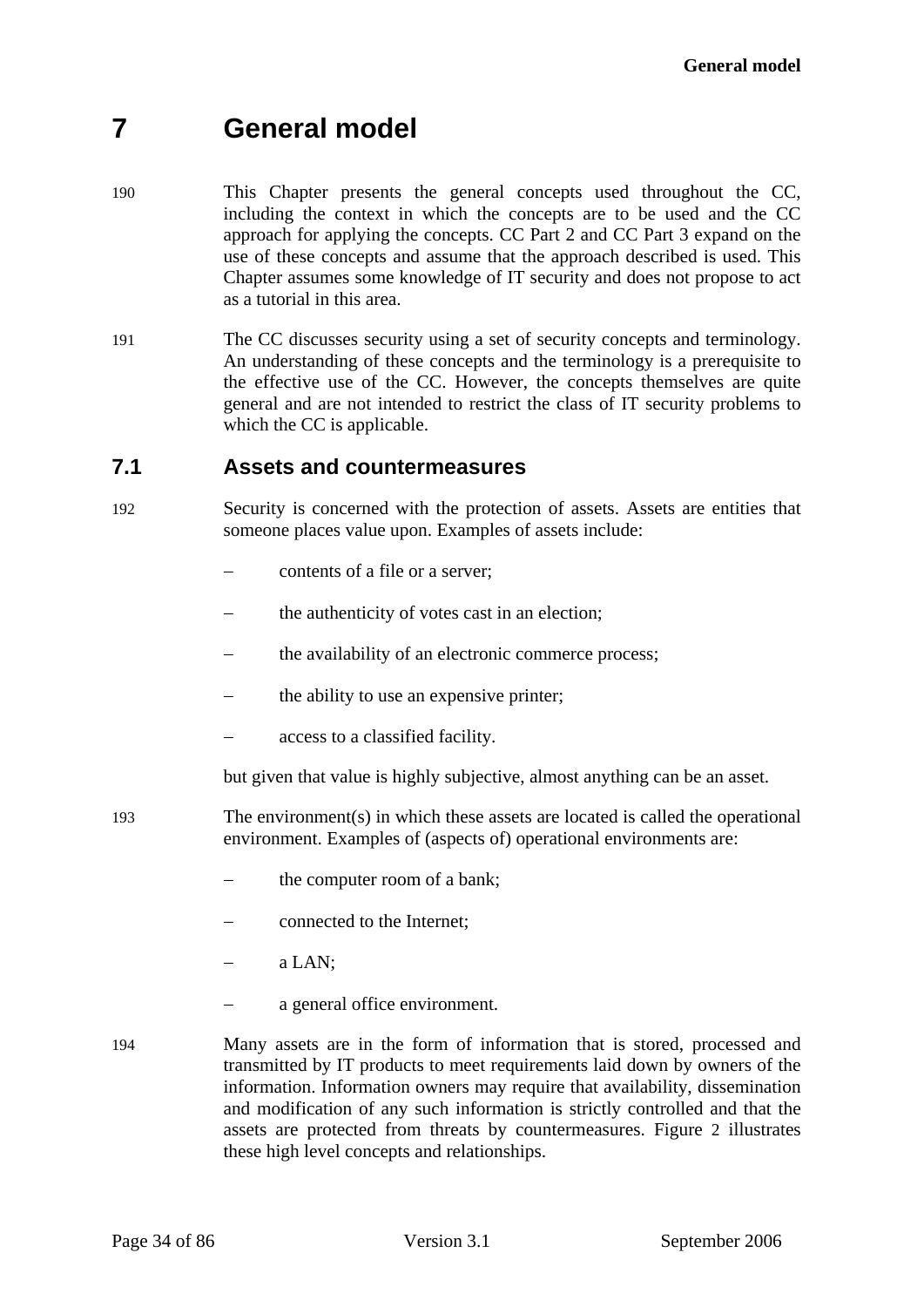<span id="page-34-0"></span>

**Figure 2 - Security concepts and relationships** 

- <span id="page-34-1"></span>195 Safeguarding assets of interest is the responsibility of owners who place value on those assets. Actual or presumed threat agents may also place value on the assets and seek to abuse assets in a manner contrary to the interests of the owner. Examples of threat agents include hackers, malicious users, nonmalicious users (who sometimes make errors), computer processes and accidents.
- 196 The owners of the assets will perceive such threats as potential for impairment of the assets such that the value of the assets to the owners would be reduced. Security-specific impairment commonly includes, but is not limited to: loss of asset confidentiality, loss of asset integrity and loss of asset availability.
- 197 These threats therefore give rise to risks to the assets, based on the likelihood of a threat being realised and the impact on the assets when that threat is realised. Subsequently countermeasures are imposed to reduce the risks to assets. These countermeasures may consist of IT countermeasures (such as firewalls and smart cards) and non-IT countermeasures (such as guards and procedures).
- 198 Owners of assets may be (held) responsible for those assets and therefore should be able to defend the decision to accept the risks of exposing the assets to the threats.
- 199 Two important elements in defending this decision are being able to demonstrate that: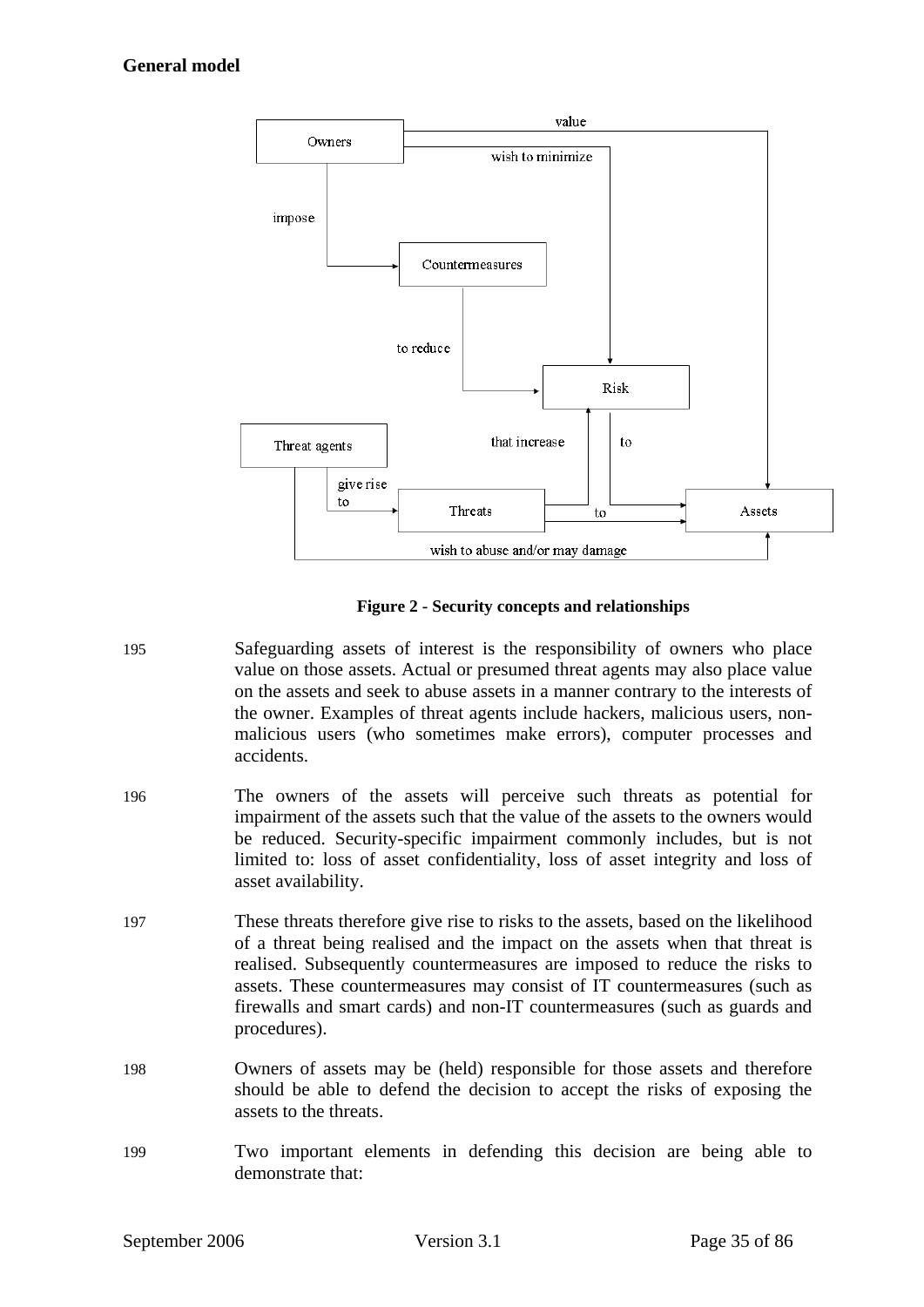- <span id="page-35-0"></span>the countermeasures are *sufficient*: if the countermeasures do what they claim to do, the threats to the assets are countered;
- the countermeasures are *correct*: the countermeasures do what they claim to do.
- 200 Many owners of assets lack the knowledge, expertise or resources necessary to judge sufficiency and correctness of the countermeasures, and they may not wish to rely solely on the assertions of the developers of the countermeasures. These consumers may therefore choose to increase their confidence in the sufficiency and correctness of some or all of their countermeasures by ordering an evaluation of these countermeasures.



**Figure 3 - Evaluation concepts and relationships** 

### **7.1.1 Sufficiency of the countermeasures**

- 201 In an evaluation, sufficiency of the countermeasures is analysed through a construct called the Security Target. In this Section a simplified view on this construct is provided: a more detailed and complete description may be found in Annex [A](#page-45-1).
- 202 The Security Target begins with describing the assets and the threats to those assets. The Security Target then describes the countermeasures (in the form of Security Objectives) and demonstrates that these countermeasures are sufficient to counter these threats: if the countermeasures do what they claim to do, the threats are countered.
- 203 The Security Target then divides these countermeasures in two groups:
	- the security objectives for the TOE: these describe the countermeasure(s) for which correctness will be determined in the evaluation;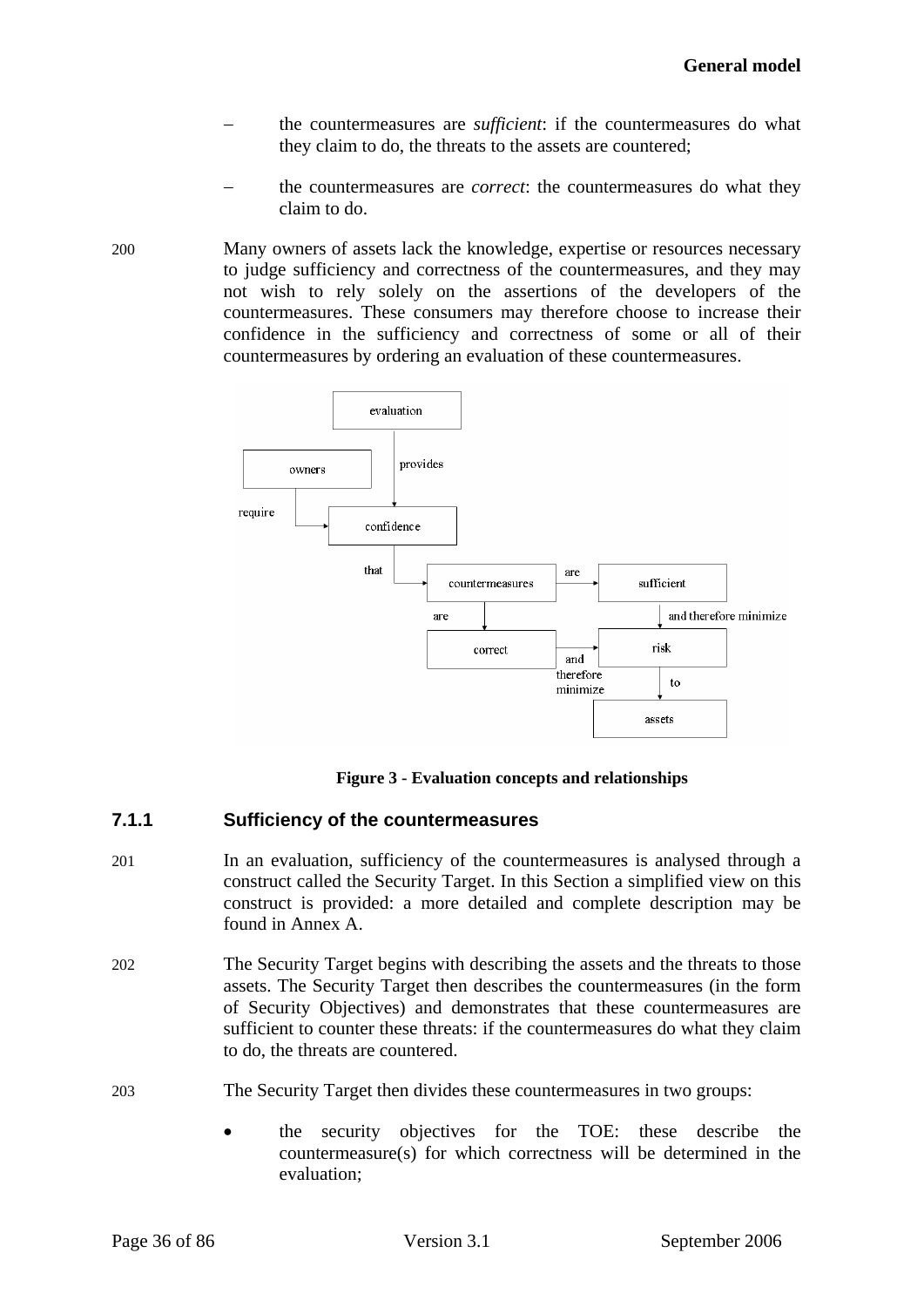#### **General model**

• the security objectives for the Operational Environment: these describe the countermeasures for which correctness will not be determined in the evaluation;

204 The reasons for this division are:

- The CC is only suitable for assessing the correctness of ITcountermeasures. Therefore the non-IT countermeasures (e.g. human security guards, procedures) are always in the Operational Environment.
- Assessing correctness of countermeasures costs time and money, possibly making it infeasible to assess the correctness of all ITcountermeasures.
- − The correctness of some IT-countermeasures may already have been assessed in another evaluation. It is therefore not cost-effective to assess this correctness again.
- 205 For the TOE (the IT-countermeasures whose correctness will be assessed during the evaluation), the Security Target requires a further detailing of the security objectives for the TOE in Security Functional Requirements (SFRs). These SFRs are formulated in a standardised language (described in CC Part 2) to ensure exactness and facilitate comparability.
- 206 In summary, the Security Target demonstrates that:
	- − The SFRs meet the security objectives for the TOE;
	- The security objectives for the TOE and the security objectives for the operational environment counter the threats;
	- And therefore, the SFRs and the security objectives for the operational environment counter the threats.
- 207 From this it follows that a correct TOE (meeting the SFRs) in combination with a correct operational environment (meeting the security objectives for the operational environment) will counter the threats. In the next two sections correctness of the TOE and correctness of the operational environment are discussed separately.

#### **7.1.2 Correctness of the TOE**

- 208 A TOE may be incorrectly designed and implemented, and may therefore contain errors that lead to vulnerabilities. By exploiting these vulnerabilities, attackers may still damage and/or abuse the assets.
- 209 These vulnerabilities may arise from accidental errors made during development, poor design, intentional addition of malicious code, poor testing etc.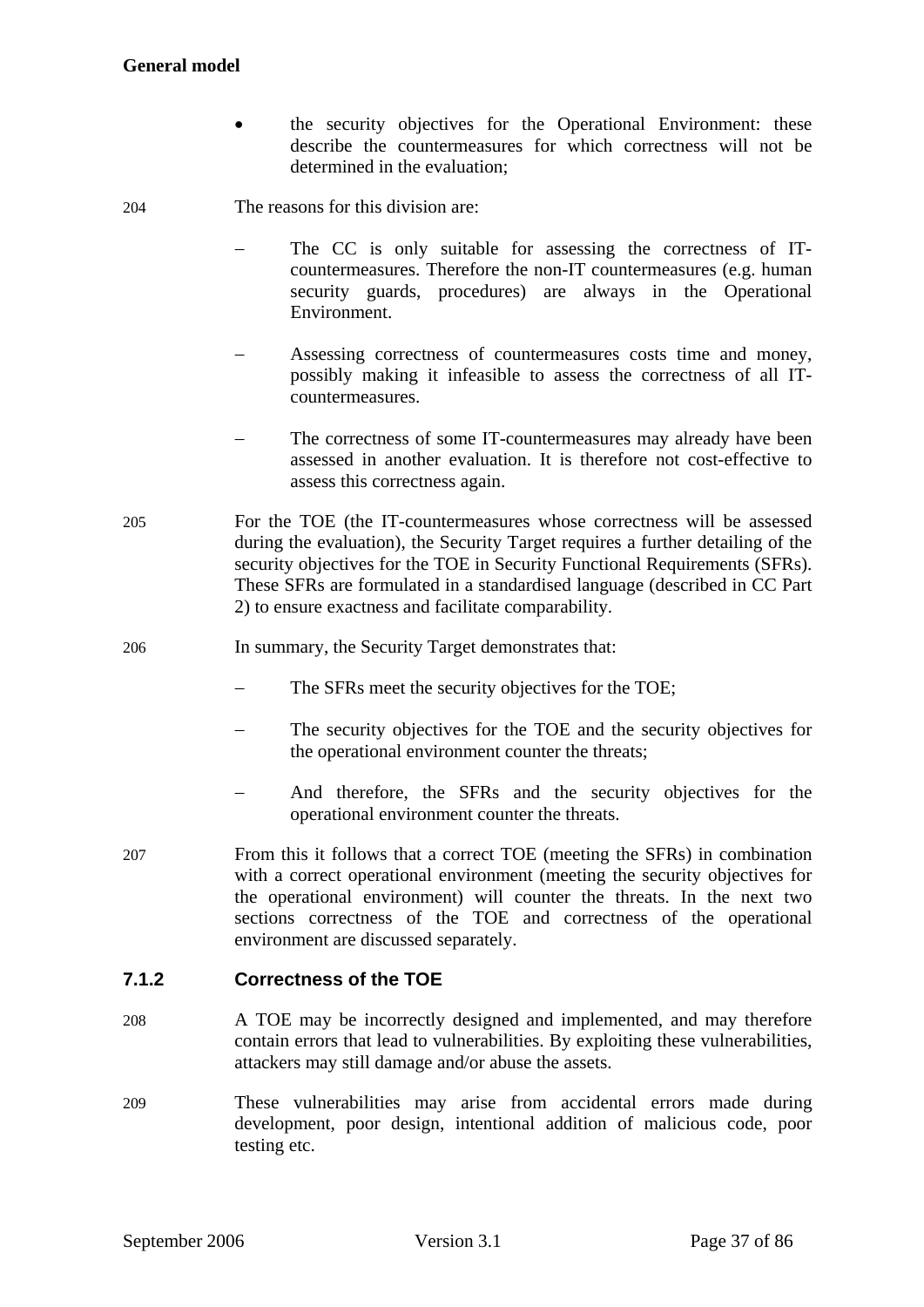- 210 To determine correctness of the TOE, various activities can be performed such as:
	- testing the TOE;
	- examining various design representations of the TOE;
	- examining the physical security of the development environment of the TOE
- 211 The Security Target provides a structured description of these activities to determine correctness in the form of Security Assurance Requirements (SARs). These SARs are formulated in a standardised language (described in CC Part 3) to ensure exactness and facilitate comparability.
- 212 If the SARs are met, there exists assurance in the correctness of the TOE and the TOE is therefore less likely to contain vulnerabilities that can be exploited by attackers. The amount of assurance that exists in the correctness of the TOE is determined by the SARs themselves: a few "weak" SARs will lead to a little assurance, a lot of "strong" SARs will lead to a lot of assurance.

#### **7.1.3 Correctness of the Operational Environment**

- 213 The operational environment may also be incorrectly designed and implemented, and may therefore contain errors that lead to vulnerabilities. By exploiting these vulnerabilities, attackers may still damage and/or abuse the assets.
- 214 However, in the CC, no assurance is obtained regarding the correctness of the operational environment. Or, in other words, the operational environment is not evaluated (see the next Section).
- 215 As far as the evaluation is concerned, the operational environment is assumed to be a 100% correct instantiation of the security objectives for the operational environment.
- 216 This does not preclude a consumer of the TOE from using other methods to determine the correctness of his operational environment, such as:
	- If, for an OS TOE, the security objectives for the operational environment state "The operational environment shall ensure that entities from an untrusted network (e.g. the Internet) can only access the TOE by ftp", the consumer could select an evaluated firewall, and configure it to only allow ftp access to the TOE.
	- If the security objectives for the operational environment state "The operational environment shall ensure that all administrative personnel will not behave maliciously", the consumer could adapt his contracts with administrative personnel to include punitive sanctions for malicious behaviour.

but this determination is not part of a CC-evaluation.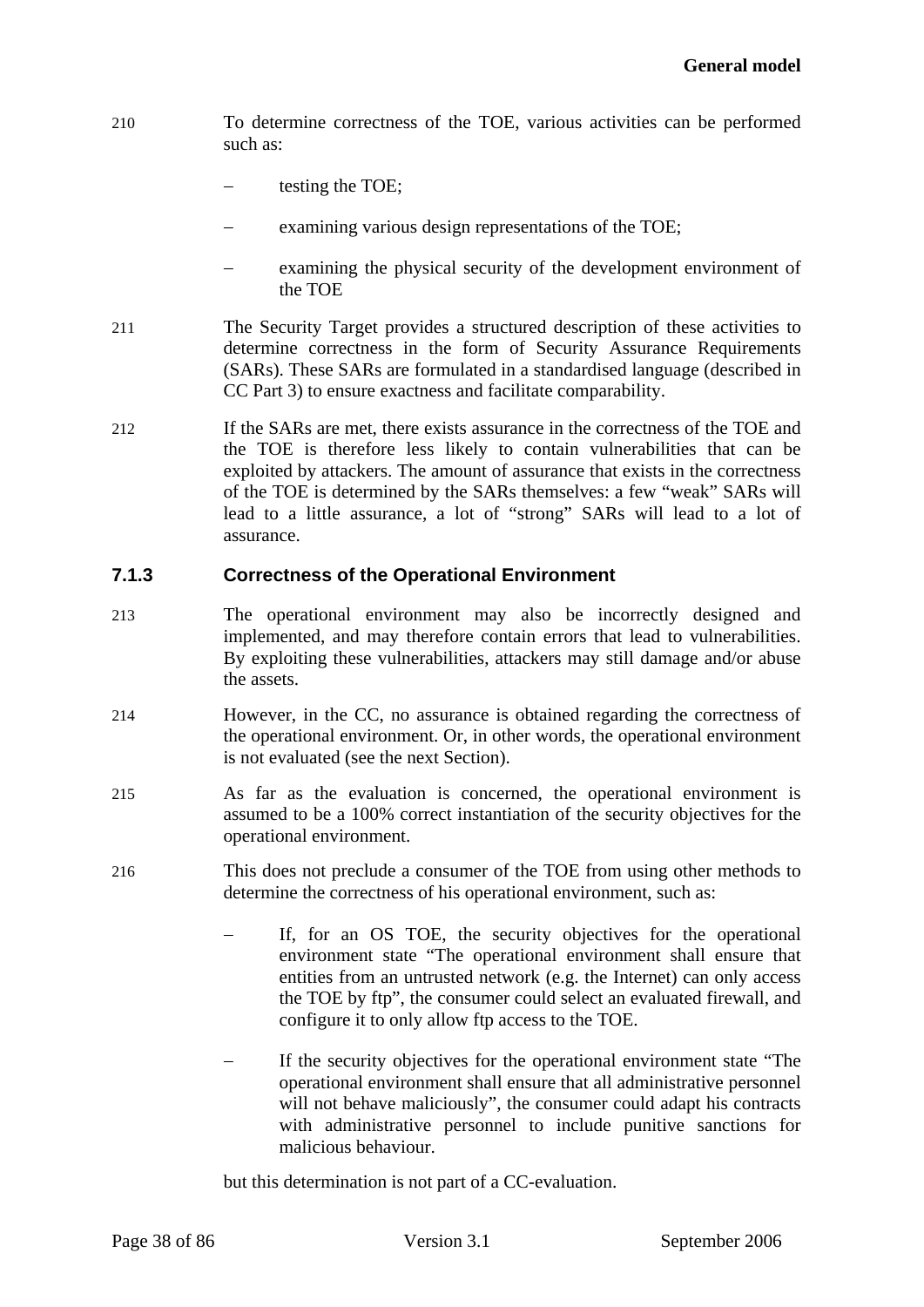# **7.2 Evaluation**

- 217 The CC recognises two types of evaluation: an ST/TOE evaluation, which is described below, and a PP evaluation, which is described in more detail in Annex [B.](#page-67-0) In many places, the CC uses the term evaluation (without qualifiers) to refer to an ST/TOE evaluation.
- 218 In the CC an ST/TOE evaluation proceeds in two steps:
	- An ST evaluation: where the sufficiency of the TOE and the operational environment are determined;
	- A TOE evaluation: where the correctness of the TOE is determined. As said earlier, the TOE evaluation does not assess correctness of the operational environment.
- 219 The ST evaluation is carried out by applying the Security Target evaluation criteria (which are defined in CC Part 3 Chapter [ASE\)](#page-85-0) to the Security Target. The precise method to apply the [ASE](#page-85-0) criteria is determined by the evaluation methodology that is used.
- 220 The TOE evaluation is more complex. The principal inputs to a TOE evaluation are: the evaluation evidence, which includes the TOE and ST, but will usually also include input from the development environment, such as design documents or developer test results.
- 221 The TOE evaluation consists of applying the SARs (from the Security Target) to the evaluation evidence. The precise method to apply a specific SAR is determined by the evaluation methodology that is used.
- 222 How the results of applying the SARs are documented, and what reports need to be generated and in what detail, is determined by both the evaluation methodology that is used and the evaluation scheme under which the evaluation is carried out.
- 223 The result of the TOE evaluation process is either:
	- − A statement that not all SARs have been met and that therefore there is not enough assurance that the TOE meets the SFRs as stated in the ST;
	- A statement that all SARs have been met, and that therefore there is enough assurance that the TOE meets the SFRs as stated in the ST.
- 224 The TOE evaluation may be carried out after TOE development has finished, or in parallel with TOE development.
- 225 The method of stating ST/TOE evaluation results is described in Chapter [9](#page-41-0). These results also identify the PP(s) and package(s) to which the TOE claims conformance, and these constructs are described in the next Chapter.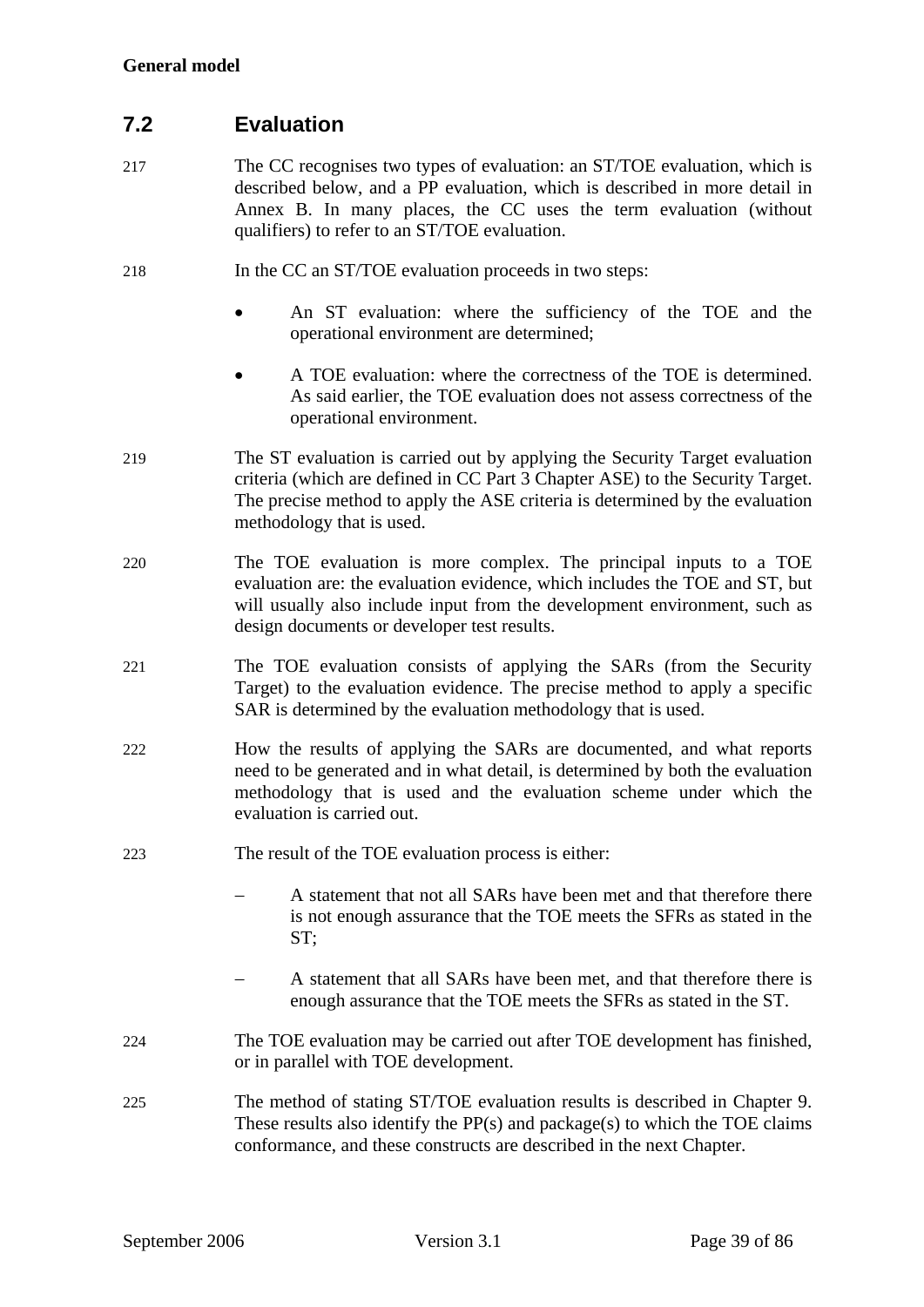# **8 Protection Profiles and Packages**

# **8.1 Introduction**

226 To allow consumer groups and communities of interest to express their security needs, and to facilitate writing STs, the CC provides two special constructs: packages and Protection Profiles (PPs). In the following two Sections these constructs are described in more detail, followed by a Section on how these constructs can be used.

# **8.2 Packages**

- 227 A package is a named set of security requirements. A package is either
	- − a functional package, containing only SFRs, or
	- an assurance package, containing only SARs.

Mixed packages containing both SFRs and SARs are not allowed.

- 228 A package can be defined by any party and is intended to be re-usable. To this goal it should contain requirements that are useful and effective in combination. Packages can be used in the construction of larger packages, PPs and STs. At present there are no criteria for the evaluation of packages, therefore any set of SFRs or SARs can be a package.
- 229 Examples of assurance packages are the evaluation assurance levels (EALs) that are defined in CC Part 3. At the time of writing there are no functional packages for this version of the CC.

# **8.3 Protection Profiles**

- 230 Whereas an ST always describes a specific TOE (e.g. the MinuteGap v18.5 Firewall), a PP is intended to describe a TOE type (e.g. firewalls). The same PP may therefore be used as a template for many different STs to be used in different evaluations. A detailed description of PPs is given in Annex [B.](#page-67-0)
- 231 In general an ST describes requirements for a TOE and is written by the developer of that TOE, while a PP describes the general requirements for a TOE type, and is therefore typically written by:
	- A user community seeking to come to a consensus on the requirements for a given TOE type;
	- A developer of a TOE, or a group of developers of similar TOEs wishing to establish a minimum baseline for that type of TOE;
	- A government or large corporation specifying its requirements as part of its acquisition process.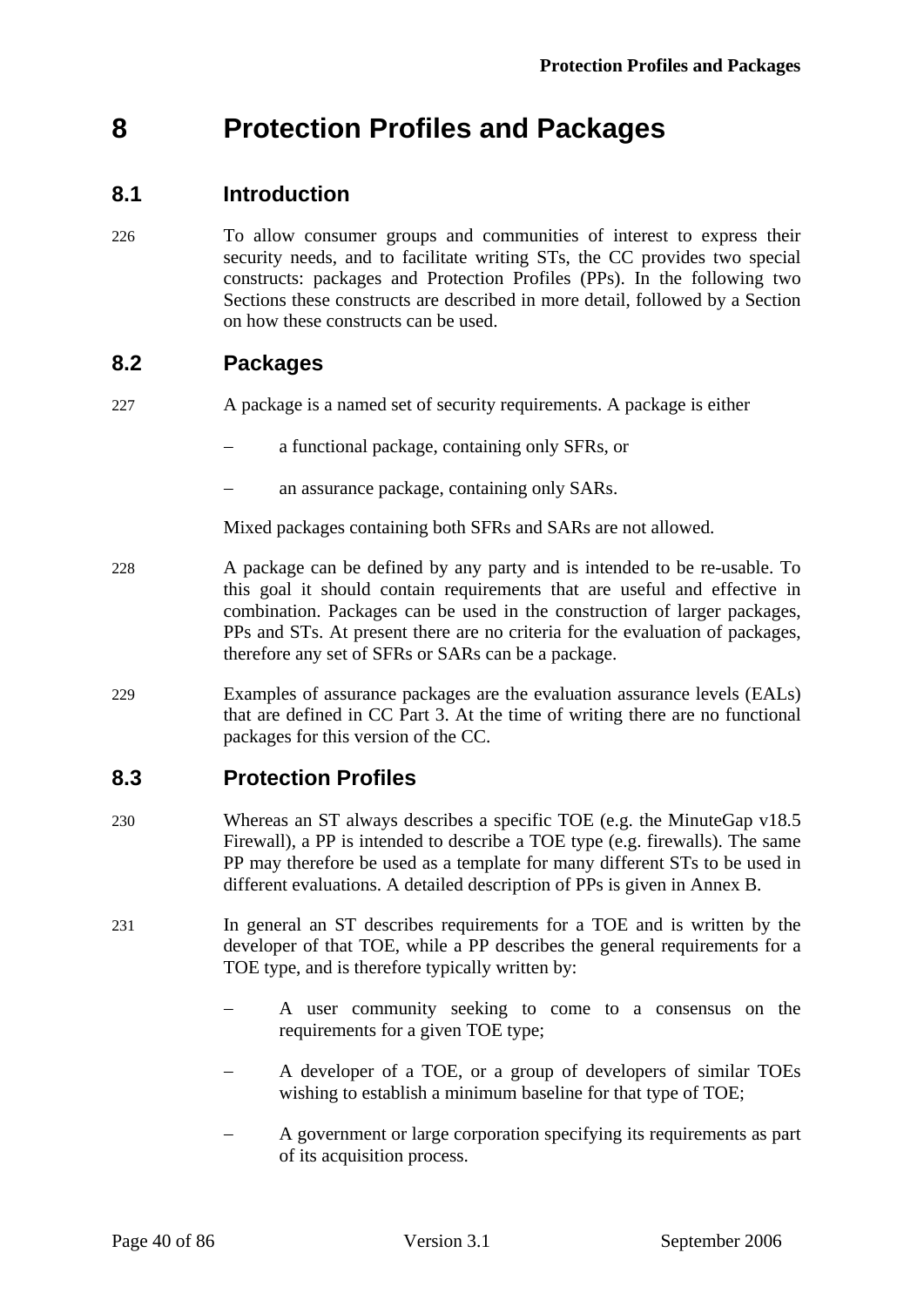- 232 PPs can be evaluated (by applying the [APE](#page-85-0) criteria to them as listed in CC Part 3). The goal of such an evaluation is to demonstrate that the PP is complete, consistent, and technically sound and suitable for use as a template on which to build another PP or an ST.
- 233 Basing a PP/ST on an evaluated PP has two advantages:
	- There is much less risk that there are errors, ambiguities or gaps in the PP. If any problems with a PP (that would have been caught by evaluating that PP) are found during the writing or evaluation of the new ST, significant time may elapse before the PP is corrected.
	- Evaluation of the new PP/ST may often re-use evaluation results of the evaluated PP, resulting in less effort for evaluating the new PP/ST.

# **8.4 Using PPs and packages**

- 234 If an ST claims to be conformant to one or more packages and/or Protection Profiles, the evaluation of that ST will (among other properties of that ST) demonstrate that the ST actually conforms to these packages and/or PPs that they claim conformance to. Details of this determination of conformance can be found in Annex [A.](#page-45-0)
- 235 This allows the following process:
	- An organisation seeking to acquire a particular type of IT security product develops their security needs into a PP, then has this evaluated and publishes it;
	- A developer takes this PP, writes an ST that claims conformance to the PP and has this ST evaluated;
	- The developer then builds a TOE (or uses an existing one) and has this evaluated against the ST.
- 236 The result is that the developer can prove that his TOE is conformant to the security needs of the organisation: the organisation can therefore acquire that TOE. A similar line of reasoning applies to packages.

# **8.5 Using Multiple Protection Profiles**

- 237 The CC also allows PPs to conform to other PPs, allowing chains of PPs to be constructed, each based on the previous one(s).
- 238 For instance, one could take a PP for an Integrated Circuit and a PP for a Smart Card OS, and use these to construct a Smart Card PP (IC and OS) that claims conformance to the other two. One could then write a PP on Smart Cards for Public Transport based on the Smart Card PP and a PP on Applet Loading. Finally, a developer could then construct an ST based on this Smart Cards for Public Transport PP.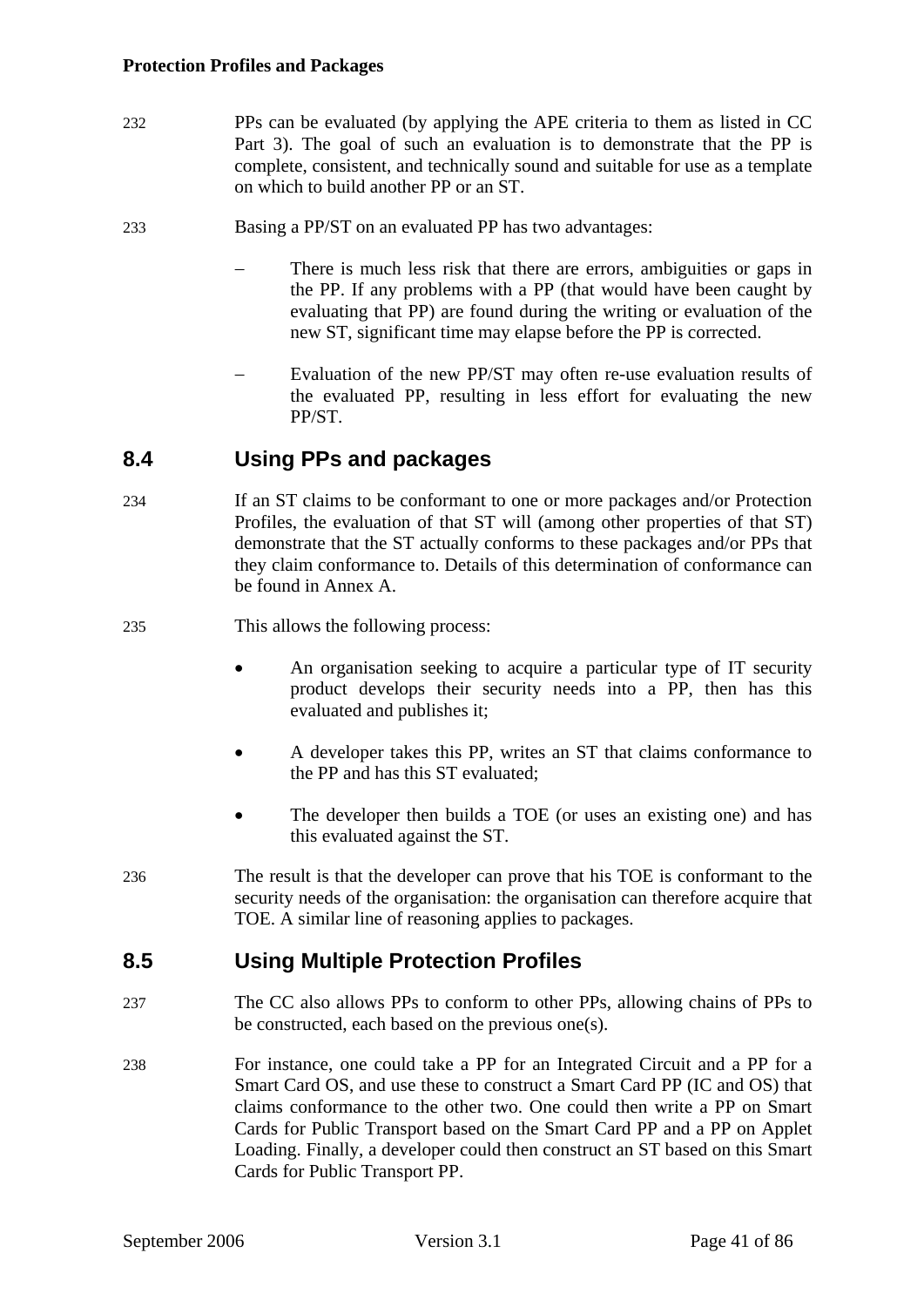# <span id="page-41-0"></span>**9 Evaluation results**

# **9.1 Introduction**

239 This Chapter presents the expected results from PP and ST/TOE evaluations.

- PP evaluations lead to catalogues of evaluated PPs.
- An ST evaluation leads to intermediate results that are used in the frame of a TOE evaluation.
- ST/TOE evaluations lead to catalogues of evaluated TOEs. In many cases these catalogues will refer to the IT products that the TOEs are derived from rather than the specific TOE. Therefore, the existence of an IT product in a catalogue should not be construed as meaning that the whole IT product has been evaluated; instead the actual extent of the ST/TOE evaluation is defined by the ST.



**Figure 4 - Evaluation results** 

- 240 STs may be based on packages, evaluated PPs or non-evaluated PPs however this is not mandatory, as STs do not have to be based on anything at all.
- 241 Evaluation should lead to objective and repeatable results that can be cited as evidence, even if there is no absolute objective scale for representing the results of a security evaluation. The existence of a set of evaluation criteria is a necessary pre-condition for evaluation to lead to a meaningful result and provides a technical basis for mutual recognition of evaluation results between evaluation authorities.
- 242 An evaluation result represents the findings of a specific type of investigation of the security properties of a TOE. Such a result does not automatically guarantee fitness for use in any particular application environment. The decision to accept a TOE for use in a specific application environment is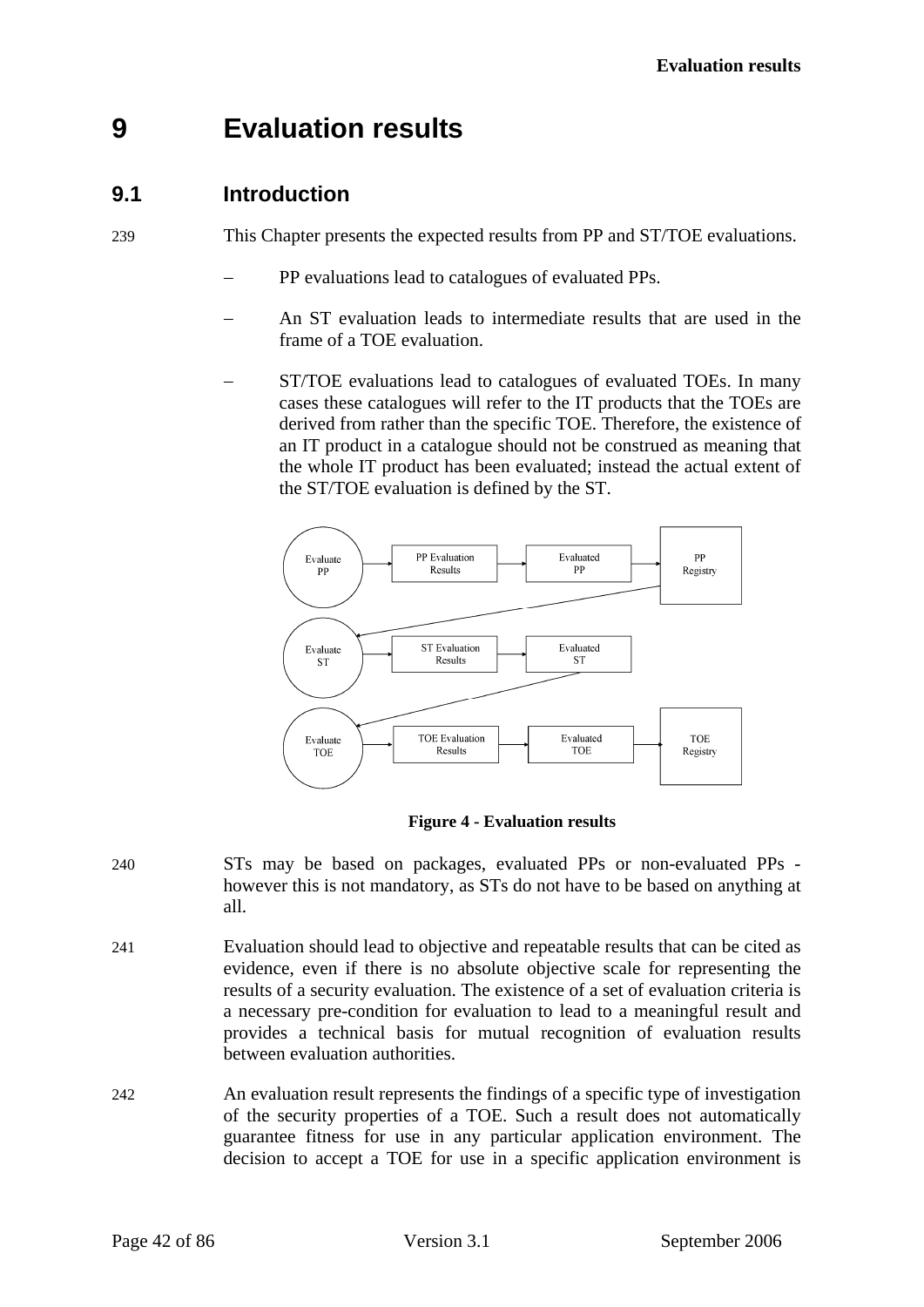based on consideration of many security issues including the evaluation findings.

# **9.2 Results of a PP evaluation**

- 243 The CC contains the evaluation criteria that permit an evaluator to state whether a PP is complete, consistent, and technically sound and hence suitable for use in developing an ST.
- 244 Evaluation of the PP shall result in a pass/fail statement. If the PP evaluation has resulted in a pass statement, the PP shall be eligible for inclusion within a registry. The results of the evaluation shall also include a "Conformance Claim" (see Section [9.4](#page-42-0)).

# **9.3 Results of an ST/TOE evaluation**

- 245 The CC contains the evaluation criteria that enable an evaluator to determine whether sufficient assurance exists that the TOE satisfies the SFRs in the ST. Evaluation of the TOE shall therefore result in a pass/fail statement for the ST. If both the ST and the TOE evaluation have resulted in a pass statement, the underlying product is eligible for inclusion in a registry. The results of evaluation shall also include a "Conformance Claim" as defined in the next Section.
- 246 It may be the case that the evaluation results are subsequently used in a certification process, but this certification process is outside the scope of the CC.

# <span id="page-42-0"></span>**9.4 Conformance claim**

- 247 The conformance claim indicates the source of the collection of requirements that is met by a PP or ST that passes its evaluation. This conformance claim contains a CC conformance claim that:
	- describes the version of the CC to which the PP or ST claims conformance.
	- describes the conformance to CC Part 2 (security functional requirements) as either:
		- − **CC Part 2 conformant** A PP or ST is CC Part 2 conformant if all SFRs in that PP or ST are based only upon functional components in CC Part 2, or
		- − **CC Part 2 extended** A PP or ST is CC Part 2 extended if at least one SFR in that PP or ST is not based upon functional components in CC Part 2.
	- describes the conformance to CC Part 3 (security assurance requirements) as either: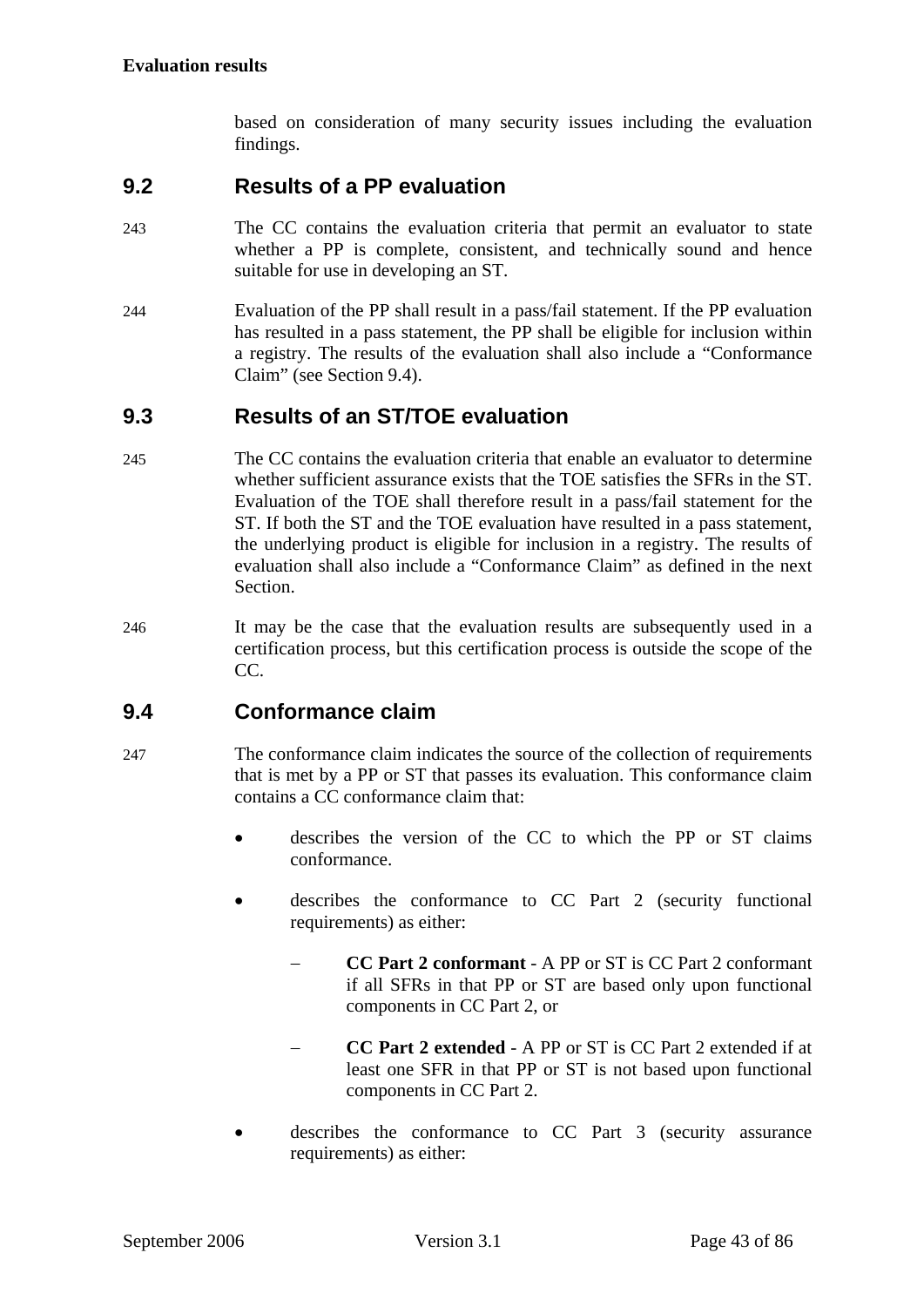- − **CC Part 3 conformant** A PP or ST is CC Part 3 conformant if all SARs in that PP or ST are based only upon assurance components in CC Part 3, or
- − **CC Part 3 extended** A PP or ST is CC Part 3 extended if at least one SAR in that PP or ST is not based upon assurance components in CC Part 3.
- 248 Additionally, the conformance claim may include a statement made with respect to packages, in which case it consists of one of the following:
	- *Package name Conformant* A PP or ST is conformant to a predefined package (e.g. EAL) if:
		- the SFRs of that PP or ST are identical to the SFRs in the package, or
		- the SARs of that PP or ST are identical to the SARs in the package.
	- *Package name Augmented* A PP or ST is an augmentation of a predefined package if:
		- the SFRs of that PP or ST contain all SFRs in the package, but have at least one additional SFR or one SFR that is hierarchically higher than an SFR in the package.
		- the SARs of that PP or ST contain all SARs in the package, but have at least one additional SAR or one SAR that is hierarchically higher than an SAR in the package.
- 249 Note that when a TOE is successfully evaluated to a given ST, any conformance claims of the ST also hold for the TOE. A TOE can therefore also be e.g. CC Part 2 conformant.
- 250 Finally, the conformance claim may also include two statements with respect to Protection Profiles:
	- *PP Conformant* A PP or TOE meets specific PP(s), which are listed as part of the conformance result.
	- *Conformance Statement* (Only for PPs) This statement describes the manner in which PPs or STs must conform to this PP: strict or demonstrable. For more information on this Conformance Statement, see Annex [A.](#page-45-0)

# **9.5 Use of ST/TOE evaluation results**

251 Once an ST and a TOE have been evaluated, asset owners can have the assurance (as defined in the ST) that the TOE, together with the operational environment, counters the threats. The evaluation results may be used by the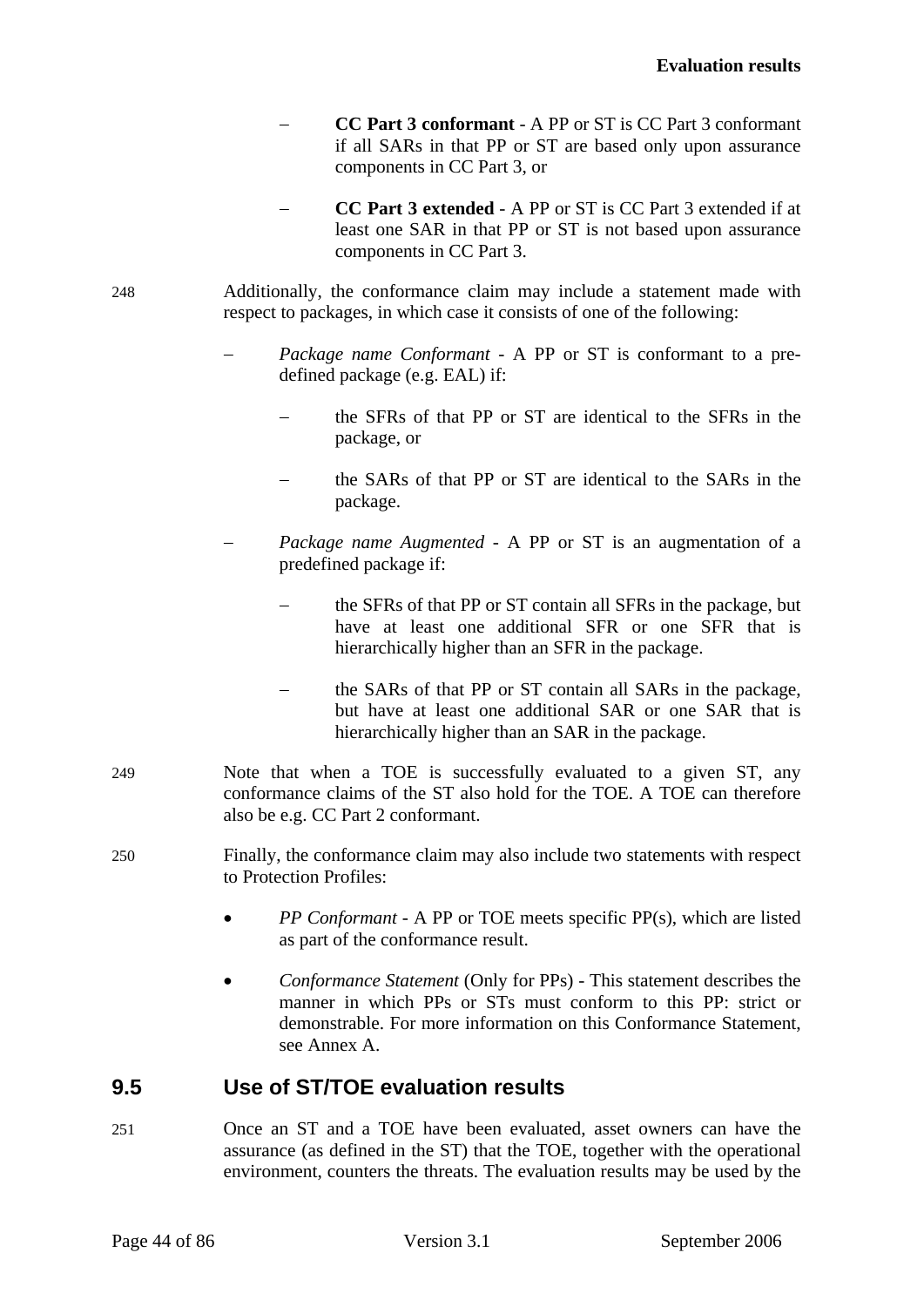asset owner in deciding whether to accept the risk of exposing the assets to the threats.

- 252 However, the asset owner should carefully check whether:
	- the Security Problem Definition in the ST matches the security problem of the asset owner;
	- − the Operational Environment of the asset owner conforms (or can be made to conform) to the security objectives for the Operational Environment described in the ST.
- 253 If either of these is not the case, the TOE may not be suitable for the purposes of the asset owner.
- 254 Additionally, once an evaluated TOE is in operation, it is possible that previously unknown errors or vulnerabilities in the TOE may surface. In that case, the developer may correct the TOE (to repair the vulnerabilities) or the ST. However, the evaluation results of the old ST and TOE do not apply to the new ST and TOE.
- 255 If it is deemed necessary that confidence is regained, re-evaluation is needed. The CC may be used for this re-evaluation, but detailed procedures for reevaluation are outside the scope of this document.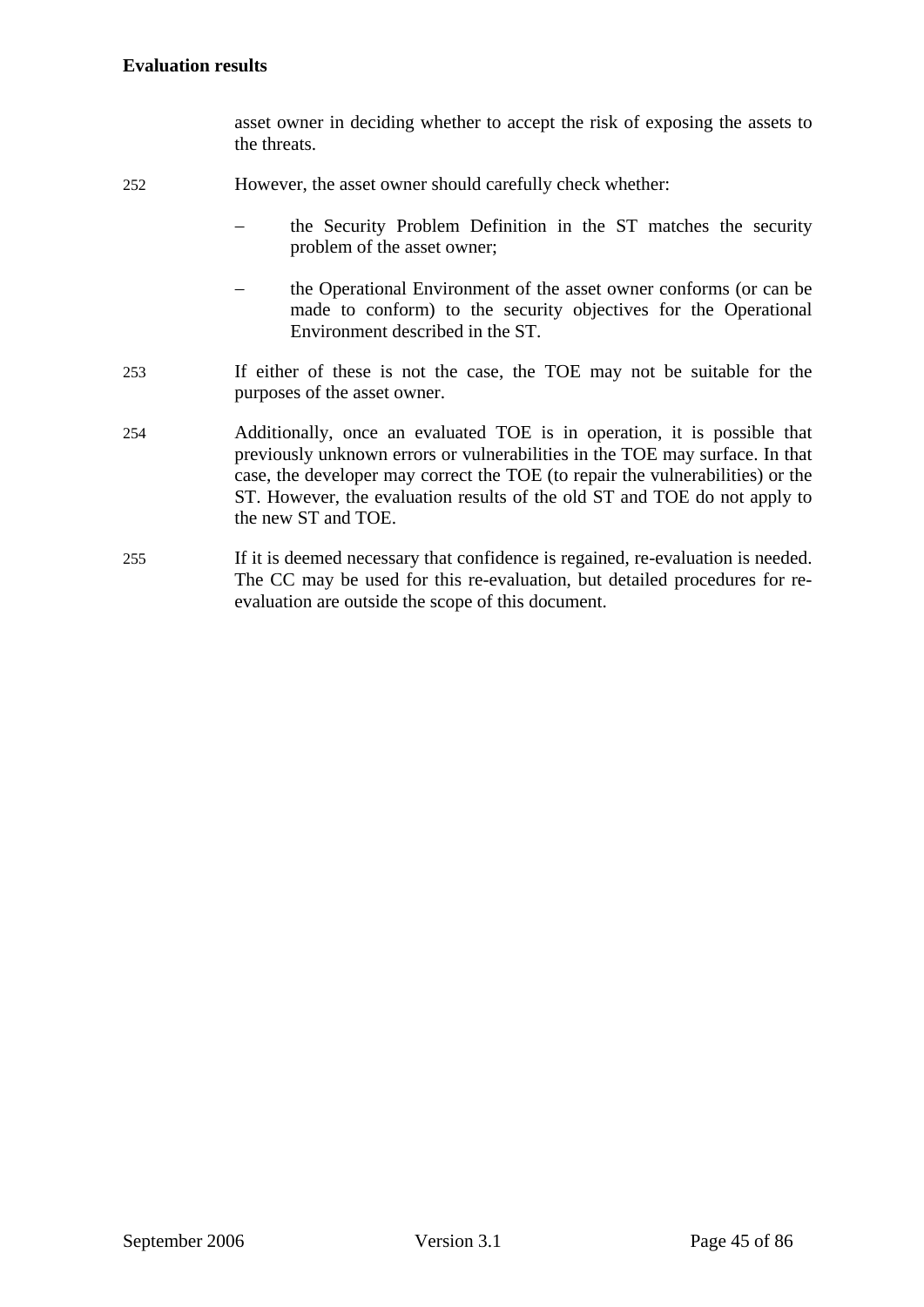# <span id="page-45-0"></span>**A Specification of Security Targets (normative)**

# **A.1 Goal and structure of this Annex**

- 256 The goal of this annex is to explain the Security Target (ST) concept. This annex does not define the [ASE](#page-85-0) criteria; this definition can be found in CC Part 3.
- 257 This annex consists of four major parts:
	- *What an ST must contain*. This is summarised in Section [A.2,](#page-45-1) and described in more detail in Sections [A.4](#page-47-0) - [A.10](#page-62-0). These sections describe the mandatory contents of the ST, the interrelationships between these contents, and provide examples.
	- *How an ST should be used*. This is summarised in Section [A.3,](#page-47-1) and described in more detail in Section [A.11](#page-62-1). These sections describe how an ST should be used, and some of the questions that can be answered with an ST.
	- *Low Assurance STs*. Low Assurance STs are STs with reduced content. They are described in detail in Section [A.12.](#page-63-0)
	- *Claiming compliance with standards*. Section [A.13](#page-65-0) describes how an ST writer can claim that the TOE meets a particular standard.

# **A.2 Mandatory contents of an ST**

- <span id="page-45-1"></span>258 Figure [5](#page-46-0) portrays the mandatory contents of an ST. Figure [5](#page-46-0) may also be used as a structural outline of the ST, though alternative structures are possible. For instance, if the security requirements rationale is particularly bulky, it could be included in an appendix of the ST instead of in the security requirements section. The separate sections of an ST and the contents of those sections are briefly summarised below and described in much more detail in Sections [A.4](#page-47-0) to [A.10](#page-62-0). An ST normally contains:
	- an *ST introduction* containing three narrative descriptions of the TOE on different levels of abstraction;
	- a *conformance claim*, showing whether the ST claims conformance to any PPs and/or packages, and if so, to which PPs and/or packages;
	- a *security problem definition*, showing the threats, OSPs and assumptions that must be countered, enforced and upheld by the TOE and its operational environment;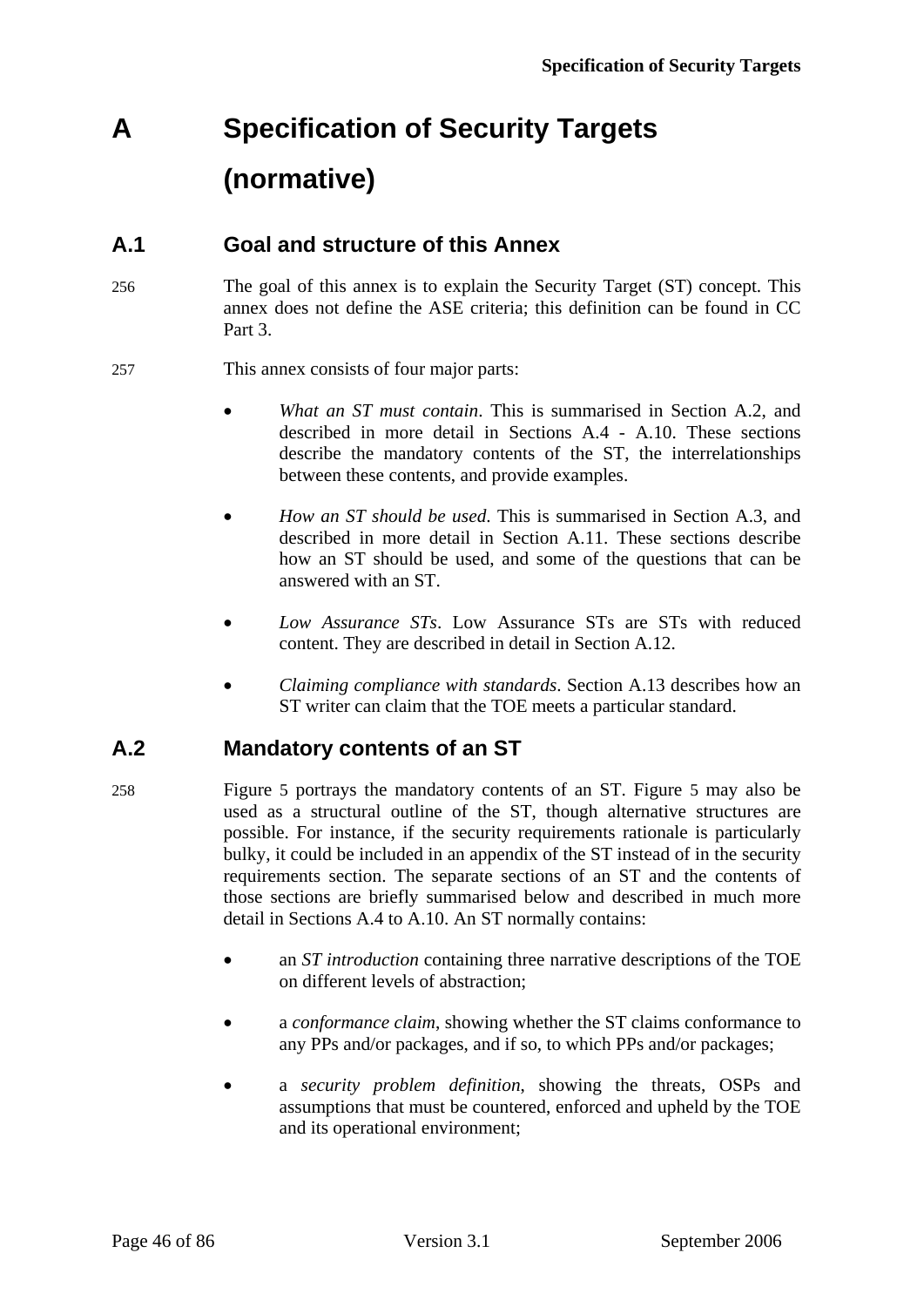- *security objectives*, showing how the solution to the security problem is divided between security objectives for the TOE and security objectives for the operational environment of the TOE;
- *extended components definition*, where new components (i.e. not included in CC Part 2 or CC Part 3) may be defined. These new components are needed to define extended functional and extended assurance requirements;
- *security requirements*, where a translation of the security objectives for the TOE into a standardised language is provided. This standardised language is in the form of SFRs. Additionally this section defines the SARs;
- a *TOE summary specification*, showing how the SFRs are implemented in the TOE.
- 259 There also exists low assurance STs which have reduced contents; these are described in detail in Section [A.12.](#page-63-0) The remainder of this Annex assumes that an ST with full contents is used.



<span id="page-46-0"></span>**Figure 5 - Security Target contents**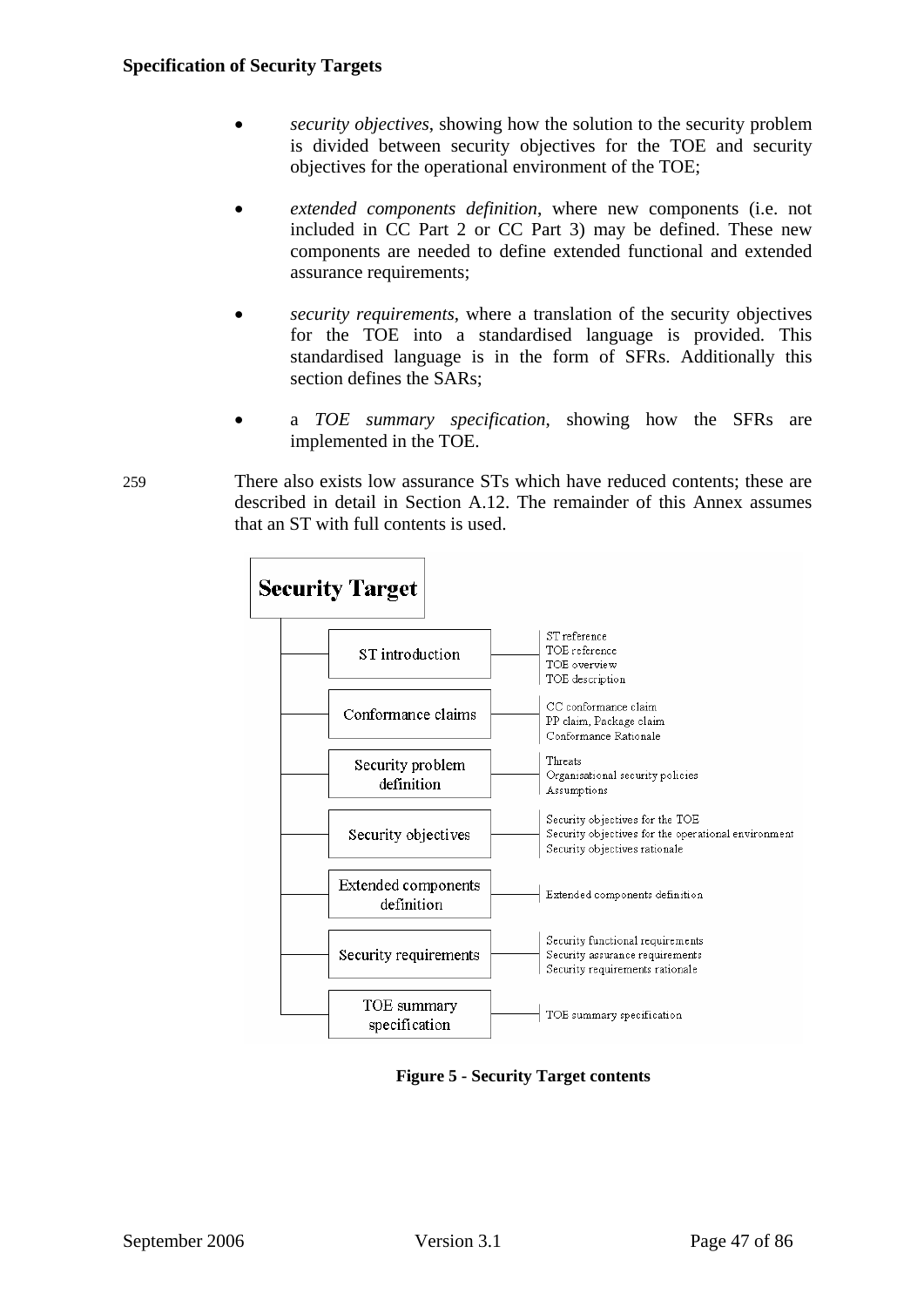# <span id="page-47-1"></span>**A.3 Using an ST**

#### **A.3.1 How an ST should be used**

260 A typical ST fulfils two roles:

- Before and during the evaluation, the ST specifies "what is to be evaluated". In this role, the ST serves as a basis for agreement between the developer and the evaluator on the exact security properties of the TOE and the exact scope of the evaluation. Technical correctness and completeness are major issues for this role. Section [A.7](#page-54-0) describes how the ST should be used in this role.
- After the evaluation, the ST specifies "what was evaluated". In this role, the ST serves as a basis for agreement between the developer or re-seller of the TOE and the potential consumer of the TOE. The ST describes the exact security properties of the TOE in an abstract manner, and the potential consumer can rely on this description because the TOE has been evaluated to meet the ST. Ease of use and understandability are major issues for this role. Section [A.11](#page-62-1) describes how the ST should be used in this role.

#### **A.3.2 How an ST should not be used**

- 261 Two roles (among many) that an ST should not fulfil are:
	- − *a detailed specification*: An ST is designed to be a security specification on a relatively high level of abstraction. An ST should, in general, not contain detailed protocol specifications, detailed descriptions of algorithms and/or mechanisms, long description of detailed operations etc.
	- − *a complete specification*: An ST is designed to be a security specification and not a general specification. Unless security-relevant, properties such as interoperability, physical size and weight, required voltage etc. should not be part of an ST. This means that in general an ST may be a part of a complete specification, but is not a complete specification in itself.

# <span id="page-47-0"></span>**A.4 ST Introduction (ASE\_INT)**

- 262 The ST introduction describes the TOE in a narrative way on three levels of abstraction:
	- the ST reference and the TOE reference, which provide identification material for the ST and the TOE that the ST refers to;
	- the TOE overview, which briefly describes the TOE;
	- the TOE description, which describes the TOE in more detail.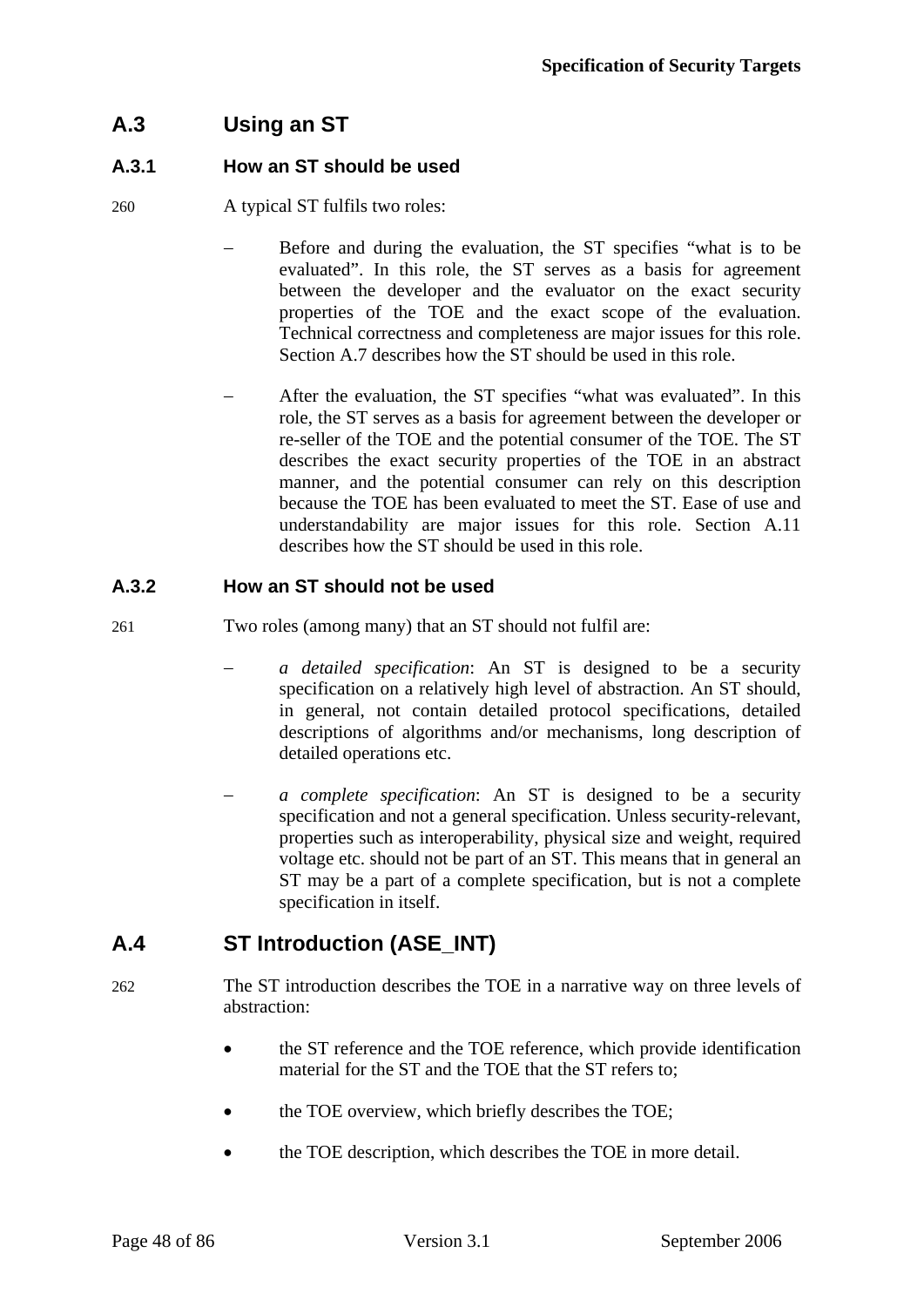#### **A.4.1 ST reference and TOE reference**

- 263 An ST contains a clear ST reference that identifies that particular ST. A typical ST reference consists of title, version, authors and publication date. An example of an ST reference is "MauveRAM Database ST, version 1.3, MauveCorp Specification Team, 11 October 2002". The reference must be unique so that it is possible to distinguish between different STs and different versions of the same ST.
- 264 An ST also contains a TOE reference that identifies the TOE that claims conformance to the ST. A typical TOE reference consists of developer name, TOE name and TOE version number. An example of a TOE reference is "MauveCorp MauveRAM Database v2.11". As a single TOE may be evaluated multiple times, for instance by different consumers of that TOE, and therefore have multiple STs, this reference is not necessarily unique.
- 265 If the TOE is constructed from one or more well-known Products, it is allowed to reflect this in the TOE reference, by referring to the Product name(s). However, this should not be used to mislead consumers: situations where major parts or security functionalities were not considered in the evaluation, yet the TOE reference does not reflect this are not allowed.
- 266 The ST reference and the TOE reference facilitate indexing and referencing the ST and TOE and their inclusion in summaries of lists of evaluated TOEs/Products.

#### **A.4.2 TOE overview**

- 267 The TOE overview is aimed at potential consumers of a TOE who are looking through lists of evaluated TOEs/Products to find TOEs that may meet their security needs, and are supported by their hardware, software and firmware. The typical length of a TOE overview is several paragraphs.
- 268 To this end, the TOE overview briefly describes the usage of the TOE and its major security features, identifies the TOE type and identifies any major non-TOE hardware/software/firmware required by the TOE.
- **A.4.2.1** Usage and major security features of a TOE
- 269 The description of the usage and major security features of the TOE is intended to give a very general idea of what the TOE is capable of in terms of security, and what it can be used for in a security context. This section should be written for (potential) TOE consumers, describing TOE usage and major security features in terms of business operations, using language that TOE consumers understand.
- 270 An example of this is "The MauveCorp MauveRAM Database v2.11 is a multi-user database intended to be used in a networked environment. It allows 1024 users to be active simultaneously. It allows password/token and biometric authentication, protects against accidental data corruption, and can roll-back ten thousand transactions. Its audit features are highly configurable,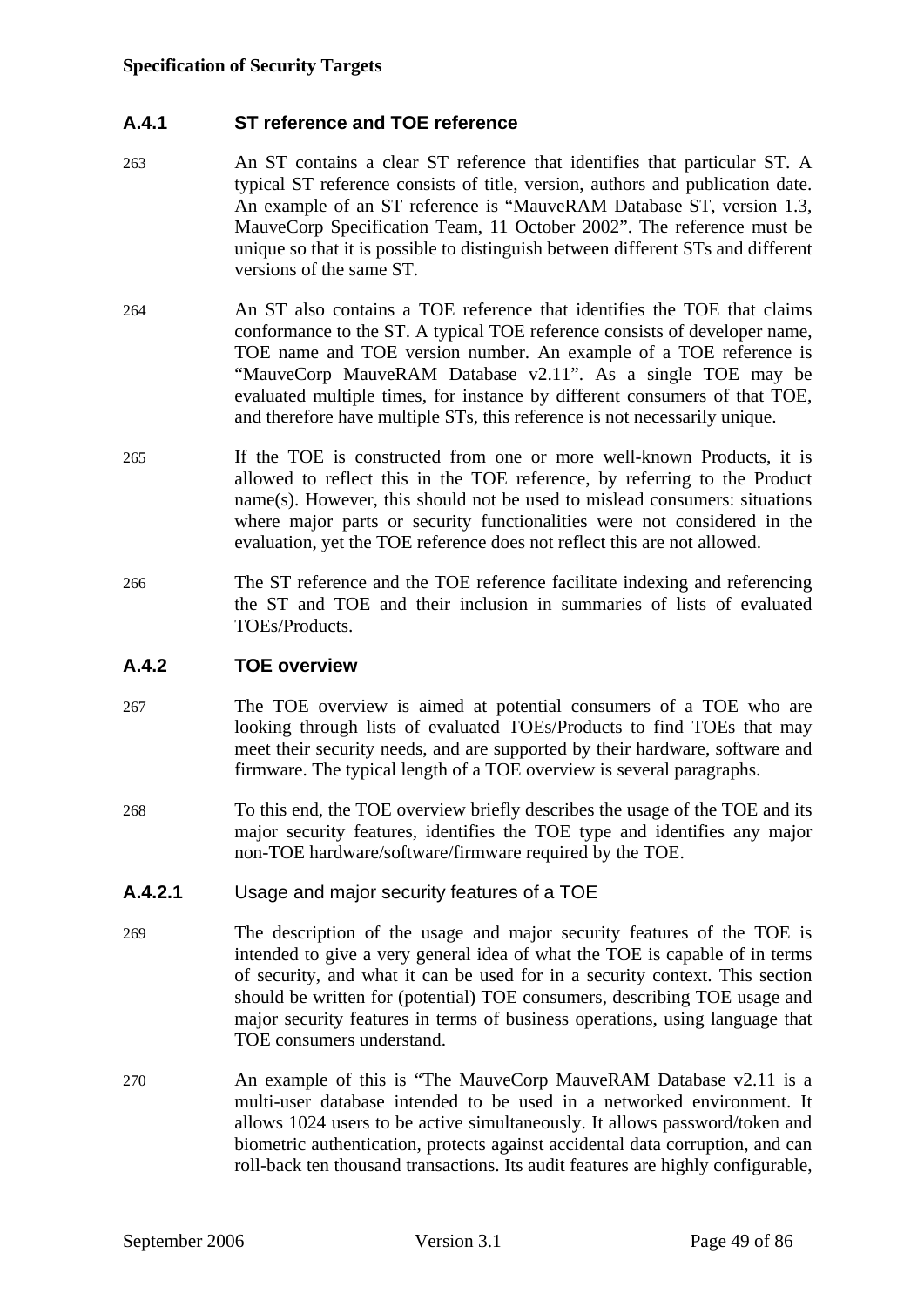so as to allow detailed audit to be performed for some users and transactions, while protecting the privacy of other users and transactions."

#### **A.4.2.2** TOE type

- 271 The TOE overview identifies the general type of TOE, such as: firewall, VPN-firewall, smart card, crypto-modem, intranet, web server, database, web server and database, LAN, LAN with web server and database, etc.
- 272 It may be the case that the TOE is not of a readily available type, in which case "none" would be acceptable.

#### 273 In some cases, a TOE type can mislead consumers. Examples include:

- − certain functionality can be expected of the TOE because of its TOE type, but the TOE does not have this functionality. Examples include:
	- an ATM-card type TOE, which does not support any identification/authentication functionality;
	- a firewall type TOE, which does not support protocols that are almost universally used;
	- − a PKI-type TOE, which has no certificate revocation functionality.
- the TOE can be expected to operate in certain operational environments because of its TOE type, but it cannot do so. Examples include:
	- a PC-operating system type TOE, which is unable to function securely unless the PC has no network connection, floppy drive, and CD/DVD-player;
	- a firewall, which is unable to function securely unless all users that can connect through that firewall are benign.
- 274 In these cases, the TOE overview must contain additional information to ensure that potential consumers are not misled.

#### **A.4.2.3** Required non-TOE hardware/software/firmware

- 275 While some TOEs do not rely upon other IT, many TOEs (notably software TOEs) rely on additional, non-TOE, hardware, software and/or firmware. In the latter case, the TOE overview is required to identify this non-TOE hardware/software/firmware.
- 276 It is not required to provide a complete and fully detailed identification of all this hardware/software/firmware, but the identification should be complete and detailed enough for potential consumers to determine the major hardware/software/firmware components needed to use the TOE.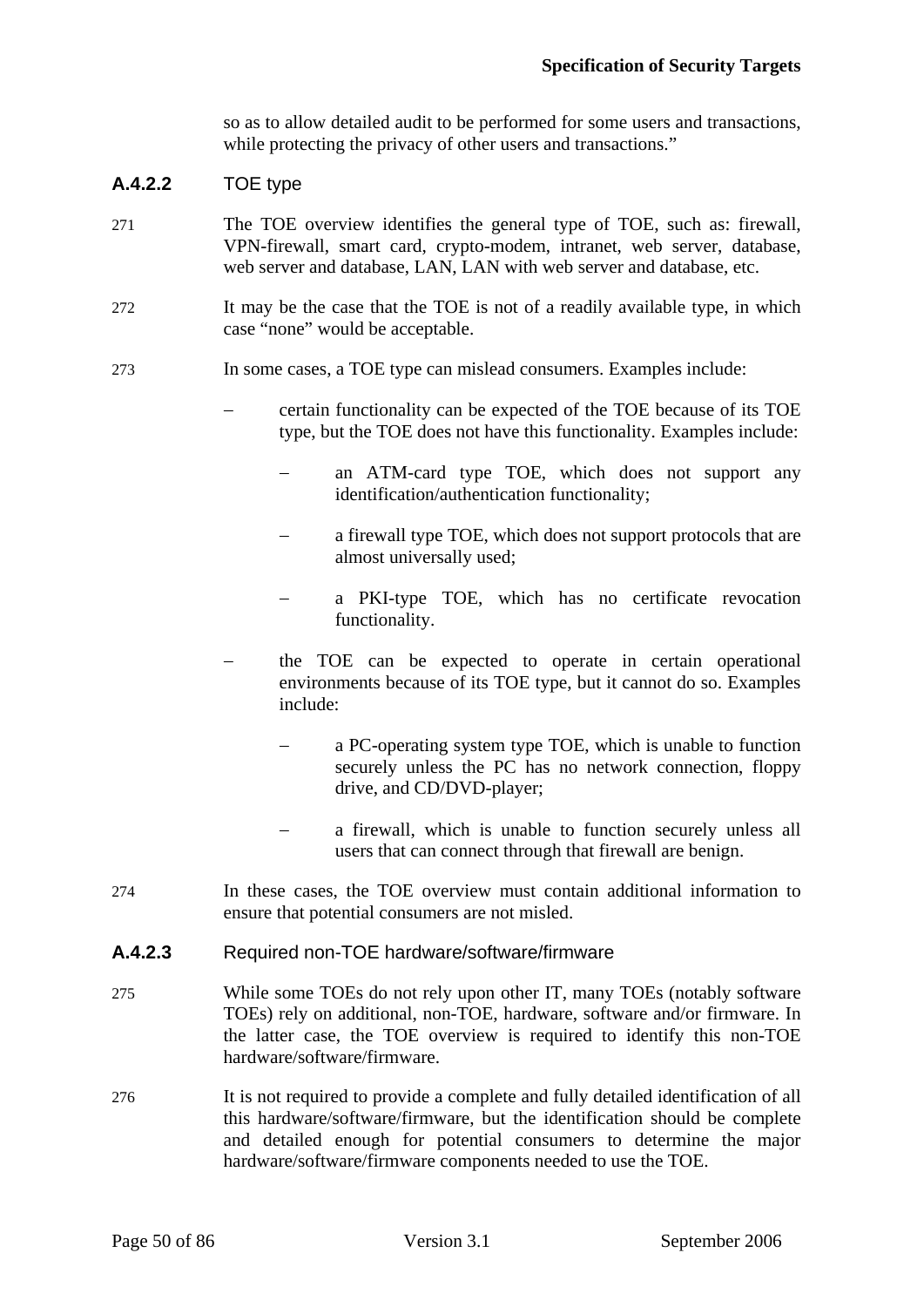#### **Specification of Security Targets**

- 277 Example hardware/software/firmware identifications are:
	- a standard PC with a 1GHz or higher processor and 512MB or more RAM, running version 3.0 Update 6b, c, or 7, or version 4.0 of the Yaiza operating system;
	- − a standard PC with a 1GHz or higher processor and 512MB or more RAM, running version 3.0 Update 6d of the Yaiza operating system and the WonderMagic 1.0 Graphics card with the 1.0 WM Driver Set;
	- a standard PC with version 3.0 of the Yaiza OS (or higher);
	- a CleverCard SB2067 integrated circuit;
	- a CleverCard SB2067 integrated circuit running v2.0 of the QuickOS smart card operating system;
	- the December 2002 installation of the LAN of the Director-General's Office of the Department of Traffic.

#### **A.4.3 TOE description**

- 278 A TOE description is a narrative description of the TOE, likely to run to several pages. The TOE description should provide evaluators and potential consumers with a general understanding of the security capabilities of the TOE, in more detail than was provided in the TOE overview. The TOE description may also be used to describe the wider application context into which the TOE will fit.
- 279 The TOE description discusses the physical scope of the TOE: a list of all hardware, firmware, software and guidance parts that constitute the TOE. This list should be described at a level of detail that is sufficient to give the reader a general understanding of those parts.
- 280 The TOE description should also discuss the logical scope of the TOE: the logical security features offered by the TOE at a level of detail that is sufficient to give the reader a general understanding of those features. This description is expected to be in more detail than the major security features described in the TOE overview.
- 281 An important property of the physical and logical scopes is that they describe the TOE in such a way that there remains no doubt on whether a certain part or feature is in the TOE or whether this part or feature is outside the TOE. This is especially important when the TOE is intertwined with and cannot be easily separated from non-TOE entities.
- 282 Examples where the TOE is intertwined with non-TOE entities are:
	- − the TOE is a cryptographic co-processor of a smart card IC, instead of the entire IC;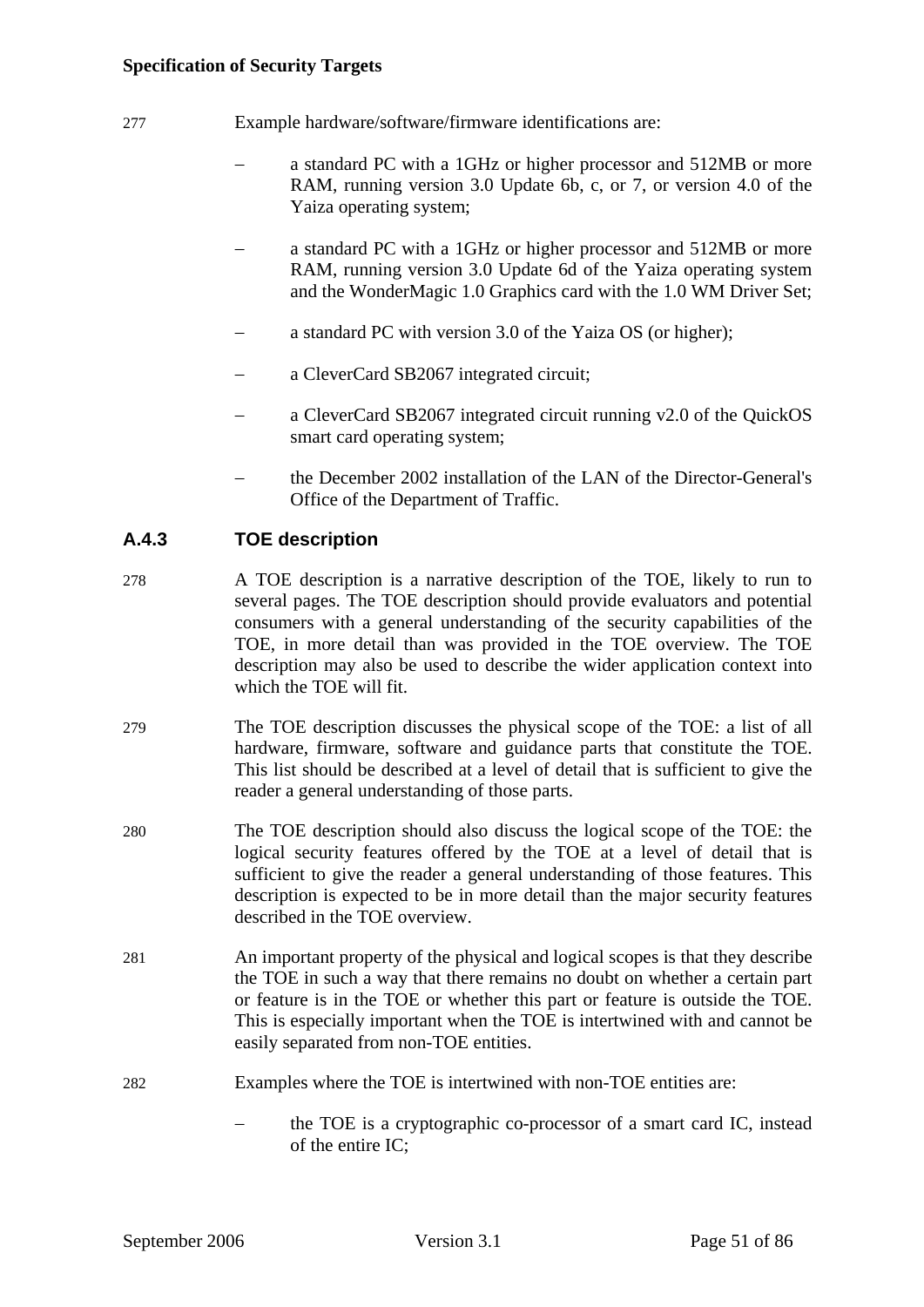- the TOE is a smart card IC, except for the cryptographic processor;
- the TOE is the Network Address Translation part of the MinuteGap Firewall v18.5.

# <span id="page-51-0"></span>**A.5 Conformance claims (ASE\_CCL)**

- 283 This section of an ST describes how the ST conforms with:
	- the Common Criteria itself
	- Protection Profiles (if any)
	- − Packages (if any)

This description shall be structured in accordance with Section [9.4](#page-42-0).

- 284 The description of how the ST conforms to the CC consists of two items: the version of the CC that is used and whether the ST contains extended security requirements or not (see Section [A.8\)](#page-58-0).
- 285 The description of conformance of the ST to Protection Profiles means that the ST lists the Protection Profiles that conformance is being claimed to. For a general explanation of this, see Section [9.4](#page-42-0). For a detailed description, see Annex [D.](#page-82-0)
- 286 The description of conformance of the ST to packages means that the ST lists the packages that conformance is being claimed to. For an explanation of this, see Section [9.4.](#page-42-0)

# <span id="page-51-1"></span>**A.6 Security problem definition (ASE\_SPD)**

#### **A.6.1 Introduction**

- 287 The security problem definition defines the security problem that is to be addressed. The security problem definition is, as far as the CC is concerned, axiomatic. That is, the process of deriving the security problem definition falls outside the scope of the CC.
- 288 However, it should be noted that the usefulness of the results of an evaluation strongly depends on the ST, and the usefulness of the ST strongly depends on the quality of the security problem definition. It is therefore often worthwhile to spend significant resources and use well-defined processes and analyses to derive a good security problem definition.
- 289 Note that it is not mandatory to have statements in all sections, an ST can have no threats, or no OSPs, or no assumptions. However, if an ST has no threats, it must have OSPs, and if an ST has no OSPs it must have threats.
- 290 Also note that where the TOE is physically distributed, it may be better to discuss the relevant threats, OSPs and assumptions separately for distinct domains of the TOE operational environment.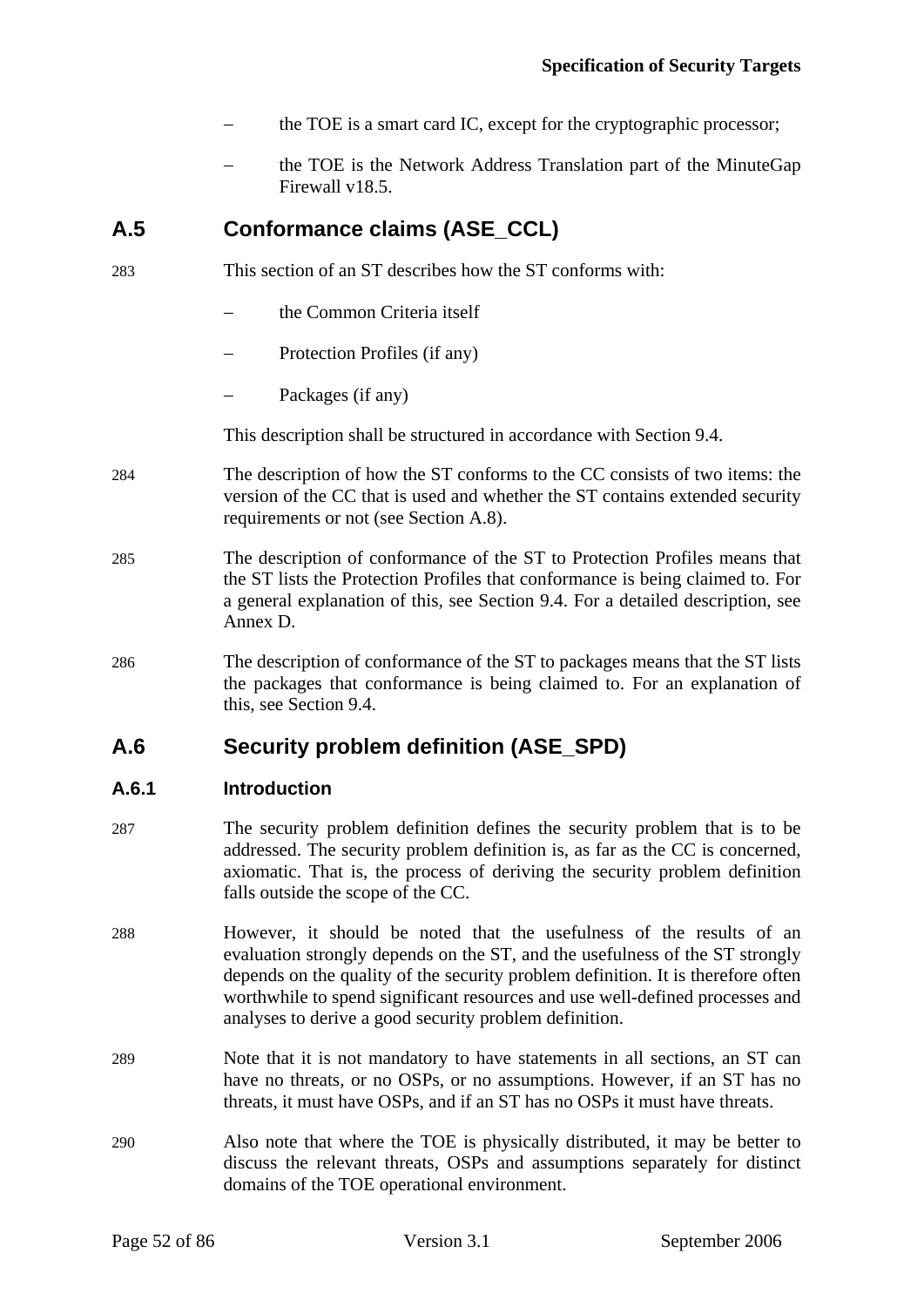#### **A.6.2 Threats**

- 291 This section of the security problem definition shows the threats that are to be countered by the TOE, its operational environment, or a combination of the two.
- 292 A threat consists of a threat agent, an asset and an adverse action of that threat agent on that asset.
- 293 *Threat agents* are entities that can adversely act on assets. Examples of threat agents are hackers, users, computer processes, TOE development personnel, and accidents. Threat agents may be further described by aspects such as expertise, resources, opportunity and motivation.
- 294 Threat agents may be described as individual entities, but in some cases it may be better to describe them as types of entities, groups of entities etc.
- 295 Examples of *assets* can be found in Section [7.1](#page-33-0).
- 296 *Adverse actions* are actions performed by a threat agent on an asset. These actions influence one or more properties of an asset from which that asset derives its value.
- 297 Examples of threats are:
	- a hacker (with substantial expertise, standard equipment, and being paid to do so) remotely copying confidential files from a company network;
	- a worm seriously degrading the performance of a wide-area network;
	- a system administrator violating user privacy;
	- − Someone on the Internet listening in on confidential electronic communication.

#### **A.6.3 Organisational security policies (OSPs)**

- 298 This section of the security problem definition shows the OSPs that are to be enforced by the TOE, its operational environment, or a combination of the two.
- 299 OSPs are security rules, procedures, or guidelines imposed (or presumed to be imposed) now and/or in the future by an actual or hypothetical organisation in the operational environment. OSPs may be laid down by an organisation controlling the operational environment of the TOE, or they may be laid down by legislative or regulatory bodies. OSPs can apply to the TOE and/or the operational environment of the TOE.
- 300 Examples of OSPs are: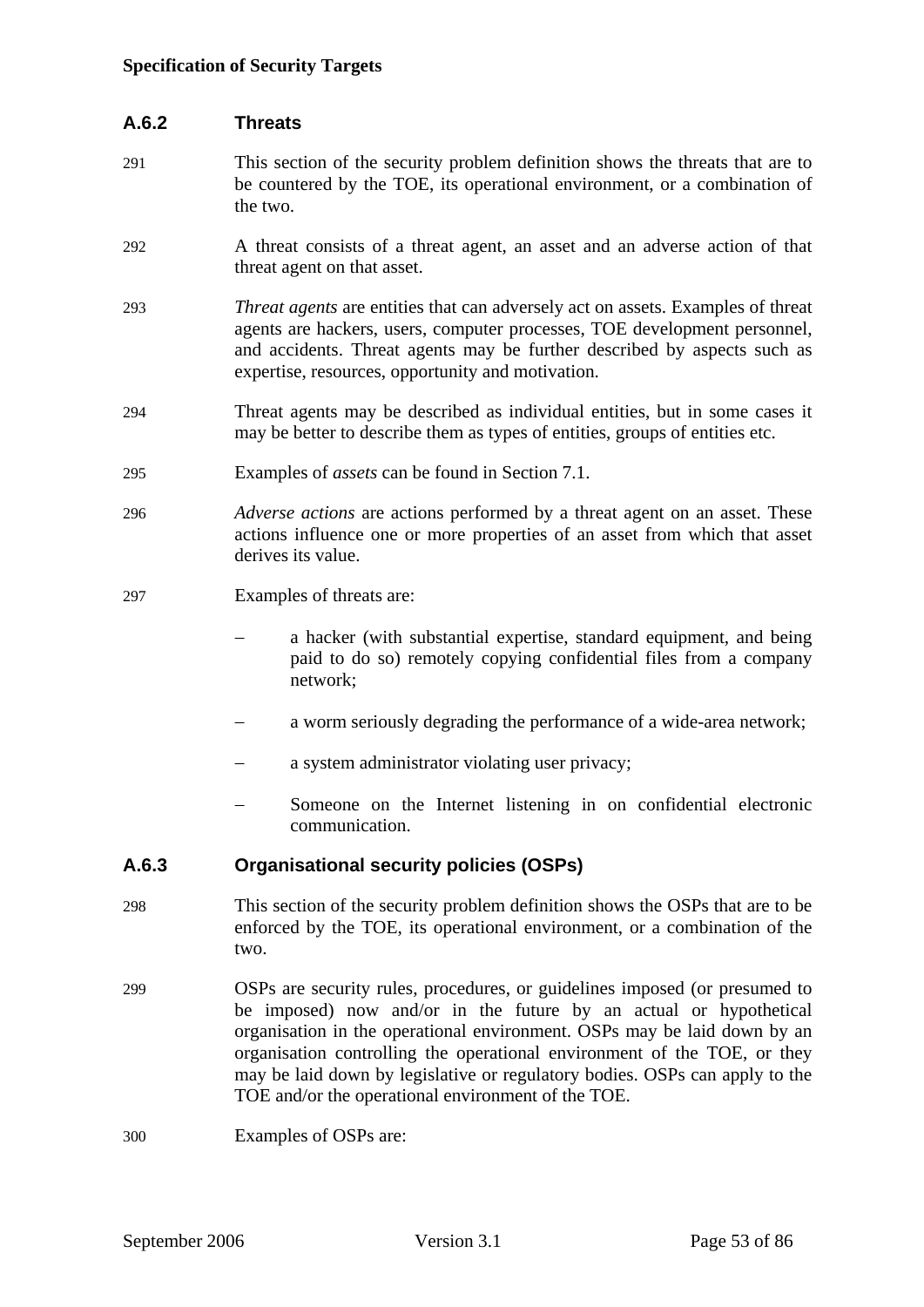- All products that are used by the Government must conform to the National Standard for password generation and encryption;
- Only users with System Administrator privilege and clearance of Department Secret shall be allowed to manage the Department Fileserver.

#### **A.6.4 Assumptions**

- 301 This section of the security problem definition shows the assumptions that are made on the operational environment in order to be able to provide security functionality. If the TOE is placed in an operational environment that does not meet these assumptions, the TOE may not be able to provide all of its security functionality anymore. Assumptions can be on physical, personnel and connectivity of the operational environment.
- 302 Examples of assumptions are:
	- Assumptions on physical aspects of the operational environment:
		- It is assumed that the TOE will be placed in a room that is designed to minimise electromagnetic emanations;
		- It is assumed that the administrator consoles of the TOE will be placed in a restricted access area.
	- Assumptions on personnel aspects of the operational environment:
		- It is assumed that users of the TOE will be trained sufficiently in order to operate the TOE;
		- It is assumed that users of the TOE are approved for information that is classified as National Secret;
		- It is assumed that users of the TOE will not write down their passwords.
	- Assumptions on connectivity aspects of the operational environment:
		- It is assumed that a PC workstation with at least 10GB of disk space is available to run the TOE on;
		- It is assumed that the TOE is the only non-OS application running on this workstation;
		- It is assumed that the TOE will not be connected to an untrusted network.
- 303 Note that during the evaluation these assumptions are considered to be true: they are not tested in any way. For these reasons, assumptions can only be made on the operational environment. Assumptions can never be made on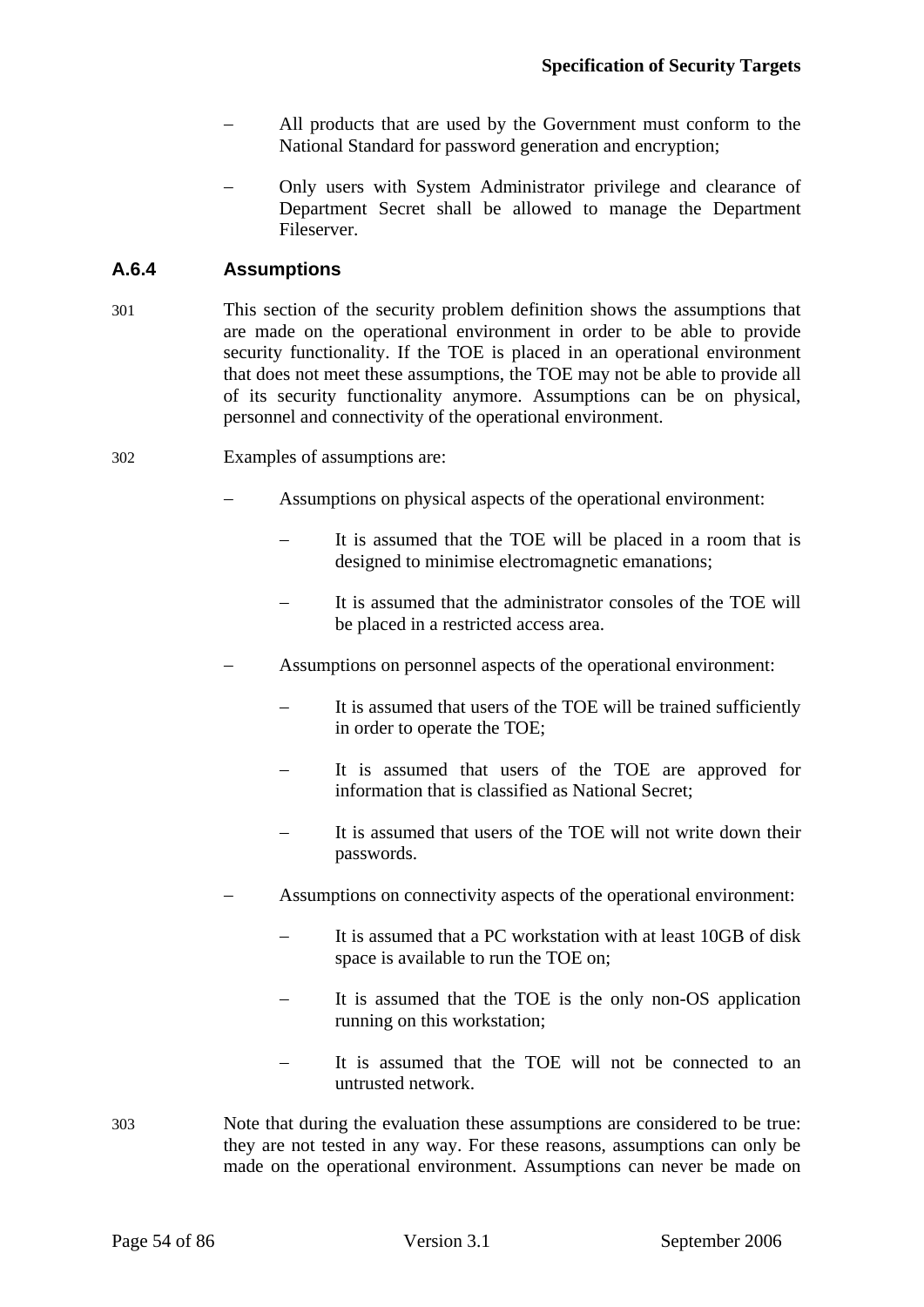the behaviour of the TOE because an evaluation consists of evaluating assertions made about the TOE and not by assuming that assertions on the TOE are true.

# **A.7 Security objectives (ASE\_OBJ)**

- <span id="page-54-0"></span>304 The security objectives are a concise and abstract statement of the intended solution to the problem defined by the security problem definition. The role of the security objectives is threefold:
	- provide a high-level, natural language solution of the problem;
	- divide this solution into two part wise solutions, that reflect that different entities each have to address a part of the problem;
	- − demonstrate that these part wise solutions form a complete solution to the problem.

#### **A.7.1 High-level solution**

305 The security objectives consist of a set of short and clear statements without overly much detail that together form a high-level solution to the security problem. The level of abstraction of the security objectives aims at being clear and understandable to knowledgeable potential consumers of the TOE. The security objectives are in natural language. A more exact, standardised description of some of the security objectives will be provided as part of the security requirements, which are described later on in this Annex.

#### **A.7.2 Part wise solutions**

- 306 In an ST the high-level security solution, as described by the security objectives, is divided into two part wise solutions. These part wise solutions are called the security objectives for the TOE and the security objectives for the operational environment. This reflects that these part wise solutions are to be provided by two different entities: the TOE, and the operational environment.
- **A.7.2.1** Security objectives for the TOE
- 307 The TOE provides security functionality to solve a certain part of the problem defined by the security problem definition. This part wise solution is called the security objectives for the TOE and consists of a set of objectives that the TOE should achieve in order to solve its part of the problem.
- 308 Examples of security objectives for the TOE are:
	- The TOE shall keep confidential the content of all files transmitted between it and a Server;
	- − The TOE shall identify and authenticate all users before allowing them access to the Transmission Service provided by the TOE;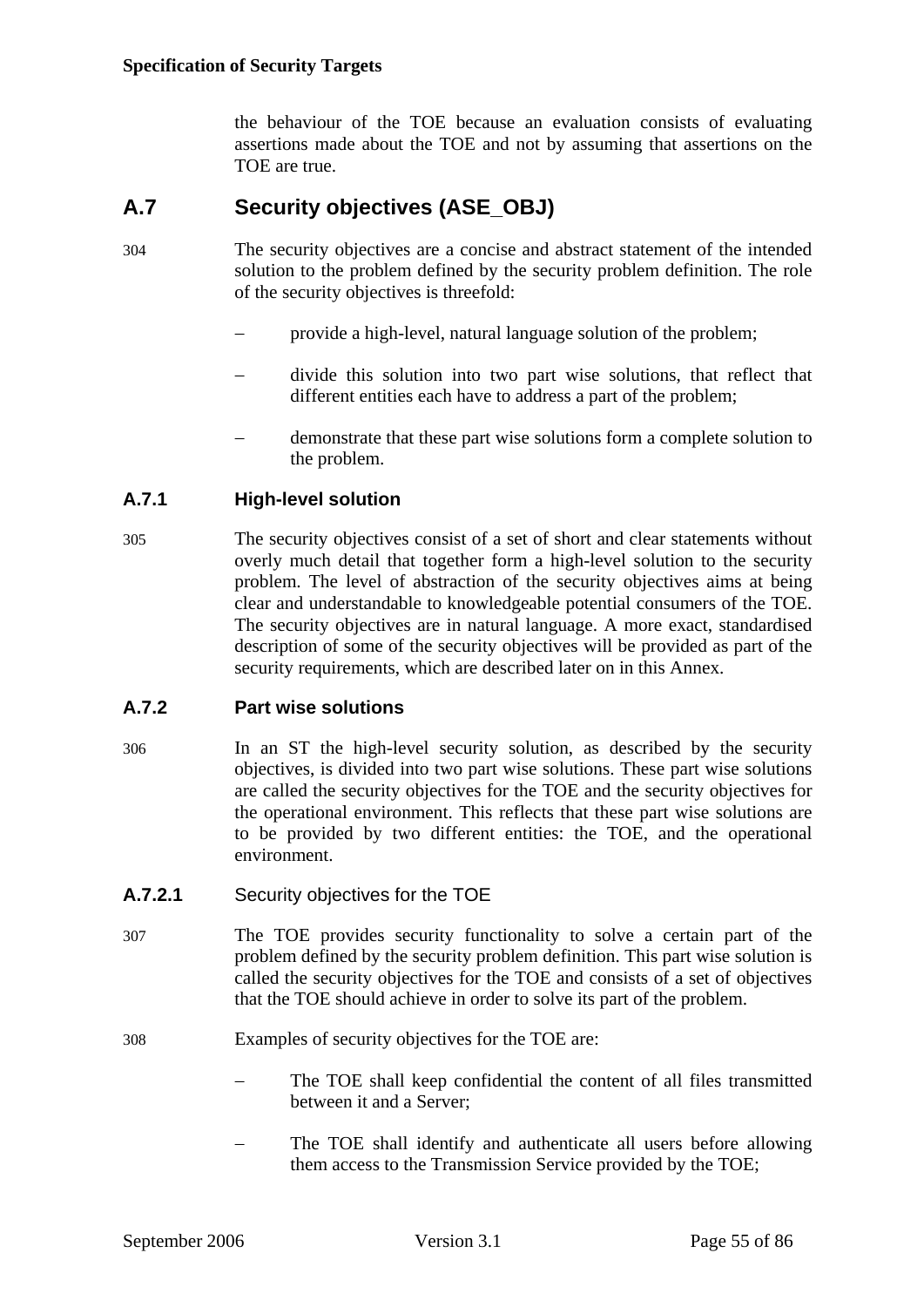- The TOE shall restrict user access to data according to the Data Access policy described in Annex 3 of the ST.
- 309 If the TOE is physically distributed, it may be better to subdivide the ST section containing the security objectives for the TOE into several subsections to reflect this.
- **A.7.2.2** Security objectives for the operational environment
- 310 The operational environment of the TOE implements technical and procedural measures to assist the TOE in correctly providing its security functionality (which is defined by the security objectives for the TOE). This part wise solution is called the security objectives for the operational environment and consists of a set of statements describing the goals that the operational environment should achieve.
- 311 Examples of security objectives for the operational environment are:
	- The operational environment shall provide a workstation with the OS Inux version 3.01b to execute the TOE on;
	- The operational environment shall ensure that all human TOE users receive appropriate training before allowing them to work with the TOE;
	- The operational environment of the TOE shall restrict physical access to the TOE to administrative personnel and maintenance personnel accompanied by administrative personnel;
	- The operational environment shall ensure the confidentiality of the audit logs generated by the TOE before sending them to the central Audit Server.
- 312 If the operational environment of the TOE consists of multiple sites, each with different properties, it may be better to subdivide the ST section containing the security objectives for the operational environment into several subsections to reflect this.

#### **A.7.3 Relation between security objectives and the security problem definition**

- 313 The ST also contains a security objectives rationale containing two sections:
	- a tracing that shows which security objectives address which threats, OSPs and assumptions;
	- a set of justifications that shows that all threats, OSPs, and assumptions are effectively addressed by the security objectives.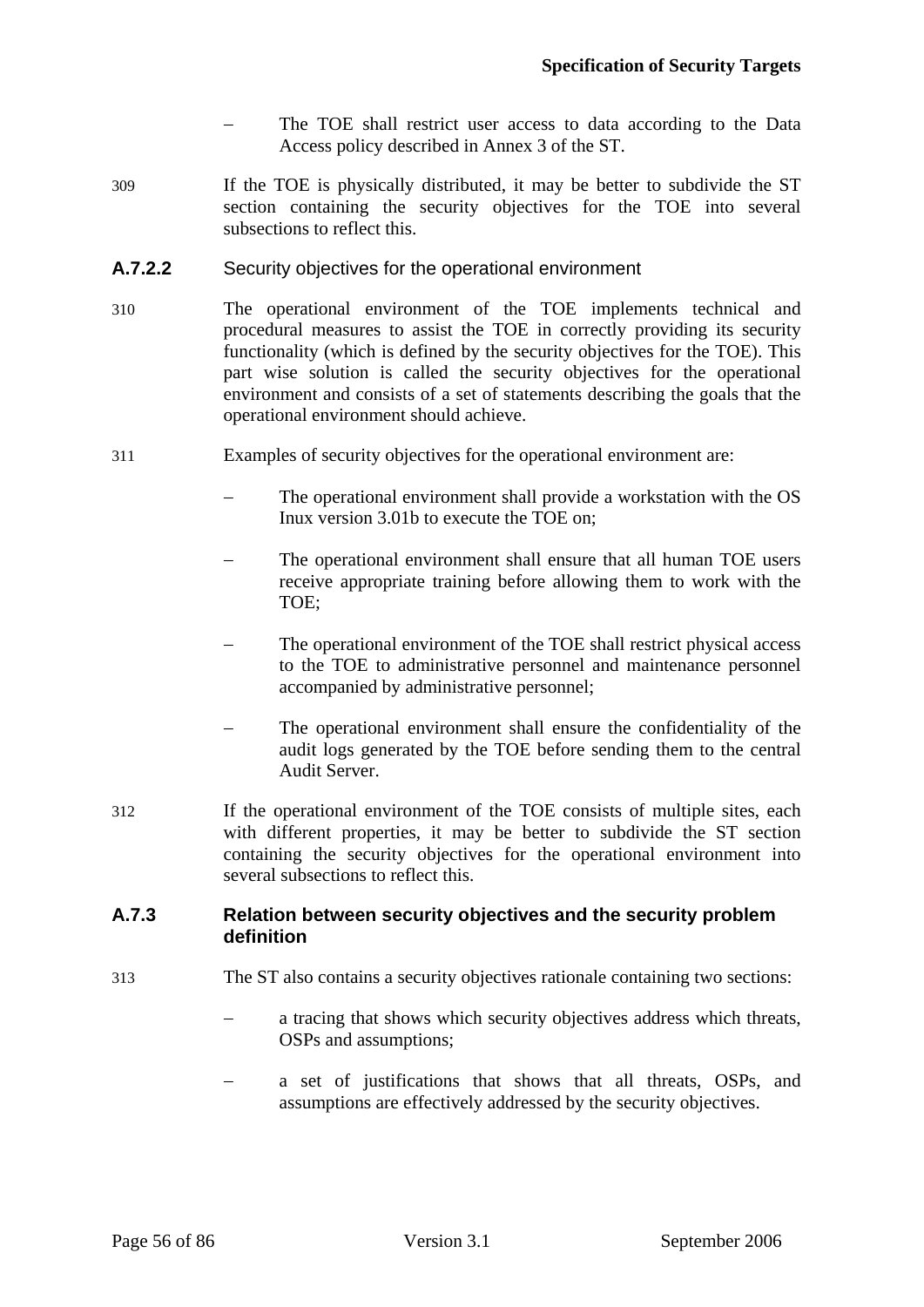- **A.7.3.1** Tracing between security objectives and the security problem definition
- 314 The tracing shows how the security objectives trace back to the threats, OSPs and assumptions as described in the security problem definition. This tracing must obey three rules:
	- *No spurious objectives*: Each security objective traces to at least one threat, OSP or assumption.
	- *Complete with respect to the security problem definition*: Each threat, OSP and assumption has at least one security objective tracing to it.
	- *Correct tracing*: Since assumptions are always made by the TOE on the operational environment, security objectives for the TOE do not trace back to assumptions. The allowed tracings are depicted in Figure [6](#page-56-0).



#### **Figure 6 - Allowed tracings between security objectives and security problem definition**

- <span id="page-56-0"></span>315 Multiple security objectives may trace to the same threat, indicating that the combination of those security objectives counters that threat. A similar argument holds for OSPs and assumptions.
- **A.7.3.2** Providing a justification for the tracing
- 316 The security objectives rationale also demonstrates that the tracing is effective: if all security objectives tracing to a particular threat/OSP/assumption are achieved, that threat/OSP/assumption is countered/enforced/upheld.
- 317 This demonstration analyses the effect of achieving the relevant security objectives on countering the threats, enforcing the OSPs and upholding the assumptions and leads to the conclusion that this is indeed the case.
- 318 In some cases, where parts of the security problem definition very closely resemble some security objectives, the demonstration can be very simple. An example is: a threat "T17: Threat agent X reads the Confidential Information in transit between A and B", a security objective for the TOE: "OT12: The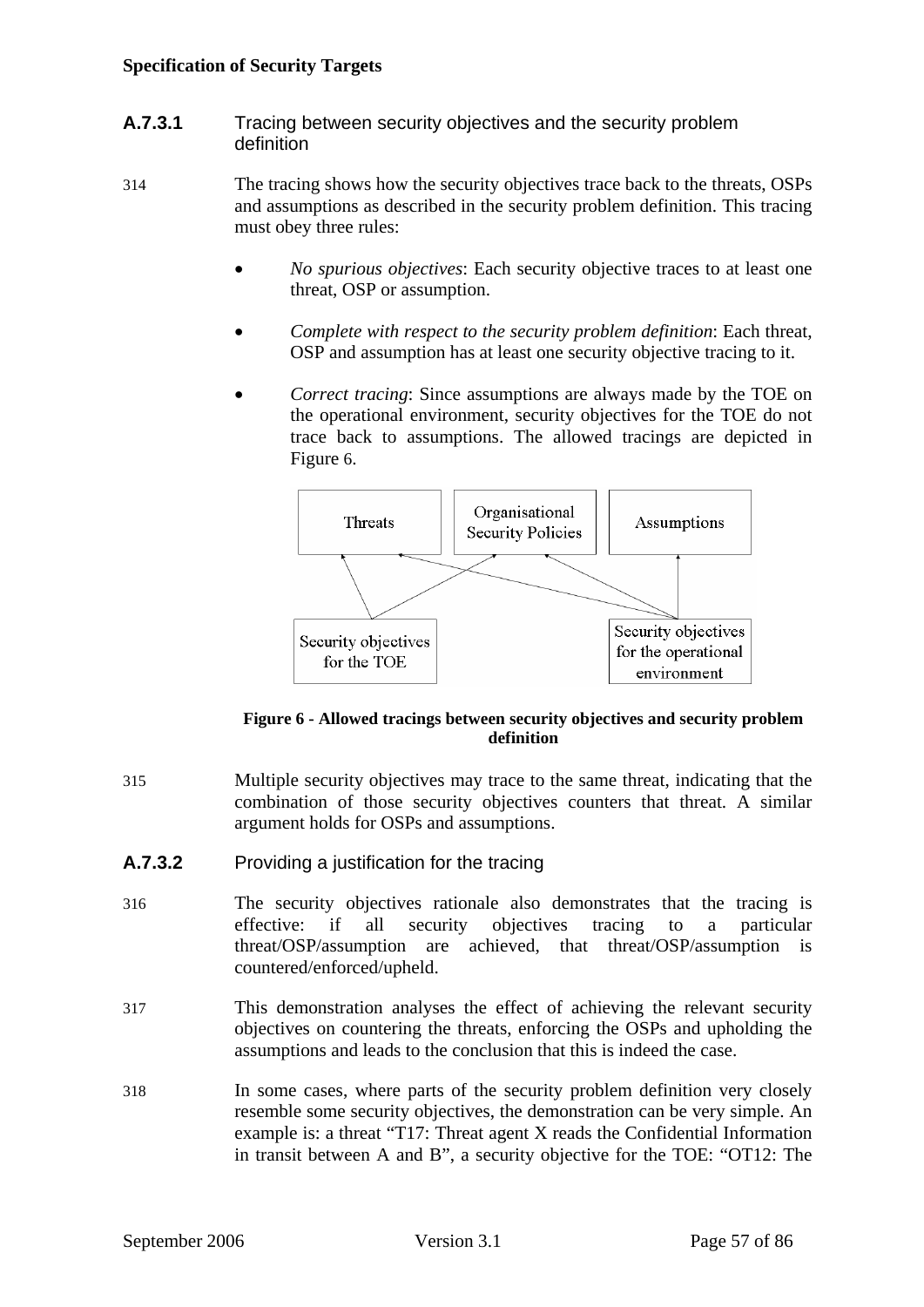TOE shall ensure that all information transmitted between A and B is kept confidential", and a demonstration "T17 is directly countered by OT12".

- **A.7.3.3** On countering threats
- 319 Countering a threat does not necessarily mean removing that threat, it can also mean sufficiently diminishing that threat or sufficiently mitigating that threat.
- 320 Examples of removing a threat are:
	- removing the ability to execute the adverse action from the threat agent;
	- moving, changing or protecting the asset in such a way that the adverse action is no longer applicable to it;
	- removing the threat agent (e.g. removing machines from a network that frequently crash that network).
- 321 Examples of diminishing a threat are:
	- restricting the ability of a threat agent to perform adverse actions;
	- restricting the opportunity to execute an adverse action of a threat agent;
	- reducing the likelihood of an executed adverse action being successful;
	- reducing the motivation to execute an adverse action of a threat agent by deterrence;
	- − requiring greater expertise or greater resources from the threat agent.
- 322 Examples of mitigating the effects of a threat are:
	- − making frequent back-ups of the asset;
	- − obtaining spare copies of an asset;
	- insuring an asset;
	- ensuring that successful adverse actions are always timely detected, so that appropriate action can be taken.

#### **A.7.4 Security objectives: conclusion**

323 Based on the security objectives and the security objectives rationale, the following conclusion can be drawn: if all security objectives are achieved then the security problem as defined in [ASE\\_SPD](#page-0-0) is solved: all threats are countered, all OSPs are enforced, and all assumptions are upheld.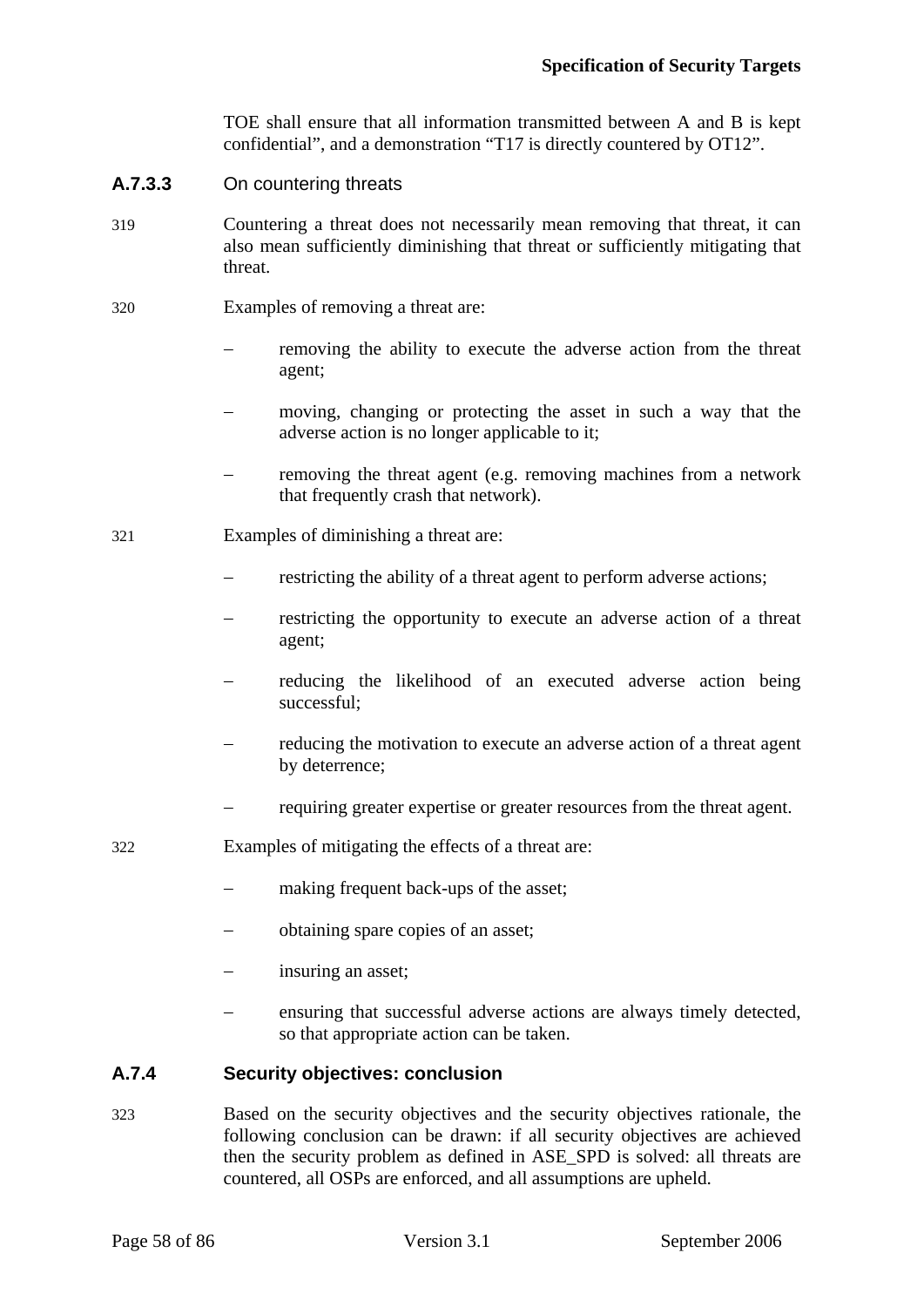# <span id="page-58-0"></span>**A.8 Extended Components Definition (ASE\_ECD)**

- 324 In many cases the security requirements (see the next Section) in an ST are based on components in CC Part 2 or CC Part 3. However, in some cases, there may be requirements in an ST that are not based on components in CC Part 2 or CC Part 3. In this case, new components (extended components) must be defined, and this definition should be done in the Extended Components Definition. For more information on this, see Annex [C.5](#page-80-0)
- 325 Note that this section is intended to contain only the extended components and not the extended requirements (requirements based on extended components). The extended requirements should be included in the security requirements (see the next Section) and are for all purposes the same as requirements based on components in CC Part 2 or CC Part 3.

# <span id="page-58-1"></span>**A.9 Security requirements (ASE\_REQ)**

- 326 The security requirements consists of two groups of requirements:
	- *the security functional requirements (SFRs)*: a translation of the security objectives for the TOE into a standardised language;
	- *the security assurance requirements (SARs)*: a description of how assurance is to be gained that the TOE meets the SFRs.

These two groups are discussed in the following two sections:

#### **A.9.1 Security functional requirements (SFRs)**

- 327 The SFRs are a translation of the security objectives for the TOE. They are usually at a more detailed level of abstraction, but they have to be a complete translation (the security objectives must be completely addressed). The CC requires this translation into a standardised language for several reasons:
	- to provide an exact description of what is to be evaluated. As security objectives for the TOE are usually formulated in natural language, translation into a standardised language enforces a more exact description of the functionality of the TOE.
	- to allow comparison between two STs. As different ST authors may use different terminology in describing their security objectives, the standardised language enforces using the same terminology and concepts. This allows easy comparison.
- 328 There is no translation required in the CC for the security objectives for the operational environment, because the operational environment is not evaluated and does therefore not require a description aimed at its evaluation.
- 329 It may be the case that parts of the operational environment are evaluated in another evaluation, but this is out of scope for the current evaluation. For example: an OS TOE may require a firewall to be present in its operational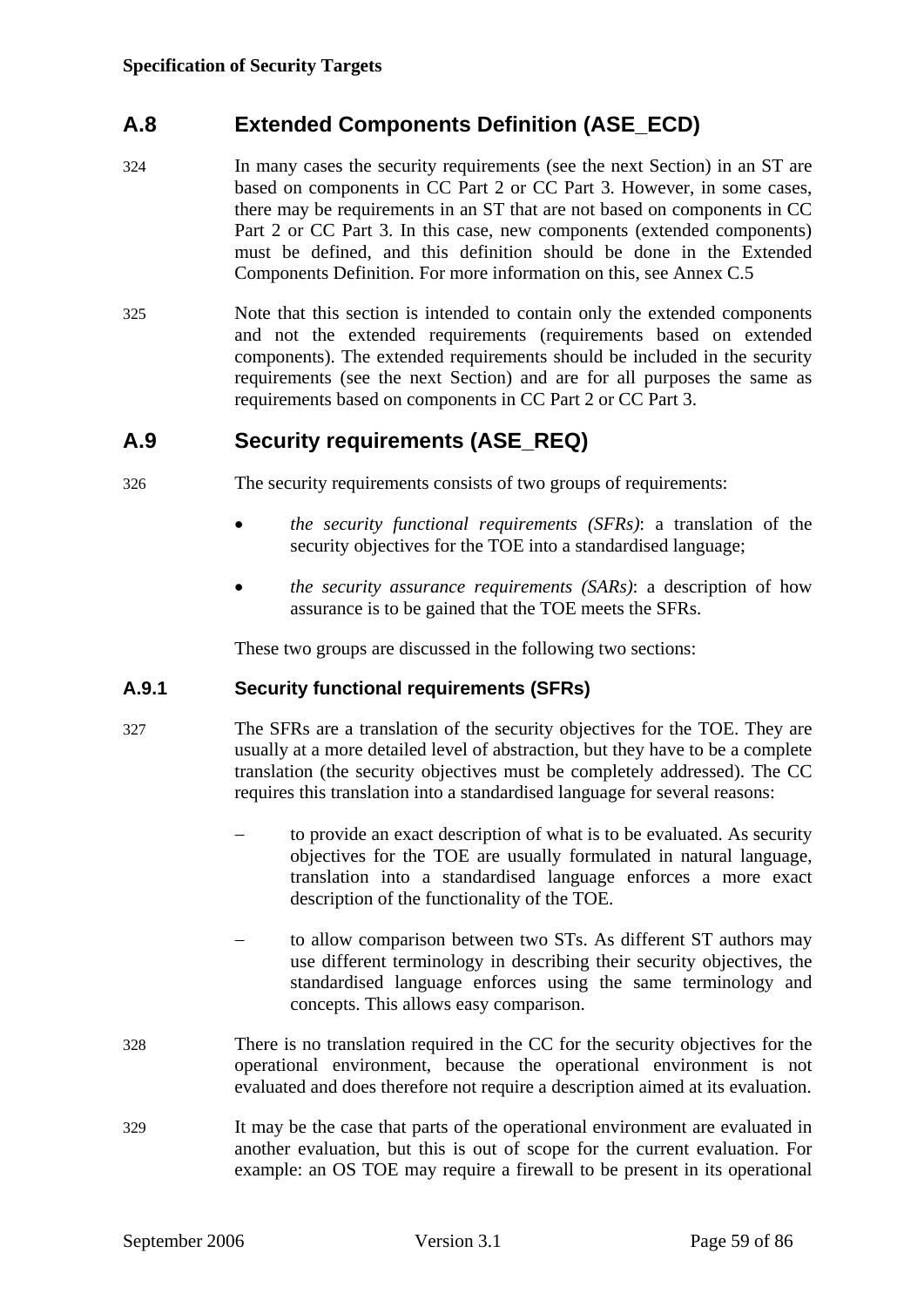environment. Another evaluation may subsequently evaluate the firewall, but this evaluation has nothing to do with the evaluation of the OS TOE.

- **A.9.1.1** How the CC supports this translation
- 330 The CC supports this translation in three ways: ways:
	- by providing a predefined precise "language" designed to describe exactly what is to be evaluated. This language is defined as a set of components defined in CC Part 2. The use of this language as a welldefined translation of the security objectives for the TOE to SFRs is mandatory, though some exceptions exist (see [C.5](#page-80-0)).
	- by providing operations: mechanisms that allow the ST writer to modify the SFRs to provide a more accurate translation of the security objectives for the TOE. The CC has four operations: assignment, selection, iteration, and refinement. These are described further in Section [C.4.4.](#page-79-0)
	- by providing dependencies: a mechanism that supports a more complete translation to SARs. In the CC Part 2 language, an SFR can have a dependency on other SFRs. This signifies that if an ST uses that SFR, it generally needs to use those other SFRs as well. This makes it much harder for the ST writer to overlook including necessary SFRs and thereby improves the completeness of STs. Dependencies are described further in Annex [C.3.](#page-75-0)
- **A.9.1.2** Relation between SFRs and security objectives
- 331 The ST also contains a security requirements rationale, consisting of two sections:
	- a tracing that shows which SFRs address which security objectives for the TOE;
	- a set of justifications that shows that all security objectives for the TOE are effectively addressed by the SFRs.
- **A.9.1.2.1** Tracing between SFRs and the security objectives for the TOE
- 332 The tracing shows how the SFRs trace back to the security objectives for the TOE. This tracing must obey two rules:
	- *No spurious SFRs*: Each SFR traces back to at least one security objective.
	- *Complete with respect to the security objectives for the TOE*: Each security objective for the TOE has at least one SFR tracing to it.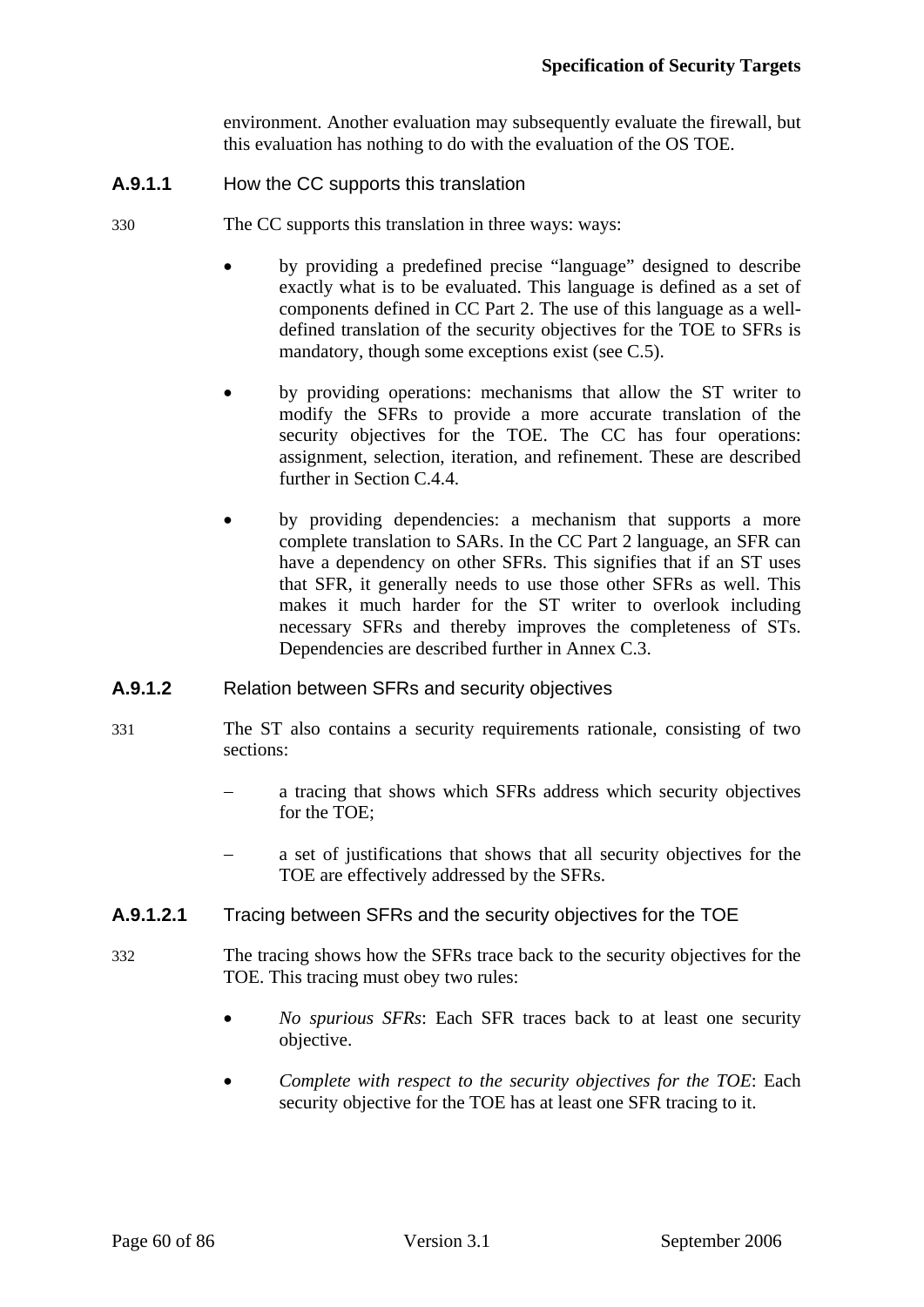333 Multiple SFRs may trace to the same security objective for the TOE, indicating that the combination of those security requirements meets that security objective for the TOE.

#### **A.9.1.2.2** Providing a justification for the tracing

- 334 The security requirements rationale must also demonstrate that the tracing is effective: if all SFRs tracing to a particular security objective for the TOE are satisfied, that security objective for the TOE is achieved.
- 335 This demonstration should analyse the effects of satisfying the relevant SFRs on achieving the security objective for the TOE and lead to the conclusion that this is indeed the case.
- 336 In cases where SFRs very closely resemble security objectives for the TOE, the demonstration can be very simple.

#### **A.9.1.3** Security assurance requirements (SARs)

- 337 The SARs are a description of how the TOE is to be evaluated. This description uses a standardised language for two reasons:
	- to provide an exact description of how the TOE is to be evaluated. Using a standardised language assists in creating an exact description and avoids ambiguity.
	- to allow comparison between two STs. As different ST authors may use different terminology in describing the evaluation, the standardised language enforces using the same terminology and concepts. This allows easy comparison.
- 338 This standardised language is defined as a set of components defined in CC Part 3. The use of this language is mandatory, though some exceptions exist (see Annex [C.5](#page-80-0)).The CC enhances this languages in two ways:
	- by providing operations: mechanisms that allow the ST writer to modify the SARs to provide a more accurate translation of the security objectives for the TOE and the development environment. The CC has four operations: assignment, selection, iteration, and refinement. These are described further in Section [C.4.4](#page-79-0).
	- by providing dependencies: a mechanism that supports a more complete translation to SARs. In the CC Part 3 language, an SAR can have a dependency on other SARs. This signifies that if an ST uses that SAR, it generally needs to use those other SARs as well. This makes it much harder for the ST writer to overlook including necessary SARs and thereby improves the completeness of STs. Dependencies are described further in Annex [C.3](#page-75-0).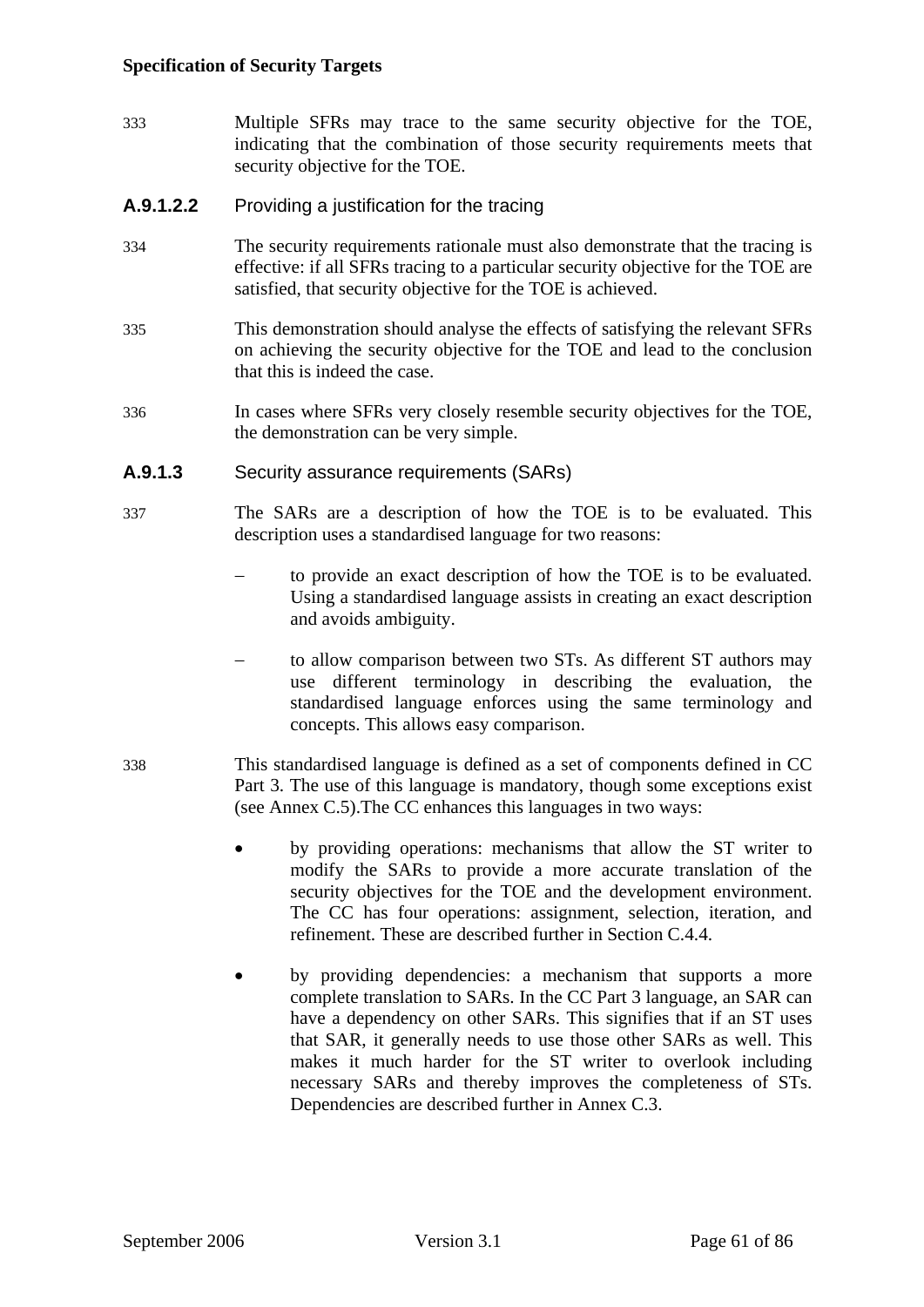#### **A.9.1.4** SARs and the security requirement rationale

- 339 The ST also contains a security requirements rationale that explains why this particular set of SARs was deemed appropriate. There are no specific requirements for this explanation: the explanation could range from "None" to "because the PP or a national law requires it" to a detailed risk analysis of the TOE and the development environment of the TOE. The goal for this explanation is to allow the readers of the ST to understand the reasons why this particular set was chosen.
- 340 Note that the SARs shall still be consistent with the remainder of the ST. An example of an inconsistency is if the security problem description mentions threats where the threat agent is very capable, and a low (or no) [AVA\\_VAN](#page-85-0) is included in the SARs.

#### **A.9.2 Security requirements: conclusion**

- 341 In the security problem definition of the ST, the security problem is defined as consisting of threats, OSPs and assumptions. In the security objectives section of the ST, the solution is provided in the form of two sub-solutions:
	- security objectives for the TOE;
	- security objectives for the operational environment.
- 342 Additionally, a security objectives rationale is provided showing that if all security objectives are achieved, the security problem is solved: all threats are countered, all OSPs are enforced, and all assumptions are upheld.



#### **Figure 7 - Relations between the security problem definition, the security objectives and the security requirements**

<span id="page-61-0"></span>343 In the security requirements section of the ST, the security objectives for the TOE are translated to SFRs and a security requirements rationale is provided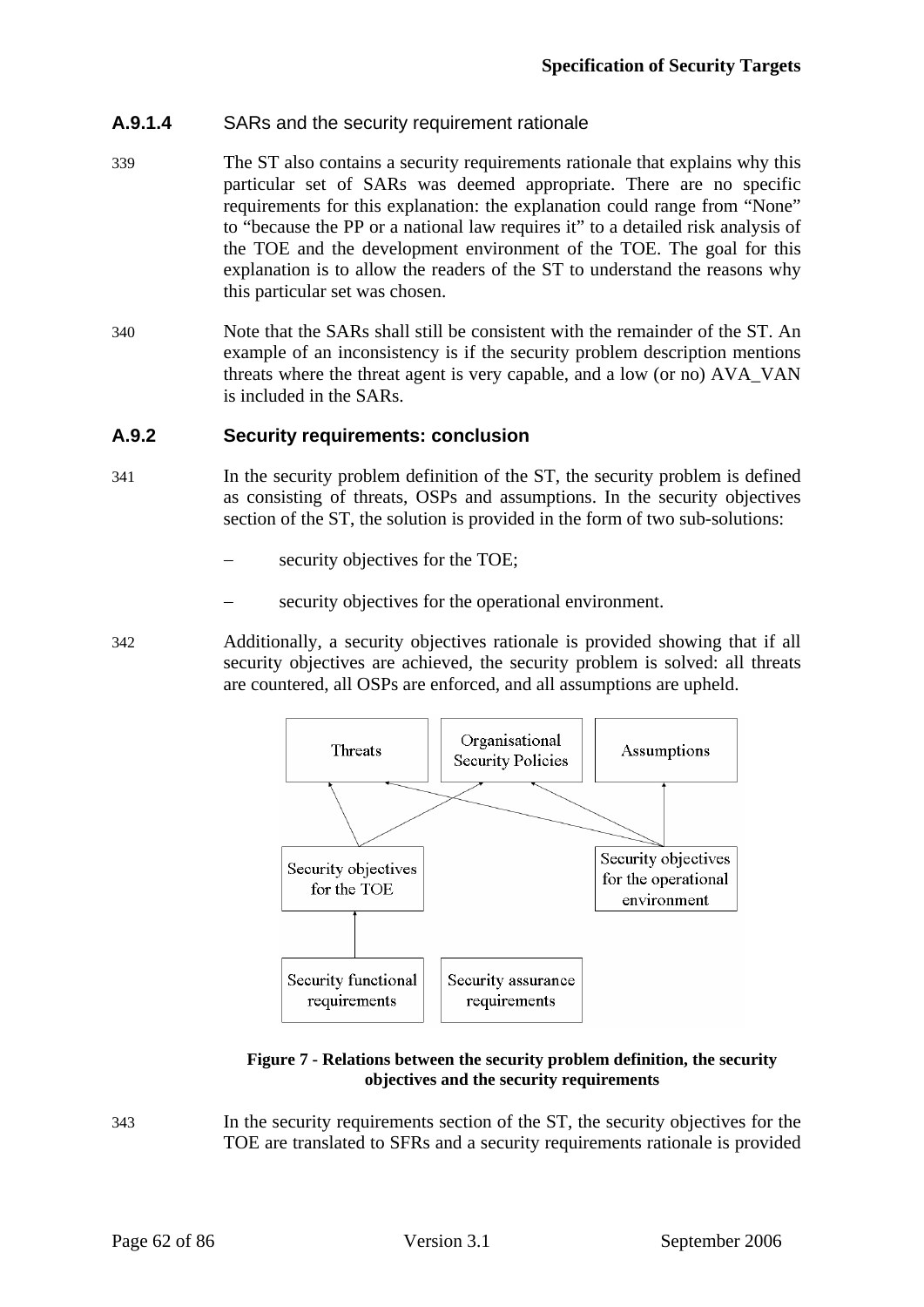showing that if all SFRs are satisfied, all security objectives for the TOE are achieved.

- 344 Additionally, a set of SARs is provided to show how the TOE is evaluated, together with an explanation for selecting these SARs.
- 345 All of the above can be combined into the statement: If all SFRs and SARs are satisfied and all security objectives for the operational environment are achieved, then there exists assurance that the security problem as defined in ASE SPD is solved: all threats are countered, all OSPs are enforced, and all assumptions are upheld. This is illustrated in Figure [7](#page-61-0).
- 346 The amount of assurance obtained is defined by the SARs, and whether this amount of assurance is sufficient is defined by the explanation for choosing these SARs.

# **A.10 TOE summary specification (ASE\_TSS)**

- <span id="page-62-0"></span>347 The objective for the TOE summary specification is to provide potential consumers of the TOE with a description of how the TOE satisfies all the SFRs. The TOE summary specification should provide the general technical mechanisms that the TOE uses for this purpose. The level of detail of this description should be enough to enable potential consumers to understand the general form and implementation of the TOE.
- 348 For instance if the TOE is an Internet PC and the SFRs contain [FIA\\_UAU.1](#page-85-0) to specify authentication, the TOE summary specification should indicate how this authentication is done: password, token, iris scanning etc. More information, like applicable standards that the TOE uses to meet SFRs, or more detailed descriptions may also be provided.

#### <span id="page-62-1"></span>**A.11 Questions that may be answered with an ST**

- 349 After the evaluation, the ST specifies "what was evaluated". In this role, the ST serves as a basis for agreement between the developer or re-seller of the TOE and the potential consumer of the TOE. The ST can therefore answer the following questions (and more):
	- *How can I find the ST/TOE that I need given the multitude of existing STs/TOEs?* This question is addressed by the TOE overview, which gives a brief (several paragraphs) summary of the TOE;
	- *Does this TOE fit in with my existing IT-infrastructure?* This question is addressed by the TOE overview, which identifies the major hardware/firmware/software elements needed to run the TOE;
	- *Does this TOE fit in with my existing operational environment?* This question is addressed by the security objectives for the operational environment, which identifies all constraints the TOE places on the operational environment in order to function;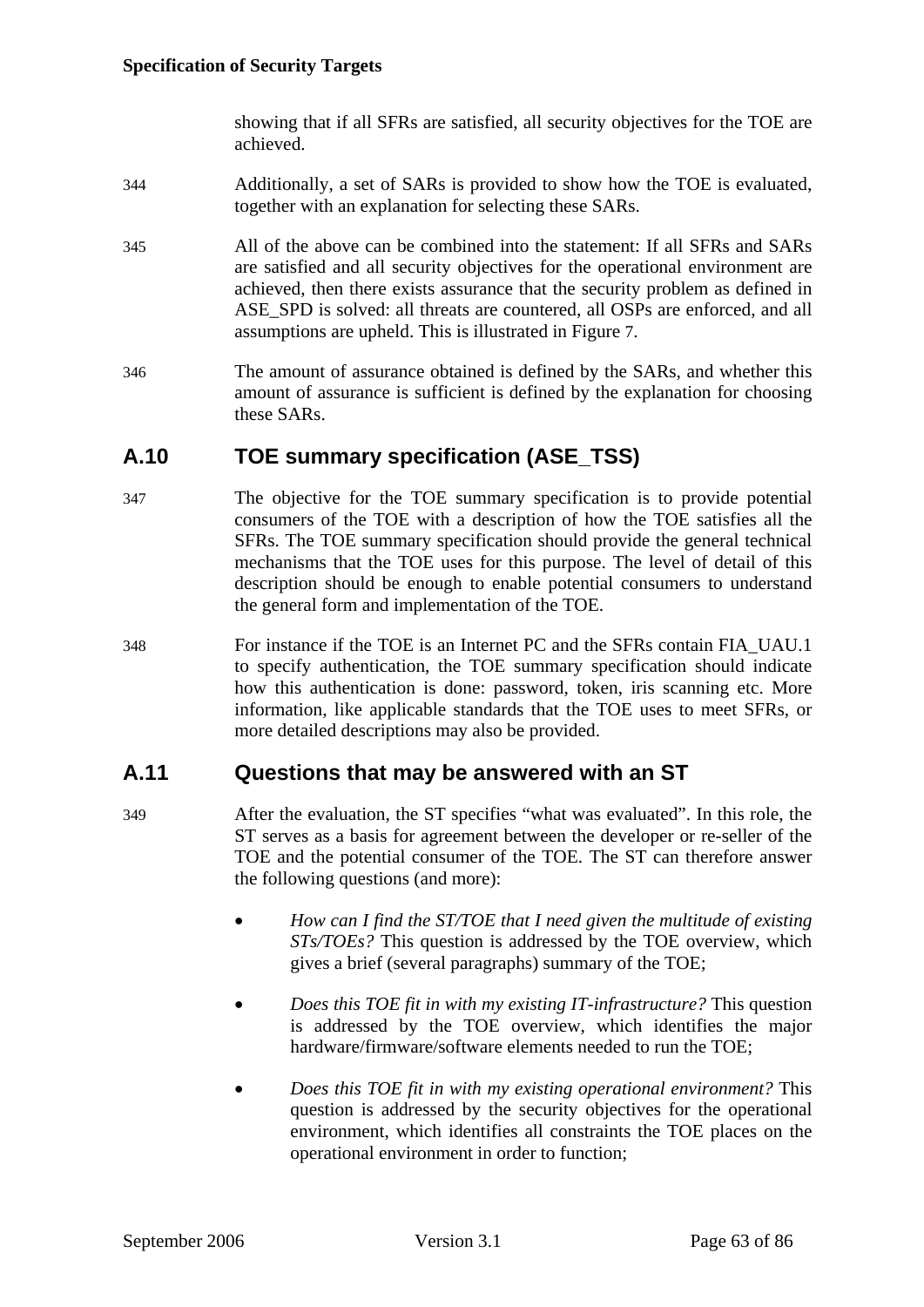- *What does the TOE do (interested reader)?* This question is addressed by the TOE overview, which gives a brief (several paragraphs) summary of the TOE;
- *What does the TOE do (potential consumer)?* This question is addressed by the TOE description, which gives a less brief (several pages) summary of the TOE;
- *What does the TOE do (technical)?* This question is addressed by the TOE summary specification which provides a high-level description of the mechanisms the TOE uses;
- *What does the TOE do (expert)?* This question is addressed by the SFRs which provide an abstract highly technical description, and the TOE summary specification which provide additional detail;
- *Does the TOE address the problem as defined by my government/organisation?* If your government/organisation has defined packages and/or PPs to define this solution, then the answer can be found in the Conformance Claims section of the ST, which lists all packages and PPs that the ST conforms to.
- *Does the TOE address my security problem (expert)?* What are the threats countered by the TOE? What organisational security policies does it enforce? What assumptions does it make about the operational environment? These questions are addressed by the security problem definition;
- *How much trust can I place in the TOE?* This can be found in the SARs in the security requirements section, which provide the assurance level that was used to evaluate the TOE, and hence the trust that the evaluation provides in the correctness of the TOE.

# <span id="page-63-0"></span>**A.12 Low assurance Security Targets**

- 350 Writing an ST is not a trivial task, and may, especially in low assurance evaluations, be a major part of the total effort expended by the developer and the evaluator in the whole of the evaluation. For this reason, it is also possible to write a low assurance ST.
- 351 The CC allows the use of a low assurance ST for an EAL 1 evaluation, but not for EAL 2 and up. A low-assurance ST may only claim conformance to a low-assurance PP (see Annex [B](#page-67-0)). A non-low assurance ST may claim conformance with a low assurance PP.
- 352 A low assurance ST has a significantly reduced content compared to a nonlow assurance ST:
	- there is no need to describe the security problem definition (threats, OSPs and assumptions that the TOE must counter, enforce and uphold);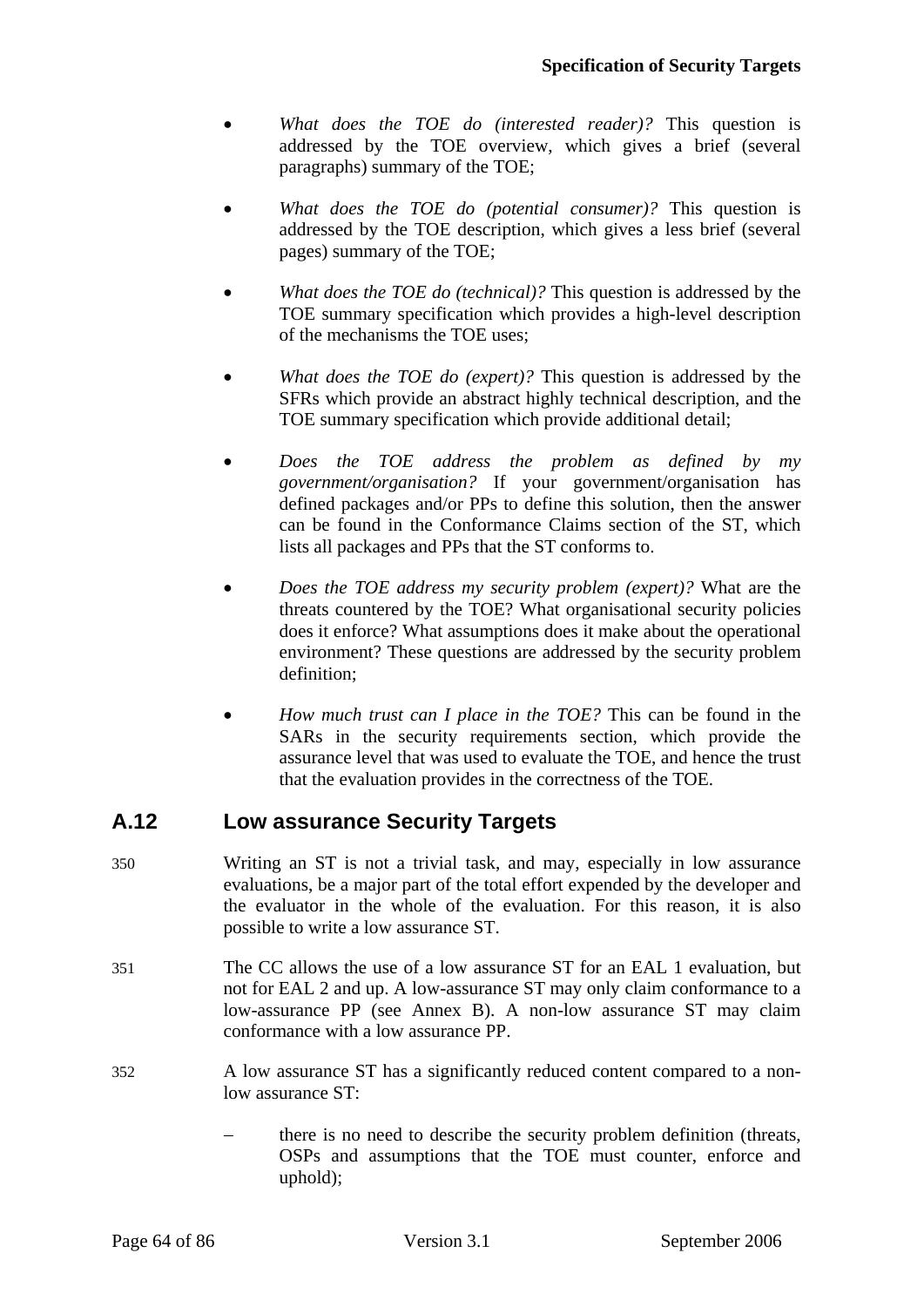- − there is no need to describe the security objectives for the TOE. The security objectives for the operational environment shall still be described;
- there is no need to describe the security objectives rationale as there is no security problem definition in the ST;
- − the security requirements rationale only needs to justify (any) dependencies not being satisfied as there are no security objectives for the TOE in the ST.
- 353 All that remains are:
	- the references to TOE and ST
	- the conformance claim
	- the various narrative descriptions
		- 1. the TOE overview
		- 2. the TOE description
		- 3. the TOE summary specification
	- the security objectives for the operational environment
	- the SFRs and the SARs (including the extended components definition) and the security requirements rationale (only if the dependencies are not satisfied).
- 354 The reduced content of a low assurance ST is shown in Figure [8.](#page-65-1)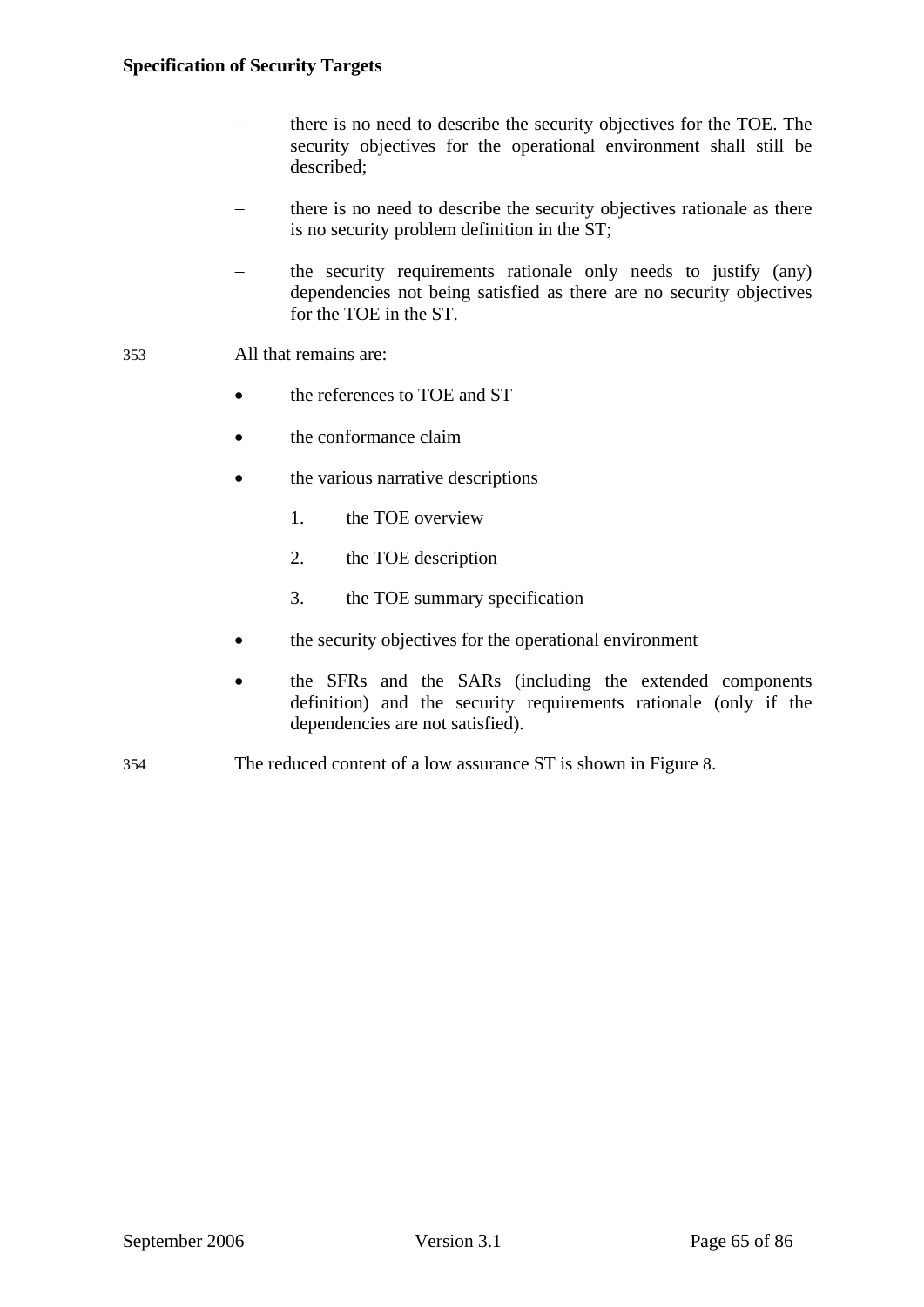

**Figure 8 - Contents of a Low Assurance Security Target** 

# <span id="page-65-1"></span><span id="page-65-0"></span>**A.13 Referring to other standards in an ST**

- 355 In some cases, an ST writer may wish to refer to an external standard, such as a particular cryptographic standard or protocol. The CC allows three ways of doing this:
	- As an organisational security policy (or part of it).

If, for example, there exists a government standard defining how passwords have to be chosen, this may be stated as an organisational security policy in an ST. This may lead to an objective for the environment (e. g. if users of the TOE need to choose passwords accordingly), or it may lead to security objectives for the TOE and then to appropriate SFRs (likely of the [FIA](#page-85-0) class), if the TOE generates passwords. In both cases the rationale of the developer needs to make plausible that the security objectives for the TOE and the SFRs are suitable to fulfil the OSP. The evaluator will examine if this is in fact plausible (and may decide to look into the standard for this), if the OSP is implemented by SFRs, as explained below.

As a technical standard (for example a cryptographic standard) used in a refinement of an SFR.

In this case conformance to the standard is part of the fulfilment of the SFR by the TOE and is treated as if the full text of the standard is part of the SFR. Conformance is subsequently determined like any other conformance to SFRs: during [ADV](#page-85-0) and [ATE](#page-85-0) it is analysed, by design analysis and tests, that the SFR is completely and fully implemented in the TOE. If reference to only a certain part of a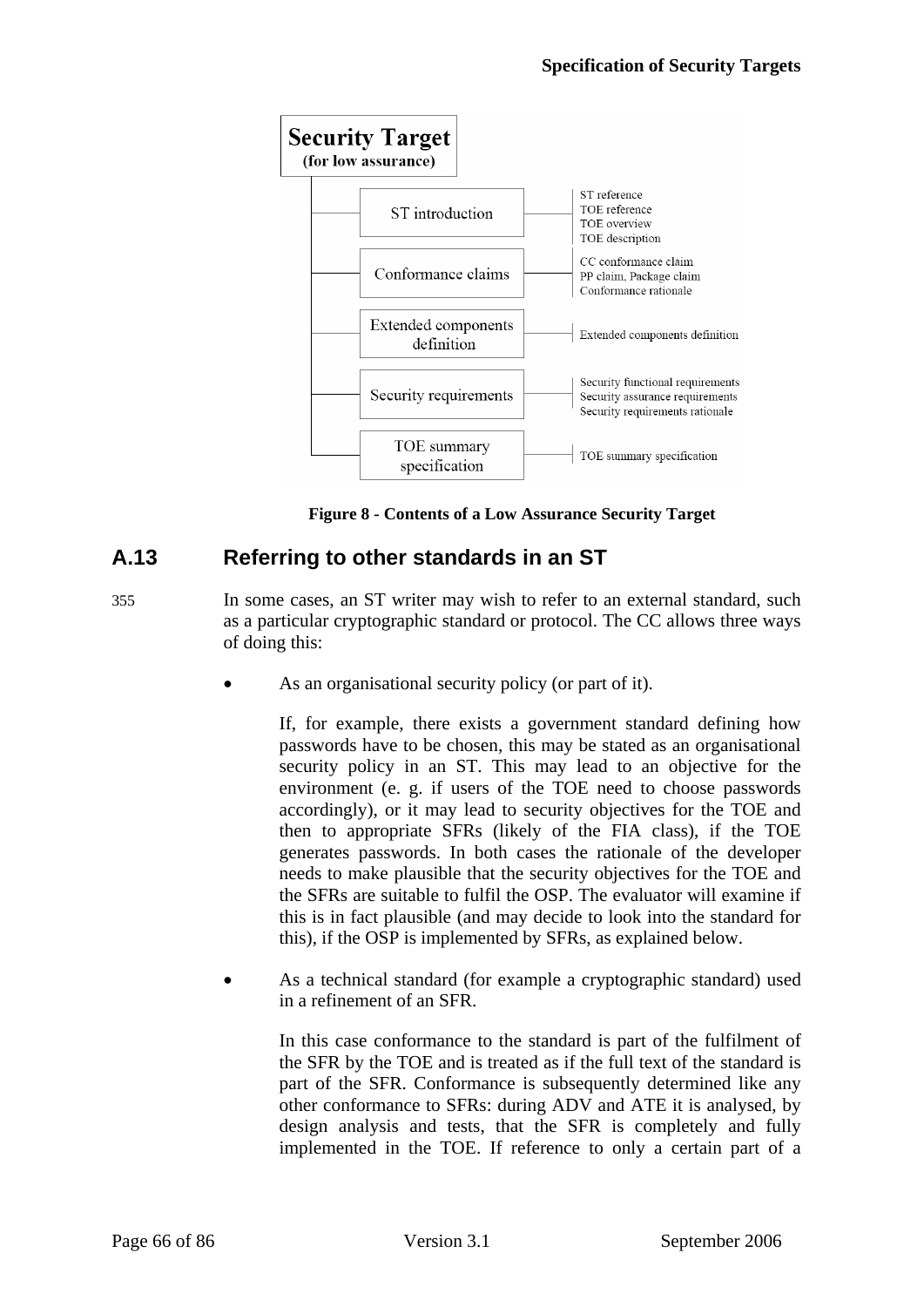standard is desired, that part should be unambiguously stated in the SFR refinement.

• As a technical standard (for example a cryptographic standard) mentioned in the TOE summary specification.

The TOE summary specification is only considered as an explanation of how the SFRs are realised, and is not strictly used as a strict implementation requirement like the SFRs or the documents delivered for [ADV](#page-85-0). So the evaluator may detect an inconsistency if the TSS references a technical standard and this is not reflected in [ADV](#page-85-0) documentation, but there is no routine activity to test fulfilment of the standard.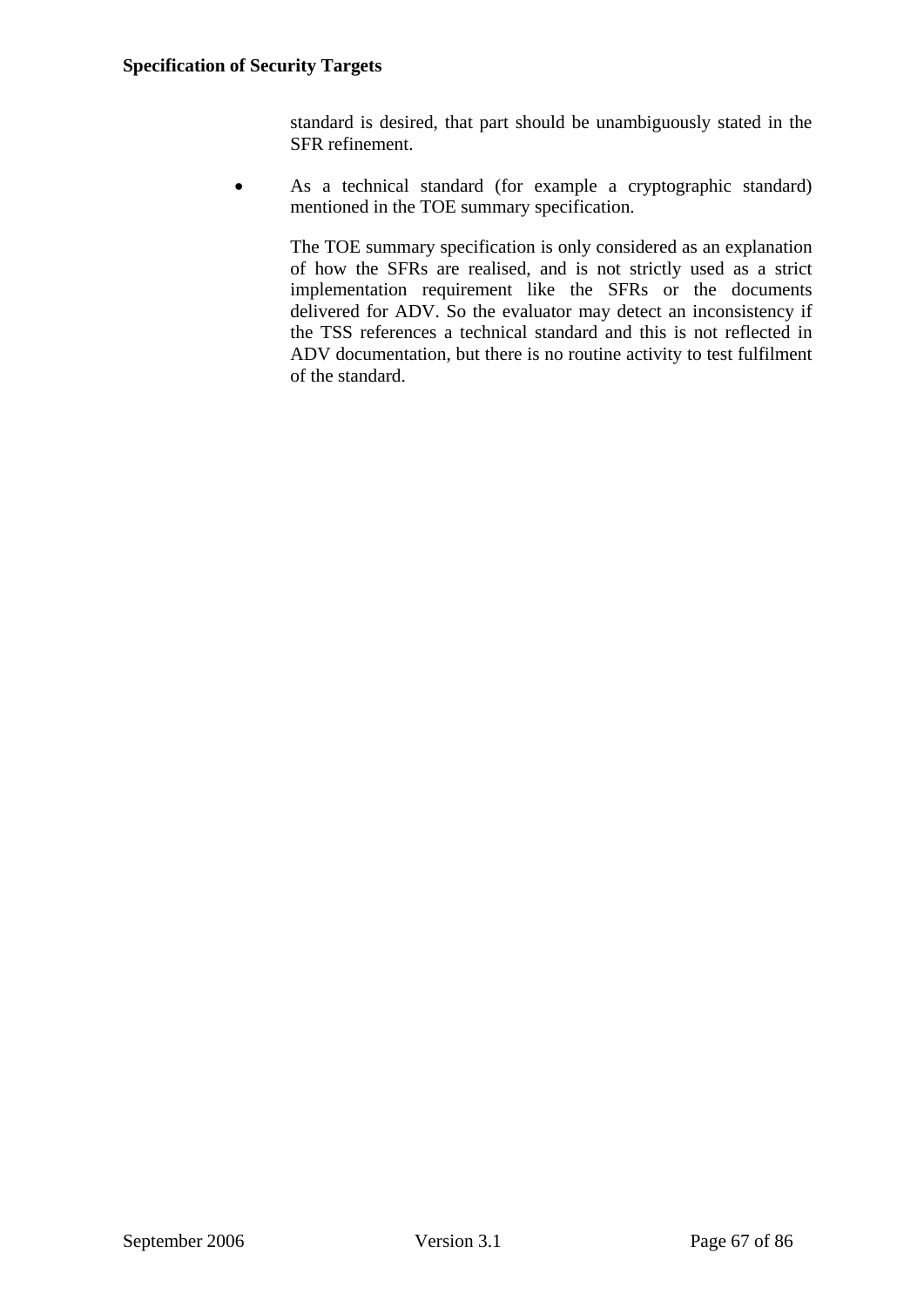# <span id="page-67-0"></span>**B Specification of Protection Profiles (normative)**

# **B.1 Goal and structure of this Annex**

- 356 The goal of this Annex is to explain the Protection Profile (PP) concept. This Annex does not define the [APE](#page-85-0) criteria; this definition can be found in CC Part 3.
- 357 As PPs and STs have a significant overlap, this Annex focuses on the differences between PPs and STs. The material that is identical between STs and PPs is described in Annex [A](#page-45-0).
- 358 This annex consists of four major parts:
	- *What a PP must contain*. This is summarised in Section [B.2,](#page-67-1) and described in more detail in Sections [B.4](#page-69-0)[-B.9](#page-71-0). These sections describe the mandatory contents of the PP, the interrelationships between these contents, and provide examples.
	- *How a PP should be used*. This is summarised in Section [B.3](#page-68-0).
	- *Low Assurance PPs*. Low Assurance PPs are PPs with reduced content. They are described in detail in Section [B.11.](#page-72-0)
	- *Claiming compliance with standards*. Section [B.12](#page-73-0) describes how a PP writer can claim that the TOE is to meet a particular standard.

# <span id="page-67-1"></span>**B.2 Mandatory contents of a PP**

- 359 Figure [9](#page-68-1) portrays the mandatory content for a PP. Figure [9](#page-68-1) may also be used as a structural outline of the PP, though alternative structures are allowed. For instance, if the security requirements rationale is particularly bulky, it could be included in an appendix of the PP instead of in the security requirements section. The separate sections of a PP and the contents of those sections are briefly summarised below and described in much more detail in Sections [B.4](#page-69-0) - [B.9.](#page-71-0) A PP must contain:
	- a PP *introduction* containing a narrative description of the TOE type;
	- a *conformance claim*, showing whether the PP claims conformance to any PPs and/or packages, and if so, to which PPs and/or packages;
	- a *security problem definition*, showing the threats, OSPs and assumptions that must be countered, enforced and upheld by the TOE and its operational environment;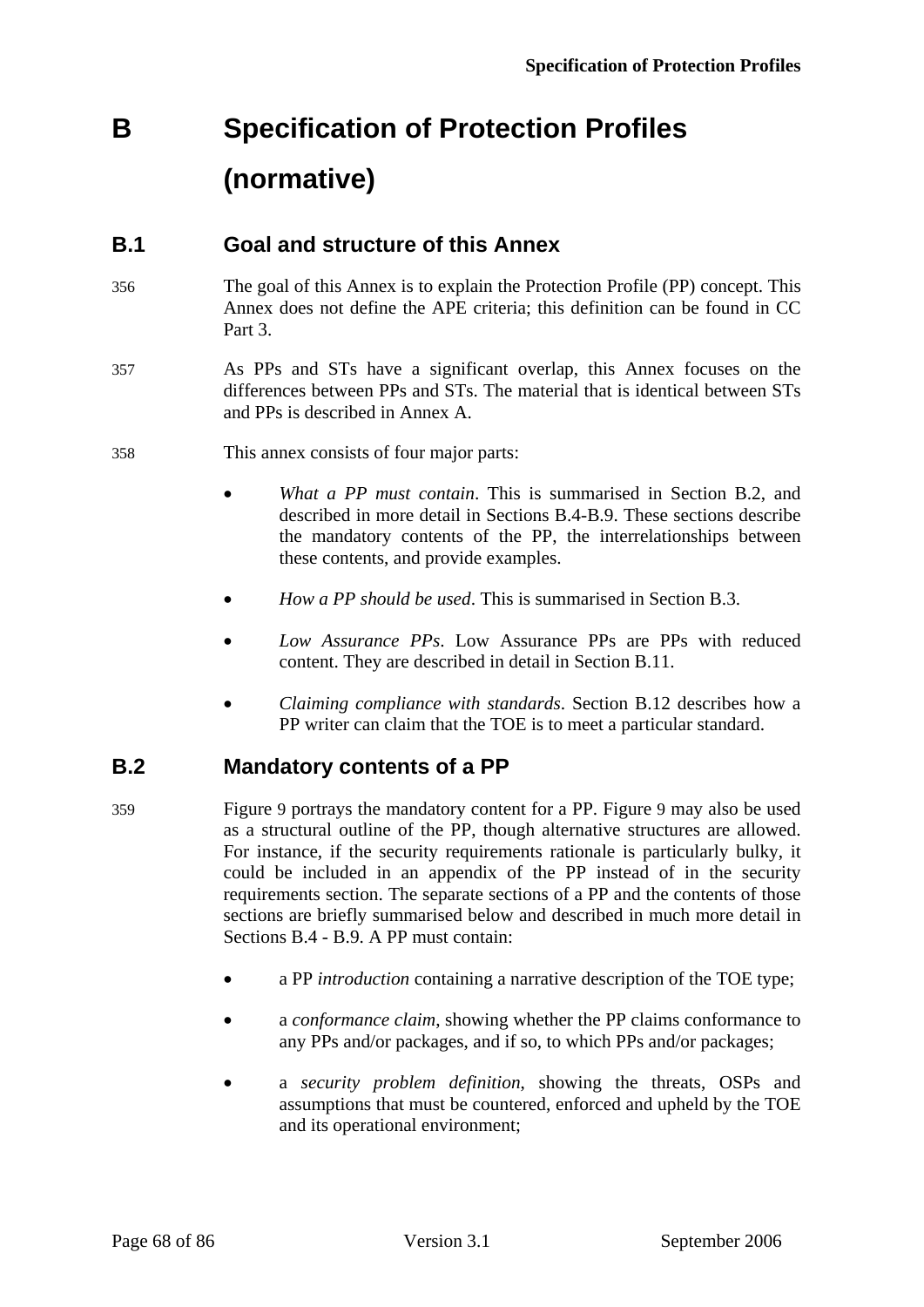- *security objectives*, showing how the solution to the security problem is divided between security objectives for the TOE and security objectives for the operational environment of the TOE;
- *extended components definition*, where new components (i.e. not included in CC Part 2 or CC Part 3) may be defined. These new components can then be used are needed to define extended functional and extended assurance requirements;
- *security requirements*, where a translation of the security objectives for the TOE into a standardised language is provided. This standardised language is in the form of SFRs. Additionally this section defines the SARs;
- 360 There also exist low assurance PPs, which have reduced contents, which are described in detail in Section [B.11](#page-72-0). The remainder of this Annex assumes that a PP with full contents is used.



**Figure 9 - Protection Profile contents** 

# <span id="page-68-1"></span><span id="page-68-0"></span>**B.3 Using the PP**

#### **B.3.1 How a PP should be used**

361 A PP is typically a statement of need where a user community, a regulatory entity, or a group of developers define a common set of security needs. A PP gives consumers a means of referring to this set, and facilitates future evaluation against these needs.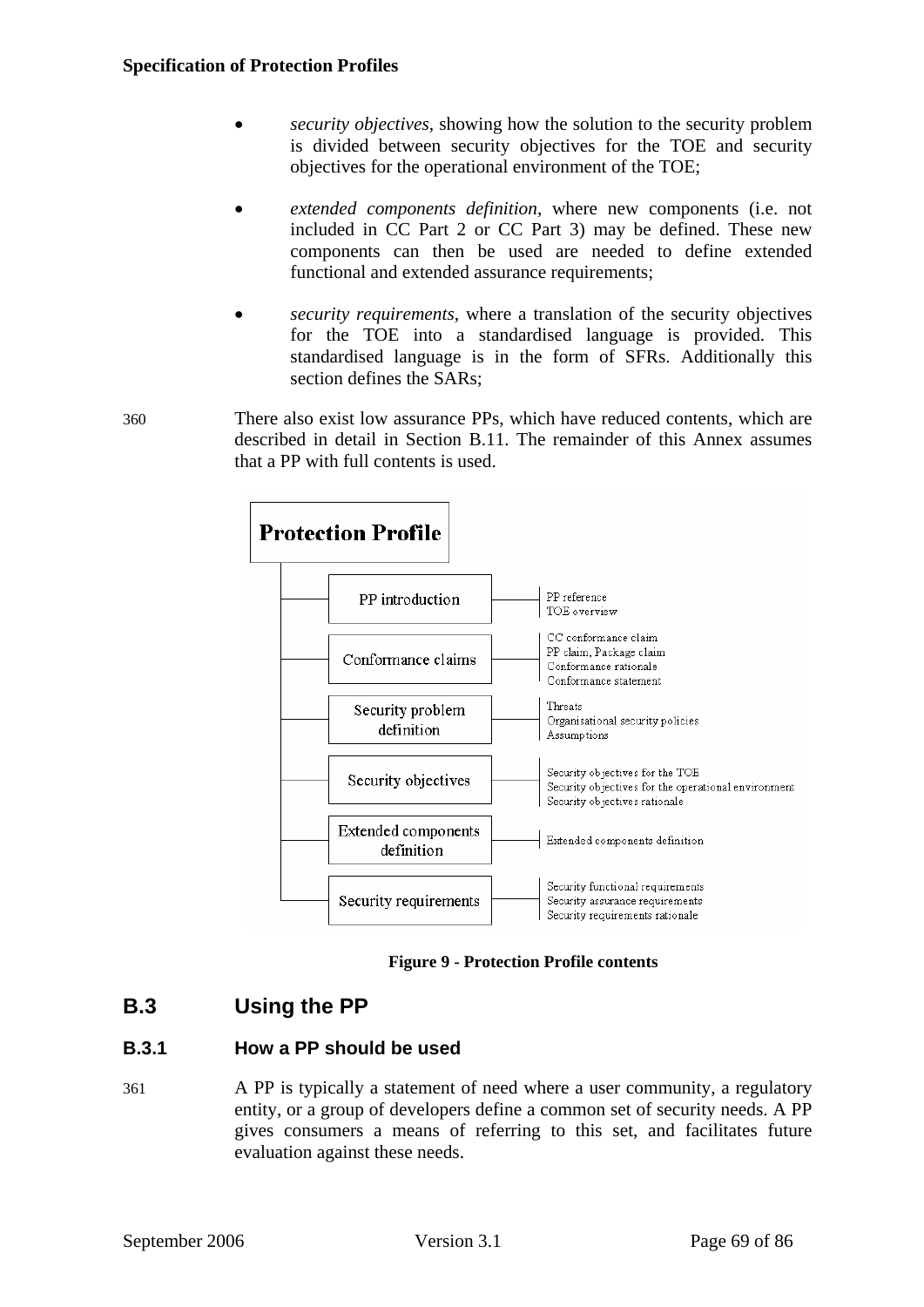- 362 A PP is therefore typically used as:
	- part of a requirement specification for a specific consumer or group of consumers, who will only consider buying a specific type of IT if it meets the PP;
	- part of a regulation from a specific regulatory entity, who will only allow a specific type of IT to be used if it meets the PP;
	- a baseline defined by a group of IT developers, who then agree that all IT that they produce of this type will meet this baseline.

though this does not preclude other uses.

#### **B.3.2 How a PP should not be used**

- 363 Three roles (among many) that a PP should not fulfil are:
	- − *a detailed specification*: A PP is designed to be a security specification on a relatively high level of abstraction. A PP should, in general, not contain detailed protocol specifications, detailed descriptions of algorithms and/or mechanisms, long description of detailed operations etc.
	- − *a complete specification*: A PP is designed to be a security specification and not a general specification. Unless security-relevant, properties such as interoperability, physical size and weight, required voltage etc. should not be part of a PP. This means that in general a PP is a part of a complete specification, but not a complete specification itself.
	- − *a specification of a single product*: Unlike an ST, a PP is designed to describe a certain type of IT, and not a single product. When only a single product is described, it is better to use an ST for this purpose.

# <span id="page-69-0"></span>**B.4 PP introduction (APE\_INT)**

- 364 A PP introduction describes the TOE on two levels of abstraction:
	- the PP reference;
	- the TOE overview.

#### **B.4.1 PP reference**

365 A PP contains a clear PP reference that identifies that particular PP. A typical PP reference consists of title, version, authors and publication date. An example of a PP reference is "Atlantean Navy CablePhone Encryptor PP, version 2b, Atlantean Navy Procurement Office, April 7, 2003". The reference must be unique so that it is possible to tell different PPs and different versions of the same PP apart.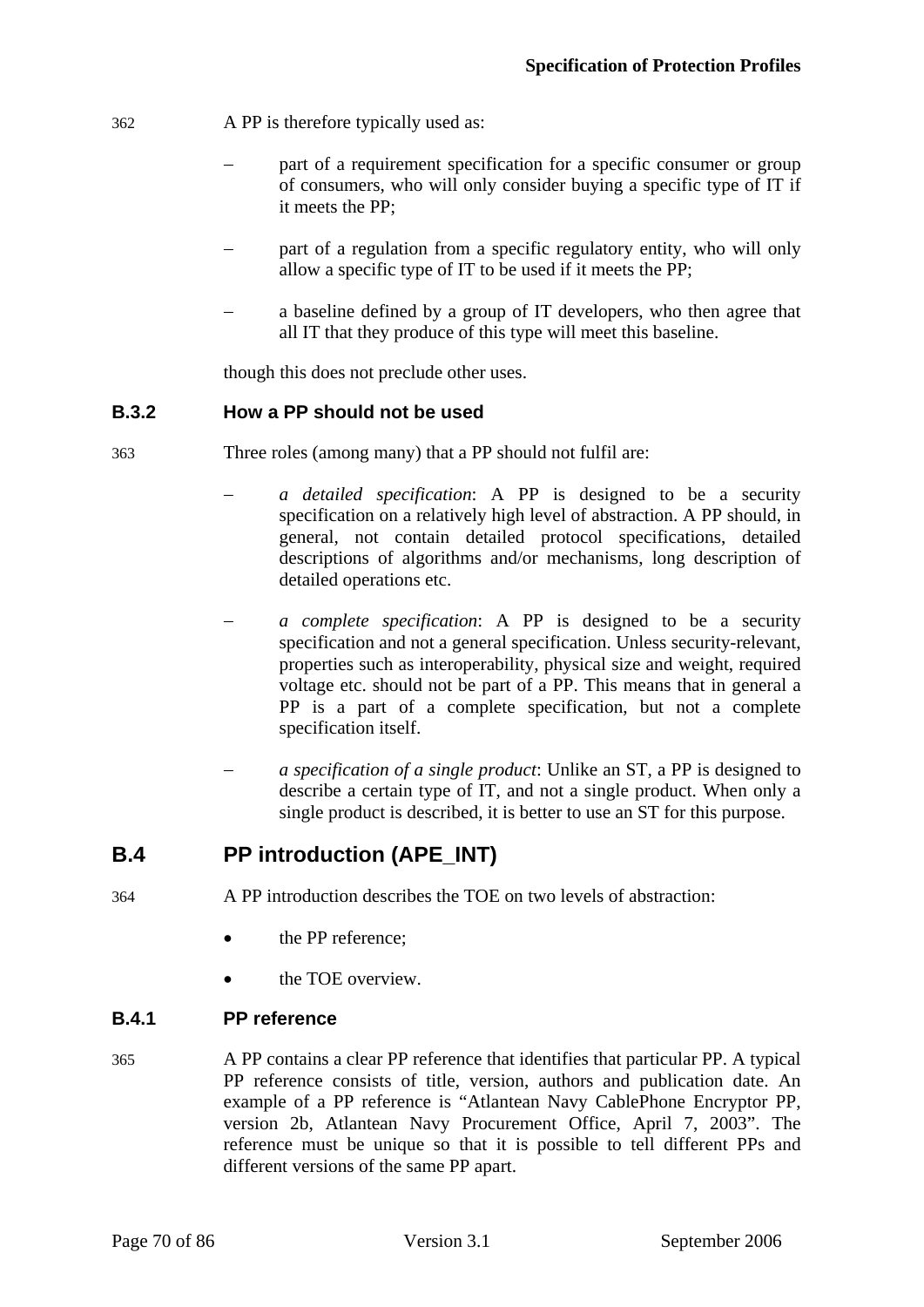366 The PP reference facilitates indexing and referencing the PP and its inclusion in lists of PPs.

#### **B.4.2 TOE overview**

- 367 The TOE overview is aimed at potential consumers of a TOE who are looking through lists of evaluated products to find TOEs that may meet their security needs, and are supported by their hardware, software and firmware.
- 368 The TOE overview is also aimed at developers who may use the PP in designing TOEs or in adapting existing products.
- 369 The typical length of a TOE overview is several paragraphs.
- 370 To this end, the TOE overview briefly describes the usage of the TOE and its major security features, identifies the TOE type and identifies any major non-TOE hardware/software/firmware available to the TOE.

#### **B.4.2.1** Usage and major security features of a TOE

- 371 The description of the usage and major security features of the TOE is intended to give a very general idea of what the TOE should be capable of, and what it can be used for. This section should be written for (potential) TOE consumers, describing TOE usage and major security features in terms of business operations, using language that TOE consumers understand.
- 372 An example of this is "The Atlantean Navy CablePhone Encryptor is an encryption device that should allow confidential communication between ships across the Atlantean Navy CablePhone system. To this end it should allow at least 32 different users and support at least 100Mb encryption speed. It should allow both bilateral communication between ships and broadcast across the entire network."

#### **B.4.2.2** TOE Type

373 The TOE overview identifies the general type of TOE, such as: firewall, VPN-firewall, smart card, crypto-modem, intranet, web server, database, web server and database, LAN, LAN with web server and database, etc.

#### **B.4.2.3** Available non-TOE hardware/software/firmware

- 374 While some TOEs do not rely upon other IT, many TOEs (notably software TOEs) rely on additional, non-TOE, hardware, software and/or firmware. In the latter case, the TOE overview is required to identify the non-TOE hardware/software/firmware.
- 375 As a Protection Profile is not written for a specific product, in many cases only a general idea can be given of the available hardware/software/firmware. In some other cases, e.g. a requirements specification for a specific consumer where the platform is already known, (much) more specific information may be provided.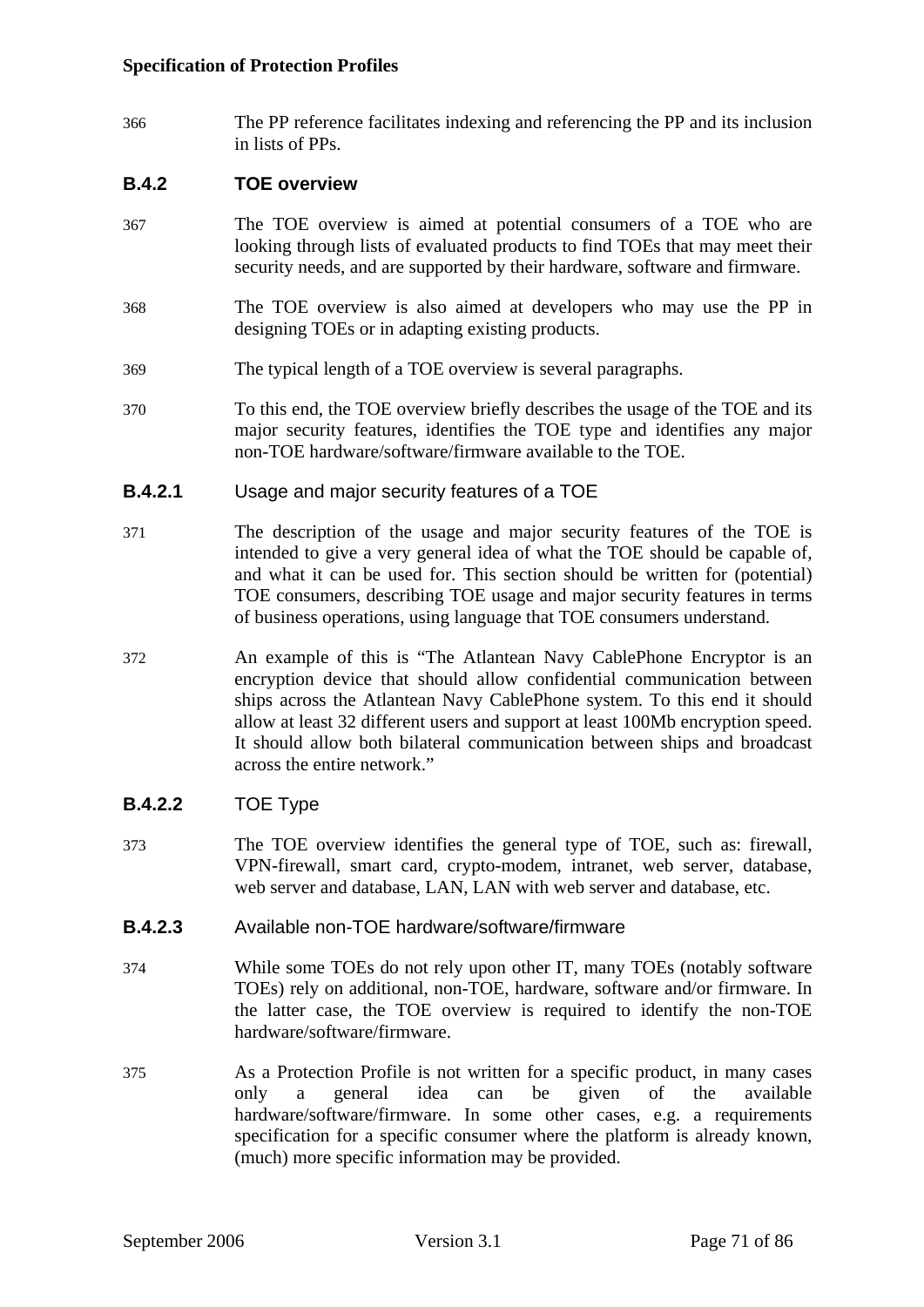#### 376 Examples of hardware/software/firmware identifications are:

- None. (for a completely stand-alone TOE)
- The Yaiza 3.0 Operating System running on a general PC.
- a CleverCard SB2067 integrated circuit;
- a CleverCard SB2067 IC running v2.0 of the QuickOS smart card operating system;
- the December 2002 installation of the LAN of the Director-General's Office of the Department of Traffic.

# **B.5 Conformance claims (APE\_CCL)**

- 377 This section of a PP describes how the PP conforms with other PPs and with packages. It is identical to the conformance claims section for an ST (see Section [A.5\)](#page-51-0), with one exception: the conformance statement.
- 378 The conformance statement in the PP states how STs and/or other PPs must conform to that PP. The PP author selects whether "strict" or "demonstrable" conformance is required. See Annex [D](#page-82-0) for more details on this.
- 379 The authors of other PP/STs that subsequently claim conformance to the PP must then conform to the PP according to the conformance statement in the PP.

# **B.6 Security problem definition (APE\_SPD)**

380 This section is identical to the security problem definition section of an ST as described in Section [A.6.](#page-51-1)

# **B.7 Security objectives (APE\_OBJ)**

381 This section is identical to the security objectives section of an ST as described in Section [A.7.](#page-54-0)

# **B.8 Extended components definition (APE\_ECD)**

382 This section is identical to the extended components section of an ST as described in Section [A.8.](#page-58-0)

#### <span id="page-71-0"></span>**B.9 Security requirements (APE\_REQ)**

383 This section is identical to the security requirements section of an ST as described in Section [A.9](#page-58-1). Note however that the rules for completing operations in a PP are slightly different from the rules for completing operations in an ST. This is described in more detail in Section [C.4.](#page-76-0)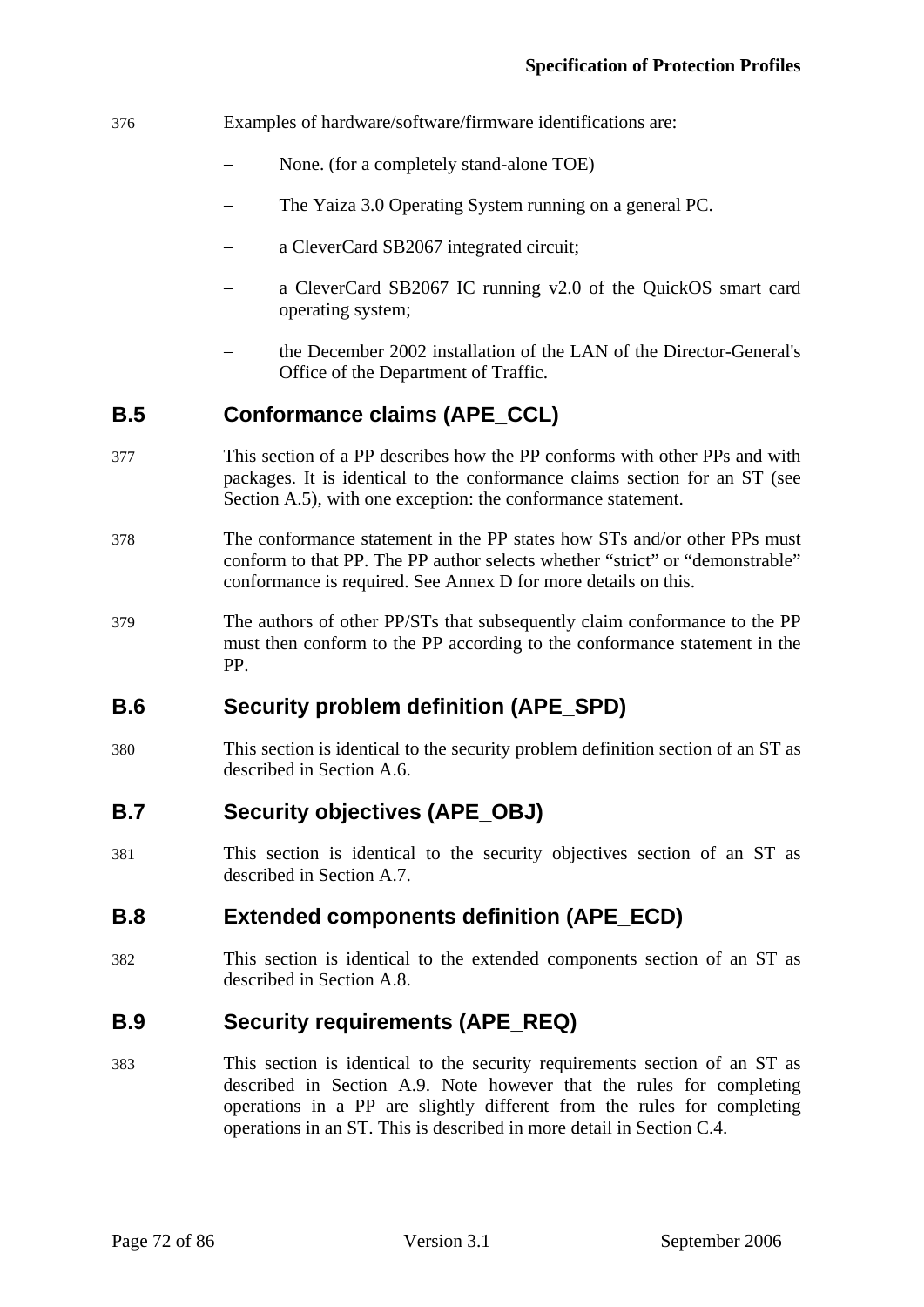# **B.10 TOE summary specification**

384 A PP has no TOE summary specification.

## **B.11 Low assurance Protection Profiles**

- 385 A low assurance PP has the same relationship to a regular PP, as a low assurance ST has to a regular ST. This means that a low-assurance PP consists of
	- a PP introduction, consisting of a PP reference and a TOE overview;
	- a conformance claim;
	- security objectives for the operational environment;
	- the SFRs and the SARs (including the extended components definition) and the security requirements rationale (only if the dependencies are not satisfied).
- 386 A low-assurance PP may only claim conformance to a low-assurance PP (see Annex [B\)](#page-67-0). A non-low assurance PP may claim conformance with a low assurance PP.
- 387 The reduced content of a low assurance PP is shown in Figure [10](#page-72-0).



<span id="page-72-0"></span>**Figure 10 - Contents of a Low Assurance Protection Profile**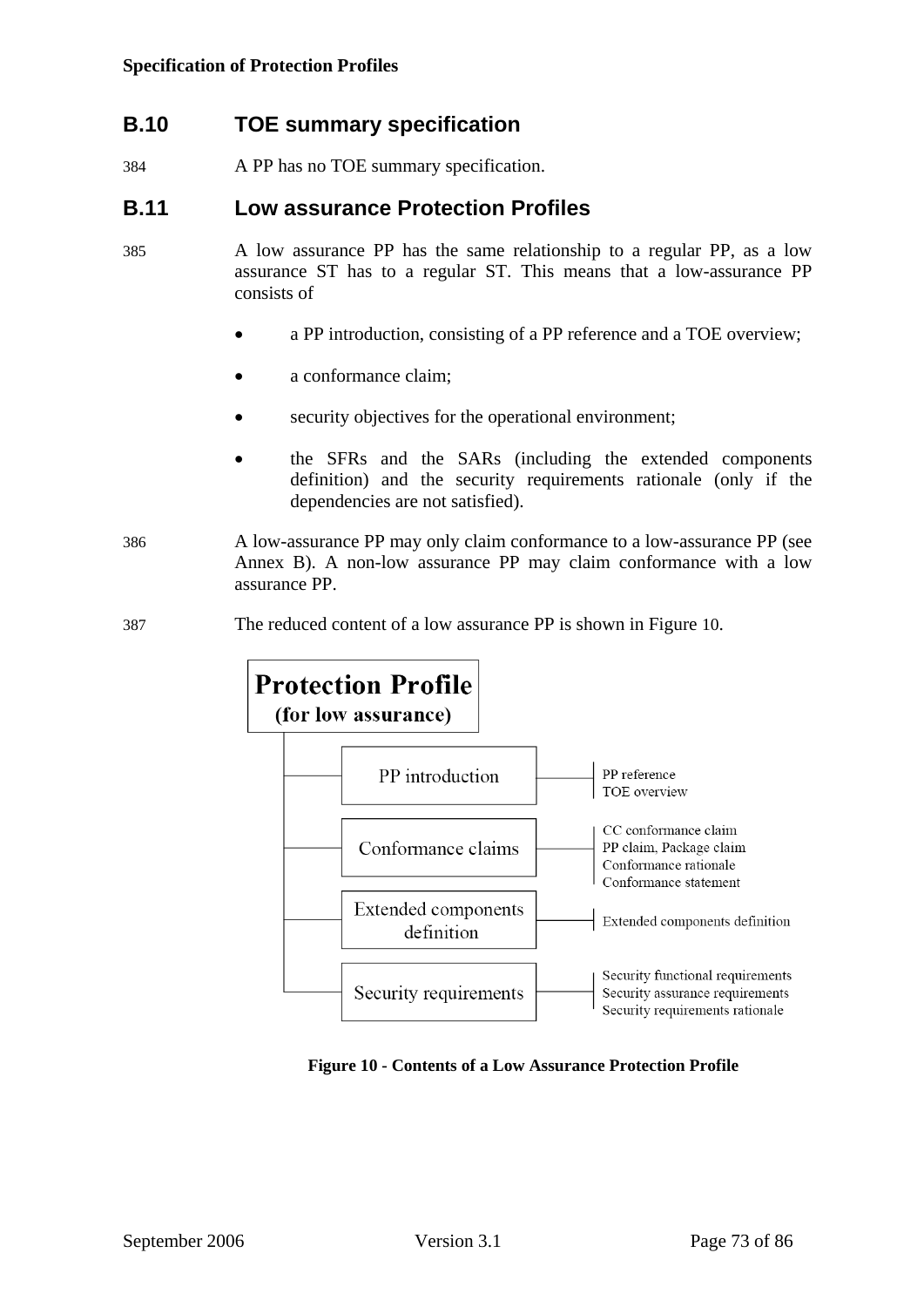# **B.12 Referring to other standards in a PP**

- 388 This section is identical to the section on standards for STs as described in Section [A.13](#page-65-0), with one exception: as a PP has no TOE summary specification, the third option is not valid for PPs.
- 389 The PP author is reminded that referring to a standard in SFRs may impose a significant burden on a developer developing a TOE to meet that PP (depending on the size and complexity of the standard and the assurance level required), and that it may be more suitable to require alternative (non-CC related) ways to assess conformance to that standard.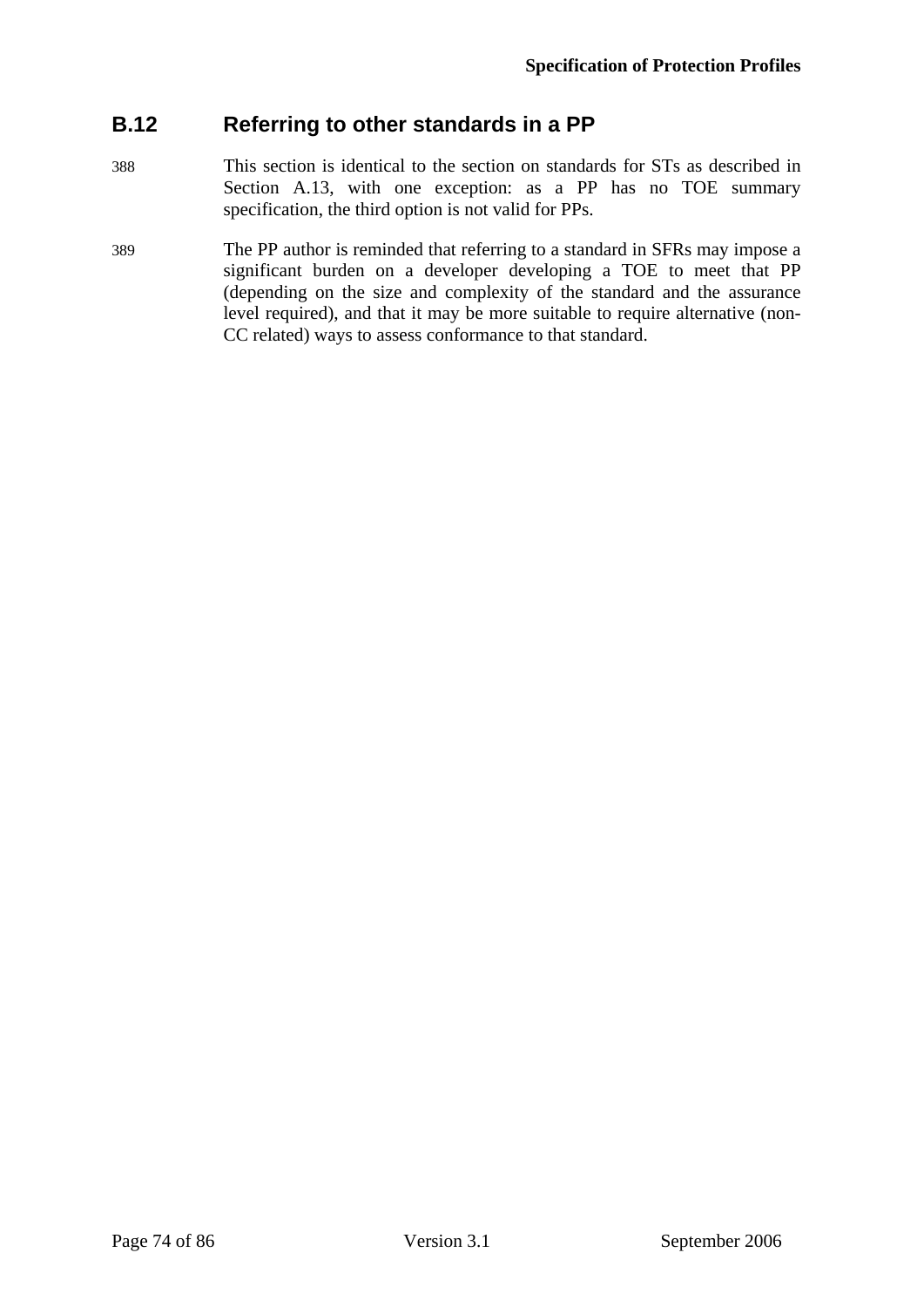# **C Security Requirements (normative)**

# **C.1 Introduction**

- 390 In the CC, packages, Protection Profiles and Security Targets contain security requirements. The CC has been developed around the central notion that these requirements are derived from:
	- − pre-defined security functional components that are listed in CC Part 2, and
	- − pre-defined security assurance components that are listed in CC Part 3.
- 391 These predefined components represent the preferred expression of security requirements as they are based on experience and represent a well-known and understood domain.
- 392 The components in CC Part 2 and CC Part 3 should be considered as predefined templates for SFRs and SARs, to be filled in and modified by operations in a PP, ST or package.

## **C.2 Organisation of components**

- 393 The CC has organised the components in CC Part 2 and CC Part 3 into hierarchical structures:
	- − Classes, consisting of
	- − Families, consisting of
	- − Components, consisting of
	- Elements.
- 394 This organisation into a hierarchy of class family component element is provided to assist consumers, developers and evaluators in locating specific components.
- 395 The CC presents functional and assurance components in the same general hierarchical style and uses the same organisation and terminology for each.

## **C.2.1 Class**

396 The term class is used for the most general grouping of security components. All the members of a class share a common general focus. An example of a class is the [FIA](#page-85-0) class that is focused at identification of users, authentication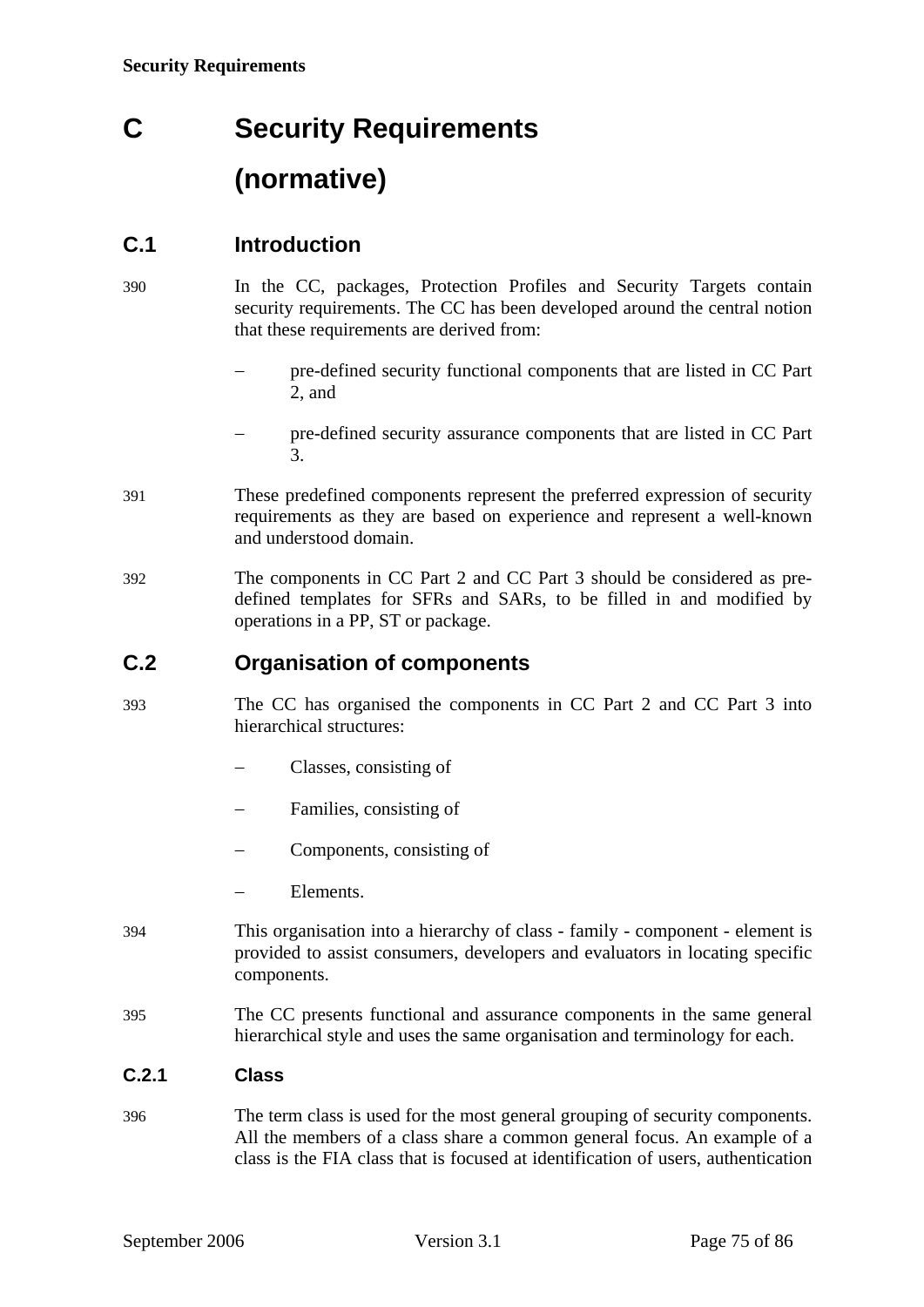of users and binding of users and subjects. The members of a class are termed families.

## **C.2.2 Family**

397 A family is a grouping of components that share a more specific focus but may differ in emphasis or rigour. An example of a family is the [User](#page-85-1)  [authentication \(FIA\\_UAU\)](#page-85-1) family which is part of the [FIA](#page-85-0) class. This family concentrates on the authentication of users. The members of a family are termed components.

## **C.2.3 Component**

398 A component is the smallest selectable unit in the CC. The set of components within a family may be ordered to represent increasing strength or capability. They may also be partially ordered to represent related non-hierarchical sets. In some instances, there is only one component in a family so ordering is not applicable. An example of a component is [FIA\\_UAU.3 Unforgeable](#page-85-1)  [authentication](#page-85-1) which concentrates on unforgable authentication.

## **C.2.4 Element**

399 The components are constructed from individual elements. The element is the lowest level expression of a security need that is verified by the evaluation. An example of an element is [FIA\\_UAU.3.2](#page-85-1) which concentrates on the prevention of use of copied authentication data.

## **C.3 Dependencies between components**

- 400 Dependencies may exist between components. Dependencies arise when a component is not self sufficient and relies upon the presence of another component to provide security functionality or assurance.
- 401 The functional components in CC Part 2 have only dependencies on other functional components and the assurance components in CC Part 3 have only dependencies on other assurance components. However, this does not preclude extended functional components having dependencies on assurance components or vice versa.
- 402 Component dependency descriptions are part of the CC component definitions. In order to ensure completeness of the TOE security requirements, dependencies should be satisfied when requirements based on components with dependencies are incorporated into PPs and STs. Dependencies should also be considered when constructing packages.
- 403 In other words: if component A has a dependency on component B, this means that whenever a PP/ST contains a security requirement based on component A, the PP/ST shall also contain one of :
	- a security requirement based on component B, or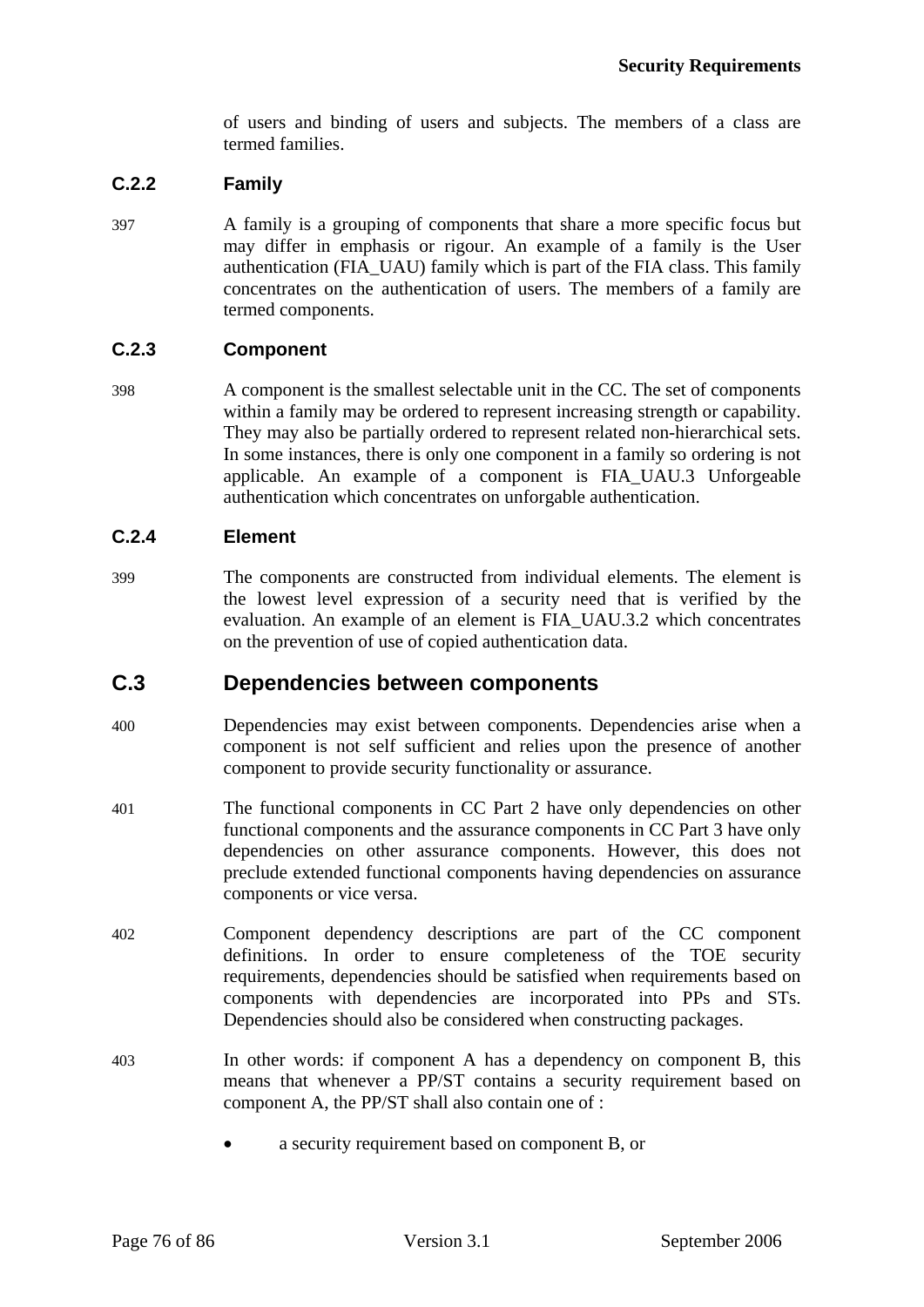#### **Security Requirements**

- a security requirement based on a component that is hierarchically higher than B, or
- a justification why the PP/ST does not contain a security requirement based on component B.
- 404 In cases a) and b), when a security requirement is included because of a dependency, it may be necessary to complete operations (assignment, iteration, refinement, selection) on that security requirement in a particular manner to make sure that it actually satisfies the dependency.
- 405 In case c), the justification that a security requirement is not included should address either:
	- why the dependency is not necessary or useful, or
	- − that the dependency has been addressed by the operational environment of the TOE, in which case the justification should describe how the security objectives for the operational environment address this dependency, or
	- that the dependency has been addressed by the other SFRs in some other manner (extended SFRs, combinations of SFRs etc.)

# **C.4 Operations**

406 CC functional and assurance components may be used exactly as defined in the CC, or they may be tailored through the use of permitted operations. When using operations, the PP/ST author should be careful that the dependency needs of other requirements that depend on this requirement are satisfied. The permitted operations are selected from the following set:

- Iteration: allows a component to be used more than once with varying operations;
- Assignment: allows the specification of parameters;
- Selection: allows the specification of one or more items from a list; and
- Refinement: allows the addition of details.
- 407 The assignment and selection operations are permitted only where specifically indicated in a component. Iteration and refinement are permitted for all components. The operations are described in more detail below.

## **C.4.1 The iteration operation**

408 The iteration operation may be performed on every component. The PP/ST author performs an iteration operation by including multiple requirements based on the same component. Each iteration of a component shall be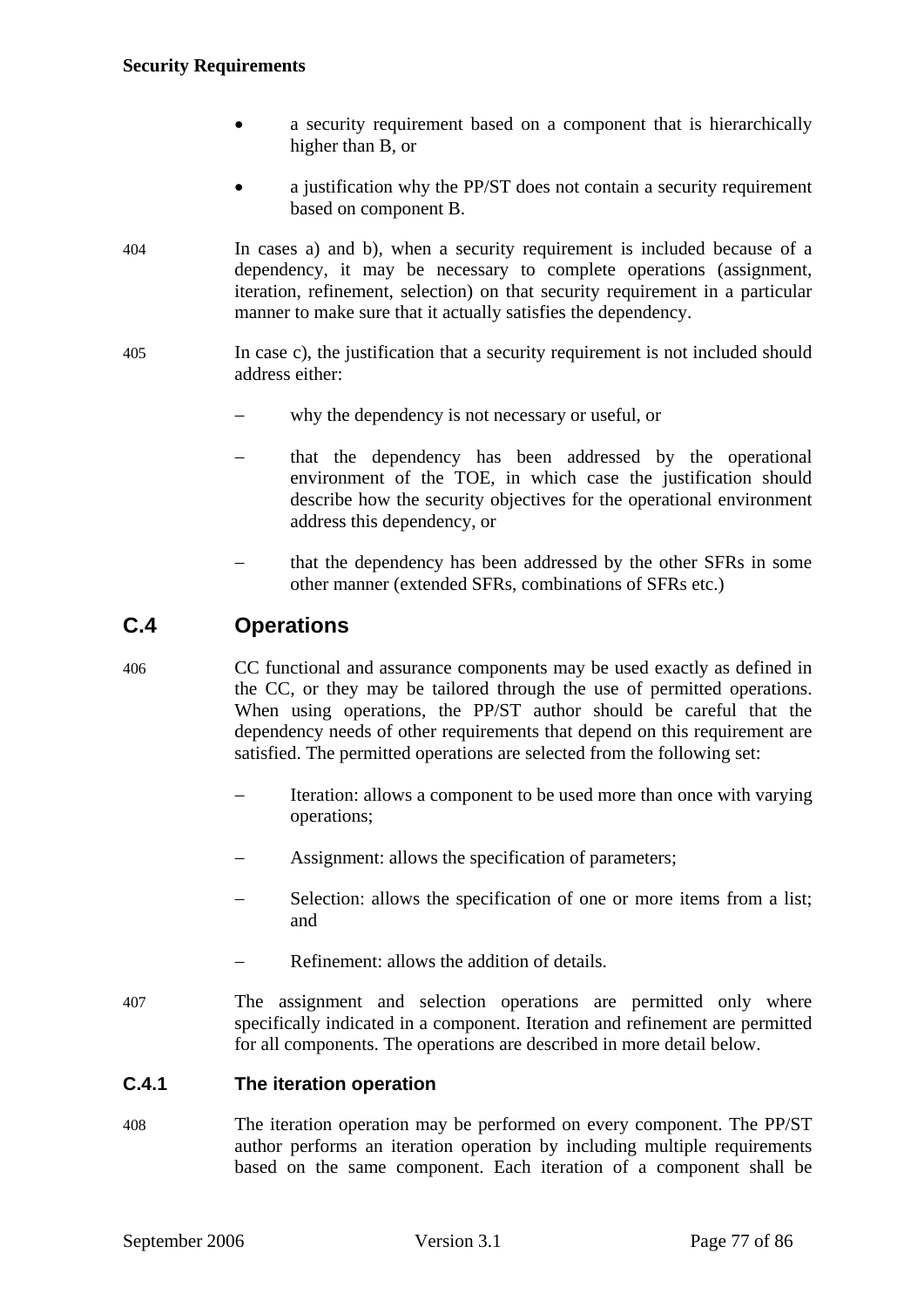different from all other iterations of that component, which is realised by completing assignments and selections in a different way, or by applying refinements to it in a different way. An example of an iteration is FCS COP.1 being iterated twice in order to require the implementation of two different cryptographic algorithms.

409 Different iterations should be uniquely identified to allow clear rationales and tracings to and from these requirements.

## **C.4.2 The assignment operation**

- 410 An assignment operation occurs where a given component contains an element with a parameter that may be set by the PP/ST author. The parameter may be an unrestricted variable, or a rule that narrows the variable to a specific range of values. An example of an element with an assignment is: [FIA\\_AFL.1.2](#page-85-1) "When the defined number of unsuccessful authentication attempts has been met or surpassed, the TSF shall **[assignment: list of actions]**."
- 411 Whenever an element in a PP contains an assignment, a PP author shall do one of four things:
	- leave the assignment uncompleted. The PP author could include FIA AFL.1.2 "When the defined number of unsuccessful authentication attempts has been met or surpassed, the TSF shall **[assignment: list of actions]**." in the PP.
	- complete the assignment. As an example, the PP author could include FIA AFL.1.2 "When the defined number of unsuccessful authentication attempts has been met or surpassed, the TSF shall **prevent that external entity from binding to any subject in the future**." in the PP.
	- narrow the assignment, to further limit the range of values that is allowed. As an example, the PP author could include [FIA\\_AFL.1.1](#page-85-1) "The TSF shall detect when [assignment: positive integer between 4 and 9] unsuccessful authentication attempts occur ..." in the PP.
	- transform the assignment to a selection, thereby narrowing the assignment. As an example, the PP author could include [FIA\\_AFL.1.2](#page-85-1) "When the defined number of unsuccessful authentication attempts has been met or surpassed, the TSF shall **[selection: prevent that user from binding to any subject in the future, notify the administrator]**." in the PP.
- 412 Whenever an element in an ST contains an assignment, an ST author shall complete that assignment, as indicated in b) above. Options a), c) and d) are not allowed for STs.
- 413 The values chosen in options b), c) and d) shall conform to the indicated type required by the assignment.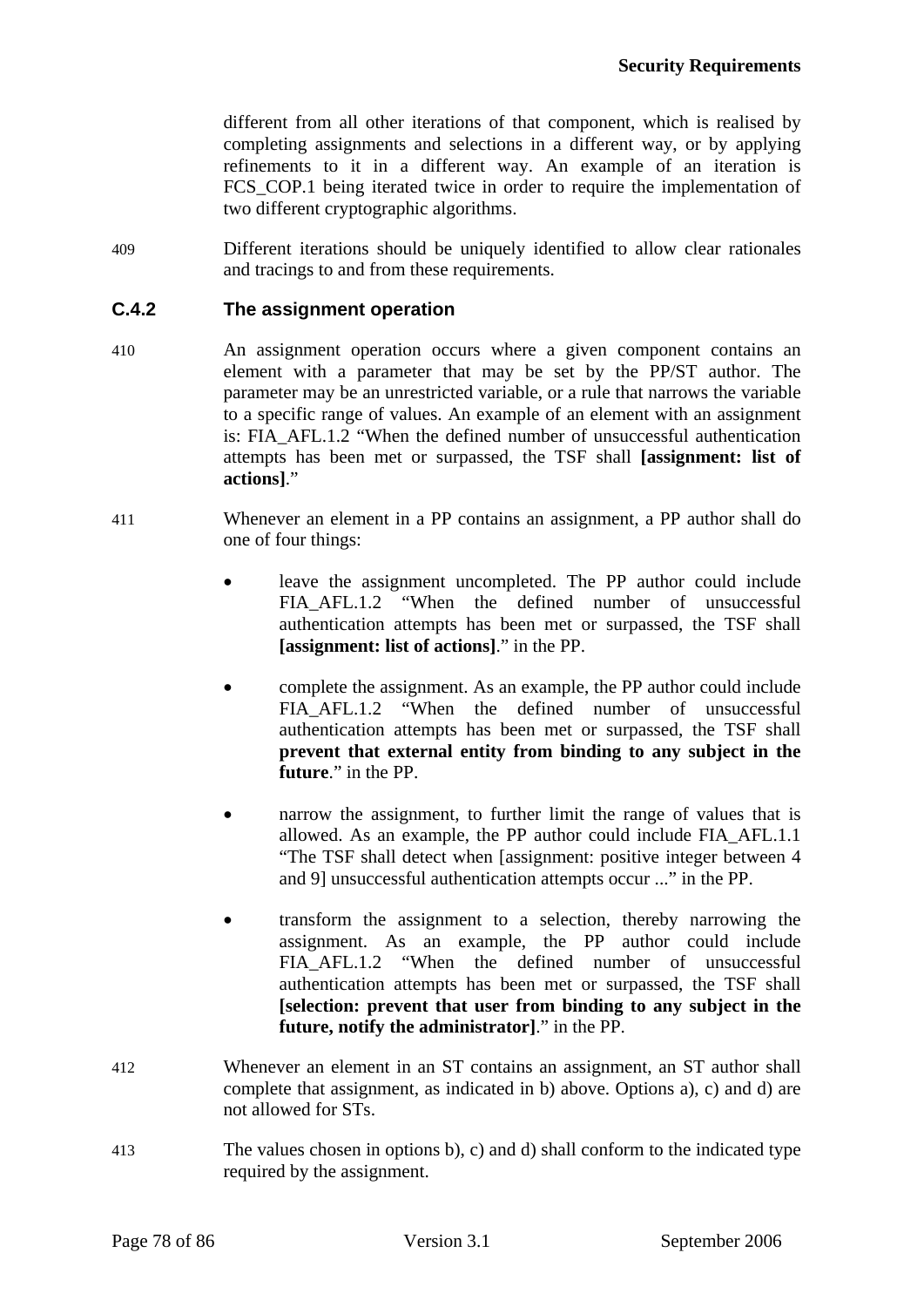- 414 When an assignment is to be completed with a set (e.g. subjects), one may list a set of subjects, but also some description of the set from which the elements of the set can be derived such as:
	- all subjects
	- − all subjects of type X
	- − all subjects except subject a

as long as it is clear which subjects are meant.

## **C.4.3 The selection operation**

- 415 The selection operation occurs where a given component contains an element where a choice from several items has to be made by the PP/ST author. An example of an element with a selection is: [FPT\\_TST.1.1](#page-85-0) "The TSF shall run a suite of self tests [selection: during initial start-up, periodically during normal operation, at the request of the authorised user, at the conditions [assignment: conditions under which self test should occur]] to demonstrate the correct operation of ..."
- 416 Whenever an element in a PP contains a selection, the PP author may do one of three things:
	- leave the selection uncompleted. As an example, the PP author could include [FPT\\_TST.1](#page-85-0) "The TSF shall run a suite of self tests **[selection: during initial start-up, periodically during normal operation, at the request of the authorised user, at the conditions [assignment: conditions under which self test should occur]]** to..." in the PP.
	- complete the selection by choosing one or more items. As an example, the PP author could include [FPT\\_TST.1](#page-85-0) "The TSF shall run a suite of self tests **during initial start-up and periodically during normal operation** to..." in the PP.
	- restrict the selection by removing some of the choices, but leaving two or more. As an example, the PP author could include [FPT\\_TST.1](#page-85-0) "The TSF shall run a suite of self tests **[selection: during initial start-up, periodically during normal operation]** to..." in the PP.
- 417 Whenever an element in an ST contains a selection, an ST author shall complete that selection, as indicated in b) above. Options a) and c) are not allowed for STs.
- 418 The item or items chosen in b) and c) shall be taken from the items provided in the selection.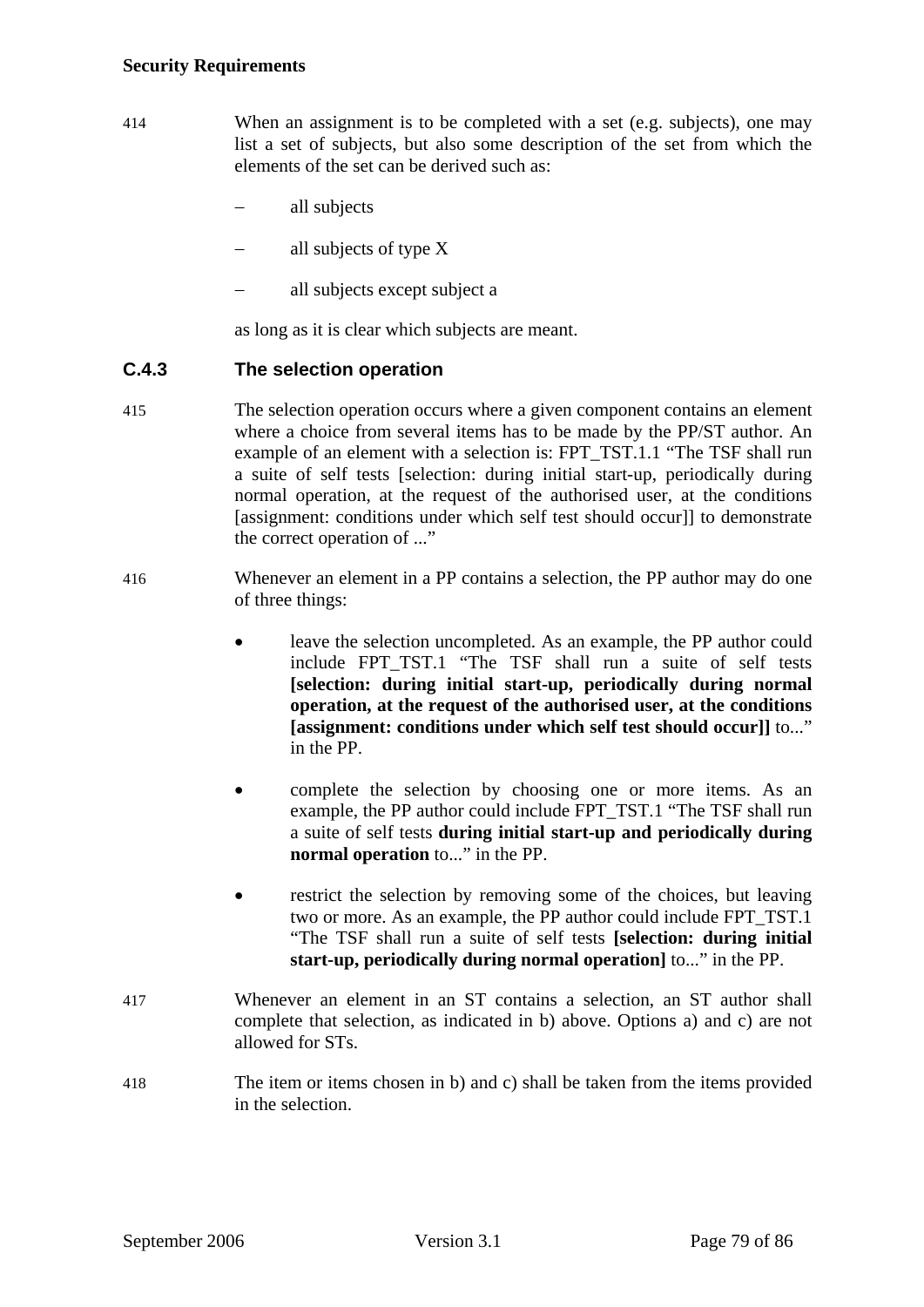## **C.4.4 The refinement operation**

- 419 The refinement operation can be performed on every requirement. The PP/ST author performs a refinement by altering that requirement. The first rule for a refinement is that a TOE meeting the refined requirement also meets the unrefined requirement in the context of the PP/ST (i.e. a refined requirement must be "stricter" than the original requirement). If a refinement does not meet this rule, the resulting refined requirement is considered to be an extended requirement and shall be treated as such.
- 420 An example of a valid refinement is [FIA\\_UAU.2.1](#page-85-1) "The TSF shall require each user to be successfully authenticated before allowing any other TSFmediated actions on behalf of that user." being refined to "The TSF shall require each user to be successfully authenticated **by username/password** before allowing any other TSF-mediated actions on behalf of that user."
- 421 The only exception to this rule is that a PP/ST author is allowed to refine a SFR to apply to some but not all subjects, objects, operations, security attributes and/or external entities.
- 422 An example of a such an exception is FIA UAU.2.1 "The TSF shall require each user to be successfully authenticated before allowing any other TSFmediated actions on behalf of that user." being refined to "The TSF shall require each user **originating from the internet** to be successfully authenticated before allowing any other TSF-mediated actions on behalf of that user."
- 423 However, this exception does not apply to refining SFRs that are taken from PPs that compliance is being claimed to; these SFRs may not be refined to apply to fewer subjects, objects, operations, security attributes and/or external entities than the SFR in the PP.
- 424 The second rule for a refinement is that the refinement shall be related to the original component. For example, refining an audit component with an extra element on prevention of electromagnetic radiation is not allowed.
- 425 A special case of refinement is an editorial refinement, where a small change is made in a requirement, i.e. rephrasing a sentence due to adherence to proper English grammar, or to make it more understandable to the reader. This change is not allowed to modify the meaning of the requirement in any way. Examples of editorial refinements include:
	- − the SFR [FPT\\_FLS.1](#page-85-0) "The TSF shall continue to preserve a secure state when the following failures occur: **breakdown of one CPU**" could be refined to [FPT\\_FLS.1](#page-85-0) "The TSF shall continue to preserve a secure state when the following failure occurs: **breakdown of one CPU**" or even [FPT\\_FLS.1](#page-85-0) "The TSF shall continue to preserve a secure state when **one CPU breaks down**"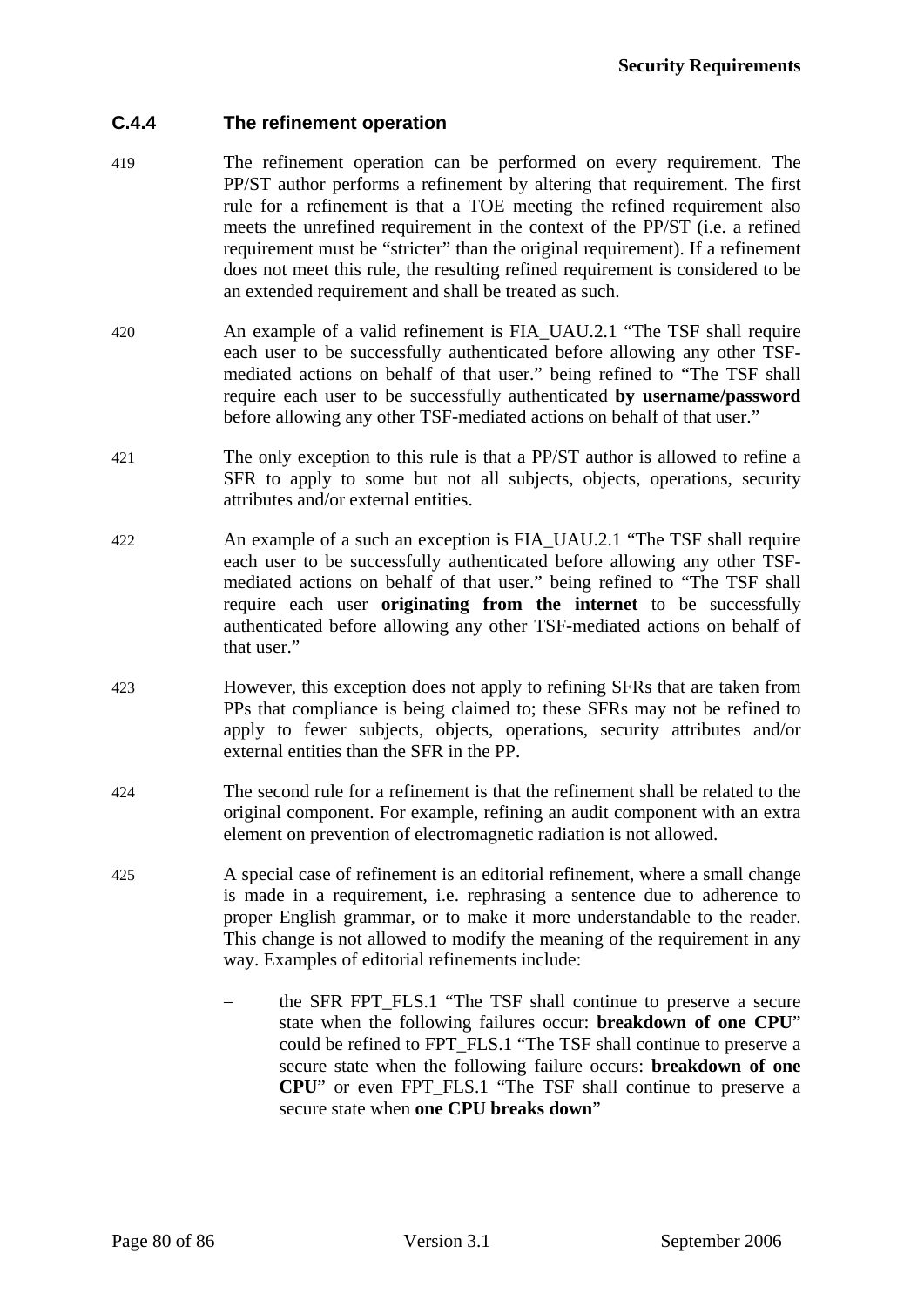# **C.5 Extended components**

426 In the CC it is mandatory to base requirements on components from CC Part 2 or CC Part 3 with two exceptions:

- there are security objectives for the TOE that can not be translated to Part 2 SFRs, or there are security objectives for the development environment that can not be translated to Part 3 SARs (e.g. strength of cryptographic algorithms);
- a security objective can be translated, but only with great difficulty and/or complexity based on components in CC Part 2 and/or CC Part 3.
- 427 In both cases the PP/ST author is required to define his own components. These newly defined components are called extended components. A precisely defined extended component is needed to provide context and meaning to the extended SFRs and SARs based on that component.
- 428 After the new components have been defined correctly, the PP/ST author can then base one or more SFRs or SARs on these newly defined extended components and use them in the same way as the other SFRs and SARs. From this point on, there is no further distinction between SARs and SFRs based on the CC and SARs and SFRs based on extended components.

## **C.5.1 How to define extended components**

- 429 Whenever a PP/ST author defines an extended component, this has to be done in a similar manner to the existing CC components: clear, unambiguous and evaluatable (it is possible to systematically demonstrate whether a requirement based on that component holds for a TOE). Extended components must use similar labelling, manner of expression, and level of detail as the existing CC components.
- 430 The PP/ST author also has to make to sure that all applicable dependencies of an extended component are included in the definition of that extended component. Examples of possible dependencies are:
	- if an extended component refers to auditing, dependencies to components of the [FAU](#page-85-0) class may have to be included;
	- if an extended component modifies or accesses data, dependencies to components of the [FDP\\_ACC](#page-85-0) family may have to be included;
	- if an extended component uses a particular design description a dependency to the appropriate [ADV](#page-85-0) family (e.g. Functional Specification) may have to be included.
- 431 In the case of an extended functional component, the PP/ST author also has to include any applicable audit and associated operations information in the definition of that component, similar to existing CC Part 2 components. In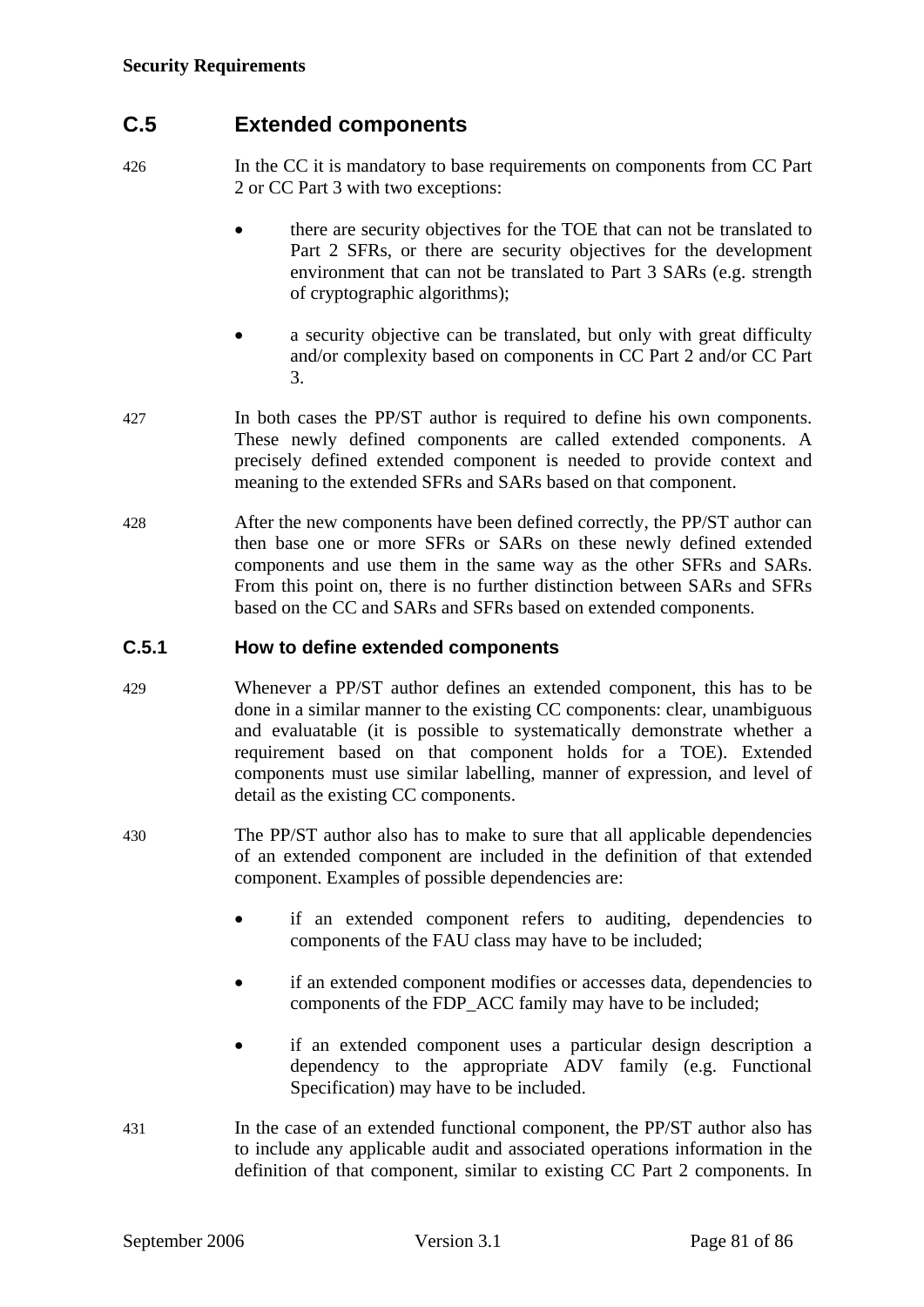the case of an extended assurance component, the PP/ST author also has to provide suitable methodology for the component, similar to the methodology provided in the [CEM.](#page-11-0)

- 432 Extended components may be placed in existing families, in which case the PP/ST writer has to show how these families change. If they do not fit into an existing family, they shall be placed in a new family. New families have to be defined similarly to the CC.
- 433 New families may be placed in existing classes in which case the PP/ST writer has to show how these classes change. If they do not fit into an existing class, they shall be placed in a new class. New classes have to be defined similarly to the CC.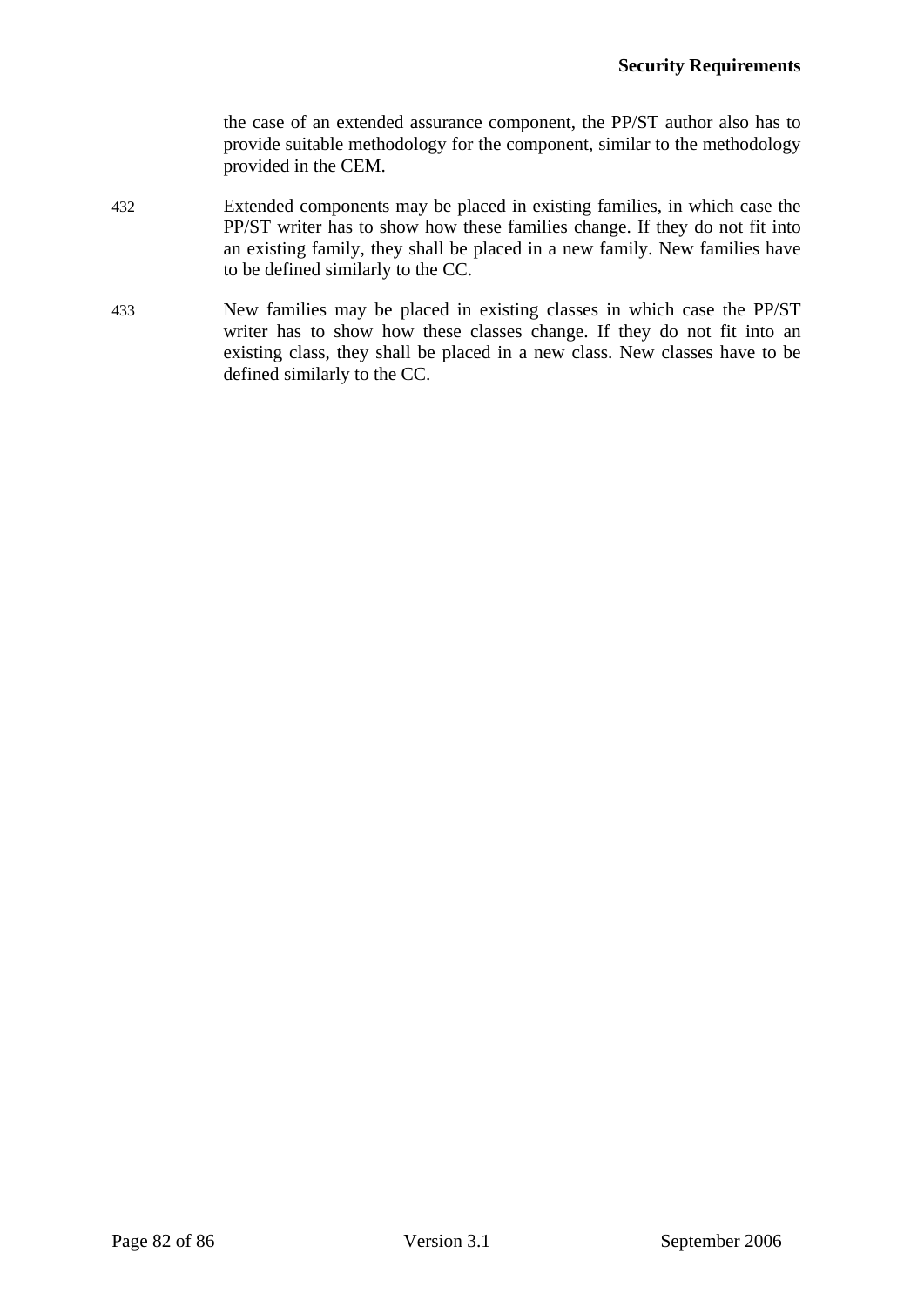# **D PP conformance (normative)**

# **D.1 Introduction**

- 434 A PP is intended to be used as a "template" for an ST. That is: the PP describes a set of user needs, while an ST that conforms to that PP describes a TOE that satisfies those needs.
- 435 Note that it is also possible for a PP to be used as a template for another PP. This case is completely similar to that of an ST vs. a PP. For clarity this Annex describes only the ST/PP case, but it holds also for the PP case.
- 436 This Annex describes what it means for an ST to conform to a PP. The CC recognises two types of conformance:
	- *strict conformance*: there exists a very strict relation between the PP and the ST. This relation can be roughly defined as "the ST shall contain all statements that are in the PP, but may contain more". Strict conformance is expected to be used for stringent requirements that are to be adhered to in a single manner;
	- *demonstrable conformance*: there is no subset-superset type relation between the PP and the ST. The PP and the ST may contain entirely different statements that discuss different entities, use different concepts etc. However, the ST shall contain a rationale on why the ST is considered to be "equivalent or more restrictive" than the PP (see Section [D.3](#page-84-0)). Demonstrable conformance allows a PP author to describe a common security problem to be solved and provide generic guidelines to the requirements necessary for its resolution, in the knowledge that there is likely to be more than one way of specifying a resolution. Demonstrable conformance is also suitable for a TOE type where several similar PPs already exist (or likely to exist in the future), thus allowing the ST author to claim conformance to all these PPs simultaneously, thereby saving work.
- 437 The allowed type of conformance is determined by the PP. That is, the PP states (in the PP conformance statement, see Section [B.5](#page-71-0)) what the allowed types of conformance for the ST are:
	- if the PP states that strict conformance is required, the ST shall conform to the PP in a strict manner;
	- if the PP states that demonstrable conformance is required, the ST shall conform to the PP in a strict or demonstrable manner.
- 438 Restating this in other words, an ST is only allowed to conform in a PP in a demonstrable manner, if the PP explicitly allows this.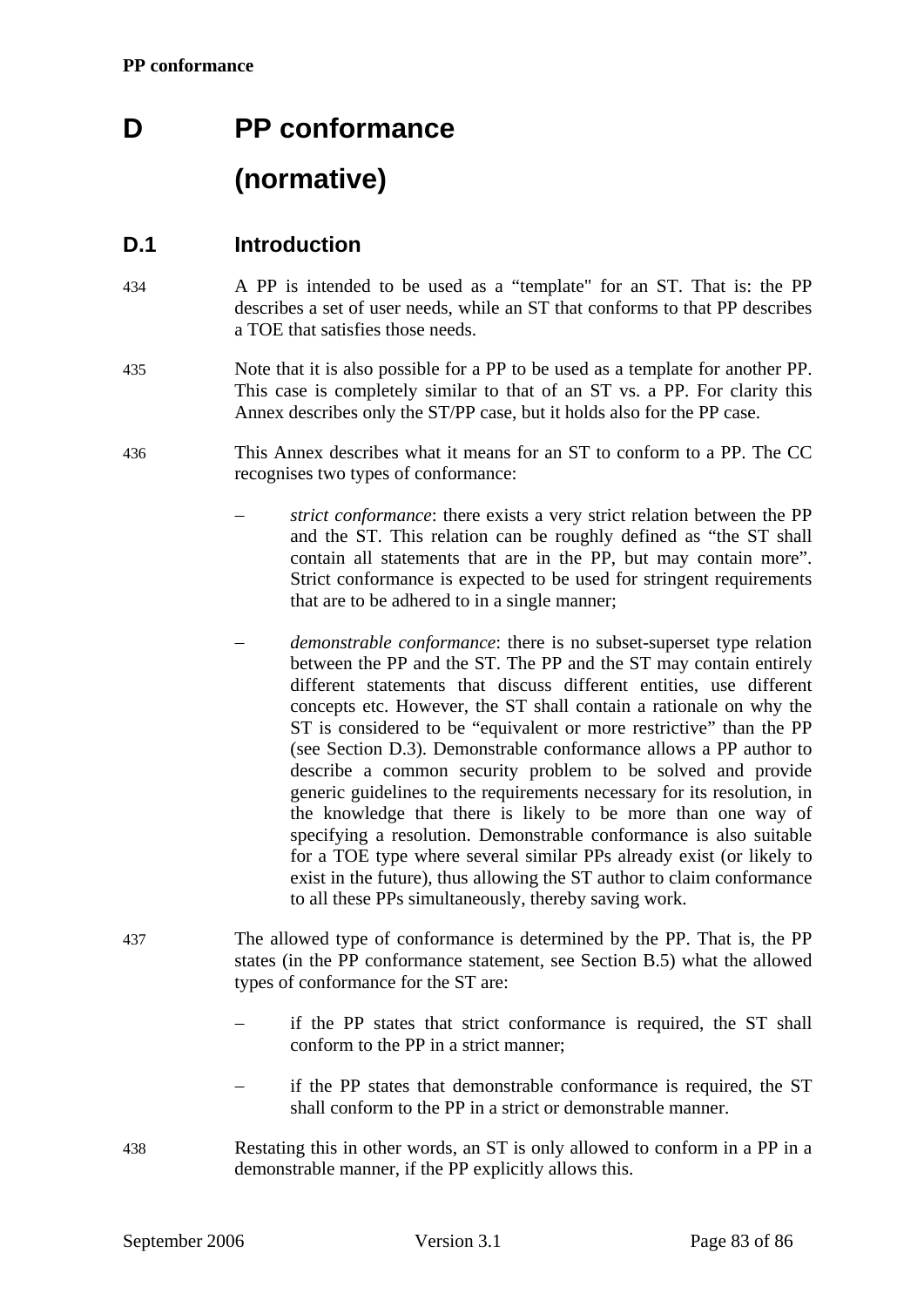- 439 If an ST claims conformance to multiple PPs, it shall conform (as described above) to each PP in the manner ordained by that PP. This may mean that the ST conforms strictly to some PPs and demonstrably to other PPs.
- 440 Note that either the ST conforms to the PP in question or it does not. The CC does not recognise "partial" conformance. It is therefore the responsibility of the PP author to ensure the PP is not overly onerous, prohibiting PP/ST authors in claiming conformance to the PP.

# **D.2 Strict conformance**

- 441 Strict conformance is oriented to the PP-author who requires evidence that the requirements in the PP are met, that the ST is an instantiation of the PP, though the ST could be broader than the PP. In essence, the ST specifies that the TOE does at least the same as in the PP, while the operational environment does at most the same as in the PP. In more detail:
	- **Security problem definition**: The ST shall contain the security problem definition of the PP, may specify additional threats and OSPs, but may not specify additional assumptions.
	- − **Security objectives**: The ST:
		- shall contain all security objectives for the TOE of the PP but may specify additional security objectives for the TOE;
		- shall contain all security objectives for the operational environment (with one exception in the next bullet) but may not specify additional security objectives for the operational environment;
		- may specify that certain objectives for the operational environment in the PP are security objectives for the TOE in the ST. This is called *re-assigning* a security objective.
	- **Security requirements:** The ST shall contain all SFRs and SARs in the PP, but may claim additional or hierarchically stronger SFRs and SARs. The completion of operations in the ST must be consistent with that in the PP; either the same completion will be used in the ST as that in the PP or one that makes the requirement more restrictive (the rules of refinement apply).
- 442 Note that in some cases a PP author may not wish that some or all objectives for the operational environment are re-assigned as objectives of the TOE. If this is the case, this should be stated in the PP.
- 443 Also note that it is allowed to restate threats, OSPs, assumptions and security objectives using a terminology that may be more familiar to ST consumers for that particular ST (e.g. an ST for a medical system may use terms like "doctors", "medical assistants", "hospital administrator") even though it claims conformance to a more general PP, that uses terminology like "senior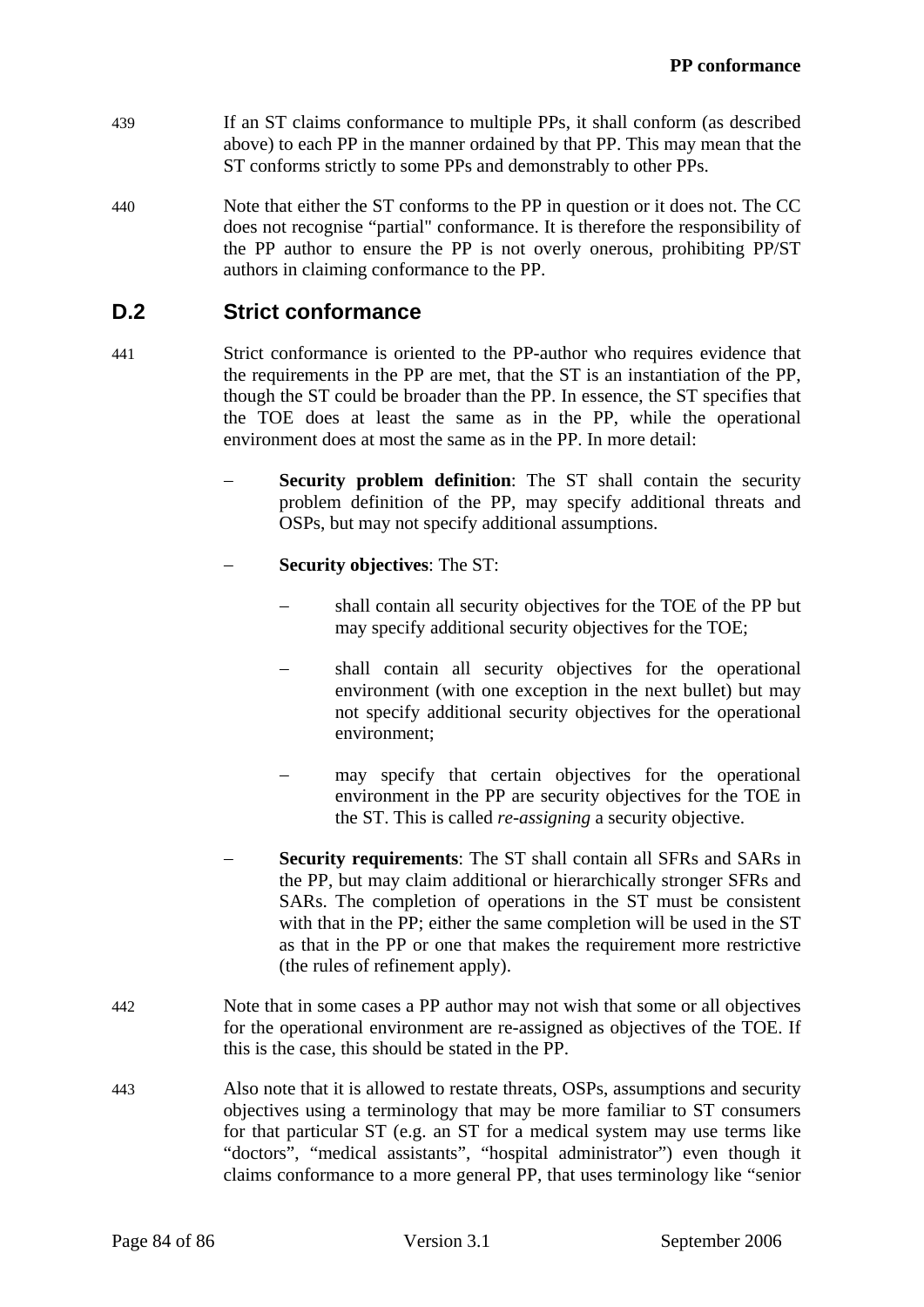staff", "junior staff" and "administrative staff"). In this case, the conformance rationale in the PP shall demonstrate the equivalence of the different terminologies.

# **D.3 Demonstrable conformance**

- <span id="page-84-0"></span>444 Demonstrable conformance is orientated to the PP-author who requires evidence that the ST is a suitable solution to the generic security problem described in the PP. Where there is a clear subset-superset type relation between PP and ST in the case of strict conformance, the relation is less clear-cut in the case of demonstrable conformance. The general statement is that the ST must be equivalent or more restrictive than the PP. An ST is equivalent or more restrictive than a PP if:
	- all TOEs that meet the PP also meet ST, and
	- − all operational environments that meet the ST also meet the PP.

or, informally, the ST shall levy the same or more, restrictions on the TOE and the same or less restrictions on the operational environment of the TOE.

445 This general statement can be made more specific for various sections of the ST:

- **Security problem definition**: The conformance rationale in the ST shall demonstrate that the security problem definition in the ST is equivalent (or more restrictive) than the security problem definition in the PP. This means that:
	- all TOEs that would meet the security problem definition in the ST also meet the security problem definition in the PP;
	- all operational environments that would meet the security problem definition in the PP would also meet the security problem definition in the ST.
- **Security objectives:** The conformance rationale in the ST shall demonstrate that the security objectives in the ST is equivalent (or more restrictive) than the security objectives in the PP. This means that:
	- all TOEs that would meet the security objectives for the TOE in the ST also meet the security objectives for the TOE in the PP;
	- all operational environments that would meet the security objectives for the operational environment in the PP would also meet the security objectives for the operational environment in the ST.